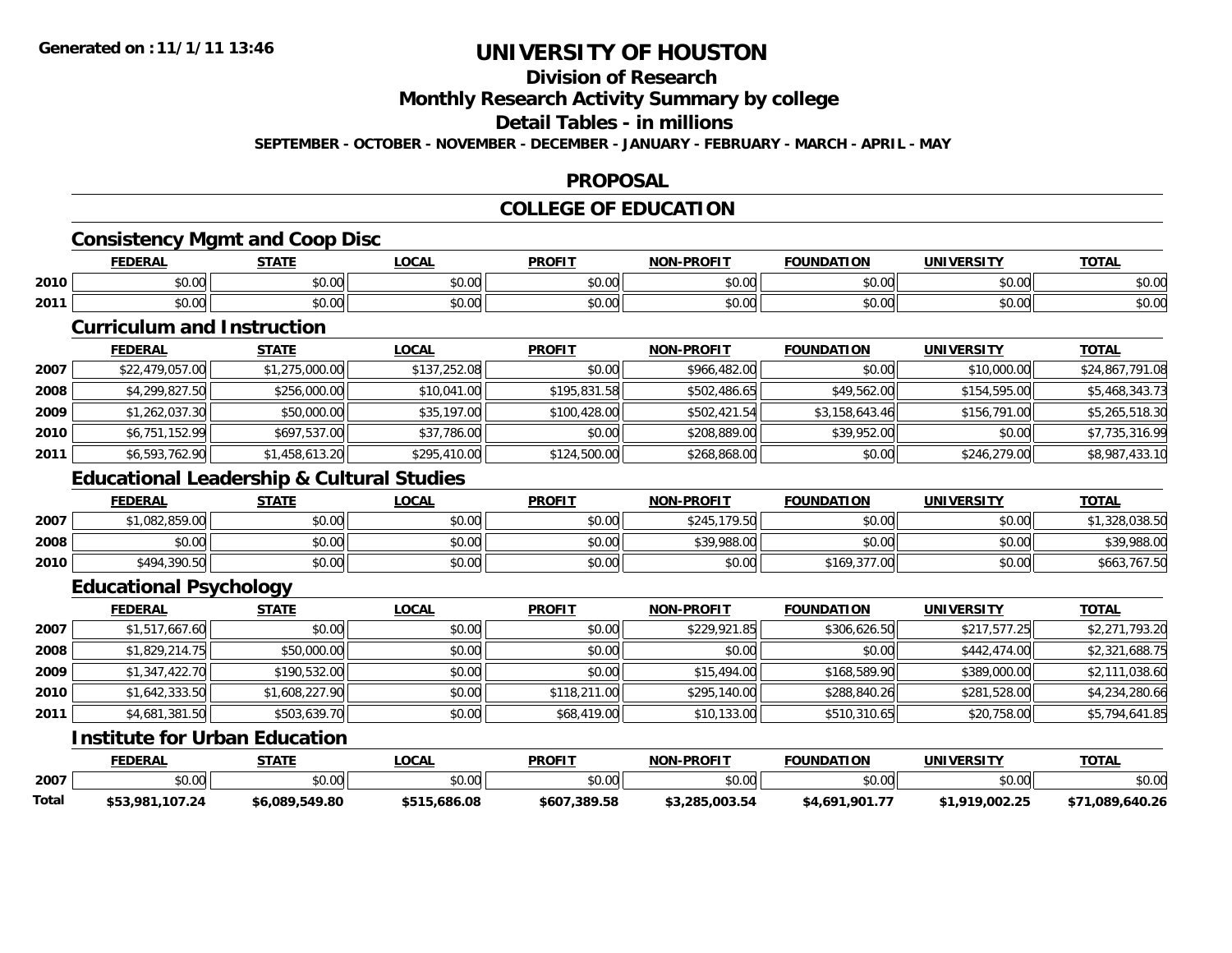### **Division of ResearchMonthly Research Activity Summary by college Detail Tables - in millions SEPTEMBER - OCTOBER - NOVEMBER - DECEMBER - JANUARY - FEBRUARY - MARCH - APRIL - MAY**

#### **PROPOSAL**

#### **COLLEGE OF LIBERAL ARTS AND SOCIAL SCIENCES**

|      | <b>Anthropology</b>              |              |              |               |                   |                   |                   |                |
|------|----------------------------------|--------------|--------------|---------------|-------------------|-------------------|-------------------|----------------|
|      | <b>FEDERAL</b>                   | <b>STATE</b> | <b>LOCAL</b> | <b>PROFIT</b> | <b>NON-PROFIT</b> | <b>FOUNDATION</b> | <b>UNIVERSITY</b> | <b>TOTAL</b>   |
| 2007 | \$0.00                           | \$0.00       | \$0.00       | \$0.00        | \$18,883.00       | \$0.00            | \$0.00            | \$18,883.00    |
| 2009 | \$74,500.00                      | \$0.00       | \$0.00       | \$0.00        | \$40,000.00       | \$24,590.00       | \$0.00            | \$139,090.00   |
|      | Art                              |              |              |               |                   |                   |                   |                |
|      | <b>FEDERAL</b>                   | <b>STATE</b> | <b>LOCAL</b> | <b>PROFIT</b> | <b>NON-PROFIT</b> | <b>FOUNDATION</b> | <b>UNIVERSITY</b> | <b>TOTAL</b>   |
| 2008 | \$0.00                           | \$0.00       | \$0.00       | \$0.00        | \$9,300.00        | \$0.00            | \$0.00            | \$9,300.00     |
| 2010 | \$10,000.00                      | \$0.00       | \$0.00       | \$0.00        | \$0.00            | \$0.00            | \$0.00            | \$10,000.00    |
| 2011 | \$14,979.30                      | \$0.00       | \$0.00       | \$0.00        | \$0.00            | \$0.00            | \$0.00            | \$14,979.30    |
|      | <b>Arte Publico Press</b>        |              |              |               |                   |                   |                   |                |
|      | <b>FEDERAL</b>                   | <b>STATE</b> | <b>LOCAL</b> | <b>PROFIT</b> | <b>NON-PROFIT</b> | <b>FOUNDATION</b> | <b>UNIVERSITY</b> | <b>TOTAL</b>   |
| 2007 | \$100,000.00                     | \$0.00       | \$0.00       | \$0.00        | \$124,196.00      | \$0.00            | \$0.00            | \$224,196.00   |
| 2008 | \$100,319.60                     | \$0.00       | \$0.00       | \$0.00        | \$121,655.00      | \$0.00            | \$0.00            | \$221,974.60   |
| 2009 | \$125,000.00                     | \$0.00       | \$0.00       | \$0.00        | \$128,032.00      | \$400,000.00      | \$0.00            | \$653,032.00   |
| 2010 | \$100,000.00                     | \$120,000.00 | \$0.00       | \$0.00        | \$145,536.00      | \$75,000.00       | \$0.00            | \$440,536.00   |
| 2011 | \$100,000.00                     | \$0.00       | \$0.00       | \$0.00        | \$94,479.00       | \$120,000.00      | \$0.00            | \$314,479.00   |
|      | <b>Blaffer Gallery</b>           |              |              |               |                   |                   |                   |                |
|      | <b>FEDERAL</b>                   | <b>STATE</b> | <b>LOCAL</b> | <b>PROFIT</b> | <b>NON-PROFIT</b> | <b>FOUNDATION</b> | <b>UNIVERSITY</b> | <b>TOTAL</b>   |
| 2007 | \$0.00                           | \$20,000.00  | \$0.00       | \$0.00        | \$117,842.00      | \$0.00            | \$0.00            | \$137,842.00   |
| 2008 | \$179,200.00                     | \$20,000.00  | \$0.00       | \$0.00        | \$258,022.00      | \$0.00            | \$0.00            | \$457,222.00   |
| 2009 | \$50,000.00                      | \$3,000.00   | \$0.00       | \$0.00        | \$149,858.00      | \$0.00            | \$0.00            | \$202,858.00   |
| 2010 | \$35,000.00                      | \$8,500.00   | \$0.00       | \$0.00        | \$149,425.00      | \$0.00            | \$0.00            | \$192,925.00   |
| 2011 | \$50,000.00                      | \$8,500.00   | \$0.00       | \$0.00        | \$102,445.00      | \$0.00            | \$0.00            | \$160,945.00   |
|      | <b>Center for Public History</b> |              |              |               |                   |                   |                   |                |
|      | <b>FEDERAL</b>                   | <b>STATE</b> | <b>LOCAL</b> | <b>PROFIT</b> | <b>NON-PROFIT</b> | <b>FOUNDATION</b> | <b>UNIVERSITY</b> | <b>TOTAL</b>   |
| 2011 | \$250,000.00                     | \$0.00       | \$0.00       | \$0.00        | \$369,000.00      | \$0.00            | \$0.00            | \$619,000.00   |
|      | <b>Communication Disorders</b>   |              |              |               |                   |                   |                   |                |
|      | <b>FEDERAL</b>                   | <b>STATE</b> | <b>LOCAL</b> | <b>PROFIT</b> | <b>NON-PROFIT</b> | <b>FOUNDATION</b> | <b>UNIVERSITY</b> | <b>TOTAL</b>   |
| 2007 | \$111,263.80                     | \$36,064.00  | \$3,400.00   | \$0.00        | \$237,817.00      | \$34,395.00       | \$153,229.00      | \$576,168.80   |
| 2008 | \$735,506.10                     | \$30,008.00  | \$3,200.00   | \$0.00        | \$242,574.00      | \$0.00            | \$0.00            | \$1,011,288.10 |
| 2009 | \$0.00                           | \$305,085.00 | \$1,500.00   | \$0.00        | \$247,668.00      | \$89,981.00       | \$131,248.00      | \$775,482.00   |
| 2010 | \$797,623.00                     | \$227,907.00 | \$0.00       | \$0.00        | \$227,284.00      | \$10,000.00       | \$0.00            | \$1,262,814.00 |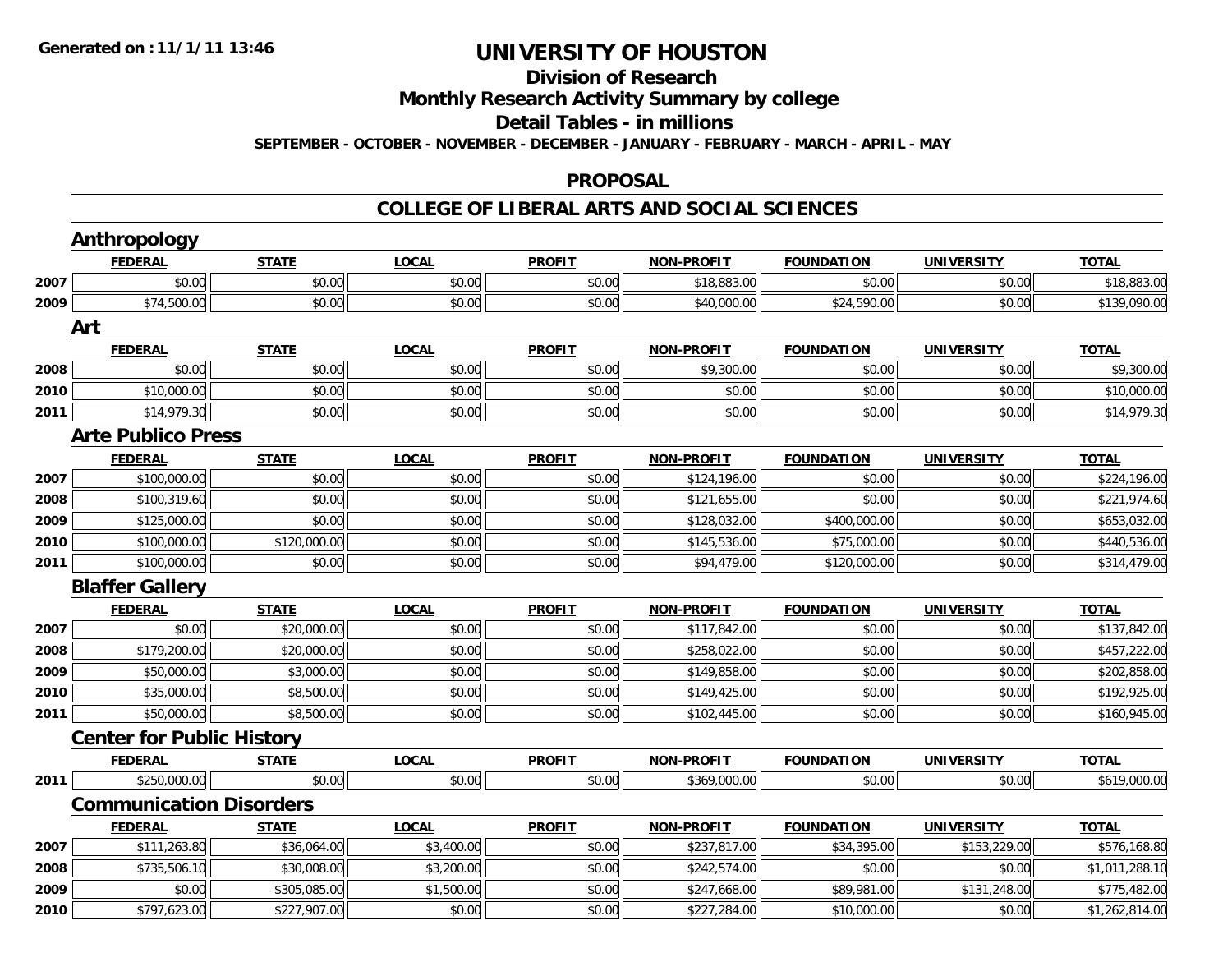### **Division of ResearchMonthly Research Activity Summary by college Detail Tables - in millionsSEPTEMBER - OCTOBER - NOVEMBER - DECEMBER - JANUARY - FEBRUARY - MARCH - APRIL - MAY**

#### **PROPOSAL**

#### **COLLEGE OF LIBERAL ARTS AND SOCIAL SCIENCES**

|      | <b>Communication Disorders</b>                    |                |              |                |                   |                   |                   |                 |  |  |  |  |  |
|------|---------------------------------------------------|----------------|--------------|----------------|-------------------|-------------------|-------------------|-----------------|--|--|--|--|--|
|      | <b>FEDERAL</b>                                    | <b>STATE</b>   | <b>LOCAL</b> | <b>PROFIT</b>  | <b>NON-PROFIT</b> | <b>FOUNDATION</b> | <b>UNIVERSITY</b> | <b>TOTAL</b>    |  |  |  |  |  |
| 2011 | \$148,670.00                                      | \$17,940.10    | \$0.00       | \$0.00         | \$0.00            | \$10,000.00       | \$0.00            | \$176,610.10    |  |  |  |  |  |
|      | <b>Cynthia Woods Mitchell Center for the Arts</b> |                |              |                |                   |                   |                   |                 |  |  |  |  |  |
|      | <b>FEDERAL</b>                                    | <b>STATE</b>   | <b>LOCAL</b> | <b>PROFIT</b>  | <b>NON-PROFIT</b> | <b>FOUNDATION</b> | <b>UNIVERSITY</b> | <b>TOTAL</b>    |  |  |  |  |  |
| 2011 | \$0.00                                            | \$0.00         | \$0.00       | \$0.00         | \$0.00            | \$10,000.00       | \$0.00            | \$10,000.00     |  |  |  |  |  |
|      | <b>Dean, Liberal Arts and Social Sciences</b>     |                |              |                |                   |                   |                   |                 |  |  |  |  |  |
|      | <b>FEDERAL</b>                                    | <b>STATE</b>   | <b>LOCAL</b> | <b>PROFIT</b>  | <b>NON-PROFIT</b> | <b>FOUNDATION</b> | <b>UNIVERSITY</b> | <b>TOTAL</b>    |  |  |  |  |  |
| 2007 | \$924,999.00                                      | \$0.00         | \$0.00       | \$0.00         | \$0.00            | \$0.00            | \$0.00            | \$924,999.00    |  |  |  |  |  |
| 2008 | \$567,614.50                                      | \$0.00         | \$0.00       | \$0.00         | \$0.00            | \$0.00            | \$0.00            | \$567,614.50    |  |  |  |  |  |
| 2009 | \$2,304,947.50                                    | \$0.00         | \$0.00       | \$0.00         | \$0.00            | \$0.00            | \$0.00            | \$2,304,947.50  |  |  |  |  |  |
| 2010 | \$10,000.00                                       | \$0.00         | \$0.00       | \$0.00         | \$0.00            | \$0.00            | \$0.00            | \$10,000.00     |  |  |  |  |  |
| 2011 | \$413,091.00                                      | \$0.00         | \$0.00       | \$0.00         | \$0.00            | \$0.00            | \$0.00            |                 |  |  |  |  |  |
|      | \$413,091.00<br><b>Economics</b>                  |                |              |                |                   |                   |                   |                 |  |  |  |  |  |
|      | <b>FEDERAL</b>                                    | <b>STATE</b>   | <b>LOCAL</b> | <b>PROFIT</b>  | <b>NON-PROFIT</b> | <b>FOUNDATION</b> | <b>UNIVERSITY</b> | <b>TOTAL</b>    |  |  |  |  |  |
| 2007 | \$323,733.00                                      | \$0.00         | \$0.00       | \$0.00         | \$51,822.00       | \$4,500.00        | \$40,000.00       | \$420,055.00    |  |  |  |  |  |
| 2008 | \$1,262,358.00                                    | \$75,000.00    | \$0.00       | \$0.00         | \$0.00            | \$100,000.00      | \$0.00            | \$1,437,358.00  |  |  |  |  |  |
| 2009 | \$229,871.00                                      | \$0.00         | \$0.00       | \$0.00         | \$0.00            | \$0.00            | \$0.00            | \$229,871.00    |  |  |  |  |  |
| 2010 | \$288,998.00                                      | \$0.00         | \$0.00       | \$0.00         | \$0.00            | \$37,000.00       | \$227,082.00      | \$553,080.00    |  |  |  |  |  |
| 2011 | \$531,250.00                                      | \$0.00         | \$0.00       | \$75,000.00    | \$78,014.00       | \$244,719.00      | \$75,000.00       | \$1,003,983.00  |  |  |  |  |  |
|      | <b>English</b>                                    |                |              |                |                   |                   |                   |                 |  |  |  |  |  |
|      | <b>FEDERAL</b>                                    | <b>STATE</b>   | <b>LOCAL</b> | <b>PROFIT</b>  | <b>NON-PROFIT</b> | <b>FOUNDATION</b> | <b>UNIVERSITY</b> | <b>TOTAL</b>    |  |  |  |  |  |
| 2007 | \$61,500.00                                       | \$0.00         | \$0.00       | \$0.00         | \$26,500.00       | \$0.00            | \$0.00            | \$88,000.00     |  |  |  |  |  |
| 2008 | \$0.00                                            | \$0.00         | \$0.00       | \$0.00         | \$58,875.00       | \$0.00            | \$0.00            | \$58,875.00     |  |  |  |  |  |
| 2010 | \$190,000.00                                      | \$0.00         | \$0.00       | \$0.00         | \$1,000.00        | \$0.00            | \$0.00            | \$191,000.00    |  |  |  |  |  |
| 2011 | \$0.00                                            | \$0.00         | \$0.00       | \$0.00         | \$1,500.00        | \$0.00            | \$0.00            | \$1,500.00      |  |  |  |  |  |
|      | <b>Health and Human Performance</b>               |                |              |                |                   |                   |                   |                 |  |  |  |  |  |
|      | <b>FEDERAL</b>                                    | <b>STATE</b>   | <b>LOCAL</b> | <b>PROFIT</b>  | <b>NON-PROFIT</b> | <b>FOUNDATION</b> | <b>UNIVERSITY</b> | <b>TOTAL</b>    |  |  |  |  |  |
| 2007 | \$1,384,828.00                                    | \$331,431.00   | \$0.00       | \$1,535,783.25 | \$628,160.35      | \$77,494.50       | \$1,050,970.00    | \$5,008,667.10  |  |  |  |  |  |
| 2008 | \$3,323,474.00                                    | \$372,437.00   | \$0.00       | \$2,068,659.73 | \$360,967.00      | \$149,195.00      | \$2,065,150.00    | \$8,339,882.73  |  |  |  |  |  |
| 2009 | \$7,591,896.00                                    | \$66,240.00    | \$0.00       | \$1,026,489.50 | \$1,067,321.00    | \$657,460.00      | \$1,676,010.00    | \$12,085,416.50 |  |  |  |  |  |
| 2010 | \$10,168,235.50                                   | \$4,715,544.61 | \$0.00       | \$971,733.00   | \$80,000.00       | \$300,968.74      | \$38,854.00       | \$16,275,335.85 |  |  |  |  |  |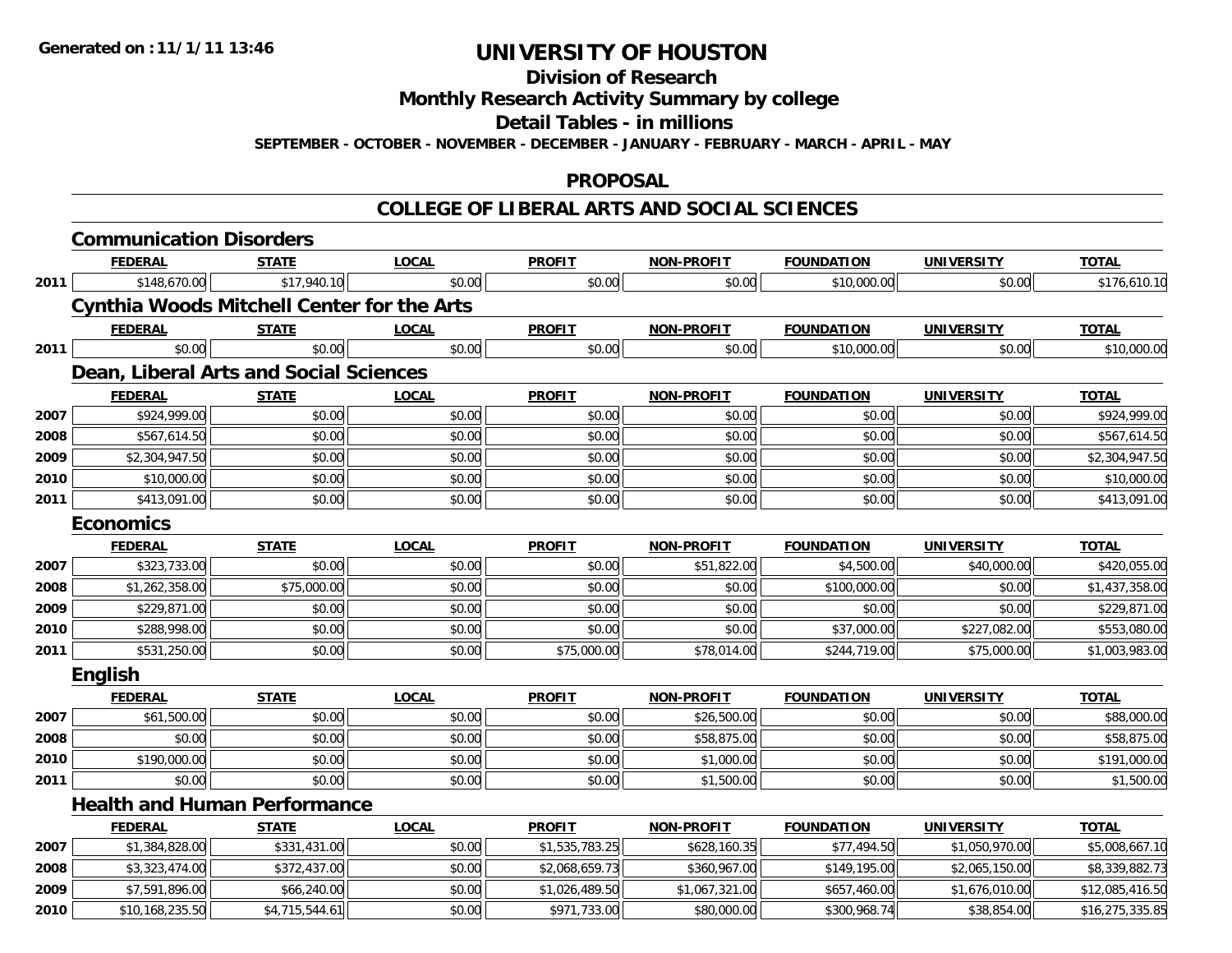### **Division of ResearchMonthly Research Activity Summary by college Detail Tables - in millions SEPTEMBER - OCTOBER - NOVEMBER - DECEMBER - JANUARY - FEBRUARY - MARCH - APRIL - MAY**

#### **PROPOSAL**

#### **COLLEGE OF LIBERAL ARTS AND SOCIAL SCIENCES**

# **Health and Human Performance**

|      | <b>FEDERAL</b>                        | <b>STATE</b> | <b>LOCAL</b> | <b>PROFIT</b> | <b>NON-PROFIT</b> | <b>FOUNDATION</b> | <b>UNIVERSITY</b> | <b>TOTAL</b>    |
|------|---------------------------------------|--------------|--------------|---------------|-------------------|-------------------|-------------------|-----------------|
| 2011 | \$11,377,426.35                       | \$0.00       | \$0.00       | \$94,276.00   | \$0.00            | \$209,569.30      | \$908,023.00      | \$12,589,294.65 |
|      | <b>History</b>                        |              |              |               |                   |                   |                   |                 |
|      | <b>FEDERAL</b>                        | <b>STATE</b> | <b>LOCAL</b> | <b>PROFIT</b> | <b>NON-PROFIT</b> | <b>FOUNDATION</b> | <b>UNIVERSITY</b> | <b>TOTAL</b>    |
| 2007 | \$0.00                                | \$0.00       | \$0.00       | \$100,000.00  | \$0.00            | \$0.00            | \$0.00            | \$100,000.00    |
| 2008 | \$172,500.00                          | \$0.00       | \$0.00       | \$0.00        | \$0.00            | \$0.00            | \$0.00            | \$172,500.00    |
| 2009 | \$25,000.00                           | \$0.00       | \$0.00       | \$0.00        | \$0.00            | \$0.00            | \$0.00            | \$25,000.00     |
| 2010 | \$569,406.00                          | \$0.00       | \$0.00       | \$0.00        | \$12,500.00       | \$0.00            | \$0.00            | \$581,906.00    |
| 2011 | \$0.00                                | \$0.00       | \$0.00       | \$0.00        | \$14,000.00       | \$0.00            | \$0.00            | \$14,000.00     |
|      | <b>Hobby Center for Public Policy</b> |              |              |               |                   |                   |                   |                 |
|      | <b>FEDERAL</b>                        | <b>STATE</b> | <b>LOCAL</b> | <b>PROFIT</b> | <b>NON-PROFIT</b> | <b>FOUNDATION</b> | <b>UNIVERSITY</b> | <b>TOTAL</b>    |
| 2007 | \$2.00                                | \$0.00       | \$0.00       | \$0.00        | \$0.00            | \$0.00            | \$0.00            | \$2.00          |
| 2008 | \$2,910,741.00                        | \$0.00       | \$0.00       | \$0.00        | \$0.00            | \$0.00            | \$0.00            | \$2,910,741.00  |
| 2009 | \$224,749.00                          | \$0.00       | \$0.00       | \$0.00        | \$0.00            | \$0.00            | \$0.00            | \$224,749.00    |
| 2010 | \$796,750.88                          | \$0.00       | \$0.00       | \$82,118.50   | \$0.00            | \$0.00            | \$0.00            | \$878,869.38    |
| 2011 | \$8,435.00                            | \$0.00       | \$0.00       | \$0.00        | \$0.00            | \$0.00            | \$0.00            | \$8,435.00      |
|      | <b>Modern/Classical Languages</b>     |              |              |               |                   |                   |                   |                 |
|      | <b>FEDERAL</b>                        | <b>STATE</b> | <b>LOCAL</b> | <b>PROFIT</b> | <b>NON-PROFIT</b> | <b>FOUNDATION</b> | <b>UNIVERSITY</b> | <b>TOTAL</b>    |
| 2007 | \$0.00                                | \$0.00       | \$0.00       | \$0.00        | \$0.00            | \$0.00            | \$70,569.00       | \$70,569.00     |
| 2009 | \$175,528.00                          | \$0.00       | \$0.00       | \$0.00        | \$19,899.50       | \$0.00            | \$0.00            | \$195,427.50    |
| 2010 | \$0.00                                | \$0.00       | \$0.00       | \$0.00        | \$7,000.00        | \$25,300.00       | \$0.00            | \$32,300.00     |
| 2011 | \$413,091.00                          | \$0.00       | \$0.00       | \$0.00        | \$0.00            | \$0.00            | \$0.00            | \$413,091.00    |
|      | <b>Philosophy</b>                     |              |              |               |                   |                   |                   |                 |
|      | <b>FEDERAL</b>                        | <b>STATE</b> | <b>LOCAL</b> | <b>PROFIT</b> | <b>NON-PROFIT</b> | <b>FOUNDATION</b> | <b>UNIVERSITY</b> | <b>TOTAL</b>    |
| 2011 | \$29,932.50                           | \$0.00       | \$0.00       | \$0.00        | \$0.00            | \$0.00            | \$0.00            | \$29,932.50     |
|      | <b>Political Science</b>              |              |              |               |                   |                   |                   |                 |
|      | <b>FEDERAL</b>                        | <b>STATE</b> | <b>LOCAL</b> | <b>PROFIT</b> | <b>NON-PROFIT</b> | <b>FOUNDATION</b> | <b>UNIVERSITY</b> | <b>TOTAL</b>    |
| 2007 | \$203,755.00                          | \$0.00       | \$0.00       | \$0.00        | \$0.00            | \$0.00            | \$0.00            | \$203,755.00    |
| 2008 | \$267,751.00                          | \$0.00       | \$0.00       | \$0.00        | \$0.00            | \$0.00            | \$55,241.00       | \$322,992.00    |
| 2009 | \$12,000.00                           | \$0.00       | \$0.00       | \$0.00        | \$0.00            | \$0.00            | \$0.00            | \$12,000.00     |
| 2010 | \$156,642.00                          | \$0.00       | \$0.00       | \$82,118.50   | \$0.00            | \$0.00            | \$0.00            | \$238,760.50    |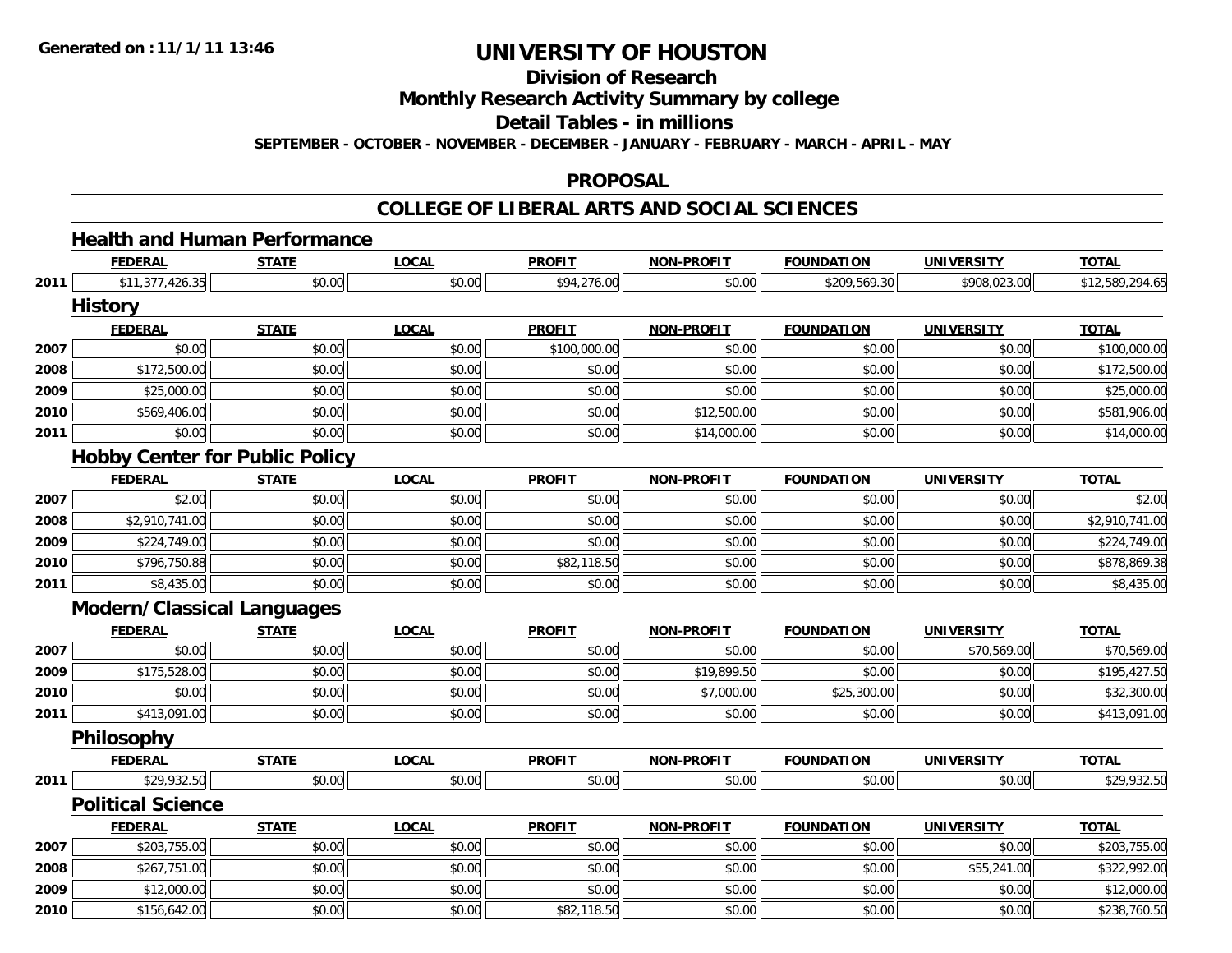### **Division of Research Monthly Research Activity Summary by college Detail Tables - in millions SEPTEMBER - OCTOBER - NOVEMBER - DECEMBER - JANUARY - FEBRUARY - MARCH - APRIL - MAY**

#### **PROPOSAL**

#### **COLLEGE OF LIBERAL ARTS AND SOCIAL SCIENCES**

|       | <b>Political Science</b>       |                 |                |                |                   |                   |                   |                  |  |  |  |  |
|-------|--------------------------------|-----------------|----------------|----------------|-------------------|-------------------|-------------------|------------------|--|--|--|--|
|       | <b>FEDERAL</b>                 | <b>STATE</b>    | <b>LOCAL</b>   | <b>PROFIT</b>  | <b>NON-PROFIT</b> | <b>FOUNDATION</b> | <b>UNIVERSITY</b> | <b>TOTAL</b>     |  |  |  |  |
| 2011  | \$1,347,856.50                 | \$0.00          | \$0.00         | \$0.00         | \$3,250.00        | \$0.00            | \$0.00            | \$1,351,106.50   |  |  |  |  |
|       | <b>Psychology</b>              |                 |                |                |                   |                   |                   |                  |  |  |  |  |
|       | <b>FEDERAL</b>                 | <b>STATE</b>    | <b>LOCAL</b>   | <b>PROFIT</b>  | <b>NON-PROFIT</b> | <b>FOUNDATION</b> | <b>UNIVERSITY</b> | <b>TOTAL</b>     |  |  |  |  |
| 2007  | \$1,530,357.82                 | \$3,456,400.00  | \$0.00         | \$90,000.00    | \$229,057.00      | \$0.00            | \$1,514,075.75    | \$6,819,890.57   |  |  |  |  |
| 2008  | \$8,903,863.49                 | \$1,324,703.66  | \$0.00         | \$462,000.00   | \$217,526.00      | \$293,766.00      | \$929,684.00      | \$12,131,543.15  |  |  |  |  |
| 2009  | \$7,726,113.31                 | \$5,192,426.76  | \$0.00         | \$380,295.00   | \$1,197,932.00    | \$265,922.00      | \$1,057,944.00    | \$15,820,633.07  |  |  |  |  |
| 2010  | \$19,694,336.74                | \$10,671,517.35 | \$630,307.00   | \$464,000.00   | \$1,024,713.00    | \$31,672.00       | \$8,920,938.00    | \$41,437,484.09  |  |  |  |  |
| 2011  | \$24,147,825.80                | \$2,931,290.10  | \$472,984.00   | \$1,095,674.40 | \$425,817.00      | \$174,672.00      | \$2,121,483.00    | \$31,369,746.30  |  |  |  |  |
|       | <b>School of Communication</b> |                 |                |                |                   |                   |                   |                  |  |  |  |  |
|       | <b>FEDERAL</b>                 | <b>STATE</b>    | <b>LOCAL</b>   | <b>PROFIT</b>  | <b>NON-PROFIT</b> | <b>FOUNDATION</b> | <b>UNIVERSITY</b> | <b>TOTAL</b>     |  |  |  |  |
| 2007  | \$0.00                         | \$0.00          | \$0.00         | \$0.00         | \$240,000.00      | \$15,000.00       | \$2,000.00        | \$257,000.00     |  |  |  |  |
| 2011  | \$294,900.00                   | \$0.00          | \$0.00         | \$0.00         | \$0.00            | \$0.00            | \$0.00            | \$294,900.00     |  |  |  |  |
|       | <b>School of Music</b>         |                 |                |                |                   |                   |                   |                  |  |  |  |  |
|       | <b>FEDERAL</b>                 | <b>STATE</b>    | <b>LOCAL</b>   | <b>PROFIT</b>  | <b>NON-PROFIT</b> | <b>FOUNDATION</b> | <b>UNIVERSITY</b> | <b>TOTAL</b>     |  |  |  |  |
| 2007  | \$0.00                         | \$0.00          | \$0.00         | \$0.00         | \$10,000.00       | \$0.00            | \$0.00            | \$10,000.00      |  |  |  |  |
| 2009  | \$0.00                         | \$143,067.00    | \$0.00         | \$0.00         | \$98,060.00       | \$0.00            | \$0.00            | \$241,127.00     |  |  |  |  |
| 2010  | \$0.00                         | \$14,500.00     | \$0.00         | \$0.00         | \$0.00            | \$0.00            | \$0.00            | \$14,500.00      |  |  |  |  |
| 2011  | \$0.00                         | \$26,500.00     | \$0.00         | \$0.00         | \$0.00            | \$0.00            | \$0.00            | \$26,500.00      |  |  |  |  |
|       | <b>Sociology</b>               |                 |                |                |                   |                   |                   |                  |  |  |  |  |
|       | <b>FEDERAL</b>                 | <b>STATE</b>    | <b>LOCAL</b>   | <b>PROFIT</b>  | <b>NON-PROFIT</b> | <b>FOUNDATION</b> | <b>UNIVERSITY</b> | <b>TOTAL</b>     |  |  |  |  |
| 2007  | \$1,136,173.40                 | \$0.00          | \$45,000.00    | \$0.00         | \$10,464.60       | \$0.00            | \$0.00            | \$1,191,638.00   |  |  |  |  |
| 2008  | \$1,134,727.60                 | \$0.00          | \$59,350.00    | \$0.00         | \$0.00            | \$0.00            | \$26,250.00       | \$1,220,327.60   |  |  |  |  |
| 2009  | \$1,596,352.20                 | \$0.00          | \$60,000.00    | \$0.00         | \$32,000.00       | \$14,997.00       | \$0.00            | \$1,703,349.20   |  |  |  |  |
| 2010  | \$1,415,674.00                 | \$0.00          | \$0.00         | \$0.00         | \$3,500.00        | \$0.00            | \$0.00            | \$1,419,174.00   |  |  |  |  |
| 2011  | \$796,309.80                   | \$0.00          | \$0.00         | \$0.00         | \$0.00            | \$0.00            | \$0.00            | \$796,309.80     |  |  |  |  |
|       | <b>Theatre</b>                 |                 |                |                |                   |                   |                   |                  |  |  |  |  |
|       | <b>FEDERAL</b>                 | <b>STATE</b>    | <b>LOCAL</b>   | <b>PROFIT</b>  | <b>NON-PROFIT</b> | <b>FOUNDATION</b> | <b>UNIVERSITY</b> | <b>TOTAL</b>     |  |  |  |  |
| 2007  | \$0.00                         | \$0.00          | \$0.00         | \$0.00         | \$10,000.00       | \$0.00            | \$0.00            | \$10,000.00      |  |  |  |  |
| 2010  | \$2,468,678.00                 | \$0.00          | \$0.00         | \$0.00         | \$0.00            | \$0.00            | \$0.00            | \$2,468,678.00   |  |  |  |  |
| Total | \$122,095,735.69               | \$30,118,061.58 | \$1,275,741.00 | \$8,528,147.88 | \$8,693,894.45    | \$3,376,201.54    | \$21,063,750.75   | \$195,151,532.89 |  |  |  |  |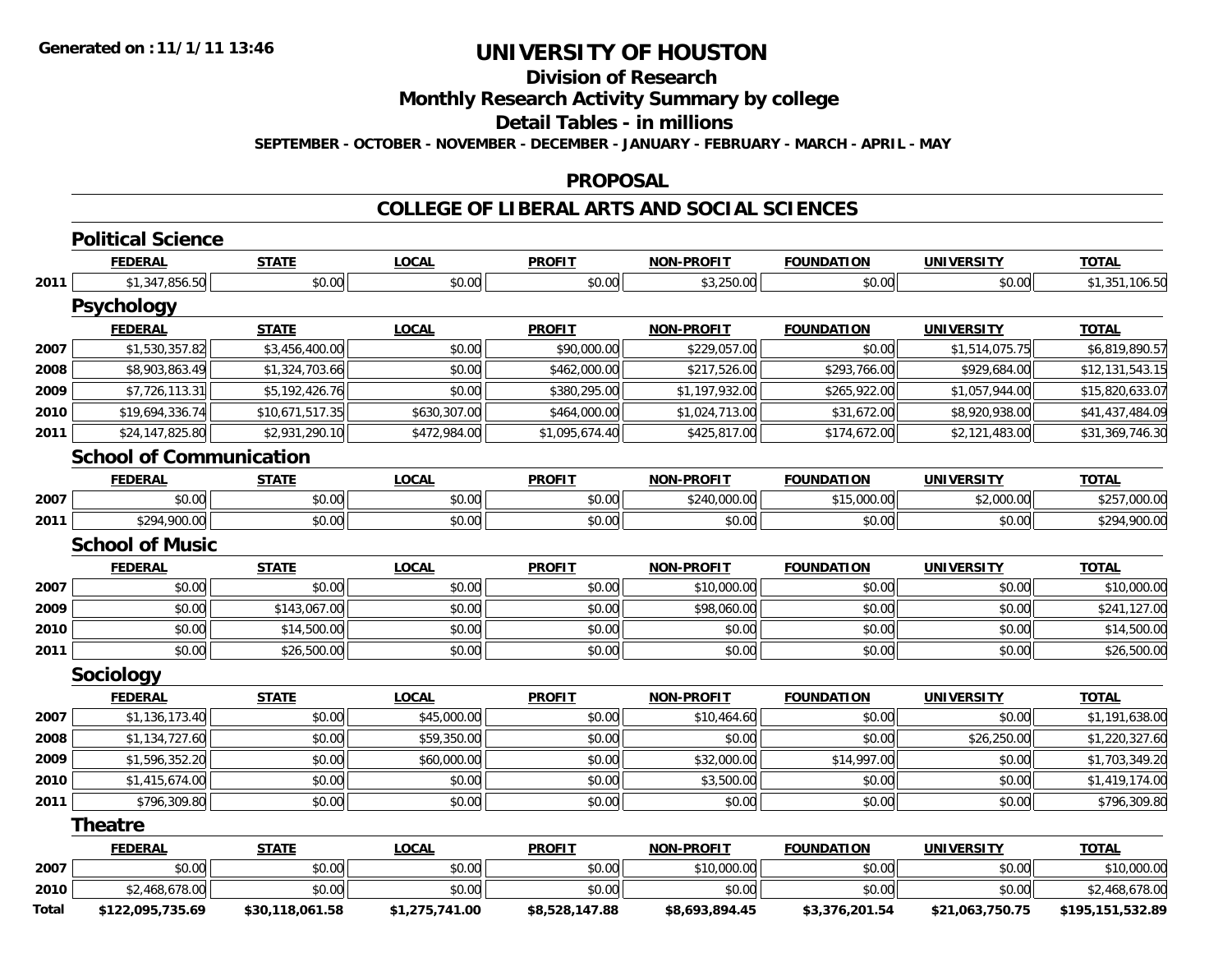### **Division of ResearchMonthly Research Activity Summary by college Detail Tables - in millions SEPTEMBER - OCTOBER - NOVEMBER - DECEMBER - JANUARY - FEBRUARY - MARCH - APRIL - MAY**

#### **PROPOSAL**

#### **COLLEGE OF NATURAL SCIENCES AND MATHEMATICS**

|      | <b>FEDERAL</b>                                         | <b>STATE</b>    | <b>LOCAL</b> | <b>PROFIT</b>  | <b>NON-PROFIT</b> | <b>FOUNDATION</b> | <b>UNIVERSITY</b> | <b>TOTAL</b>    |
|------|--------------------------------------------------------|-----------------|--------------|----------------|-------------------|-------------------|-------------------|-----------------|
| 2011 | \$0.00                                                 | \$0.00          | \$0.00       | \$70,000.00    | \$0.00            | \$0.00            | \$0.00            | \$70,000.00     |
|      | <b>Biology/Biochemistry</b>                            |                 |              |                |                   |                   |                   |                 |
|      | <b>FEDERAL</b>                                         | <b>STATE</b>    | <b>LOCAL</b> | <b>PROFIT</b>  | <b>NON-PROFIT</b> | <b>FOUNDATION</b> | <b>UNIVERSITY</b> | <b>TOTAL</b>    |
| 2007 | \$12,942,590.90                                        | \$81,869.00     | \$0.00       | \$65,378.00    | \$150,000.00      | \$1,431,750.00    | \$1,085,225.56    | \$15,756,813.46 |
| 2008 | \$16,119,822.65                                        | \$2,023,992.45  | \$0.00       | \$3,229,500.00 | \$492,689.00      | \$1,727,412.37    | \$3,019,703.22    | \$26,613,119.69 |
| 2009 | \$32,568,007.03                                        | \$100,000.00    | \$0.00       | \$4,607,043.60 | \$1,154,076.00    | \$1,395,000.00    | \$3,197,353.70    | \$43,021,480.33 |
| 2010 | \$24,470,735.28                                        | \$14,569,385.23 | \$0.00       | \$1,373,628.00 | \$3,551,740.00    | \$4,902,384.00    | \$5,405,445.00    | \$54,273,317.51 |
| 2011 | \$35,132,896.70                                        | \$2,550,656.00  | \$0.00       | \$881,015.57   | \$1,499,547.31    | \$2,259,579.00    | \$1,304,231.50    | \$43,627,926.08 |
|      | <b>Center for Nuclear Receptors and Cell Signaling</b> |                 |              |                |                   |                   |                   |                 |
|      | <b>FEDERAL</b>                                         | <b>STATE</b>    | <b>LOCAL</b> | <b>PROFIT</b>  | <b>NON-PROFIT</b> | <b>FOUNDATION</b> | <b>UNIVERSITY</b> | <b>TOTAL</b>    |
| 2009 | \$4,455,975.70                                         | \$2,750,000.00  | \$0.00       | \$0.00         | \$0.00            | \$0.00            | \$0.00            | \$7,205,975.70  |
| 2010 | \$2,105,206.00                                         | \$3,272,107.50  | \$0.00       | \$0.00         | \$140,000.00      | \$3,262,488.80    | \$0.00            | \$8,779,802.30  |
| 2011 | \$3,561,892.18                                         | \$7,804,346.00  | \$0.00       | \$240,000.00   | \$60,000.00       | \$0.00            | \$506,361.00      | \$12,172,599.18 |
|      | <b>Chemistry</b>                                       |                 |              |                |                   |                   |                   |                 |
|      | <b>FEDERAL</b>                                         | <b>STATE</b>    | <b>LOCAL</b> | <b>PROFIT</b>  | <b>NON-PROFIT</b> | <b>FOUNDATION</b> | <b>UNIVERSITY</b> | <b>TOTAL</b>    |
| 2007 | \$10,260,011.25                                        | \$0.00          | \$0.00       | \$256,963.61   | \$564,531.00      | \$2,250,000.00    | \$255,555.00      | \$13,587,060.86 |
| 2008 | \$7,330,265.11                                         | \$1,870,818.00  | \$0.00       | \$14,293.00    | \$358,475.80      | \$2,075,774.00    | \$1,121,185.36    | \$12,770,811.27 |
| 2009 | \$16,148,123.51                                        | \$3,617,513.50  | \$0.00       | \$52,009.00    | \$706,730.00      | \$1,760,000.00    | \$2,788,900.30    | \$25,073,276.31 |
| 2010 | \$17,212,037.15                                        | \$12,901,484.37 | \$0.00       | \$211,699.50   | \$2,930,116.26    | \$1,505,260.99    | \$685,992.00      | \$35,446,590.27 |
| 2011 | \$15,672,960.95                                        | \$410,807.00    | \$0.00       | \$130,000.00   | \$219,998.00      | \$960,000.00      | \$669,942.00      | \$18,063,707.95 |
|      | <b>Computer Science</b>                                |                 |              |                |                   |                   |                   |                 |
|      | <b>FEDERAL</b>                                         | <b>STATE</b>    | <b>LOCAL</b> | <b>PROFIT</b>  | <b>NON-PROFIT</b> | <b>FOUNDATION</b> | <b>UNIVERSITY</b> | <b>TOTAL</b>    |
| 2007 | \$13,881,956.46                                        | \$304,409.00    | \$0.00       | \$1,345,210.00 | \$1,860,577.20    | \$0.00            | \$506,458.00      | \$17,898,610.66 |
| 2008 | \$22,853,223.76                                        | \$2,094,619.00  | \$0.00       | \$779,139.00   | \$1,065,006.80    | \$199,535.00      | \$6,827,523.00    | \$33,819,046.56 |
| 2009 | \$22,306,513.58                                        | \$500,000.00    | \$0.00       | \$2,138,496.30 | \$2,147,667.81    | \$60,000.00       | \$1,175,837.05    | \$28,328,514.74 |
| 2010 | \$16,002,439.09                                        | \$4,571,502.00  | \$0.00       | \$3,364,326.34 | \$1,217,143.50    | \$0.00            | \$1,307,724.00    | \$26,463,134.93 |
| 2011 | \$19,831,508.90                                        | \$433,402.00    | \$0.00       | \$1,037,249.00 | \$312,696.00      | \$302,606.25      | \$34,145.00       | \$21,951,607.15 |
|      | <b>Dean, Natural Sciences and Mathematics</b>          |                 |              |                |                   |                   |                   |                 |
|      | <b>FEDERAL</b>                                         | <b>STATE</b>    | <b>LOCAL</b> | <b>PROFIT</b>  | <b>NON-PROFIT</b> | <b>FOUNDATION</b> | <b>UNIVERSITY</b> | <b>TOTAL</b>    |
| 2007 | \$0.00                                                 | \$0.00          | \$0.00       | \$0.00         | \$0.00            | \$0.00            | \$0.00            | \$0.00          |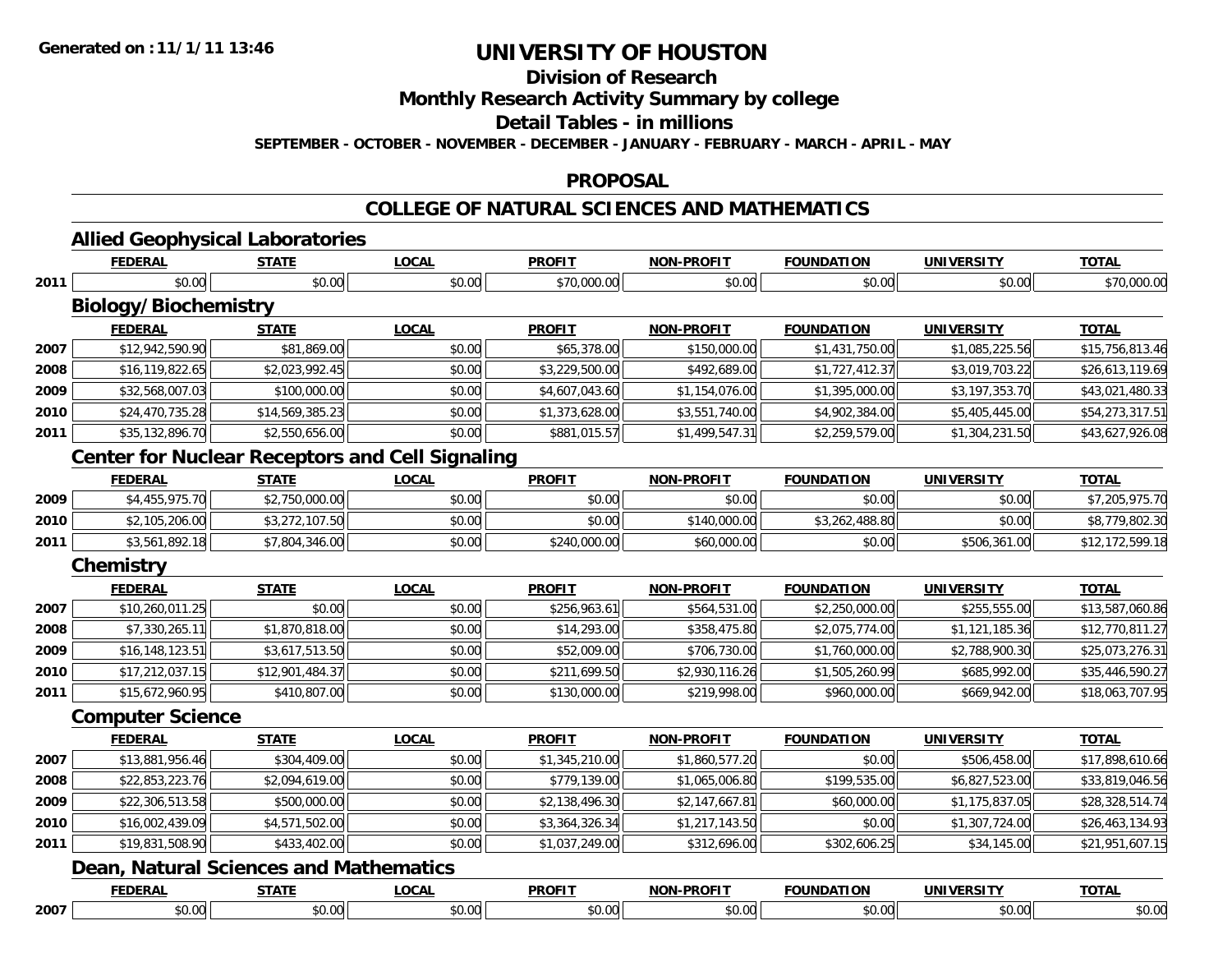### **Division of ResearchMonthly Research Activity Summary by college Detail Tables - in millionsSEPTEMBER - OCTOBER - NOVEMBER - DECEMBER - JANUARY - FEBRUARY - MARCH - APRIL - MAY**

#### **PROPOSAL**

### **COLLEGE OF NATURAL SCIENCES AND MATHEMATICS**

### **Dean, Natural Sciences and Mathematics**

|              | <b>FEDERAL</b>                                            | <b>STATE</b>    | <b>LOCAL</b> | <b>PROFIT</b>   | <b>NON-PROFIT</b> | <b>FOUNDATION</b> | <b>UNIVERSITY</b> | <b>TOTAL</b>     |
|--------------|-----------------------------------------------------------|-----------------|--------------|-----------------|-------------------|-------------------|-------------------|------------------|
| 2009         | \$2,075,710.00                                            | \$74,390.50     | \$0.00       | \$0.00          | \$0.00            | \$0.00            | \$0.00            | \$2,150,100.50   |
| 2010         | \$4,999.95                                                | \$130,000.00    | \$0.00       | \$0.00          | \$0.00            | \$0.00            | \$0.00            | \$134,999.95     |
| 2011         | \$1,804,398.00                                            | \$750,000.00    | \$0.00       | \$0.00          | \$0.00            | \$0.00            | \$0.00            | \$2,554,398.00   |
|              | <b>Geosciences</b>                                        |                 |              |                 |                   |                   |                   |                  |
|              | <b>FEDERAL</b>                                            | <b>STATE</b>    | <b>LOCAL</b> | <b>PROFIT</b>   | <b>NON-PROFIT</b> | <b>FOUNDATION</b> | <b>UNIVERSITY</b> | <b>TOTAL</b>     |
| 2007         | \$4,502,842.38                                            | \$335,000.00    | \$150,000.00 | \$840,022.00    | \$708,507.60      | \$0.00            | \$218,040.00      | \$6,754,411.98   |
| 2008         | \$2,356,972.00                                            | \$653,092.00    | \$0.00       | \$576,475.00    | \$715,500.00      | \$0.00            | \$617,747.00      | \$4,919,786.00   |
| 2009         | \$5,599,500.00                                            | \$369,985.00    | \$0.00       | \$1,352,770.88  | \$449,475.00      | \$0.00            | \$0.00            | \$7,771,730.88   |
| 2010         | \$3,779,852.50                                            | \$1,324,124.00  | \$0.00       | \$334,640.34    | \$551,664.00      | \$0.00            | \$1,132,394.00    | \$7,122,674.84   |
| 2011         | \$4,836,982.00                                            | \$990,980.20    | \$0.00       | \$87,000.00     | \$2,426,934.80    | \$0.00            | \$1,412,133.00    | \$9,754,030.00   |
|              | <b>Institute for Multidimensional Air Quality Studies</b> |                 |              |                 |                   |                   |                   |                  |
|              | <b>FEDERAL</b>                                            | <b>STATE</b>    | <b>LOCAL</b> | <b>PROFIT</b>   | <b>NON-PROFIT</b> | <b>FOUNDATION</b> | <b>UNIVERSITY</b> | <b>TOTAL</b>     |
| 2011         | \$0.00                                                    | \$0.00          | \$0.00       | \$0.00          | \$0.00            | \$0.00            | \$0.00            | \$0.00           |
|              | <b>Mathematics</b>                                        |                 |              |                 |                   |                   |                   |                  |
|              | <b>FEDERAL</b>                                            | <b>STATE</b>    | <b>LOCAL</b> | <b>PROFIT</b>   | <b>NON-PROFIT</b> | <b>FOUNDATION</b> | <b>UNIVERSITY</b> | <b>TOTAL</b>     |
| 2007         | \$4,902,171.88                                            | \$0.00          | \$0.00       | \$146,290.00    | \$700,650.00      | \$181,328.00      | \$0.00            | \$5,930,439.88   |
| 2008         | \$9,723,951.69                                            | \$1,391,114.00  | \$0.00       | \$14,293.00     | \$432,408.60      | \$139,098.63      | \$366,149.89      | \$12,067,015.81  |
| 2009         | \$12,804,725.65                                           | \$0.00          | \$0.00       | \$72,653.70     | \$180,791.00      | \$0.00            | \$54,880.95       | \$13,113,051.30  |
| 2010         | \$7,562,068.00                                            | \$1,543,437.00  | \$0.00       | \$604,786.50    | \$459,604.50      | \$80,000.00       | \$138,111.00      | \$10,388,007.00  |
| 2011         | \$6,270,560.28                                            | \$784,756.00    | \$0.00       | \$321,626.00    | \$22,622.00       | \$115,000.00      | \$64,383.00       | \$7,578,947.28   |
|              | <b>Physics</b>                                            |                 |              |                 |                   |                   |                   |                  |
|              | <b>FEDERAL</b>                                            | <b>STATE</b>    | <b>LOCAL</b> | <b>PROFIT</b>   | <b>NON-PROFIT</b> | <b>FOUNDATION</b> | <b>UNIVERSITY</b> | <b>TOTAL</b>     |
| 2007         | \$20,543,377.43                                           | \$159,996.00    | \$0.00       | \$2,821,717.00  | \$383,549.25      | \$1,915,361.00    | \$2,171,572.00    | \$27,995,572.67  |
| 2008         | \$19,850,628.04                                           | \$3,147,007.00  | \$0.00       | \$181,494.00    | \$496,909.80      | \$1,150,782.00    | \$1,059,313.89    | \$25,886,134.73  |
| 2009         | \$11,604,180.29                                           | \$556,454.50    | \$0.00       | \$3,900,849.00  | \$839,019.00      | \$1,529,793.00    | \$4,381,820.00    | \$22,812,115.79  |
| 2010         | \$18,826,600.58                                           | \$3,307,000.00  | \$0.00       | \$1,910,004.00  | \$2,657,368.74    | \$945,990.21      | \$24,160.00       | \$27,671,123.53  |
| 2011         | \$15,968,375.68                                           | \$0.00          | \$156,065.00 | \$693,374.50    | \$2,068,969.60    | \$658,356.00      | \$0.00            | \$19,545,140.78  |
| <b>Total</b> | \$445,874,062.54                                          | \$75,374,247.25 | \$306,065.00 | \$33,653,946.84 | \$31,524,968.57   | \$30,807,499.25   | \$41,532,286.42   | \$659,073,075.86 |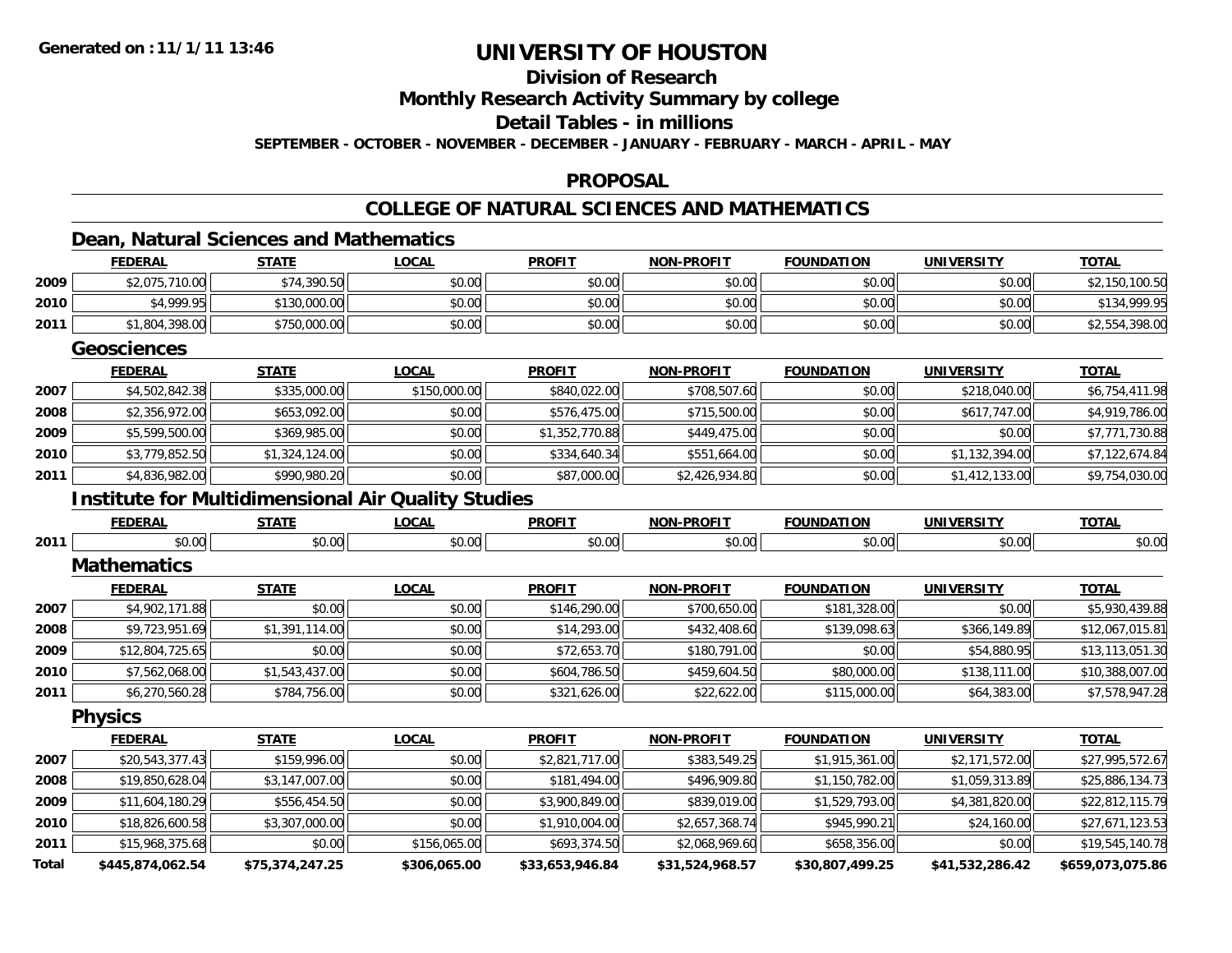### **Division of ResearchMonthly Research Activity Summary by college Detail Tables - in millions SEPTEMBER - OCTOBER - NOVEMBER - DECEMBER - JANUARY - FEBRUARY - MARCH - APRIL - MAY**

#### **PROPOSAL**

#### **COLLEGE OF OPTOMETRY**

## **Clinical Optometry - Old Dept**

|       | <b>FEDERAL</b>              | <b>STATE</b>   | <b>LOCAL</b> | <b>PROFIT</b>  | <b>NON-PROFIT</b> | <b>FOUNDATION</b> | <b>UNIVERSITY</b> | <b>TOTAL</b>    |
|-------|-----------------------------|----------------|--------------|----------------|-------------------|-------------------|-------------------|-----------------|
| 2010  | \$0.00                      | \$0.00         | \$0.00       | \$0.00         | \$0.00            | \$0.00            | \$0.00            | \$0.00          |
|       | <b>Optometry, Community</b> |                |              |                |                   |                   |                   |                 |
|       | <b>FEDERAL</b>              | <b>STATE</b>   | <b>LOCAL</b> | <b>PROFIT</b>  | <b>NON-PROFIT</b> | <b>FOUNDATION</b> | <b>UNIVERSITY</b> | <b>TOTAL</b>    |
| 2007  | \$4,180,009.20              | \$55,897.00    | \$0.00       | \$337,451.00   | \$44,000.00       | \$10,000.00       | \$0.00            | \$4,627,357.20  |
| 2008  | \$10,675,779.00             | \$1,035,733.52 | \$0.00       | \$242,120.00   | \$90,000.00       | \$151,948.00      | \$35,000.00       | \$12,230,580.52 |
| 2009  | \$5,702,308.75              | \$73,713.52    | \$0.00       | \$424,038.00   | \$21,563.00       | \$140,000.00      | \$356,044.00      | \$6,717,667.27  |
| 2010  | \$4,721,808.00              | \$832,859.00   | \$0.00       | \$499,987.40   | \$47,927.00       | \$0.00            | \$1,421,644.50    | \$7,524,225.90  |
| 2011  | \$12,969,594.25             | \$62,945.00    | \$0.00       | \$1,346,770.16 | \$328,078.00      | \$229,995.00      | \$0.00            | \$14,937,382.41 |
| Total | \$38,249,499.20             | \$2,061,148.04 | \$0.00       | \$2,850,366.56 | \$531,568.00      | \$531,943.00      | \$1,812,688.50    | \$46,037,213.30 |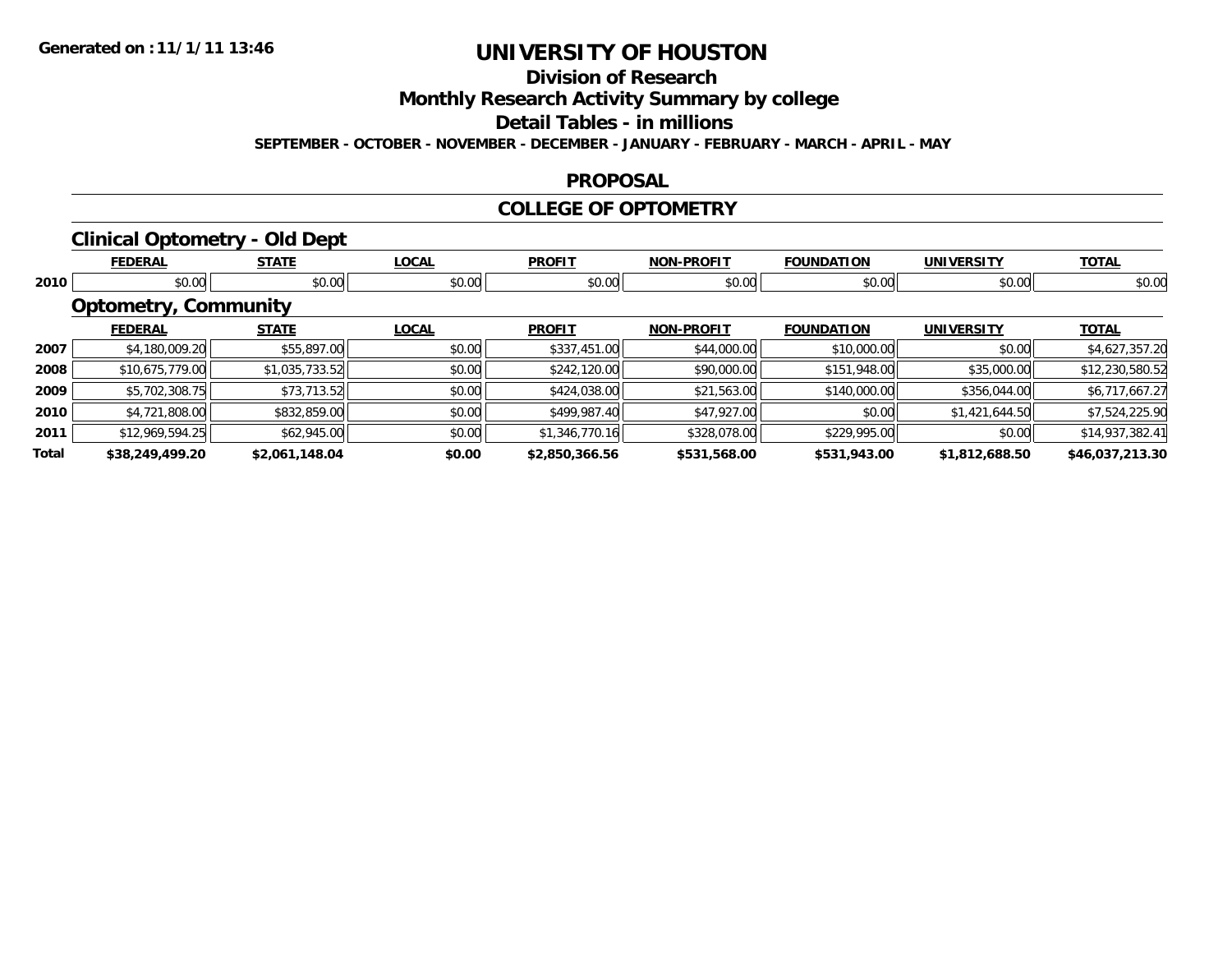### **Division of ResearchMonthly Research Activity Summary by college Detail Tables - in millionsSEPTEMBER - OCTOBER - NOVEMBER - DECEMBER - JANUARY - FEBRUARY - MARCH - APRIL - MAY**

#### **PROPOSAL**

#### **COLLEGE OF PHARMACY**

#### **Clinical Sciences and AdministrationFEDERAL STATE LOCAL PROFIT NON-PROFIT FOUNDATION UNIVERSITY TOTAL 2007** \$7,448,420.00 \$0.00 \$0.00 \$710,524.00 \$17,247,010.75 \$232,918.00 \$0.00 \$25,638,872.75 **20088** \$2,278,345.00 \$99,400.00 \$99,400.00 \$0.00 \$579,765.32 \$579,765.32 \$470,000.00 \$89,000.00 \$62,519.00 \$3,579,029.32 **20099** \$5,096,187.02 \$283,457.00 \$283,457.00 \$0.00 \$350,148.00 \$550,148.00 \$56,500.00 \$5,000.00 \$58,519.01 \$5,849,811.03 **2010** $\textsf{\textbf{0}}$  \$4,583,489.58| \$521,897.80| \$0.00| \$0.00| \$1,138,462.57| \$864,410.00| \$5,000.00| \$74,809.00| \$7,188,068.95| **2011** $\textbf{1} \quad \text{ $3,861,086.40[} \quad \text{ $$31,000.00[} \quad \text{ $$308.00] \quad \text{ $$308,065.80[} \quad \text{ $$410,354.50[} \quad \text{ $$370,340.00[} \quad \text{ $$208,550.50[} \quad \text{ $$3,969,397.20] }$ **Dean, Pharmacy FEDERAL STATE LOCAL PROFIT NON-PROFIT FOUNDATION UNIVERSITY TOTAL 20099** \$0.00 \$0.00 \$0.00 \$0.00 \$25,000.00 \$0.00 \$25,000.00 **Institute for Community Health FEDERAL STATE LOCAL PROFIT NON-PROFIT FOUNDATION UNIVERSITY TOTAL 2011** $\textbf{1} \hspace{14mm} \text{$2,547,618.00$} \hspace{14mm} \text{$30.00$} \hspace{14mm} \text{$30.00$} \hspace{14mm} \text{$48.00$} \hspace{14mm} \text{$50.00$} \hspace{14mm} \text{$50.00$} \hspace{14mm} \text{$50.00$} \hspace{14mm} \text{$50.00$} \hspace{14mm} \text{$50.00$} \hspace{14mm} \text{$50.00$} \hspace{14mm} \text{$50.00$ **Pharmacological and Pharmaceutical Sciences FEDERAL STATE LOCAL PROFIT NON-PROFIT FOUNDATION UNIVERSITY TOTAL 2007** \$9,522,800.00 \$879,752.00 \$0.00 \$130,000.00 \$1,715,994.00 \$487,000.00 \$745,000.00 \$13,480,546.00 **20088** \$8,075,646.00 \$3,289,197.00 \$0.00 \$0.00 \$0.00 \$40,000.00 \$1,797,927.00 \$1,117,908.00 \$0.00 \$14,320,678.00 **2009** \$18,593,932.24 \$797,873.00 \$0.00 \$140,516.00 \$1,987,680.00 \$768,069.00 \$2,419,130.99 \$24,707,201.23 **2010** $\textsf{\textbf{0}} \parallel \textsf{\textbf{18}}, 304.64 || \textsf{\textbf{27}}, 460, 115.20 || \textsf{\textbf{37}}, 300.00 || \textsf{\textbf{37}}, 300.00 || \textsf{\textbf{45}}, 271, 200.00 || \textsf{\textbf{52}}, 715, 560.00 || \textsf{\textbf{525}}, 210.00 || \textsf{\textbf{527}}, 489.00 || \textsf{\textbf{527}}, 145, 878.84 || \textsf{\textbf{525}}, 210.00 || \textsf{\text$ **2011** \$16,442,517.60 \$0.00 \$0.00 \$122,287.00 \$573,454.50 \$1,293,967.00 \$1,051,878.00 \$19,484,104.10 **Total\$95,899,346.48 \$13,342,692.00 \$0.00 \$3,590,968.69 \$27,863,890.75 \$4,404,412.00 \$4,834,895.50 \$149,936,205.42**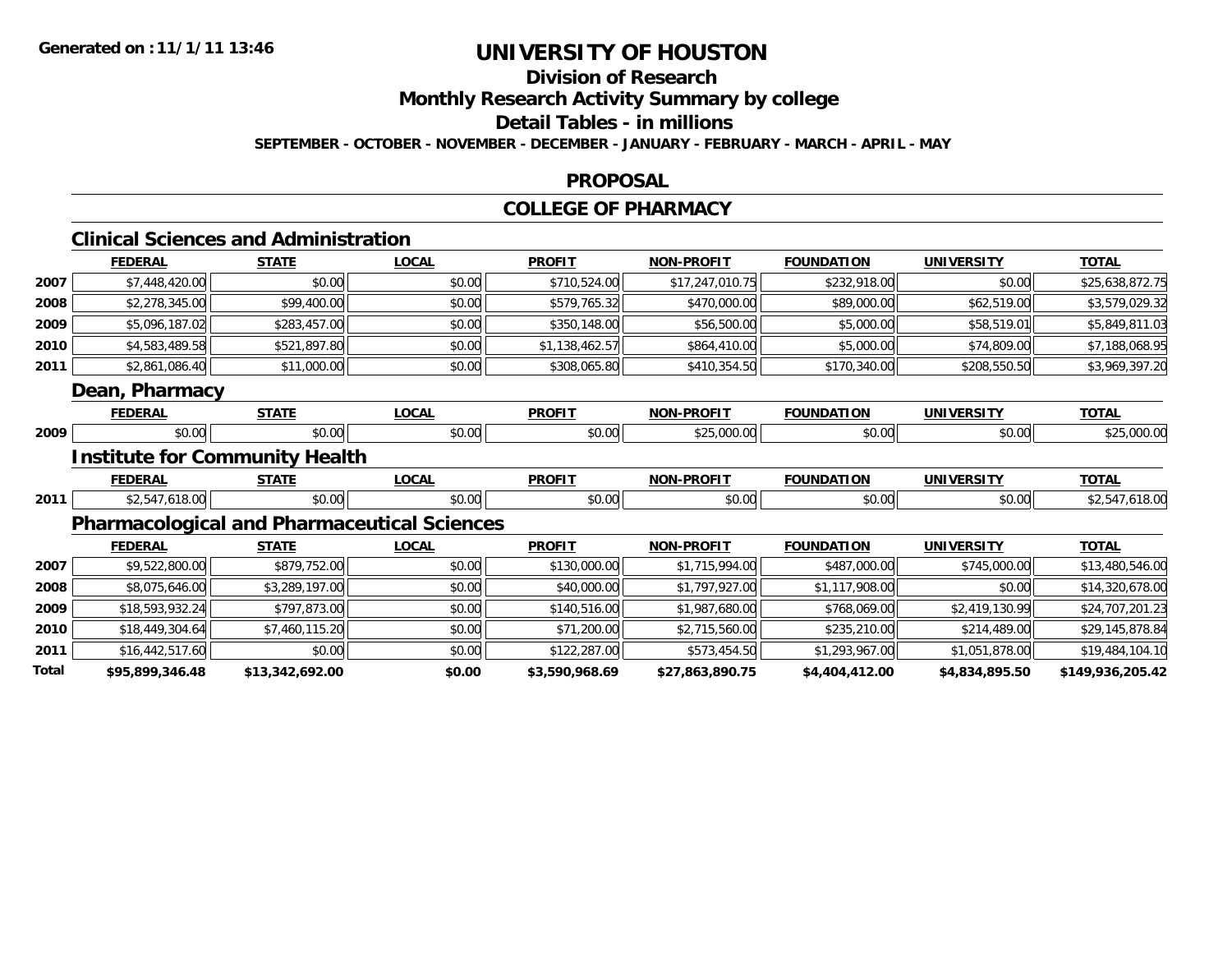### **Division of ResearchMonthly Research Activity Summary by college Detail Tables - in millionsSEPTEMBER - OCTOBER - NOVEMBER - DECEMBER - JANUARY - FEBRUARY - MARCH - APRIL - MAY**

#### **PROPOSAL**

### **COLLEGE OF TECHNOLOGY**

## **Center for Technology Literacy**

|      | <b>FEDERAL</b> | <b>STATE</b> | <b>LOCAL</b>   | <b>PROFIT</b> | <b>NON-PROFIT</b>      | <b>FOUNDATION</b> | <b>UNIVERSITY</b> | <b>TOTAL</b> |
|------|----------------|--------------|----------------|---------------|------------------------|-------------------|-------------------|--------------|
| 2009 | \$16,800.00    | \$0.00       | ልስ ሰሰ<br>JU.UU | \$0.00        | JU.UU                  | \$0.00            | \$0.00            | \$16,800.00  |
| 2010 | 499,903.90     | \$0.00       | \$0.00         | \$0.00        | ≮N UU<br><b>JU.UU</b>  | \$0.00            | \$0.00            | 2,499,903.90 |
| 2011 | \$59,903.20    | \$0.00       | \$0.00         | \$230,106.00  | \$0.00<br><b>DU.UG</b> | \$0.00            | \$0.00            | \$290,009.20 |

<u> 1989 - Johann Stoff, deutscher Stoffen und der Stoffen und der Stoffen und der Stoffen und der Stoffen und der</u>

## **Dean, Technology**

|      | <b>FEDERAL</b> | <b>STATE</b>   | <b>LOCAL</b> | <b>PROFIT</b> | <b>NON-PROFIT</b> | <b>FOUNDATION</b> | <b>UNIVERSITY</b> | <b>TOTAL</b>   |
|------|----------------|----------------|--------------|---------------|-------------------|-------------------|-------------------|----------------|
| 2007 | \$567,479.70   | \$521,741.00   | \$0.00       | \$0.00        | \$318,769.00      | \$0.00            | \$0.00            | \$1,407,989.70 |
| 2008 | \$0.00         | \$736,051.00   | \$0.00       | \$0.00        | \$318,769.00      | \$0.00            | \$0.00            | \$1,054,820.00 |
| 2009 | \$0.00         | \$761,051.00   | \$0.00       | \$0.00        | \$318,769.50      | \$0.00            | \$0.00            | \$1,079,820.50 |
| 2010 | \$0.00         | \$1,460,115.00 | \$0.00       | \$0.00        | \$0.00            | \$0.00            | \$0.00            | \$1,460,115.00 |
| 2011 | \$501,908.50   | \$1,153,800.00 | \$0.00       | \$0.00        | \$0.00            | \$0.00            | \$31,415.00       | \$1,687,123.50 |

### **Engineering Technology**

|      | <b>FEDERAL</b> | <b>STATE</b>   | <b>LOCAL</b> | <b>PROFIT</b>  | <b>NON-PROFIT</b> | <b>FOUNDATION</b> | <b>UNIVERSITY</b> | <b>TOTAL</b>    |
|------|----------------|----------------|--------------|----------------|-------------------|-------------------|-------------------|-----------------|
| 2007 | \$6,136,098.63 | \$231,207.29   | \$0.00       | \$393,383,00   | \$13,010.00       | \$0.00            | \$81,995.73       | \$6,855,694.65  |
| 2008 | \$6,008,263.71 | \$1,412,805.95 | \$0.00       | \$191,828.00   | \$140,998.00      | \$0.00            | \$12,141.30       | \$7,766,036.96  |
| 2009 | \$9,398,639.25 | \$874,336.00   | \$0.00       | \$1,835,142.20 | \$493,296.25      | \$0.00            | \$0.00            | \$12,601,413.70 |
| 2010 | \$6,456,223.35 | \$3,463,067.00 | \$0.00       | \$89,928.00    | \$566,570.00      | \$0.00            | \$201,163.92      | \$10,776,952.27 |
| 2011 | \$4,107,561.48 | \$1,443,594.00 | \$0.00       | \$36,195.00    | \$358,098.00      | \$189,434.30      | \$0.00            | \$6,134,882.78  |

## **Human Development and Consumer Science**

|      | <b>FEDERAL</b> | <b>STATE</b> | <b>LOCAL</b> | <b>PROFIT</b> | <b>NON-PROFIT</b> | <b>FOUNDATION</b> | <b>UNIVERSITY</b> | <b>TOTAL</b>   |
|------|----------------|--------------|--------------|---------------|-------------------|-------------------|-------------------|----------------|
| 2007 | \$409,919.70   | \$147,855.00 | \$0.00       | \$10,500.00   | \$31,575.00       | \$0.00            | \$0.00            | \$599,849.70   |
| 2008 | \$3,037,183.25 | \$37,500.00  | \$0.00       | \$0.00        | \$0.00            | \$0.00            | \$0.00            | \$3,074,683.25 |
| 2009 | \$127,020.40   | \$120,000.00 | \$0.00       | \$0.00        | \$189,631.00      | \$0.00            | \$19,316.00       | \$455,967.40   |
| 2010 | \$13,498.75    | \$0.00       | \$0.00       | \$75,704.00   | \$0.00            | \$66,442.00       | \$0.00            | \$155,644.75   |
| 2011 | \$115,500.00   | \$0.00       | \$0.00       | \$0.00        | \$0.00            | \$0.00            | \$0.00            | \$115,500.00   |

## **Information & Logistics Technology**

|      | <b>FEDERAL</b> | <b>STATE</b> | <u>LOCAL</u> | <b>PROFIT</b>  | <b>NON-PROFIT</b> | <b>FOUNDATION</b> | <b>UNIVERSITY</b> | <b>TOTAL</b>    |
|------|----------------|--------------|--------------|----------------|-------------------|-------------------|-------------------|-----------------|
| 2007 | \$0.00         | \$104,228.71 | \$0.00       | \$0.00         | \$0.00            | \$0.00            | \$0.00            | \$104,228.71    |
| 2008 | \$704,668.89   | \$12,500.00  | \$0.00       | \$1,500.00     | \$0.00            | \$0.00            | \$0.00            | \$718,668.89    |
| 2009 | \$60,000.00    | \$180,000.00 | \$0.00       | \$0.00         | \$20,094.00       | \$0.00            | \$0.00            | \$260,094.00    |
| 2010 | \$4,649,095.00 | \$200,000.00 | \$0.00       | \$6,377,367.00 | \$0.00            | \$19,999.00       | \$0.00            | \$11,246,461.00 |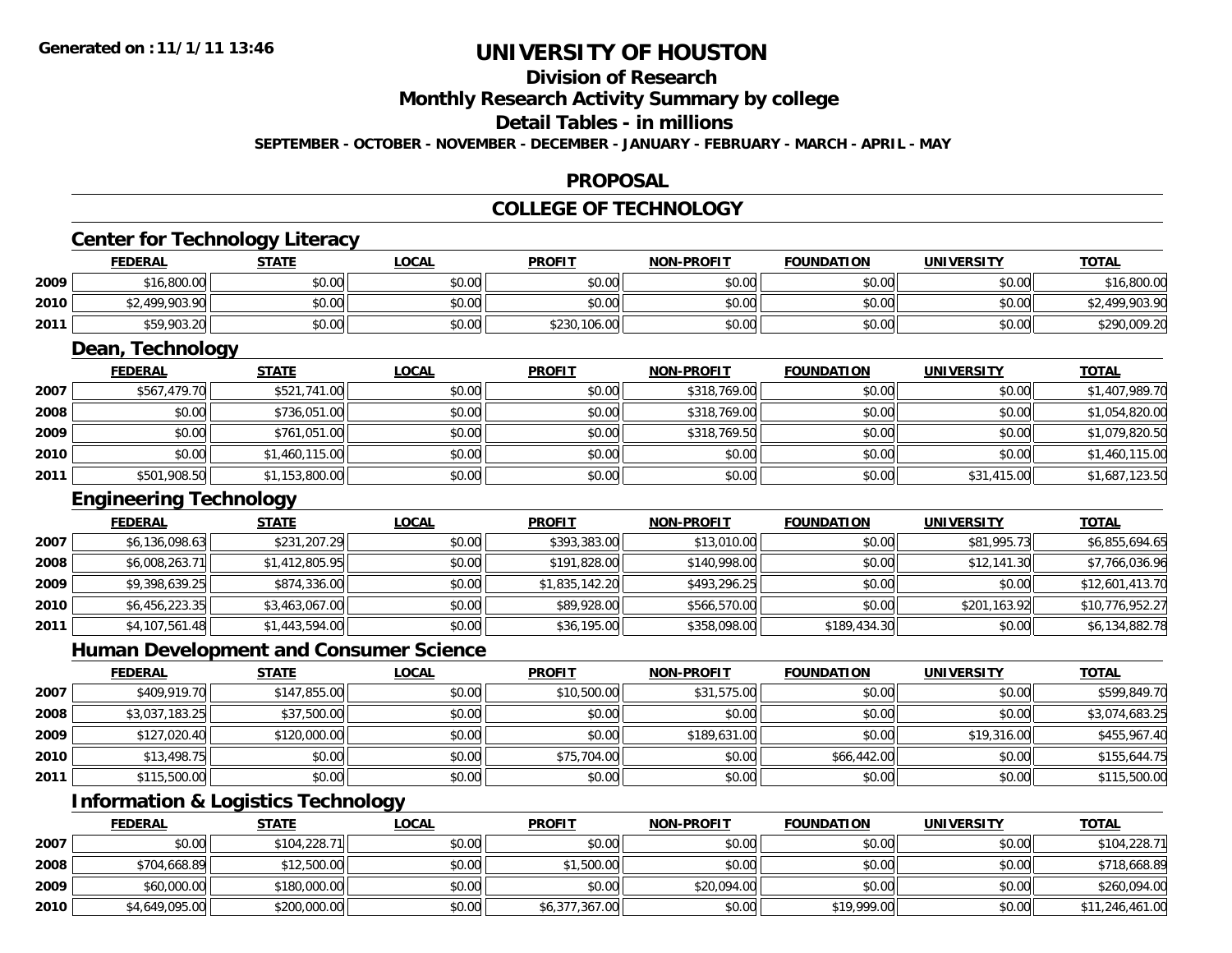### **Division of ResearchMonthly Research Activity Summary by college Detail Tables - in millions SEPTEMBER - OCTOBER - NOVEMBER - DECEMBER - JANUARY - FEBRUARY - MARCH - APRIL - MAY**

#### **PROPOSAL**

#### **COLLEGE OF TECHNOLOGY**

### **Information & Logistics Technology**

|       | <b>FEDERAL</b>  | <b>STATE</b>                                 | <b>LOCAL</b> | <b>PROFIT</b>  | <b>NON-PROFIT</b> | <b>FOUNDATION</b> | <b>UNIVERSITY</b> | <b>TOTAL</b>    |
|-------|-----------------|----------------------------------------------|--------------|----------------|-------------------|-------------------|-------------------|-----------------|
| 2011  | \$3,446,677.30  | \$31,800.00                                  | \$0.00       | \$0.00         | \$0.00            | \$0.00            | \$0.00            | \$3,478,477.30  |
|       |                 | <b>Texas Manufacturing Assistance Center</b> |              |                |                   |                   |                   |                 |
|       | <b>FEDERAL</b>  | <b>STATE</b>                                 | <b>LOCAL</b> | <b>PROFIT</b>  | <b>NON-PROFIT</b> | <b>FOUNDATION</b> | <b>UNIVERSITY</b> | <b>TOTAL</b>    |
| 2008  | \$0.00          | \$0.00                                       | \$0.00       | \$0.00         | \$0.00            | \$0.00            | \$0.00            | \$0.00          |
| 2009  | \$1,132,551.00  | \$0.00                                       | \$0.00       | \$0.00         | \$0.00            | \$0.00            | \$0.00            | \$1,132,551.00  |
| 2010  | \$0.00          | \$0.00                                       | \$0.00       | \$0.00         | \$0.00            | \$0.00            | \$0.00            | \$0.00          |
| 2011  | \$0.00          | \$0.00                                       | \$0.00       | \$0.00         | \$0.00            | \$0.00            | \$0.00            | \$0.00          |
| Total | \$49,448,896.01 | \$12,891,651.95                              | \$0.00       | \$9,241,653.20 | \$2,769,579.75    | \$275,875.30      | \$346,031.95      | \$74,973,688.16 |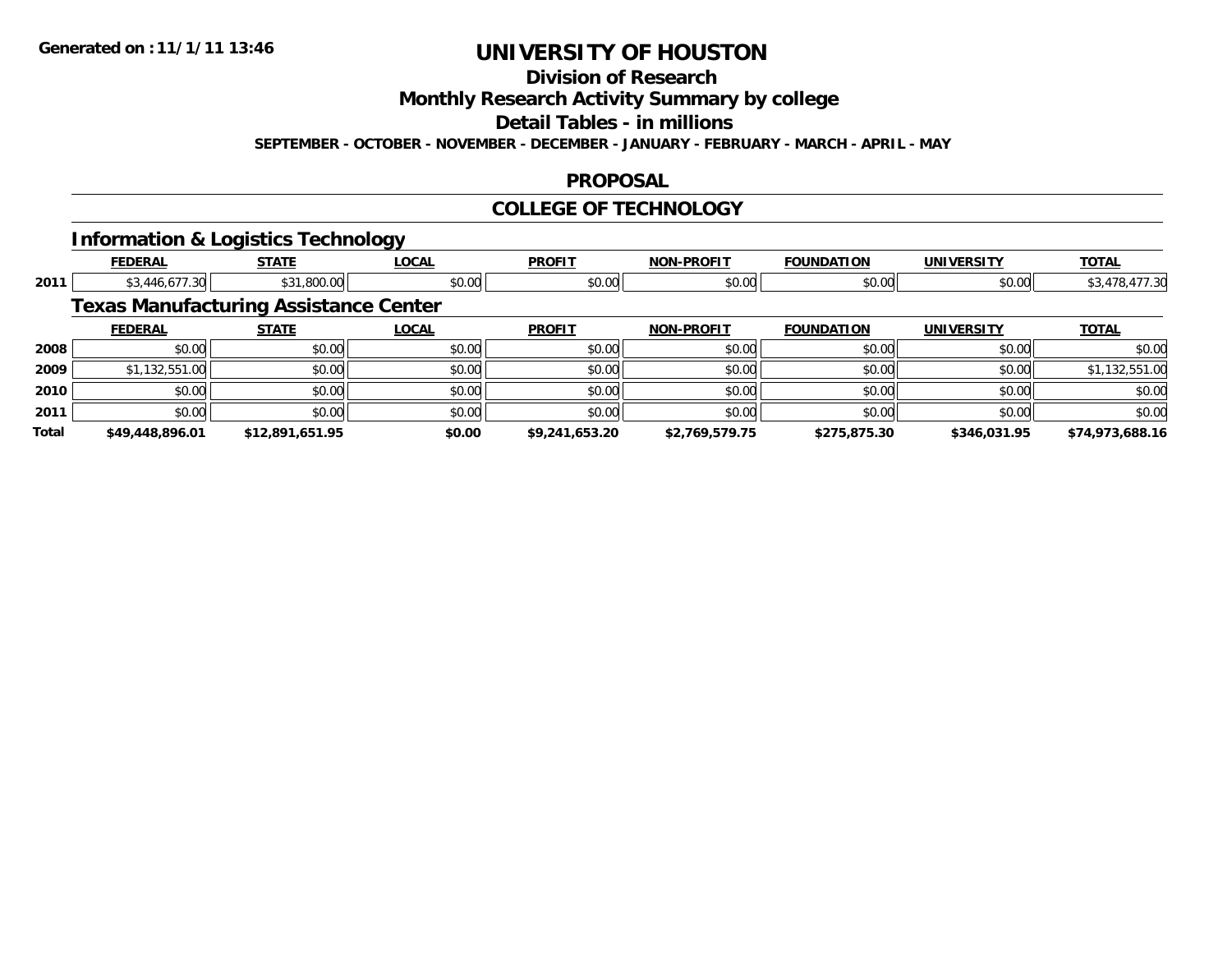### **Division of ResearchMonthly Research Activity Summary by college Detail Tables - in millionsSEPTEMBER - OCTOBER - NOVEMBER - DECEMBER - JANUARY - FEBRUARY - MARCH - APRIL - MAY**

#### **PROPOSAL**

## **CULLEN COLLEGE OF ENGINEERING**

## **Biomedical Engineering**

|      | <b>FEDERAL</b> | <b>STATE</b> | <b>LOCAL</b> | <b>PROFIT</b> | <b>NON-PROFIT</b> | <b>FOUNDATION</b> | <b>UNIVERSITY</b> | <b>TOTAL</b>   |
|------|----------------|--------------|--------------|---------------|-------------------|-------------------|-------------------|----------------|
| 2007 | \$6,323,196.00 | \$253,300.00 | \$0.00       | \$0.00        | \$130,000.00      | \$0.00            | \$0.00            | \$6,706,496.00 |
| 2008 | \$6,785,753.25 | \$150,000.00 | \$0.00       | \$0.00        | \$140,001.00      | \$0.00            | \$697,320,00      | \$7,773,074.25 |
| 2009 | \$2,123,378.10 | \$0.00       | \$0.00       | \$0.00        | \$75,000.00       | \$139,900.36      | \$750,000.00      | \$3,088,278.46 |
| 2010 | \$1,883,761.98 | \$0.00       | \$0.00       | \$0.00        | \$525,000.00      | \$0.00            | \$206,250.00      | \$2,615,011.98 |
| 2011 | \$2,755,645.95 | \$0.00       | \$0.00       | \$0.00        | \$0.00            | \$0.00            | \$1,383,750.00    | \$4,139,395.95 |

## **Chemical Engineering**

|      | <b>FEDERAL</b>  | <b>STATE</b>   | <b>LOCAL</b> | <b>PROFIT</b>  | <b>NON-PROFIT</b> | <b>FOUNDATION</b> | <b>UNIVERSITY</b> | <b>TOTAL</b>    |
|------|-----------------|----------------|--------------|----------------|-------------------|-------------------|-------------------|-----------------|
| 2007 | \$10,427,725.60 | \$803,387.00   | \$248,944,00 | \$555,253.00   | \$16,930,983.00   | \$748,959.00      | \$520,239.00      | \$30,235,490.60 |
| 2008 | \$3,880,764.80  | \$3,323,118.81 | \$0.00       | \$1,195,453.08 | \$1,971,317.00    | \$600,000.00      | \$1,490,000.00    | \$12,460,653.69 |
| 2009 | \$19,131,305.70 | \$2,778,815.65 | \$0.00       | \$1,412,662.52 | \$2,304,685.00    | \$535,230.00      | \$2,557,663.00    | \$28,720,361.87 |
| 2010 | \$15,063,874.41 | \$4,320,491.00 | \$94,400.00  | \$1,394,515.43 | \$400,000.00      | \$704,140.00      | \$289,193.00      | \$22,266,613.84 |
| 2011 | \$17,790,299.50 | \$564,512.00   | \$153,000.00 | \$4,187,981.21 | \$2,923,706.00    | \$899,695.00      | \$411,805.00      | \$26,930,998.71 |

## **Civil Engineering**

|      | <b>FEDERAL</b>  | <b>STATE</b>   | <u>LOCAL</u> | <b>PROFIT</b> | <b>NON-PROFIT</b> | <b>FOUNDATION</b> | <b>UNIVERSITY</b> | <b>TOTAL</b>    |
|------|-----------------|----------------|--------------|---------------|-------------------|-------------------|-------------------|-----------------|
| 2007 | \$942,873.88    | \$2,208,182.00 | \$226,620.00 | \$100,402.00  | \$95,401.50       | \$49,993.00       | \$0.00            | \$3,623,472.38  |
| 2008 | \$2,855,032.92  | \$3,935,487.08 | \$0.00       | \$40,000.00   | \$14,000.00       | \$0.00            | \$291,579.62      | \$7,136,099.62  |
| 2009 | \$8,989,432.03  | \$1,077,703.73 | \$165,000.00 | \$370,823.00  | \$217,499.60      | \$150,000.00      | \$469,306.00      | \$11,439,764.36 |
| 2010 | \$8,524,893.00  | \$4,382,956.00 | \$0.00       | \$238,488.20  | \$12,000.00       | \$0.00            | \$3,071,102.00    | \$16,229,439.20 |
| 2011 | \$17,585,203.79 | \$3,609,082.20 | \$100,000.00 | \$83,500.00   | \$10,238,220.90   | \$112,854.25      | \$806,819.00      | \$32,535,680.14 |

## **Composites Engineering and Applications Center**

|      | <b>FEDERAL</b>    | <b>STATE</b> | <b>LOCAL</b> | <b>PROFIT</b> | <b>NON-PROFIT</b> | <b>FOUNDATION</b> | <b>UNIVERSITY</b> | <b>TOTAL</b> |
|------|-------------------|--------------|--------------|---------------|-------------------|-------------------|-------------------|--------------|
| 2010 | \$0.00            | \$0.00       | \$0.00       | \$0.00        | \$0.00            | \$0.00            | \$0.00            | \$0.00       |
|      | Dean, Engineering |              |              |               |                   |                   |                   |              |
|      | <b>FEDERAL</b>    | <b>STATE</b> | <b>LOCAL</b> | <b>PROFIT</b> | <b>NON-PROFIT</b> | <b>FOUNDATION</b> | <b>UNIVERSITY</b> | <b>TOTAL</b> |
| 2007 | \$332,902.50      | \$0.00       | \$0.00       | \$0.00        | \$29,700.00       | \$0.00            | \$0.00            | \$362,602.50 |
| 2008 | \$553,071.65      | \$80,000.00  | \$0.00       | \$0.00        | \$0.00            | \$0.00            | \$0.00            | \$633,071.65 |
| 2009 | \$325,710.00      | \$0.00       | \$0.00       | \$0.00        | \$0.00            | \$0.00            | \$0.00            | \$325,710.00 |
| 2010 | \$0.00            | \$0.00       | \$0.00       | \$0.00        | \$0.00            | \$12,465.50       | \$0.00            | \$12,465.50  |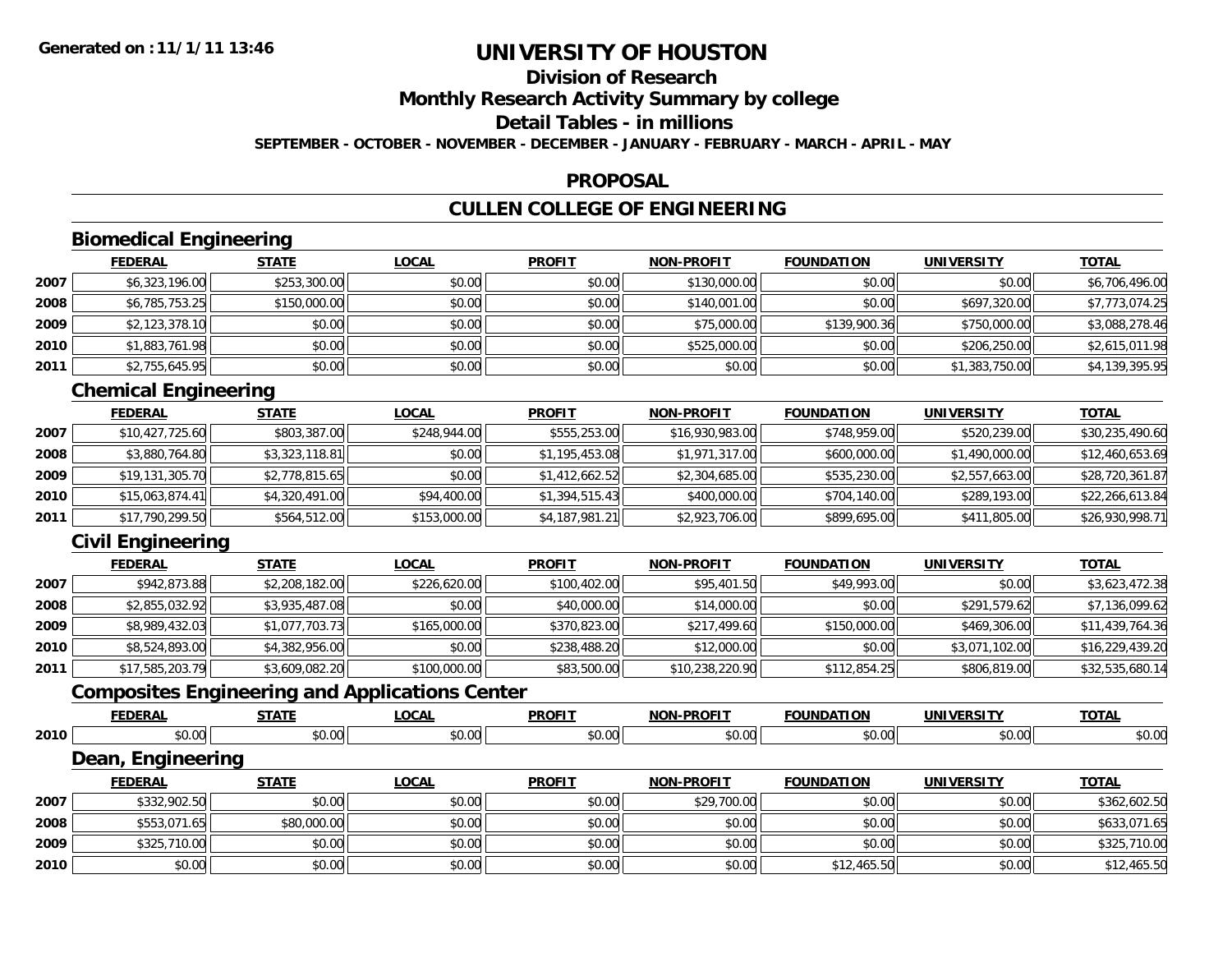### **Division of ResearchMonthly Research Activity Summary by college Detail Tables - in millionsSEPTEMBER - OCTOBER - NOVEMBER - DECEMBER - JANUARY - FEBRUARY - MARCH - APRIL - MAY**

#### **PROPOSAL**

## **CULLEN COLLEGE OF ENGINEERING**

## **Electrical & Computer Engineering**

|      | <b>FEDERAL</b>  | <b>STATE</b>   | <u>LOCAL</u> | <b>PROFIT</b>  | <b>NON-PROFIT</b> | <b>FOUNDATION</b> | <b>UNIVERSITY</b> | <b>TOTAL</b>    |
|------|-----------------|----------------|--------------|----------------|-------------------|-------------------|-------------------|-----------------|
| 2007 | \$6,663,928.58  | \$1,308,659.61 | \$265,351.00 | \$819,094.50   | \$166,462.80      | \$49,993.00       | \$206,666.00      | \$9,480,155.49  |
| 2008 | \$12,113,107.00 | \$4,987,155.19 | \$0.00       | \$504,156.00   | \$955,292,30      | \$0.00            | \$149,007.78      | \$18,708,718.27 |
| 2009 | \$12,573,019.89 | \$616,344.00   | \$0.00       | \$259,897.00   | \$82,000.00       | \$349,786.00      | \$397,430.00      | \$14,278,476.89 |
| 2010 | \$11,068,931.45 | \$4,339,878.70 | \$204,000.00 | \$1,926,330.00 | \$758,835.00      | \$288,721.06      | \$2,031,489.08    | \$20,618,185.29 |
| 2011 | \$15,912,788.43 | \$80,000.00    | \$0.00       | \$1,640,375.81 | \$9,118,991.50    | \$446,524.00      | \$1,327,500.00    | \$28,526,179.74 |

## **Industrial Engineering**

|      | <b>FEDERAL</b> | <b>STATE</b> | <b>LOCAL</b> | <b>PROFIT</b> | <b>NON-PROFIT</b> | <b>FOUNDATION</b> | <b>UNIVERSITY</b> | <b>TOTAL</b>   |
|------|----------------|--------------|--------------|---------------|-------------------|-------------------|-------------------|----------------|
| 2007 | \$1,643,528.04 | \$399,521.00 | \$5,501.00   | \$0.00        | \$20,949.00       | \$0.00            | \$190,063,00      | \$2,259,562.04 |
| 2008 | \$1,792,223.30 | \$526,819.00 | \$7,410.00   | \$0.00        | \$7,966.00        | \$0.00            | \$79,728.00       | \$2,414,146.30 |
| 2009 | \$2,405,194.90 | \$292,071.00 | \$4,988.00   | \$0.00        | \$549,945.00      | \$0.00            | \$1,056,426.00    | \$4,308,624.90 |
| 2010 | \$1,388,362.18 | \$409,080.00 | \$404,701.00 | \$0.00        | \$0.00            | \$85,502.50       | \$0.00            | \$2,287,645.68 |
| 2011 | \$574,762.38   | \$0.00       | \$0.00       | \$11,317.00   | \$0.00            | \$336,822.00      | \$0.00            | \$922,901.38   |

## **Mechanical Engineering**

|      | <b>FEDERAL</b>  | <b>STATE</b>    | <b>LOCAL</b> | <b>PROFIT</b>  | <b>NON-PROFIT</b> | <b>FOUNDATION</b> | <b>UNIVERSITY</b> | <b>TOTAL</b>    |
|------|-----------------|-----------------|--------------|----------------|-------------------|-------------------|-------------------|-----------------|
| 2007 | \$6,468,210.67  | \$3,249,911.00  | \$0.00       | \$815,041.00   | \$16,061,971.25   | \$0.00            | \$495,903.00      | \$27,091,036.92 |
| 2008 | \$6,882,627.13  | \$2,210,000.00  | \$0.00       | \$2,233,377.00 | \$515,975.60      | \$149,640.00      | \$568,308.64      | \$12,559,928.37 |
| 2009 | \$14,070,616.97 | \$2,586,529.00  | \$0.00       | \$482,585.00   | \$1,047,196.40    | \$242,453.64      | \$1,981,006.00    | \$20,410,387.01 |
| 2010 | \$9,946,869.84  | \$10,381,067.40 | \$0.00       | \$511,630.80   | \$315,098.00      | \$2,711,972.44    | \$530,219.00      | \$24,396,857.48 |
| 2011 | \$22,736,307.91 | \$0.00          | \$0.00       | \$1,641,163.50 | \$1,090,000.00    | \$1,564,990.20    | \$1,165,283.00    | \$28,197,744.61 |

### **National Wind Energy Center**

|      | <b>FEBERA</b><br>---<br>- - | -----                   | $\sum$               | <b>PROFIT</b> | <b>NION</b>           | ---                   | UNI<br>$\mathbf{r}$ if a start $\mathbf{r}$ | ΤΩΤΑΙ  |
|------|-----------------------------|-------------------------|----------------------|---------------|-----------------------|-----------------------|---------------------------------------------|--------|
| 2010 | $\sim$ $\sim$               | $\sim$ $\sim$<br>97. V. | $\sim$ $\sim$<br>w.w | 0.001<br>v.vv | $\sim$ $\sim$<br>ט. ט | $\sim$ $\sim$<br>ט.טע | 0.00<br>ט.טע                                | \$0.00 |

## **SW Public Safety Technology Center**

|       | <b>FEDERAL</b>   | <u>STATE</u>    | <u>LOCAL</u>   | <b>PROFIT</b>   | <b>NON-PROFIT</b> | <b>FOUNDATION</b> | <b>UNIVERSITY</b> | <b>TOTAL</b>     |
|-------|------------------|-----------------|----------------|-----------------|-------------------|-------------------|-------------------|------------------|
| 2008  | \$209,956.20     | \$0.00          | \$0.00         | \$0.00          | \$0.00            | \$0.00            | \$0.00            | \$209,956.20     |
| 2009  | \$100,000.00     | \$0.00          | \$0.00         | \$0.00          | \$0.00            | \$0.00            | \$0.00            | \$100,000.00     |
| Total | \$252,825,259.93 | \$58,874,071.37 | \$1,879,915.00 | \$20,424,046.04 | \$66,698,196.85   | \$10,179,641.95   | \$23,124,056.12   | \$434,005,187.26 |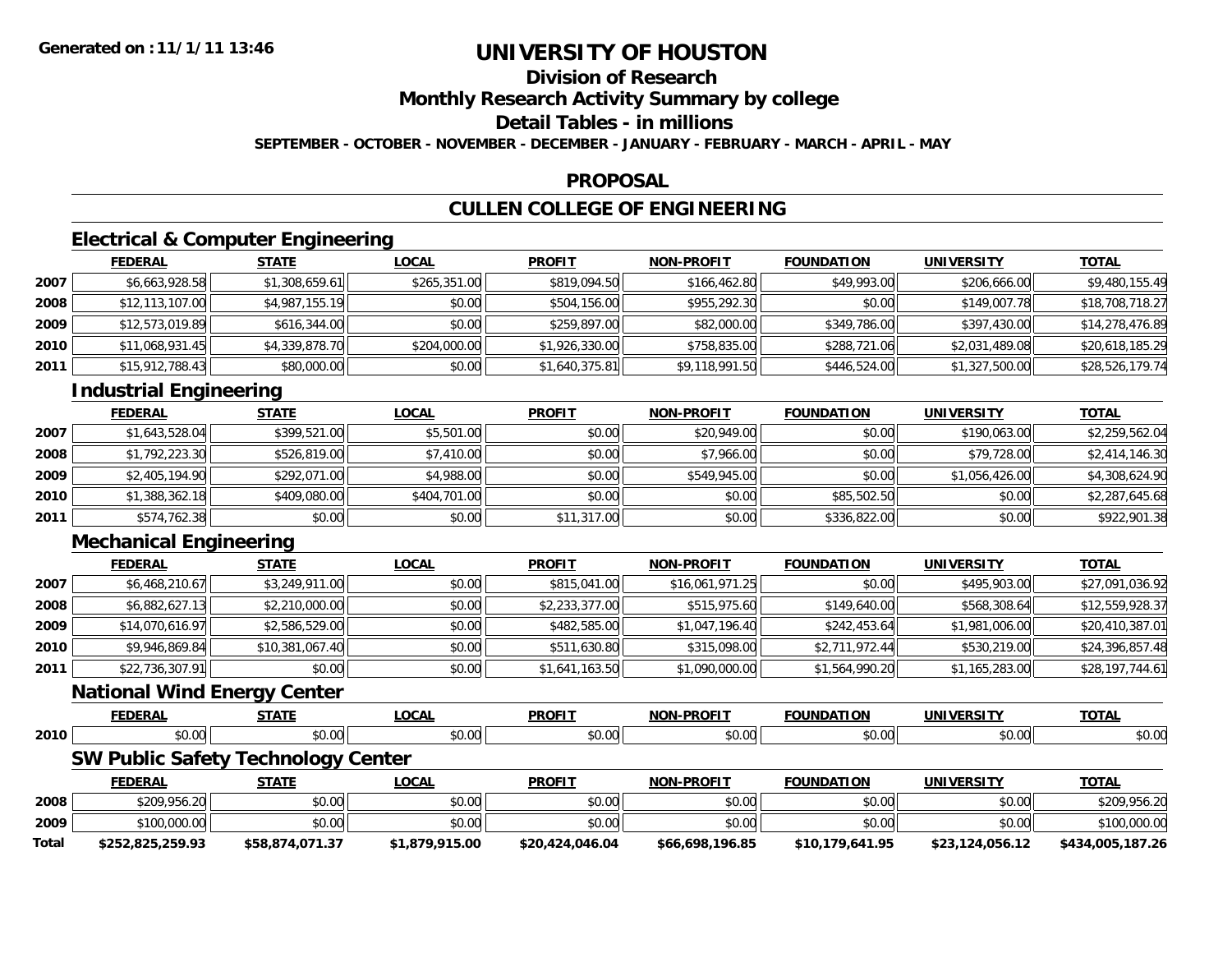### **Division of Research Monthly Research Activity Summary by college Detail Tables - in millions SEPTEMBER - OCTOBER - NOVEMBER - DECEMBER - JANUARY - FEBRUARY - MARCH - APRIL - MAY**

#### **PROPOSAL**

## **DIVISION OF RESEARCH**

| <b>FEDERAL</b>                                    | <b>STATE</b>   | <b>LOCAL</b>                                                                                                                                                                                                                 | <b>PROFIT</b> | <b>NON-PROFIT</b>                                         | <b>FOUNDATION</b> | <b>UNIVERSITY</b> | <b>TOTAL</b>   |  |  |  |
|---------------------------------------------------|----------------|------------------------------------------------------------------------------------------------------------------------------------------------------------------------------------------------------------------------------|---------------|-----------------------------------------------------------|-------------------|-------------------|----------------|--|--|--|
| \$7,546,514.00<br>2010                            | \$0.00         | \$0.00                                                                                                                                                                                                                       | \$0.00        | \$0.00                                                    | \$0.00            | \$0.00            | \$7,546,514.00 |  |  |  |
|                                                   |                |                                                                                                                                                                                                                              |               |                                                           |                   |                   |                |  |  |  |
| <b>FEDERAL</b>                                    | <b>STATE</b>   | <b>LOCAL</b>                                                                                                                                                                                                                 | <b>PROFIT</b> | <b>NON-PROFIT</b>                                         | <b>FOUNDATION</b> | <b>UNIVERSITY</b> | <b>TOTAL</b>   |  |  |  |
| \$160,373.50                                      | \$0.00         | \$0.00                                                                                                                                                                                                                       | \$0.00        | \$0.00                                                    | \$0.00            | \$0.00            | \$160,373.50   |  |  |  |
| \$109,870.50                                      | \$128,200.00   | \$0.00                                                                                                                                                                                                                       | \$0.00        | \$0.00                                                    | \$0.00            | \$0.00            | \$238,070.50   |  |  |  |
| \$128,066.00                                      | \$0.00         | \$0.00                                                                                                                                                                                                                       | \$0.00        | \$0.00                                                    | \$0.00            | \$0.00            | \$128,066.00   |  |  |  |
| \$0.00                                            | \$156,000.00   | \$0.00                                                                                                                                                                                                                       | \$0.00        | \$0.00                                                    | \$0.00            | \$0.00            | \$156,000.00   |  |  |  |
| 2011<br>\$112,781.50                              | \$0.00         | \$0.00                                                                                                                                                                                                                       | \$0.00        | \$0.00                                                    | \$0.00            | \$0.00            | \$112,781.50   |  |  |  |
|                                                   |                |                                                                                                                                                                                                                              |               |                                                           |                   |                   |                |  |  |  |
| <b>FEDERAL</b>                                    | <b>STATE</b>   | <b>LOCAL</b>                                                                                                                                                                                                                 | <b>PROFIT</b> | <b>NON-PROFIT</b>                                         | <b>FOUNDATION</b> | <b>UNIVERSITY</b> | <b>TOTAL</b>   |  |  |  |
| \$0.00                                            | \$0.00         | \$0.00                                                                                                                                                                                                                       | \$0.00        | \$0.00                                                    | \$0.00            | \$0.00            | \$0.00         |  |  |  |
| \$0.00                                            | \$0.00         | \$0.00                                                                                                                                                                                                                       | \$0.00        | \$0.00                                                    | \$0.00            | \$0.00            | \$0.00         |  |  |  |
| \$0.00                                            | \$0.00         | \$0.00                                                                                                                                                                                                                       | \$0.00        | \$0.00                                                    | \$0.00            | \$0.00            | \$0.00         |  |  |  |
| 2010<br><b>Center for Industrial Partnerships</b> |                |                                                                                                                                                                                                                              |               |                                                           |                   |                   |                |  |  |  |
| <b>FEDERAL</b>                                    | <b>STATE</b>   | <b>LOCAL</b>                                                                                                                                                                                                                 | <b>PROFIT</b> | <b>NON-PROFIT</b>                                         | <b>FOUNDATION</b> | <b>UNIVERSITY</b> | <b>TOTAL</b>   |  |  |  |
| \$0.00<br>2008                                    | \$0.00         | \$0.00                                                                                                                                                                                                                       | \$60,825.60   | \$0.00                                                    | \$0.00            | \$0.00            | \$60,825.60    |  |  |  |
|                                                   |                |                                                                                                                                                                                                                              |               |                                                           |                   |                   |                |  |  |  |
| <b>FEDERAL</b>                                    | <b>STATE</b>   | <b>LOCAL</b>                                                                                                                                                                                                                 | <b>PROFIT</b> | <b>NON-PROFIT</b>                                         | <b>FOUNDATION</b> | <b>UNIVERSITY</b> | <b>TOTAL</b>   |  |  |  |
| \$49,134.96<br>2008                               | \$0.00         | \$0.00                                                                                                                                                                                                                       | \$0.00        | \$0.00                                                    | \$0.00            | \$0.00            | \$49,134.96    |  |  |  |
| \$3,241,558.00                                    | \$0.00         | \$0.00                                                                                                                                                                                                                       | \$0.00        | \$0.00                                                    | \$0.00            | \$0.00            | \$3,241,558.00 |  |  |  |
|                                                   |                |                                                                                                                                                                                                                              |               |                                                           |                   |                   |                |  |  |  |
| <b>FEDERAL</b>                                    | <b>STATE</b>   | <b>LOCAL</b>                                                                                                                                                                                                                 | <b>PROFIT</b> | <b>NON-PROFIT</b>                                         | <b>FOUNDATION</b> | <b>UNIVERSITY</b> | <b>TOTAL</b>   |  |  |  |
| \$0.00<br>2008                                    | \$150,000.00   | \$0.00                                                                                                                                                                                                                       | \$0.00        | \$0.00                                                    | \$0.00            | \$0.00            | \$150,000.00   |  |  |  |
|                                                   |                |                                                                                                                                                                                                                              |               |                                                           |                   |                   |                |  |  |  |
| <b>FEDERAL</b>                                    | <b>STATE</b>   | <b>LOCAL</b>                                                                                                                                                                                                                 | <b>PROFIT</b> | <b>NON-PROFIT</b>                                         | <b>FOUNDATION</b> | <b>UNIVERSITY</b> | <b>TOTAL</b>   |  |  |  |
| \$0.00<br>2009                                    | \$0.00         | \$0.00                                                                                                                                                                                                                       | \$0.00        | \$0.00                                                    | \$2,300,000.00    | \$0.00            | \$2,300,000.00 |  |  |  |
|                                                   |                |                                                                                                                                                                                                                              |               |                                                           |                   |                   |                |  |  |  |
| <b>FEDERAL</b>                                    | <b>STATE</b>   | <b>LOCAL</b>                                                                                                                                                                                                                 | <b>PROFIT</b> | <b>NON-PROFIT</b>                                         | <b>FOUNDATION</b> | <b>UNIVERSITY</b> | <b>TOTAL</b>   |  |  |  |
| \$0.00<br>2008                                    | \$5,000,000.00 | \$0.00                                                                                                                                                                                                                       | \$0.00        | \$0.00                                                    | \$0.00            | \$0.00            | \$5,000,000.00 |  |  |  |
|                                                   |                | <b>Animal Care Operations</b><br><b>Center for Advanced Materials</b><br><b>Division of Research</b><br><b>Institute for Molecular Design</b><br><b>Office of Contracts and Grants</b><br><b>Research Financial Services</b> |               | <b>Center for Biomedical &amp; Environmental Genomics</b> |                   |                   |                |  |  |  |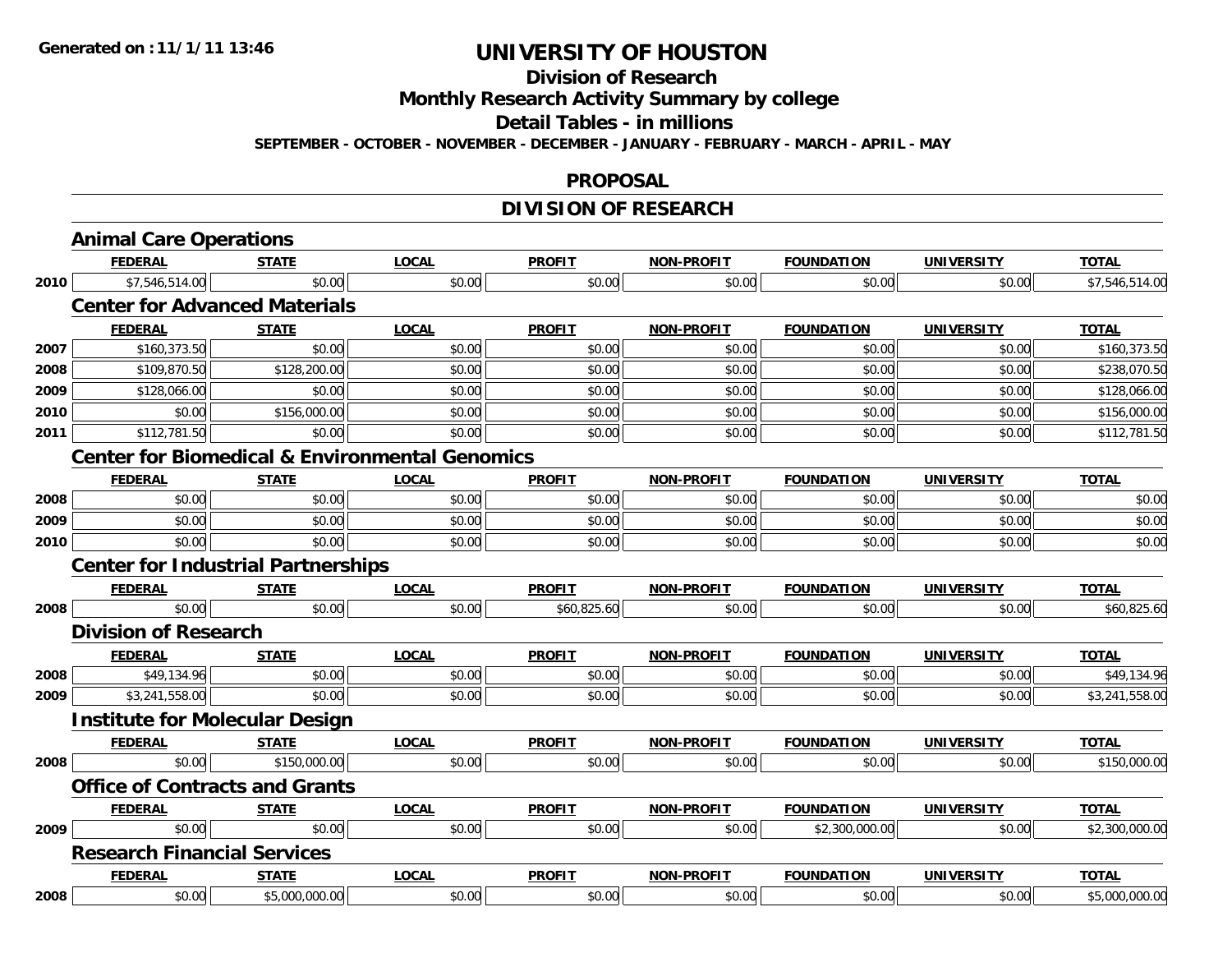#### **Division of Research Monthly Research Activity Summary by college Detail Tables - in millions SEPTEMBER - OCTOBER - NOVEMBER - DECEMBER - JANUARY - FEBRUARY - MARCH - APRIL - MAY**

#### **PROPOSAL**

## **DIVISION OF RESEARCH**

|       | TcSAM                                    |                |              |                |                   |                   |                   |                 |
|-------|------------------------------------------|----------------|--------------|----------------|-------------------|-------------------|-------------------|-----------------|
|       | <b>FEDERAL</b>                           | <b>STATE</b>   | <b>LOCAL</b> | <b>PROFIT</b>  | <b>NON-PROFIT</b> | <b>FOUNDATION</b> | <b>UNIVERSITY</b> | <b>TOTAL</b>    |
| 2008  | \$0.00                                   | \$0.00         | \$0.00       | \$0.00         | \$0.00            | \$0.00            | \$0.00            | \$0.00          |
|       | <b>TcSUH</b>                             |                |              |                |                   |                   |                   |                 |
|       | <b>FEDERAL</b>                           | <b>STATE</b>   | <b>LOCAL</b> | <b>PROFIT</b>  | <b>NON-PROFIT</b> | <b>FOUNDATION</b> | <b>UNIVERSITY</b> | <b>TOTAL</b>    |
| 2007  | \$1,529,306.13                           | \$247,987.00   | \$0.00       | \$461,000.00   | \$0.00            | \$50,000.00       | \$39,428.00       | \$2,327,721.13  |
| 2008  | \$2,826,977.84                           | \$1,102,900.00 | \$0.00       | \$145,000.00   | \$0.00            | \$298,347.00      | \$0.00            | \$4,373,224.84  |
| 2009  | \$4,030,259.58                           | \$556,454.50   | \$0.00       | \$106,668.00   | \$94,655.75       | \$311,313.00      | \$0.00            | \$5,099,350.83  |
| 2010  | \$418,260.00                             | \$689,508.00   | \$0.00       | \$170,000.00   | \$0.00            | \$98,596.00       | \$65,718.00       | \$1,442,082.00  |
| 2011  | \$518,946.76                             | \$0.00         | \$0.00       | \$374,479.50   | \$72,000.00       | \$0.00            | \$0.00            | \$965,426.26    |
|       | <b>Texas Learning/Computation Center</b> |                |              |                |                   |                   |                   |                 |
|       | <b>FEDERAL</b>                           | <b>STATE</b>   | <b>LOCAL</b> | <b>PROFIT</b>  | <b>NON-PROFIT</b> | <b>FOUNDATION</b> | <b>UNIVERSITY</b> | <b>TOTAL</b>    |
| 2008  | \$0.00                                   | \$0.00         | \$0.00       | \$0.00         | \$0.00            | \$0.00            | \$0.00            | \$0.00          |
| 2009  | \$0.00                                   | \$0.00         | \$0.00       | \$0.00         | \$0.00            | \$0.00            | \$0.00            | \$0.00          |
| 2010  | \$0.00                                   | \$0.00         | \$0.00       | \$0.00         | \$0.00            | \$0.00            | \$0.00            | \$0.00          |
|       | <b>TIMES</b>                             |                |              |                |                   |                   |                   |                 |
|       | <b>FEDERAL</b>                           | <b>STATE</b>   | <b>LOCAL</b> | <b>PROFIT</b>  | <b>NON-PROFIT</b> | <b>FOUNDATION</b> | <b>UNIVERSITY</b> | <b>TOTAL</b>    |
| 2008  | \$0.00                                   | \$0.00         | \$0.00       | \$0.00         | \$0.00            | \$0.00            | \$0.00            | \$0.00          |
| 2009  | \$176,818.00                             | \$0.00         | \$0.00       | \$0.00         | \$0.00            | \$0.00            | \$0.00            | \$176,818.00    |
| 2010  | \$960,738.00                             | \$0.00         | \$0.00       | \$0.00         | \$0.00            | \$0.00            | \$0.00            | \$960,738.00    |
| 2011  | \$0.00                                   | \$0.00         | \$0.00       | \$0.00         | \$0.00            | \$0.00            | \$0.00            | \$0.00          |
| Total | \$21,809,604.77                          | \$8,031,049.50 | \$0.00       | \$1,317,973.10 | \$166,655.75      | \$3,058,256.00    | \$105,146.00      | \$34,488,685.12 |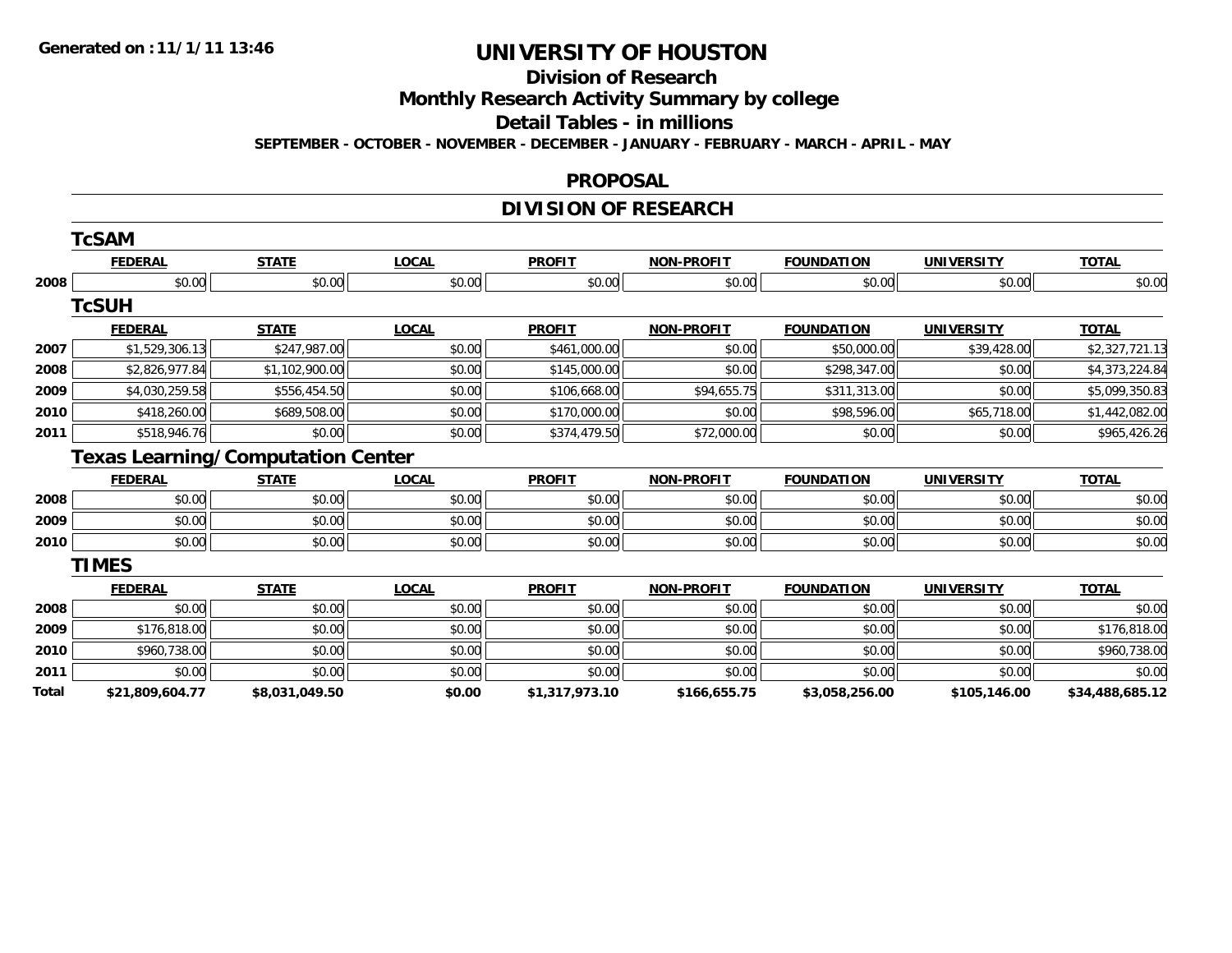### **Division of ResearchMonthly Research Activity Summary by college Detail Tables - in millionsSEPTEMBER - OCTOBER - NOVEMBER - DECEMBER - JANUARY - FEBRUARY - MARCH - APRIL - MAY**

#### **PROPOSAL**

### **GRADUATE COLLEGE OF SOCIAL WORK**

## **Center for Health Equities & Evaluation Research**

**Total**

|      | <b>FEDERAL</b>                                    | <b>STATE</b>   | <b>LOCAL</b> | <b>PROFIT</b> | <b>NON-PROFIT</b> | <b>FOUNDATION</b> | <b>UNIVERSITY</b> | <b>TOTAL</b>    |
|------|---------------------------------------------------|----------------|--------------|---------------|-------------------|-------------------|-------------------|-----------------|
| 2011 | \$1,892,000.00                                    | \$0.00         | \$0.00       | \$0.00        | \$0.00            | \$0.00            | \$0.00            | \$1,892,000.00  |
|      | <b>Child &amp; Family for Innovative Research</b> |                |              |               |                   |                   |                   |                 |
|      | <b>FEDERAL</b>                                    | <b>STATE</b>   | <b>LOCAL</b> | <b>PROFIT</b> | <b>NON-PROFIT</b> | <b>FOUNDATION</b> | <b>UNIVERSITY</b> | <b>TOTAL</b>    |
| 2008 | \$0.00                                            | \$0.00         | \$0.00       | \$0.00        | \$0.00            | \$0.00            | \$0.00            | \$0.00          |
| 2010 | \$0.00                                            | \$0.00         | \$0.00       | \$0.00        | \$0.00            | \$0.00            | \$0.00            | \$0.00          |
| 2011 | \$0.00                                            | \$0.00         | \$0.00       | \$0.00        | \$0.00            | \$0.00            | \$0.00            | \$0.00          |
|      | <b>Community Projects - Social Work</b>           |                |              |               |                   |                   |                   |                 |
|      | <b>FEDERAL</b>                                    | <b>STATE</b>   | <b>LOCAL</b> | <b>PROFIT</b> | <b>NON-PROFIT</b> | <b>FOUNDATION</b> | <b>UNIVERSITY</b> | <b>TOTAL</b>    |
| 2007 | \$0.00                                            | \$0.00         | \$0.00       | \$0.00        | \$22,000.00       | \$0.00            | \$64,573.70       | \$86,573.70     |
| 2008 | \$354,500.00                                      | \$0.00         | \$0.00       | \$0.00        | \$27,507.00       | \$0.00            | \$36,900.00       | \$418,907.00    |
| 2009 | \$396,000.00                                      | \$0.00         | \$0.00       | \$0.00        | \$0.00            | \$0.00            | \$0.00            | \$396,000.00    |
| 2010 | \$0.00                                            | \$0.00         | \$0.00       | \$0.00        | \$0.00            | \$0.00            | \$0.00            | \$0.00          |
| 2011 | \$2,420,245.00                                    | \$17,940.10    | \$0.00       | \$0.00        | \$0.00            | \$0.00            | \$0.00            | \$2,438,185.10  |
|      | <b>Dean, Social Work</b>                          |                |              |               |                   |                   |                   |                 |
|      | <b>FEDERAL</b>                                    | <b>STATE</b>   | <b>LOCAL</b> | <b>PROFIT</b> | <b>NON-PROFIT</b> | <b>FOUNDATION</b> | <b>UNIVERSITY</b> | <b>TOTAL</b>    |
| 2007 | \$4,620,351.60                                    | \$819,412.00   | \$0.00       | \$64,662.00   | \$249,181.40      | \$223,500.00      | \$0.00            | \$5,977,107.00  |
| 2008 | \$7,016,305.10                                    | \$2,273,316.00 | \$0.00       | \$65,138.00   | \$85,813.00       | \$0.00            | \$80,733.00       | \$9,521,305.10  |
| 2009 | \$7,021,019.10                                    | \$1,192,410.60 | \$0.00       | \$495,459.00  | \$40,333.00       | \$91,365.90       | \$121,413.00      | \$8,962,000.60  |
| 2010 | \$2,123,511.00                                    | \$1,422,784.00 | \$0.00       | \$657,165.00  | \$1,150,271.00    | \$157,829.00      | \$0.00            | \$5,511,560.00  |
| 2011 | \$9,848,629.80                                    | \$1,002,340.30 | \$0.00       | \$100,982.00  | \$25,000.00       | \$19,979.05       | \$150,609.00      | \$11,147,540.15 |
|      | <b>Drug and Social Policy Research</b>            |                |              |               |                   |                   |                   |                 |
|      | <b>FEDERAL</b>                                    | <b>STATE</b>   | <b>LOCAL</b> | <b>PROFIT</b> | <b>NON-PROFIT</b> | <b>FOUNDATION</b> | <b>UNIVERSITY</b> | <b>TOTAL</b>    |
| 2009 | \$0.00                                            | \$0.00         | \$0.00       | \$0.00        | \$0.00            | \$0.00            | \$0.00            | \$0.00          |

**\$35,692,561.60 \$6,728,203.00 \$0.00 \$1,383,406.00 \$1,600,105.40 \$492,673.95 \$454,228.70 \$46,351,178.65**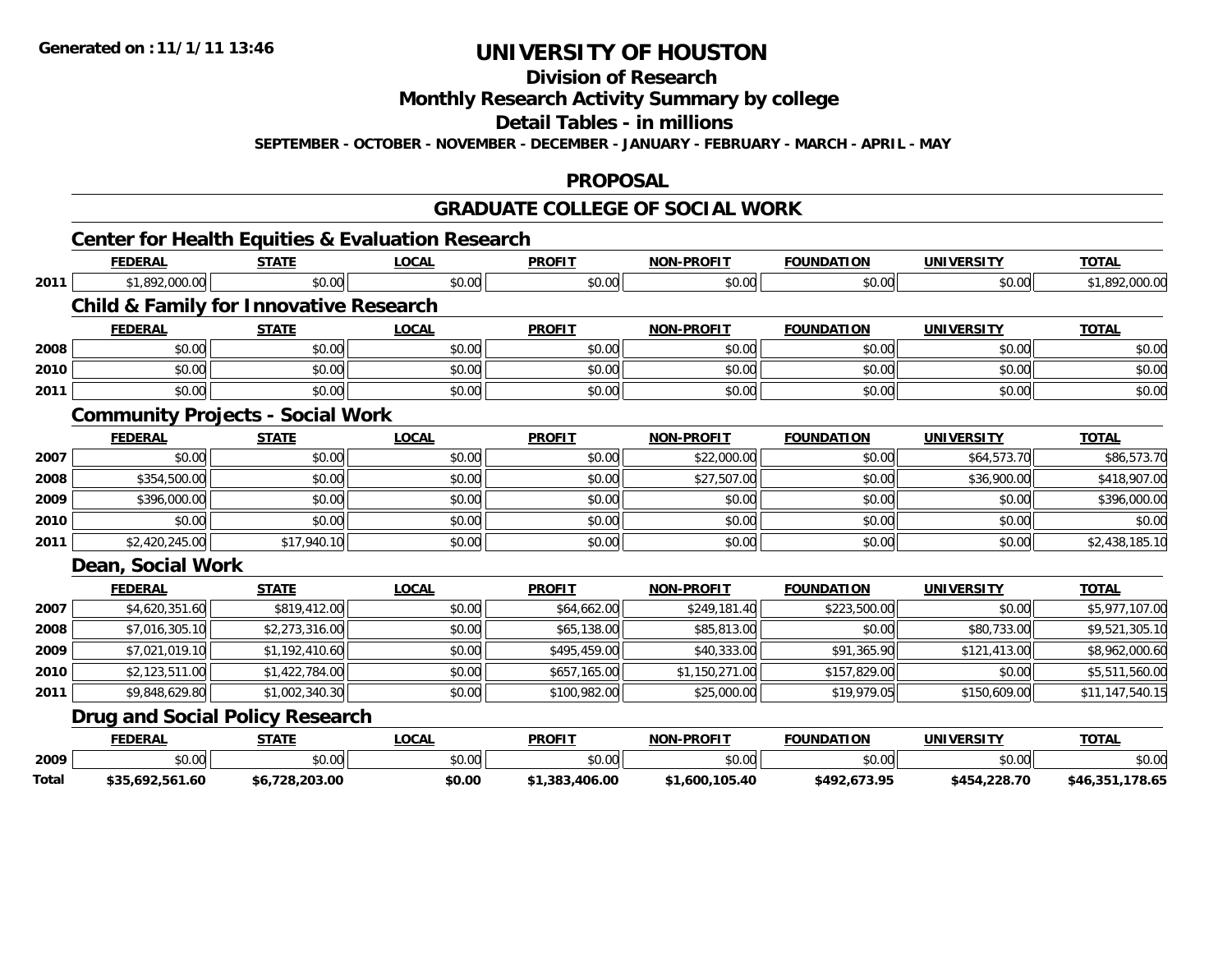### **Division of ResearchMonthly Research Activity Summary by college Detail Tables - in millions SEPTEMBER - OCTOBER - NOVEMBER - DECEMBER - JANUARY - FEBRUARY - MARCH - APRIL - MAY**

#### **PROPOSAL**

### **HILTON COLLEGE OF HOTEL AND RESTAURANT MANAGEMENT**

### **Hotel and Restaurant Management**

|       | <b>FEDERAL</b> | <b>STATE</b> | <b>LOCAL</b> | <b>PROFIT</b> | <b>NON-PROFIT</b> | <b>FOUNDATION</b> | <b>UNIVERSITY</b> | <b>TOTAL</b>   |
|-------|----------------|--------------|--------------|---------------|-------------------|-------------------|-------------------|----------------|
| 2007  | \$0.00         | \$298,900.30 | \$0.00       | \$0.00        | \$0.00            | \$5,000.00        | \$0.00            | \$303,900.30   |
| 2009  | \$0.00         | \$0.00       | \$60,000.00  | \$9,047.50    | \$135,002.00      | \$0.00            | \$0.00            | \$204,049.50   |
| 2010  | \$560,802.00   | \$178,158.00 | \$70,000.00  | \$0.00        | \$82,548.00       | \$0.00            | \$163,662,00      | \$1,055,170.00 |
| 2011  | \$1,599,454.00 | \$73,547.00  | \$0.00       | \$223,500.00  | \$27,280.00       | \$11,640.00       | \$113,780.00      | \$2,049,201.00 |
| Total | \$2,160,256.00 | \$550,605.30 | \$130,000.00 | \$232,547.50  | \$244,830.00      | \$16,640.00       | \$277,442.00      | \$3,612,320.80 |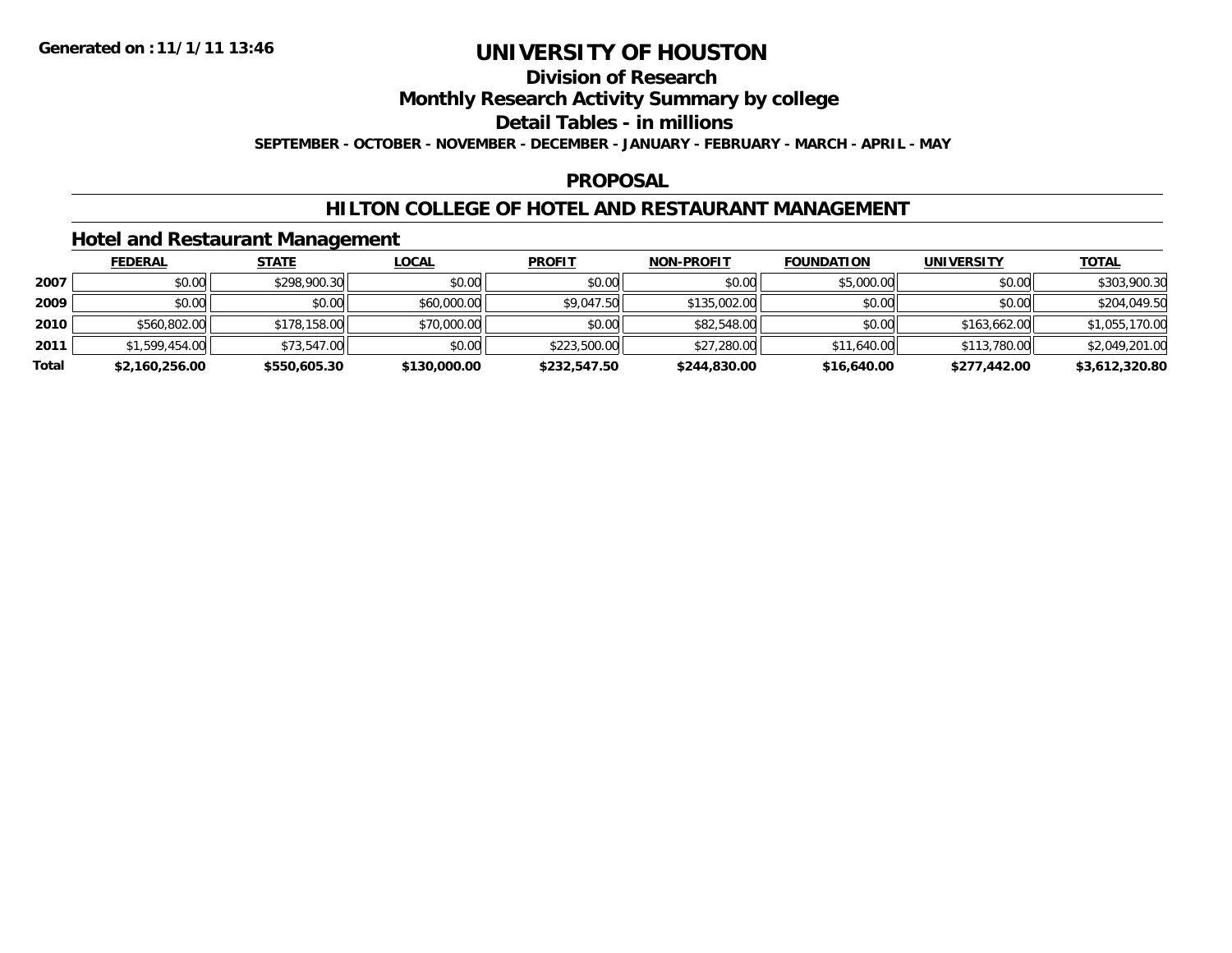### **Division of ResearchMonthly Research Activity Summary by college Detail Tables - in millionsSEPTEMBER - OCTOBER - NOVEMBER - DECEMBER - JANUARY - FEBRUARY - MARCH - APRIL - MAY**

#### **PROPOSAL**

#### **HONORS COLLEGE**

### **Dean, Honors College**

|       | <b>FEDERAL</b>                    | <b>STATE</b> | <b>LOCAL</b> | <b>PROFIT</b> | <b>NON-PROFIT</b> | <b>FOUNDATION</b> | <b>UNIVERSITY</b> | <b>TOTAL</b>   |
|-------|-----------------------------------|--------------|--------------|---------------|-------------------|-------------------|-------------------|----------------|
| 2011  | \$147,957.00                      | \$0.00       | \$0.00       | \$0.00        | \$0.00            | \$0.00            | \$0.00            | \$147,957.00   |
|       | <b>Houston Teachers Institute</b> |              |              |               |                   |                   |                   |                |
|       | <b>FEDERAL</b>                    | <b>STATE</b> | <b>LOCAL</b> | <b>PROFIT</b> | <b>NON-PROFIT</b> | <b>FOUNDATION</b> | <b>UNIVERSITY</b> | <b>TOTAL</b>   |
| 2008  | \$175,000.00                      | \$0.00       | \$0.00       | \$0.00        | \$0.00            | \$0.00            | \$0.00            | \$175,000.00   |
| 2009  | \$894,435.50                      | \$0.00       | \$0.00       | \$0.00        | \$4,899.50        | \$0.00            | \$0.00            | \$899,335.00   |
| 2010  | \$530,851.00                      | \$25,000.00  | \$0.00       | \$54,637.32   | \$0.00            | \$0.00            | \$0.00            | \$610,488.32   |
| 2011  | \$34,951.70                       | \$0.00       | \$0.00       | \$0.00        | \$53,185.20       | \$0.00            | \$0.00            | \$88,136.90    |
| Total | \$1,783,195.20                    | \$25,000.00  | \$0.00       | \$54,637.32   | \$58,084.70       | \$0.00            | \$0.00            | \$1,920,917.22 |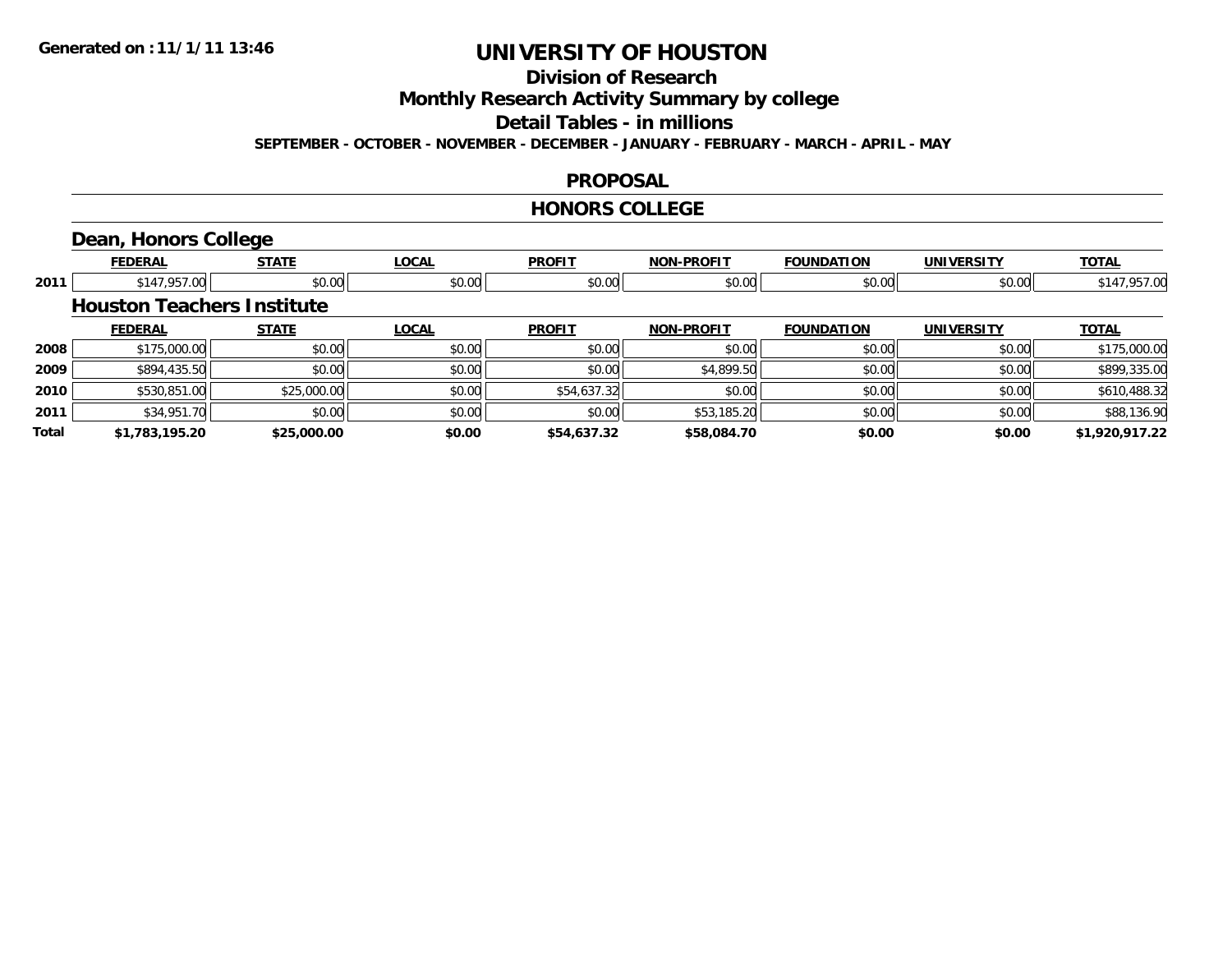### **Division of ResearchMonthly Research Activity Summary by college Detail Tables - in millions SEPTEMBER - OCTOBER - NOVEMBER - DECEMBER - JANUARY - FEBRUARY - MARCH - APRIL - MAY**

#### **PROPOSAL**

#### **LIBRARY**

## **Administration, Library**

|       | <b>FEDERAL</b> | <b>STATE</b> | <u>LOCAL</u> | <b>PROFIT</b> | <b>NON-PROFIT</b> | <b>FOUNDATION</b> | <b>UNIVERSITY</b> | <b>TOTAL</b> |
|-------|----------------|--------------|--------------|---------------|-------------------|-------------------|-------------------|--------------|
| 2007  | \$0.00         | \$100,834.00 | \$0.00       | \$0.00        | \$0.00            | \$0.00            | \$0.00            | \$100,834.00 |
| 2008  | \$150,479.40   | \$0.00       | \$0.00       | \$0.00        | \$0.00            | \$0.00            | \$0.00            | \$150,479.40 |
| 2010  | \$0.00         | \$19,863.00  | \$0.00       | \$0.00        | \$0.00            | \$0.00            | \$0.00            | \$19,863.00  |
| Total | \$150,479.40   | \$120,697.00 | \$0.00       | \$0.00        | \$0.00            | \$0.00            | \$0.00            | \$271,176.40 |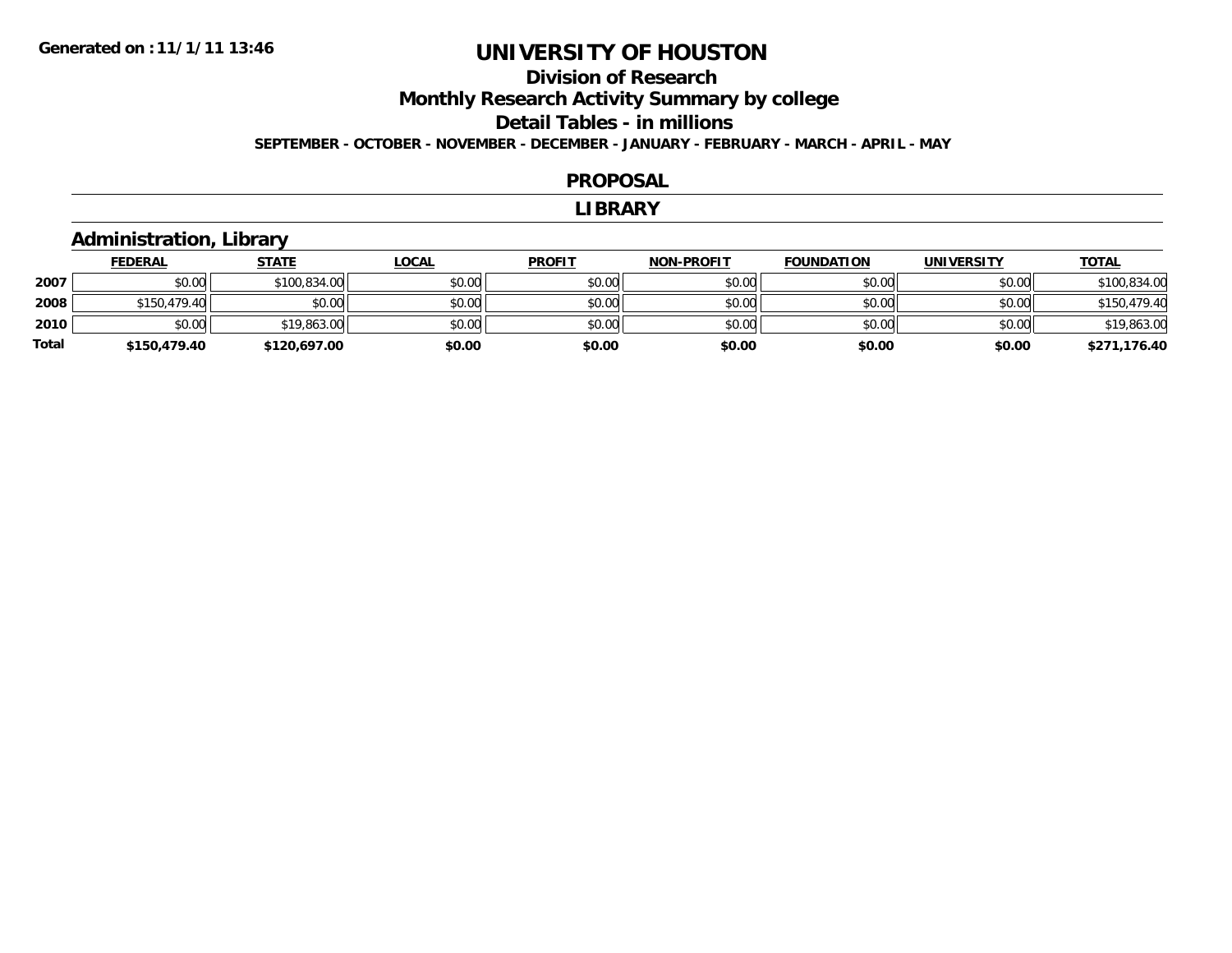### **Division of ResearchMonthly Research Activity Summary by college Detail Tables - in millions SEPTEMBER - OCTOBER - NOVEMBER - DECEMBER - JANUARY - FEBRUARY - MARCH - APRIL - MAY**

#### **PROPOSAL**

#### **PRESIDENT**

## **Office of the President**

|      | <b>FEDERAL</b>                      | <b>STATE</b> | <b>LOCAL</b> | <b>PROFIT</b> | <b>NON-PROFIT</b> | <b>FOUNDATION</b> | <b>UNIVERSITY</b> | <b>TOTAL</b> |
|------|-------------------------------------|--------------|--------------|---------------|-------------------|-------------------|-------------------|--------------|
| 2009 | \$0.00                              | \$0.00       | \$0.00       | \$0.00        | \$0.00            | \$0.00            | \$0.00            | \$0.00       |
|      | <b>Vice President Admin/Finance</b> |              |              |               |                   |                   |                   |              |
|      |                                     |              |              |               |                   |                   |                   |              |
|      | <b>FEDERAL</b>                      | <b>STATE</b> | <b>LOCAL</b> | <b>PROFIT</b> | <b>NON-PROFIT</b> | <b>FOUNDATION</b> | <b>UNIVERSITY</b> | <b>TOTAL</b> |
| 2011 | \$15,000.00                         | \$0.00       | \$0.00       | \$0.00        | \$0.00            | \$0.00            | \$0.00            | \$15,000.00  |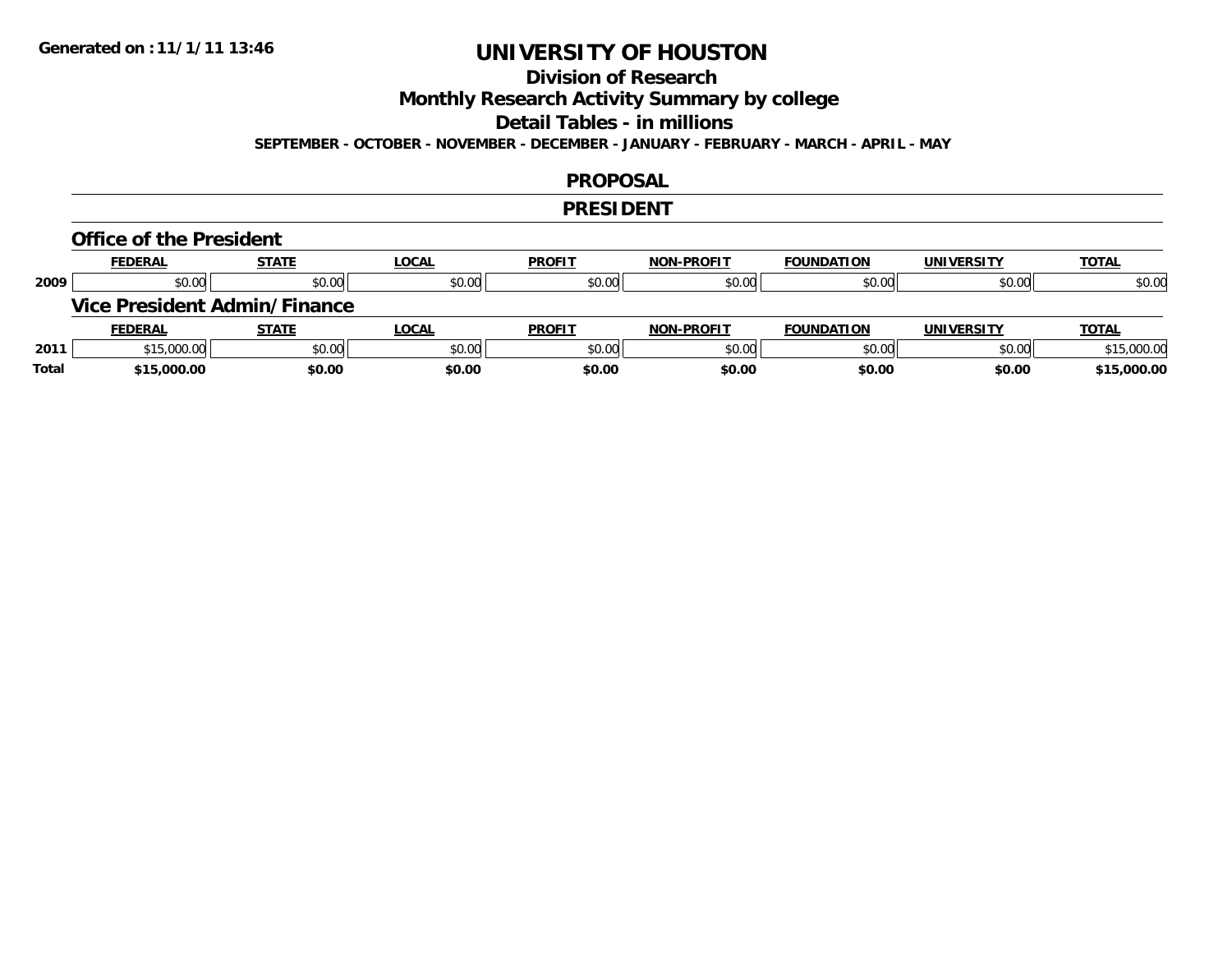### **Division of Research Monthly Research Activity Summary by college Detail Tables - in millions SEPTEMBER - OCTOBER - NOVEMBER - DECEMBER - JANUARY - FEBRUARY - MARCH - APRIL - MAY**

#### **PROPOSAL**

#### **SENIOR V.P. FOR ACADEMIC AFFAIRS AND PROVOST**

|       | <b>KUHF - Radio</b>                                 |                |              |               |                   |                   |                   |                 |
|-------|-----------------------------------------------------|----------------|--------------|---------------|-------------------|-------------------|-------------------|-----------------|
|       | <b>FEDERAL</b>                                      | <b>STATE</b>   | <b>LOCAL</b> | <b>PROFIT</b> | <b>NON-PROFIT</b> | <b>FOUNDATION</b> | <b>UNIVERSITY</b> | <b>TOTAL</b>    |
| 2007  | \$0.00                                              | \$0.00         | \$0.00       | \$0.00        | \$465,065.00      | \$0.00            | \$0.00            | \$465,065.00    |
| 2008  | \$126,705.00                                        | \$0.00         | \$0.00       | \$0.00        | \$467,974.00      | \$0.00            | \$0.00            | \$594,679.00    |
| 2009  | \$101,338.00                                        | \$250,000.00   | \$0.00       | \$0.00        | \$465,086.00      | \$87,660.00       | \$0.00            | \$904,084.00    |
| 2010  | \$192,564.00                                        | \$12,500.00    | \$0.00       | \$0.00        | \$654,309.46      | \$0.00            | \$0.00            | \$859,373.46    |
| 2011  | \$0.00                                              | \$12,500.00    | \$0.00       | \$0.00        | \$623,146.00      | \$0.00            | \$0.00            | \$635,646.00    |
|       | <b>Learning and Assessment Services</b>             |                |              |               |                   |                   |                   |                 |
|       | <b>FEDERAL</b>                                      | <b>STATE</b>   | <b>LOCAL</b> | <b>PROFIT</b> | <b>NON-PROFIT</b> | <b>FOUNDATION</b> | <b>UNIVERSITY</b> | <b>TOTAL</b>    |
| 2007  | \$960,691.00                                        | \$138,744.00   | \$0.00       | \$0.00        | \$2,856.00        | \$50,628.00       | \$0.00            | \$1,152,919.00  |
| 2008  | \$0.00                                              | \$127,630.00   | \$0.00       | \$0.00        | \$0.00            | \$0.00            | \$0.00            | \$127,630.00    |
| 2009  | \$0.00                                              | \$166,043.09   | \$0.00       | \$0.00        | \$0.00            | \$0.00            | \$0.00            | \$166,043.09    |
| 2010  | \$1,869,569.00                                      | \$148,029.00   | \$0.00       | \$0.00        | \$0.00            | \$10,000.00       | \$0.00            | \$2,027,598.00  |
| 2011  | \$0.00                                              | \$0.00         | \$0.00       | \$0.00        | \$430,048.00      | \$0.00            | \$0.00            | \$430,048.00    |
|       | <b>Learning Support Services</b>                    |                |              |               |                   |                   |                   |                 |
|       | <b>FEDERAL</b>                                      | <b>STATE</b>   | <b>LOCAL</b> | <b>PROFIT</b> | <b>NON-PROFIT</b> | <b>FOUNDATION</b> | <b>UNIVERSITY</b> | <b>TOTAL</b>    |
| 2007  | \$266,372.00                                        | \$49,513.00    | \$0.00       | \$0.00        | \$0.00            | \$0.00            | \$0.00            | \$315,885.00    |
| 2008  | \$185,580.00                                        | \$37,501.00    | \$0.00       | \$0.00        | \$0.00            | \$0.00            | \$0.00            | \$223,081.00    |
|       | <b>Senior V.P. for Academic Affairs and Provost</b> |                |              |               |                   |                   |                   |                 |
|       | <b>FEDERAL</b>                                      | <b>STATE</b>   | <b>LOCAL</b> | <b>PROFIT</b> | <b>NON-PROFIT</b> | <b>FOUNDATION</b> | <b>UNIVERSITY</b> | <b>TOTAL</b>    |
| 2009  | \$649,461.15                                        | \$15,000.00    | \$0.00       | \$0.00        | \$189,990.69      | \$0.00            | \$0.00            | \$854,451.84    |
| 2010  | \$4,981,470.00                                      | \$15,000.00    | \$0.00       | \$0.00        | \$0.00            | \$0.00            | \$0.00            | \$4,996,470.00  |
| 2011  | \$0.00                                              | \$29,456.00    | \$0.00       | \$0.00        | \$0.00            | \$0.00            | \$0.00            | \$29,456.00     |
|       | <b>UH Charter School</b>                            |                |              |               |                   |                   |                   |                 |
|       | <b>FEDERAL</b>                                      | <b>STATE</b>   | <b>LOCAL</b> | <b>PROFIT</b> | <b>NON-PROFIT</b> | <b>FOUNDATION</b> | <b>UNIVERSITY</b> | <b>TOTAL</b>    |
| 2011  | \$0.00                                              | \$44,864.00    | \$0.00       | \$0.00        | \$0.00            | \$0.00            | \$0.00            | \$44,864.00     |
|       | <b>Undergraduate Scholars</b>                       |                |              |               |                   |                   |                   |                 |
|       | <b>FEDERAL</b>                                      | <b>STATE</b>   | <b>LOCAL</b> | <b>PROFIT</b> | <b>NON-PROFIT</b> | <b>FOUNDATION</b> | <b>UNIVERSITY</b> | <b>TOTAL</b>    |
| 2009  | \$0.00                                              | \$15,000.00    | \$0.00       | \$0.00        | \$0.00            | \$0.00            | \$0.00            | \$15,000.00     |
| 2010  | \$0.00                                              | \$10,000.00    | \$0.00       | \$0.00        | \$0.00            | \$28,750.00       | \$0.00            | \$38,750.00     |
| 2011  | \$0.00                                              | \$300,000.00   | \$0.00       | \$0.00        | \$0.00            | \$0.00            | \$0.00            | \$300,000.00    |
| Total | \$9,333,750.15                                      | \$1,371,780.09 | \$0.00       | \$0.00        | \$3,298,475.15    | \$177,038.00      | \$0.00            | \$14,181,043.39 |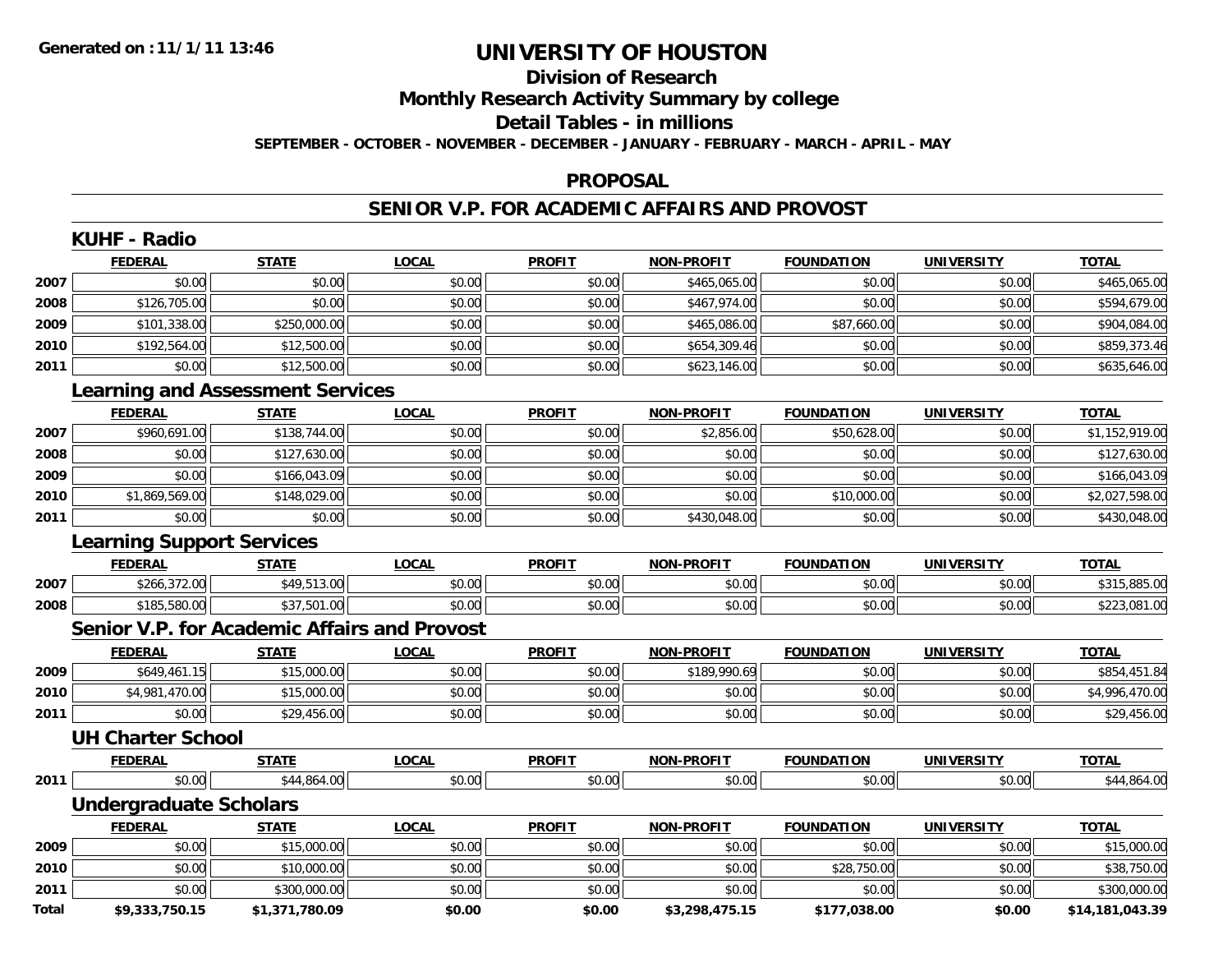### **Division of Research Monthly Research Activity Summary by college Detail Tables - in millions SEPTEMBER - OCTOBER - NOVEMBER - DECEMBER - JANUARY - FEBRUARY - MARCH - APRIL - MAY**

#### **PROPOSAL**

#### **UH LAW CENTER**

|      | Dean, Law      |              |              |               |                   |                   |                   |                |
|------|----------------|--------------|--------------|---------------|-------------------|-------------------|-------------------|----------------|
|      | <b>FEDERAL</b> | <b>STATE</b> | <b>LOCAL</b> | <b>PROFIT</b> | <b>NON-PROFIT</b> | <b>FOUNDATION</b> | <b>UNIVERSITY</b> | <b>TOTAL</b>   |
| 2007 | \$0.00         | \$0.00       | \$0.00       | \$0.00        | \$0.00            | \$44,558.00       | \$0.00            | \$44,558.00    |
| 2009 | \$1,495,475.50 | \$100,000.00 | \$0.00       | \$0.00        | \$0.00            | \$0.00            | \$0.00            | \$1,595,475.50 |
|      | Law-UH         |              |              |               |                   |                   |                   |                |
|      |                |              |              |               |                   |                   |                   |                |
|      | <b>FEDERAL</b> | <b>STATE</b> | <b>LOCAL</b> | <b>PROFIT</b> | <b>NON-PROFIT</b> | <b>FOUNDATION</b> | <b>UNIVERSITY</b> | <b>TOTAL</b>   |
| 2007 | \$0.00         | \$100,000.00 | \$0.00       | \$0.00        | \$0.00            | \$0.00            | \$0.00            | \$100,000.00   |
| 2008 | \$0.00         | \$0.00       | \$0.00       | \$100,079.00  | \$0.00            | \$0.00            | \$0.00            | \$100,079.00   |
| 2009 | \$1,050,565.28 | \$0.00       | \$0.00       | \$10,704.00   | \$0.00            | \$384,268.00      | \$420,062.00      | \$1,865,599.28 |
| 2010 | \$0.40         | \$200,000.00 | \$0.00       | \$0.00        | \$0.00            | \$0.00            | \$0.00            | \$200,000.40   |

**\$2,546,041.18 \$521,906.10 \$0.00 \$120,846.00 \$0.00 \$428,826.00 \$489,018.00 \$4,106,637.28**

**Total**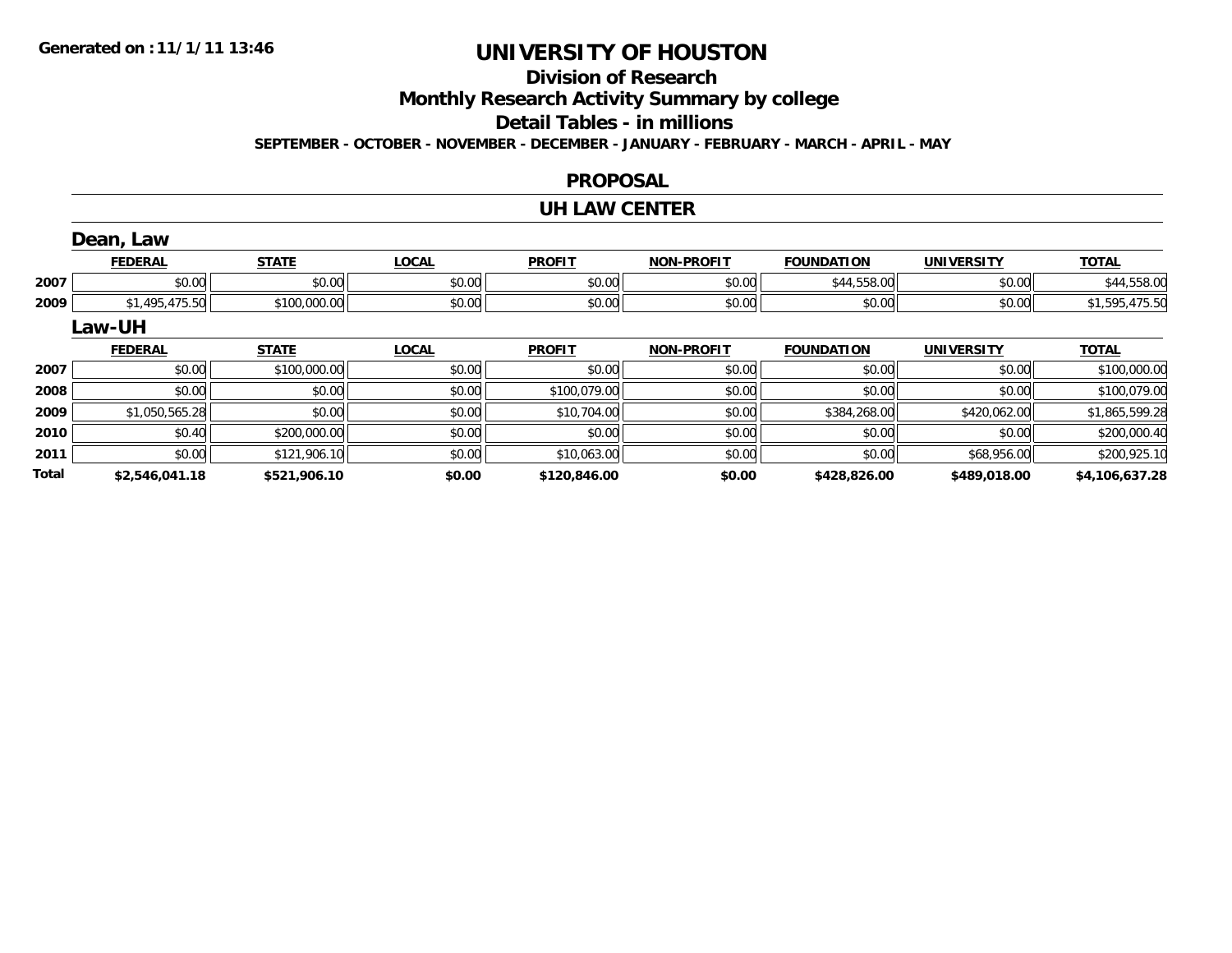#### **Division of Research Monthly Research Activity Summary by college Detail Tables - in millions SEPTEMBER - OCTOBER - NOVEMBER - DECEMBER - JANUARY - FEBRUARY - MARCH - APRIL - MAY**

#### **PROPOSAL**

### **UH SYSTEM**

|       | <b>KUHT-TV</b> |              |              |               |                   |                   |                   |                |  |  |  |  |
|-------|----------------|--------------|--------------|---------------|-------------------|-------------------|-------------------|----------------|--|--|--|--|
|       | <b>FEDERAL</b> | <b>STATE</b> | <b>LOCAL</b> | <b>PROFIT</b> | <b>NON-PROFIT</b> | <b>FOUNDATION</b> | <b>UNIVERSITY</b> | <b>TOTAL</b>   |  |  |  |  |
| 2007  | \$0.00         | \$21,458.00  | \$0.00       | \$0.00        | \$1,770,535.25    | \$0.00            | \$0.00            | \$1,791,993.25 |  |  |  |  |
| 2008  | \$0.00         | \$0.00       | \$0.00       | \$0.00        | \$1,310,104.00    | \$0.00            | \$0.00            | \$1,310,104.00 |  |  |  |  |
| 2009  | \$0.00         | \$0.00       | \$0.00       | \$0.00        | \$1,675,919.00    | \$0.00            | \$0.00            | \$1,675,919.00 |  |  |  |  |
| 2010  | \$104,421.00   | \$0.00       | \$0.00       | \$0.00        | \$1,483,936.12    | \$0.00            | \$0.00            | \$1,588,357.12 |  |  |  |  |
| 2011  | \$0.00         | \$0.00       | \$0.00       | \$0.00        | \$1,606,903.00    | \$0.00            | \$0.00            | \$1,606,903.00 |  |  |  |  |
| Total | \$104,421.00   | \$21,458.00  | \$0.00       | \$0.00        | \$7,847,397.37    | \$0.00            | \$0.00            | \$7,973,276.37 |  |  |  |  |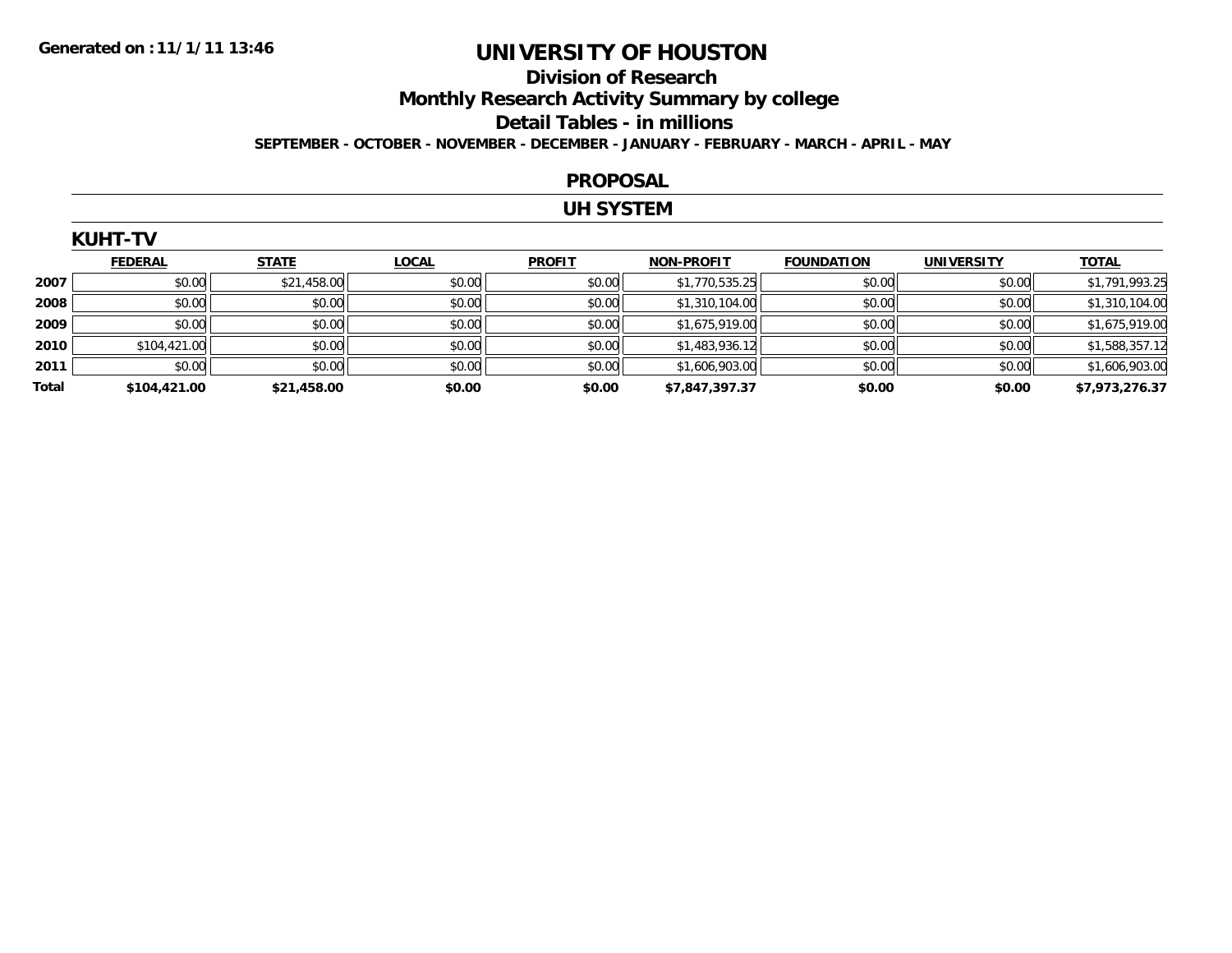### **Division of Research Monthly Research Activity Summary by college Detail Tables - in millions SEPTEMBER - OCTOBER - NOVEMBER - DECEMBER - JANUARY - FEBRUARY - MARCH - APRIL - MAY**

#### **PROPOSAL**

#### **UKNOWN COLLEGE**

## **Unknown Department**

|              | <b>FEDERAL</b> | <b>STATE</b> | <b>LOCAL</b> | <b>PROFIT</b> | <b>NON-PROFIT</b> | <b>FOUNDATION</b> | <b>UNIVERSITY</b> | <b>TOTAL</b>   |
|--------------|----------------|--------------|--------------|---------------|-------------------|-------------------|-------------------|----------------|
| 2007         | \$1,000,000.00 | \$0.00       | \$0.00       | \$0.00        | \$0.00            | \$0.00            | \$0.00            | \$1,000,000.00 |
| 2008         | \$4,848,119.20 | \$240,000.00 | \$0.00       | \$0.00        | \$0.00            | \$0.00            | \$0.00            | \$5,088,119.20 |
| 2009         | \$854,800.64   | \$0.00       | \$0.00       | \$0.00        | \$0.00            | \$0.00            | \$0.00            | \$854,800.64   |
| 2010         | \$13,000.00    | \$329,594.19 | \$0.00       | \$10,000.00   | \$0.00            | \$0.00            | \$0.00            | \$352,594.19   |
| 2011         | \$840,000.00   | \$31,800.00  | \$0.00       | \$409,411.00  | \$0.00            | \$0.00            | \$0.00            | \$1,281,211.00 |
| <b>Total</b> | \$7,555,919.84 | \$601,394.19 | \$0.00       | \$419,411.00  | \$0.00            | \$0.00            | \$0.00            | \$8,576,725.02 |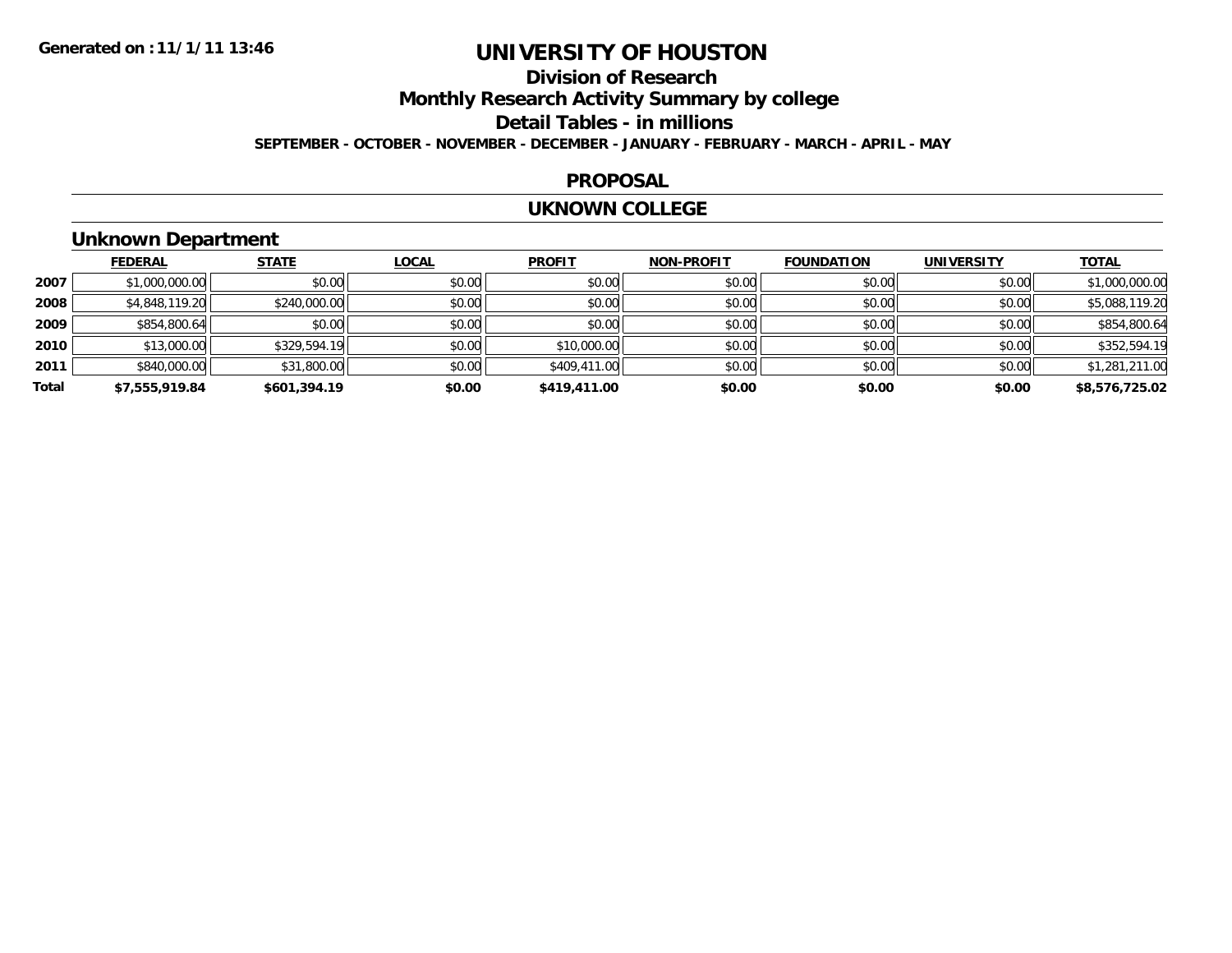### **Division of Research Monthly Research Activity Summary by college Detail Tables - in millions SEPTEMBER - OCTOBER - NOVEMBER - DECEMBER - JANUARY - FEBRUARY - MARCH - APRIL - MAY**

#### **PROPOSAL**

## **VICE PRESIDENT FOR ADMINISTRATION**

## **UH Police Department**

|       | <b>FEDERAL</b> | <b>STATE</b> | <b>LOCAL</b> | <b>PROFIT</b> | <b>NON-PROFIT</b> | <b>FOUNDATION</b> | <b>UNIVERSITY</b> | <b>TOTAL</b> |
|-------|----------------|--------------|--------------|---------------|-------------------|-------------------|-------------------|--------------|
| 2009  | \$0.00         | \$227,432.50 | \$0.00       | \$0.00        | \$0.00            | \$0.00            | \$0.00            | \$227,432.50 |
| 2010  | \$88,917.00    | \$0.00       | \$0.00       | \$0.00        | \$0.00            | \$0.00            | \$0.00            | \$88,917.00  |
| 2011  | \$53,805.00    | \$4,755.00   | \$0.00       | \$0.00        | \$0.00            | \$0.00            | \$0.00            | \$58,560.00  |
| Total | \$142,722.00   | \$232,187.50 | \$0.00       | \$0.00        | \$0.00            | \$0.00            | \$0.00            | \$374,909.50 |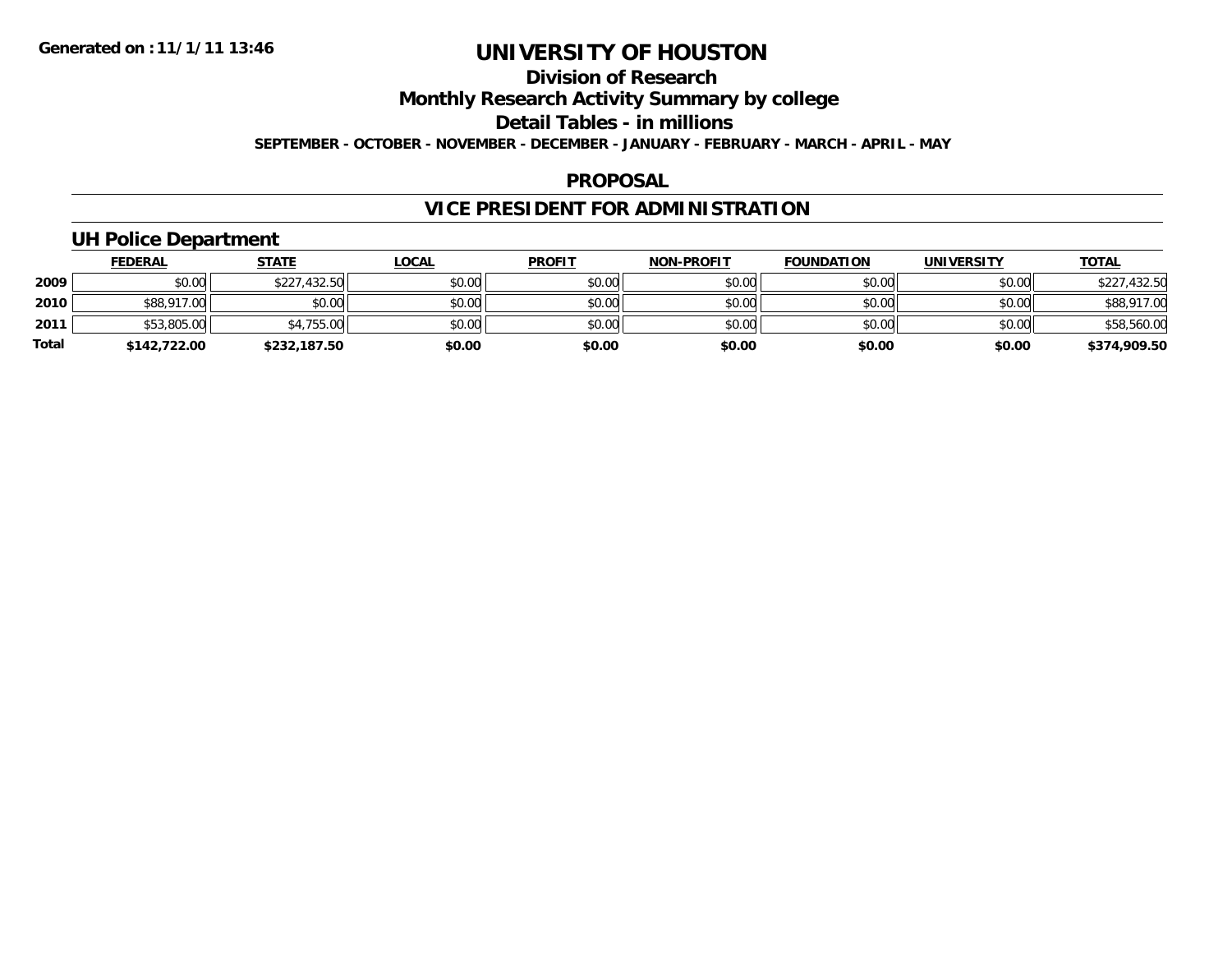### **Division of Research Monthly Research Activity Summary by college Detail Tables - in millions SEPTEMBER - OCTOBER - NOVEMBER - DECEMBER - JANUARY - FEBRUARY - MARCH - APRIL - MAY**

#### **PROPOSAL**

## **VICE PRESIDENT FOR COMPUTING**

### **Central Computing Services**

|              | <b>FEDERAL</b> | <b>STATE</b>             | <b>LOCAL</b> | <b>PROFIT</b> | <b>I-PROFIT</b><br><b>NON</b> | <b>FOUNDATION</b> | <b>UNIVERSITY</b> | <u>TOTAL</u>         |
|--------------|----------------|--------------------------|--------------|---------------|-------------------------------|-------------------|-------------------|----------------------|
| 2009         | 0000<br>JU.UU  | 100F<br>ሐ へ へ く<br>90.JU | \$0.00       | \$0.00        | \$0.00                        | \$0.00            | \$0.00            | 122 F<br>. J Z . J U |
| <b>Total</b> | \$0.00         | 122E<br>3223,432.3U      | \$0.00       | \$0.00        | \$0.00                        | \$0.00            | \$0.00            | \$223,432.50         |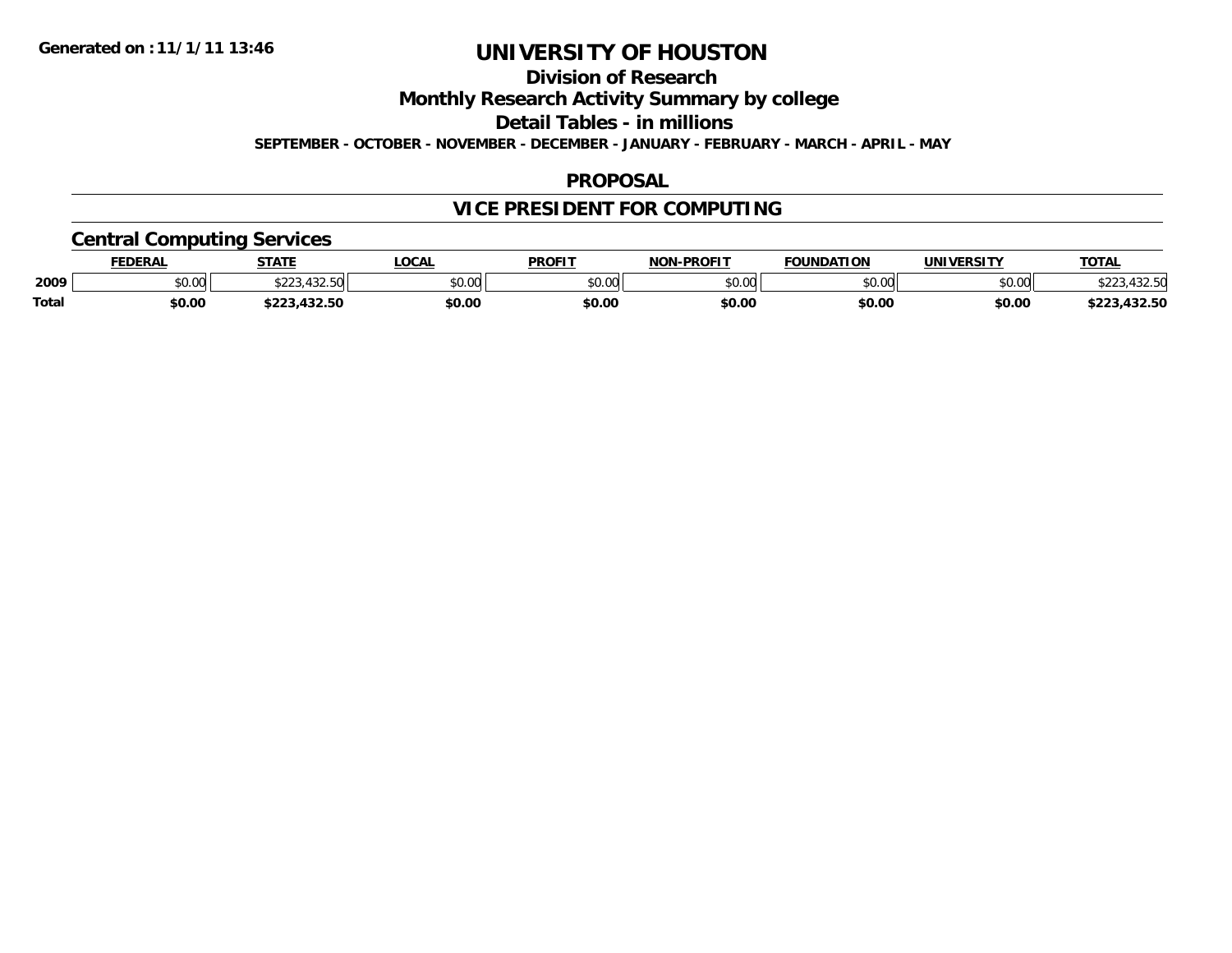### **Division of Research Monthly Research Activity Summary by college Detail Tables - in millions SEPTEMBER - OCTOBER - NOVEMBER - DECEMBER - JANUARY - FEBRUARY - MARCH - APRIL - MAY**

#### **PROPOSAL**

### **VICE PRESIDENT FOR STUDENT AFFAIRS**

### **Dean, Student Affairs**

|      | <b>EENEDA'</b><br>шка | <b>STATE</b>    | <b>OCA</b>         | <b>PROFIT</b>        | <b>NON-PROFIT</b> | <b>FOUNDATION</b>      | <b>UNIVERSITY</b> | <b>TOTA</b>                             |
|------|-----------------------|-----------------|--------------------|----------------------|-------------------|------------------------|-------------------|-----------------------------------------|
| 2008 | 0000<br>JU.UU         | ሐሴ ሰሰ<br>JU.UU  | ሶስ ስስ<br>pu.uu     | 0.00<br>JU.UU        | \$0.00            | $n \cap \neg$<br>DU.UU | nn na<br>pu.uu    | \$0.00                                  |
| 2010 | 0.100001<br>ா<br>w    | $\sim$<br>JJ.UU | $\sim$ 00<br>JU.UU | 0.00<br><b>JU.UU</b> | \$0.00            | nn na<br>pu.uu         | \$0.00            | $\sim$ $\sim$<br>$\sim$<br><b>JU.UL</b> |

### **Vice President, Student Affairs**

|              | <b>FEDERAL</b> | <b>STATE</b> | <b>' OCAL</b> | <b>PROFIT</b> | -PROFIT<br>NON- | <b>FOUNDATION</b> | <b>UNIVERSITY</b> | <u>TOTAL</u>   |
|--------------|----------------|--------------|---------------|---------------|-----------------|-------------------|-------------------|----------------|
| 2009         | \$982.         | \$0.00       | 0000<br>vu.uu | \$0.00        | ልስ ሰሰ<br>pv.uu  | \$0.00            | \$0.00            | \$982<br>44.00 |
| <b>Total</b> | ,445.00        | 755.00       | \$0.00        | \$0.00        | \$0.00          | \$0.00            | \$0.00            | \$1,189,200.00 |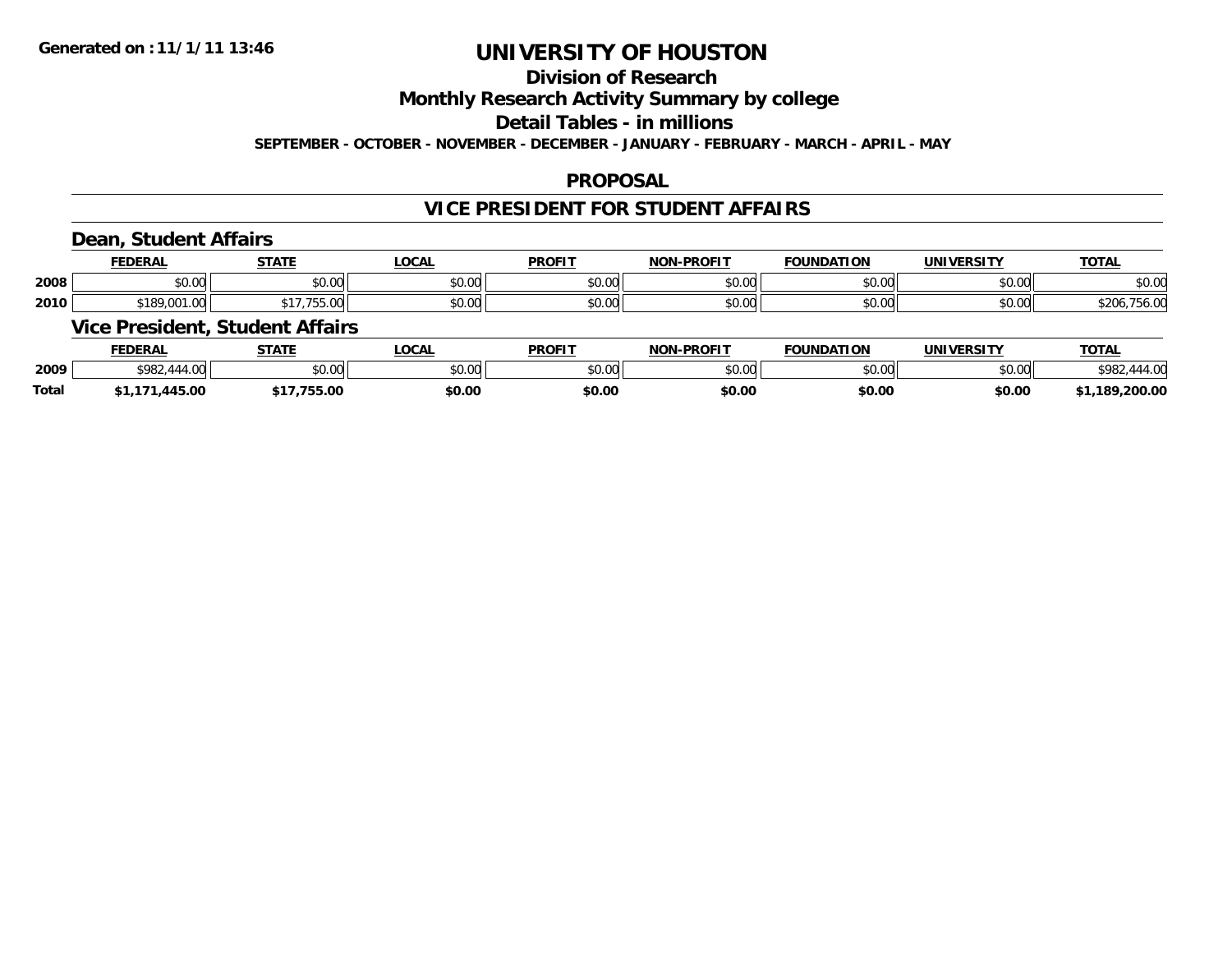## **Division of Research**

**Monthly Research Activity Summary by college**

#### **Detail Tables - in millions**

**SEPTEMBER - OCTOBER - NOVEMBER - DECEMBER - JANUARY - FEBRUARY - MARCH - APRIL - MAY**

### **AWARD**

### **C.T. BAUER COLLEGE OF BUSINESS**

## **Decision and Information Sciences**

|      | <b>FEDERAL</b> | <b>STATE</b>                             | <b>LOCAL</b> | <b>PROFIT</b> | <b>NON-PROFIT</b> | <b>FOUNDATION</b> | <b>UNIVERSITY</b> | <b>TOTAL</b> |
|------|----------------|------------------------------------------|--------------|---------------|-------------------|-------------------|-------------------|--------------|
| 2008 | \$30,082.00    | \$0.00                                   | \$0.00       | \$0.00        | \$0.00            | \$0.00            | \$0.00            | \$30,082.00  |
|      | <b>Finance</b> |                                          |              |               |                   |                   |                   |              |
|      | <b>FEDERAL</b> | <b>STATE</b>                             | <b>LOCAL</b> | <b>PROFIT</b> | <b>NON-PROFIT</b> | <b>FOUNDATION</b> | <b>UNIVERSITY</b> | <b>TOTAL</b> |
| 2007 | \$177,432.00   | \$0.00                                   | \$0.00       | \$0.00        | \$0.00            | \$0.00            | \$0.00            | \$177,432.00 |
| 2008 | \$121,176.00   | \$0.00                                   | \$0.00       | \$0.00        | \$0.00            | \$0.00            | \$0.00            | \$121,176.00 |
| 2010 | \$284,428.00   | \$0.00                                   | \$0.00       | \$0.00        | \$0.00            | \$0.00            | \$0.00            | \$284,428.00 |
| 2011 | \$198,870.80   | \$0.00                                   | \$0.00       | \$0.00        | \$0.00            | \$0.00            | \$0.00            | \$198,870.80 |
|      |                | <b>Small Business Development Center</b> |              |               |                   |                   |                   |              |

|       | <b>FEDERAL</b>  | <b>STATE</b> | <b>LOCAL</b> | <b>PROFIT</b> | <b>NON-PROFIT</b> | <b>FOUNDATION</b> | <b>UNIVERSITY</b> | <b>TOTAL</b>    |
|-------|-----------------|--------------|--------------|---------------|-------------------|-------------------|-------------------|-----------------|
| 2007  | \$1,811,611.00  | \$0.00       | \$0.00       | \$0.00        | \$0.00            | \$0.00            | \$0.00            | \$1,811,611.00  |
| 2008  | \$1,992,812.00  | \$0.00       | \$0.00       | \$0.00        | \$0.00            | \$0.00            | \$0.00            | \$1,992,812.00  |
| 2009  | \$2,297,945.00  | \$0.00       | \$0.00       | \$0.00        | \$0.00            | \$0.00            | \$0.00            | \$2,297,945.00  |
| 2010  | \$3,453,724.00  | \$0.00       | \$0.00       | \$0.00        | \$0.00            | \$0.00            | \$0.00            | \$3,453,724.00  |
| 2011  | \$2,021,612.00  | \$61,677.00  | \$0.00       | \$0.00        | \$0.00            | \$0.00            | \$0.00            | \$2,083,289.00  |
| Total | \$12,389,692.80 | \$61,677.00  | \$0.00       | \$0.00        | \$0.00            | \$0.00            | \$0.00            | \$12,451,369.80 |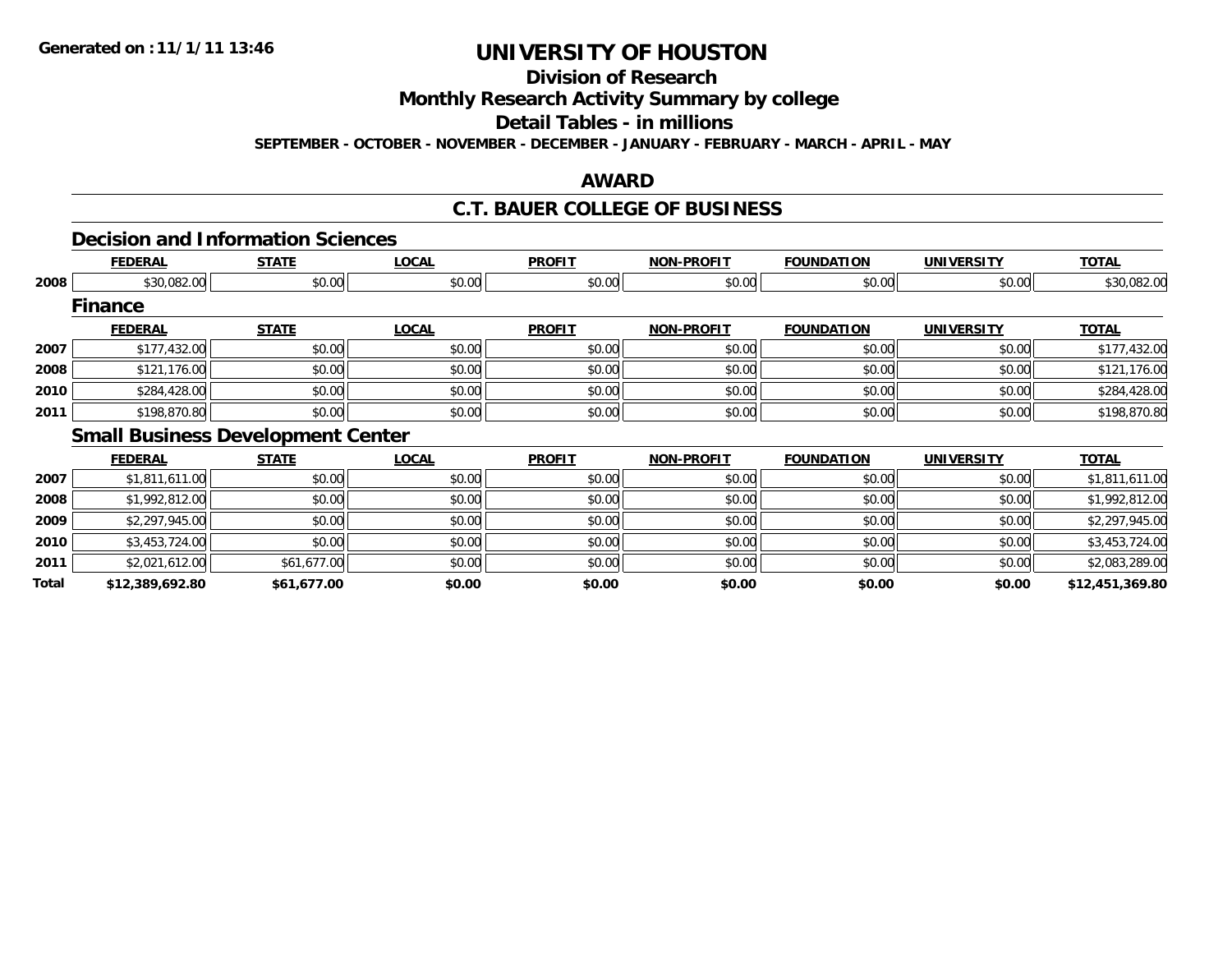## **Division of Research**

**Monthly Research Activity Summary by college**

#### **Detail Tables - in millions**

**SEPTEMBER - OCTOBER - NOVEMBER - DECEMBER - JANUARY - FEBRUARY - MARCH - APRIL - MAY**

### **AWARD**

#### **COLLEGE OF ARCHITECTURE**

|      | <b>Architecture</b>       |                             |              |               |                   |                   |                   |              |
|------|---------------------------|-----------------------------|--------------|---------------|-------------------|-------------------|-------------------|--------------|
|      | <b>FEDERAL</b>            | <b>STATE</b>                | <b>LOCAL</b> | <b>PROFIT</b> | <b>NON-PROFIT</b> | <b>FOUNDATION</b> | <b>UNIVERSITY</b> | <b>TOTAL</b> |
| 2008 | \$0.00                    | \$0.00                      | \$0.00       | \$65,000.00   | \$0.00            | \$0.00            | \$0.00            | \$65,000.00  |
| 2009 | \$0.00                    | \$0.00                      | \$0.00       | \$40,000.00   | \$0.00            | \$0.00            | \$0.00            | \$40,000.00  |
| 2011 | \$0.00                    | \$0.00                      | \$0.00       | \$7,500.00    | \$0.00            | \$0.00            | \$0.00            | \$7,500.00   |
|      | <b>Dean, Architecture</b> |                             |              |               |                   |                   |                   |              |
|      | -------                   | $\sim$ $\sim$ $\sim$ $\sim$ | .            | -----         |                   | -----------       | $\cdots$          | -----        |

|       | <b>FEDERAL</b>     |               | .OCAL  | <b>PROFI</b>  | <b>NON-PROFIT</b> | <b>FOUNDATION</b> | <b>UNIVERSITY</b> | TOTA.            |
|-------|--------------------|---------------|--------|---------------|-------------------|-------------------|-------------------|------------------|
| 2007  | $\sim$ 00<br>JU.UU | 0000<br>JU.UU | \$0.00 | 0000<br>JU.UU | 00000<br>vv.vv    | \$0.00            | \$0.00            | 0000<br>4,300.00 |
| Total | \$0.00             | \$0.00        | \$0.00 | 112.500.00    | 4.300.00          | \$0.00            | \$0.00            | $-0.800.00$      |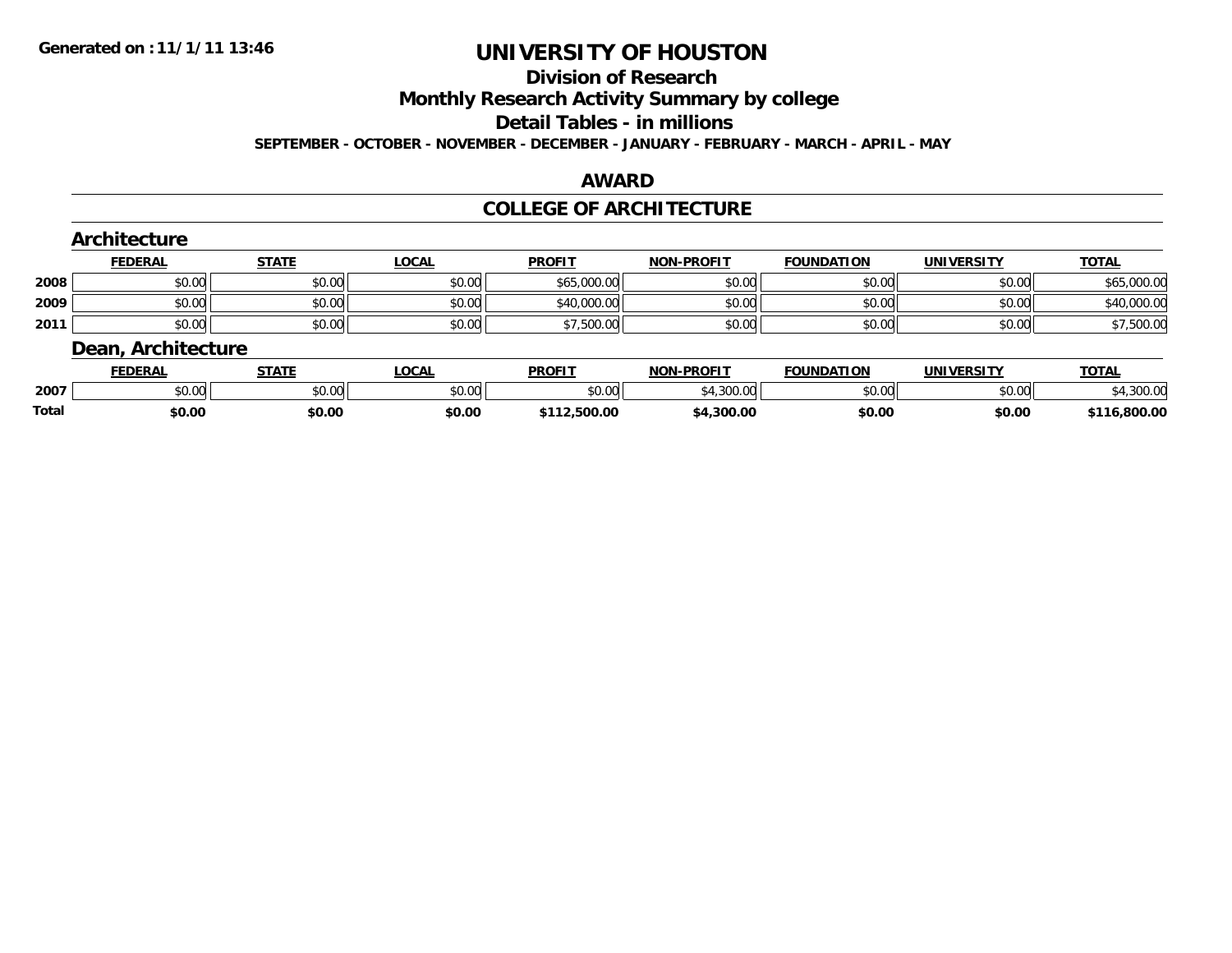# **Division of Research**

## **Monthly Research Activity Summary by college**

### **Detail Tables - in millions**

**SEPTEMBER - OCTOBER - NOVEMBER - DECEMBER - JANUARY - FEBRUARY - MARCH - APRIL - MAY**

### **AWARD**

### **COLLEGE OF EDUCATION**

## **Consistency Mgmt and Coop Disc**

|      | <b>FEDERAL</b> | <b>STATE</b> | LOCAL          | <b>PROFIT</b> | <b>NON-PROFIT</b>      | <b>FOUNDATION</b> | ------<br>UNIVF | <b>TOTA</b>   |
|------|----------------|--------------|----------------|---------------|------------------------|-------------------|-----------------|---------------|
| 2010 | 0000<br>JU.UU  | \$0.00       | ሐሴ ሰሰ<br>JU.UU | \$0.00        | vv.vv                  | 0000<br>JU.UU     | en uu<br>PO.OO  | 0000<br>DU.UU |
| 2011 | 0000<br>JU.UU  | \$0.00       | ሐሴ ሰሰ<br>JU.UU | \$0.00        | $\sim$ $\sim$<br>JU.UU | 0000<br>JU.UU     | 4000<br>JU.UU   | \$0.00        |

#### **Curriculum and Instruction**

|      | <u>FEDERAL</u> | <b>STATE</b> | <b>LOCAL</b> | <b>PROFIT</b> | <b>NON-PROFIT</b> | <b>FOUNDATION</b> | <b>UNIVERSITY</b> | <b>TOTAL</b>   |
|------|----------------|--------------|--------------|---------------|-------------------|-------------------|-------------------|----------------|
| 2007 | \$1,534,187.00 | \$137,928.10 | \$134,421.58 | \$476.74      | \$935,033.00      | \$11.39           | \$0.00            | \$2,742,057.81 |
| 2008 | \$1,470,795.00 | \$27,554.00  | \$10,041.00  | \$466.77      | \$535,442.50      | \$0.60            | \$0.00            | \$2,044,299.87 |
| 2009 | \$799,918.90   | \$55,000.00  | \$24,522.00  | \$397.76      | \$516,639.15      | \$3,023,207.00    | \$0.00            | \$4,419,684.81 |
| 2010 | \$306,743.20   | \$50,000.00  | \$37,786.06  | \$120.61      | \$116,095.00      | \$0.00            | \$0.00            | \$510,744.87   |
| 2011 | \$1,283,167.15 | \$279,999.00 | \$0.00       | \$0.00        | \$225,601.00      | \$0.00            | \$0.00            | \$1,788,767.15 |

### **Educational Leadership & Cultural Studies**

|      | <b>FEDERAI</b>           | STATE              | <b>LOCAL</b>           | <b>PROFIT</b> | -PROFIT<br>NON- | <b>FOUNDATION</b>         | <b>UNIVERSITY</b> | TOTA.                  |
|------|--------------------------|--------------------|------------------------|---------------|-----------------|---------------------------|-------------------|------------------------|
| 2007 | 0000<br>וט.טי            | $+101$<br>7.14.00  | ሶስ ሰሰ<br>vv.vv         | \$0.00        | .700C<br>'UU.UU | $AA =$<br>ົດຕະ<br>91 J.OJ | nn no<br>DU.UG    | 190,000.09             |
| 2009 | <b>000 000</b><br>$\sim$ | $\sim$ 00<br>JU.UU | $\sim$ $\sim$<br>vv.vv | \$0.00        | \$0.00          | 0000<br>JU.UU             | m up<br>pu.uu     | $*20.000.00$<br>100.UU |

## **Educational Psychology**

|      | <b>FEDERAL</b> | <b>STATE</b> | <u>LOCAL</u> | <b>PROFIT</b> | <b>NON-PROFIT</b> | <b>FOUNDATION</b> | <b>UNIVERSITY</b> | <b>TOTAL</b> |
|------|----------------|--------------|--------------|---------------|-------------------|-------------------|-------------------|--------------|
| 2007 | \$1,986.00     | \$324,573.00 | \$0.00       | \$0.00        | \$0.00            | \$0.00            | \$0.00            | \$326,559.00 |
| 2008 | \$68,083.00    | \$199,995.00 | \$0.00       | \$0.00        | \$12,791.00       | \$210,048.00      | \$0.00            | \$490,917.00 |
| 2009 | \$0.00         | \$49,999.00  | \$0.00       | \$0.00        | \$0.00            | \$162,702,00      | \$0.00            | \$212,701.00 |
| 2011 | \$0.00         | \$186,748.00 | \$0.00       | \$0.00        | \$0.00            | \$28,464.30       | \$0.00            | \$215,212.30 |

#### **Institute for Urban Education**

|              | <b>FEDERAL</b> | <b>STATE</b>   | <b>LOCAL</b> | <b>PROFIT</b> | <b>NON-PROFIT</b> | <b>FOUNDATION</b> | <b>UNIVERSITY</b> | <b>TOTAL</b>    |
|--------------|----------------|----------------|--------------|---------------|-------------------|-------------------|-------------------|-----------------|
| 2008         | \$0.00         | \$0.00         | \$0.00       | \$0.00        | \$0.00            | \$0.00            | \$0.00            | \$0.00          |
| 2009         | \$0.00         | \$0.00         | \$0.00       | \$0.00        | \$0.00            | \$0.00            | \$0.00            | \$0.00          |
| 2010         | \$0.00         | \$0.00         | \$0.00       | \$0.00        | \$0.00            | \$0.00            | \$0.00            | \$0.00          |
| 2011         | \$0.00         | \$0.00         | \$0.00       | \$0.00        | \$0.00            | \$0.00            | \$0.00            | \$0.00          |
| <b>Total</b> | \$5,504,868.25 | \$1,416,760.90 | \$206,770.64 | \$1,461.88    | \$2,375,301.65    | \$3,424,449.12    | \$0.00            | \$12,929,612.44 |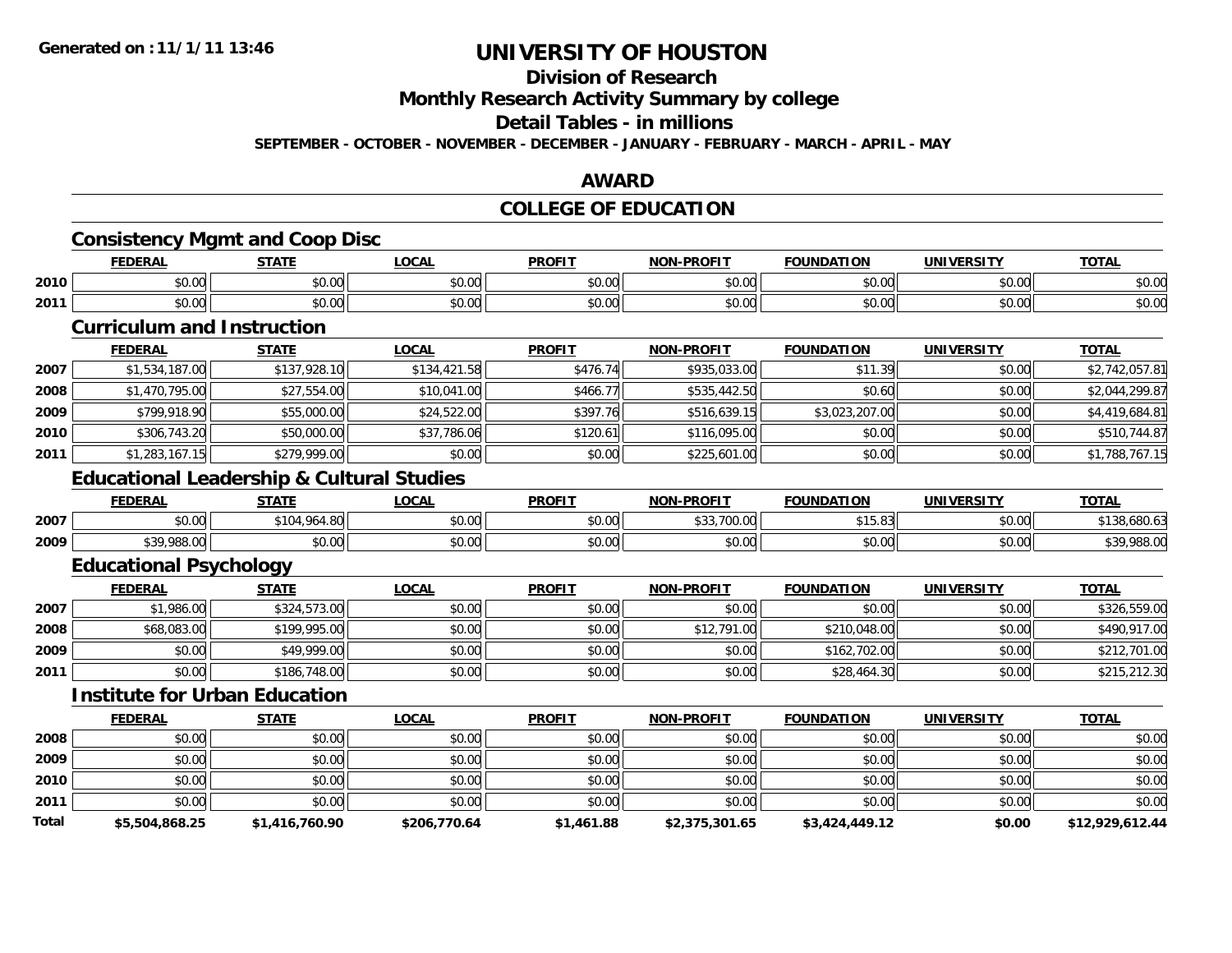## **Division of Research**

**Monthly Research Activity Summary by college**

#### **Detail Tables - in millions**

**SEPTEMBER - OCTOBER - NOVEMBER - DECEMBER - JANUARY - FEBRUARY - MARCH - APRIL - MAY**

#### **AWARD**

#### **COLLEGE OF LIBERAL ARTS AND SOCIAL SCIENCES**

|      | Anthropology                                      |              |              |               |                   |                   |                   |              |
|------|---------------------------------------------------|--------------|--------------|---------------|-------------------|-------------------|-------------------|--------------|
|      | <b>FEDERAL</b>                                    | <b>STATE</b> | <b>LOCAL</b> | <b>PROFIT</b> | <b>NON-PROFIT</b> | <b>FOUNDATION</b> | <b>UNIVERSITY</b> | <b>TOTAL</b> |
| 2008 | \$18,883.00                                       | \$0.00       | \$0.00       | \$0.00        | \$0.00            | \$0.00            | \$0.00            | \$18,883.00  |
|      | <b>Arte Publico Press</b>                         |              |              |               |                   |                   |                   |              |
|      | <b>FEDERAL</b>                                    | <b>STATE</b> | <b>LOCAL</b> | <b>PROFIT</b> | <b>NON-PROFIT</b> | <b>FOUNDATION</b> | <b>UNIVERSITY</b> | <b>TOTAL</b> |
| 2007 | \$0.00                                            | \$0.00       | \$0.00       | \$0.00        | \$75,200.00       | \$2,468.93        | \$0.00            | \$77,668.93  |
| 2008 | \$0.00                                            | \$0.00       | \$0.00       | \$0.00        | \$80,100.00       | \$107.03          | \$0.00            | \$80,207.03  |
| 2009 | \$0.00                                            | \$0.00       | \$0.00       | \$0.00        | \$56,800.00       | \$0.00            | \$0.00            | \$56,800.00  |
| 2010 | \$30,000.00                                       | \$0.00       | \$0.00       | \$0.00        | \$51,200.00       | \$0.00            | \$0.00            | \$81,200.00  |
| 2011 | \$30,000.00                                       | \$9,500.00   | \$0.00       | \$0.00        | \$56,600.00       | \$0.00            | \$0.00            | \$96,100.00  |
|      | <b>Blaffer Gallery</b>                            |              |              |               |                   |                   |                   |              |
|      | <b>FEDERAL</b>                                    | <b>STATE</b> | <b>LOCAL</b> | <b>PROFIT</b> | <b>NON-PROFIT</b> | <b>FOUNDATION</b> | <b>UNIVERSITY</b> | <b>TOTAL</b> |
| 2007 | \$147,234.00                                      | \$4,099.00   | \$0.00       | \$0.00        | \$34,100.00       | \$0.00            | \$0.00            | \$185,433.00 |
| 2008 | \$7,551.00                                        | \$0.00       | \$0.00       | \$0.00        | \$43,800.00       | \$0.00            | \$0.00            | \$51,351.00  |
| 2009 | \$0.00                                            | \$4,007.00   | \$0.00       | \$0.00        | \$64,400.00       | \$0.00            | \$0.00            | \$68,407.00  |
| 2010 | \$60,000.00                                       | \$8,500.00   | \$0.00       | \$0.00        | \$67,300.00       | \$0.00            | \$0.00            | \$135,800.00 |
| 2011 | \$0.00                                            | \$11,500.00  | \$0.00       | \$0.00        | \$70,200.00       | \$0.00            | \$0.00            | \$81,700.00  |
|      | <b>Communication Disorders</b>                    |              |              |               |                   |                   |                   |              |
|      | <b>FEDERAL</b>                                    | <b>STATE</b> | <b>LOCAL</b> | <b>PROFIT</b> | <b>NON-PROFIT</b> | <b>FOUNDATION</b> | <b>UNIVERSITY</b> | <b>TOTAL</b> |
| 2007 | \$0.00                                            | \$0.00       | \$3,400.00   | \$0.00        | \$242,574.00      | \$0.00            | \$0.00            | \$245,974.00 |
| 2008 | \$24,006.00                                       | \$0.00       | \$3,200.00   | \$0.00        | \$247,668.00      | \$0.00            | \$0.00            | \$274,874.00 |
| 2009 | \$27,007.00                                       | \$0.00       | \$1,500.00   | \$0.00        | \$61,917.00       | \$0.00            | \$0.00            | \$90,424.00  |
| 2010 | \$0.00                                            | \$0.00       | \$0.00       | \$0.00        | \$231,398.00      | \$0.00            | \$0.00            | \$231,398.00 |
| 2011 | \$0.00                                            | \$0.00       | \$0.00       | \$0.00        | \$233,713.00      | \$0.00            | \$0.00            | \$233,713.00 |
|      | <b>Cynthia Woods Mitchell Center for the Arts</b> |              |              |               |                   |                   |                   |              |
|      | <b>FEDERAL</b>                                    | <b>STATE</b> | <b>LOCAL</b> | <b>PROFIT</b> | <b>NON-PROFIT</b> | <b>FOUNDATION</b> | <b>UNIVERSITY</b> | <b>TOTAL</b> |
| 2011 | \$0.00                                            | \$0.00       | \$0.00       | \$0.00        | \$15,000.00       | \$0.00            | \$0.00            | \$15,000.00  |
|      | <b>Dean, Liberal Arts and Social Sciences</b>     |              |              |               |                   |                   |                   |              |
|      | <b>FEDERAL</b>                                    | <b>STATE</b> | <b>LOCAL</b> | <b>PROFIT</b> | <b>NON-PROFIT</b> | <b>FOUNDATION</b> | <b>UNIVERSITY</b> | <b>TOTAL</b> |
| 2008 | \$150,000.00                                      | \$0.00       | \$0.00       | \$0.00        | \$0.00            | \$0.00            | \$0.00            | \$150,000.00 |
|      |                                                   |              |              |               |                   |                   |                   |              |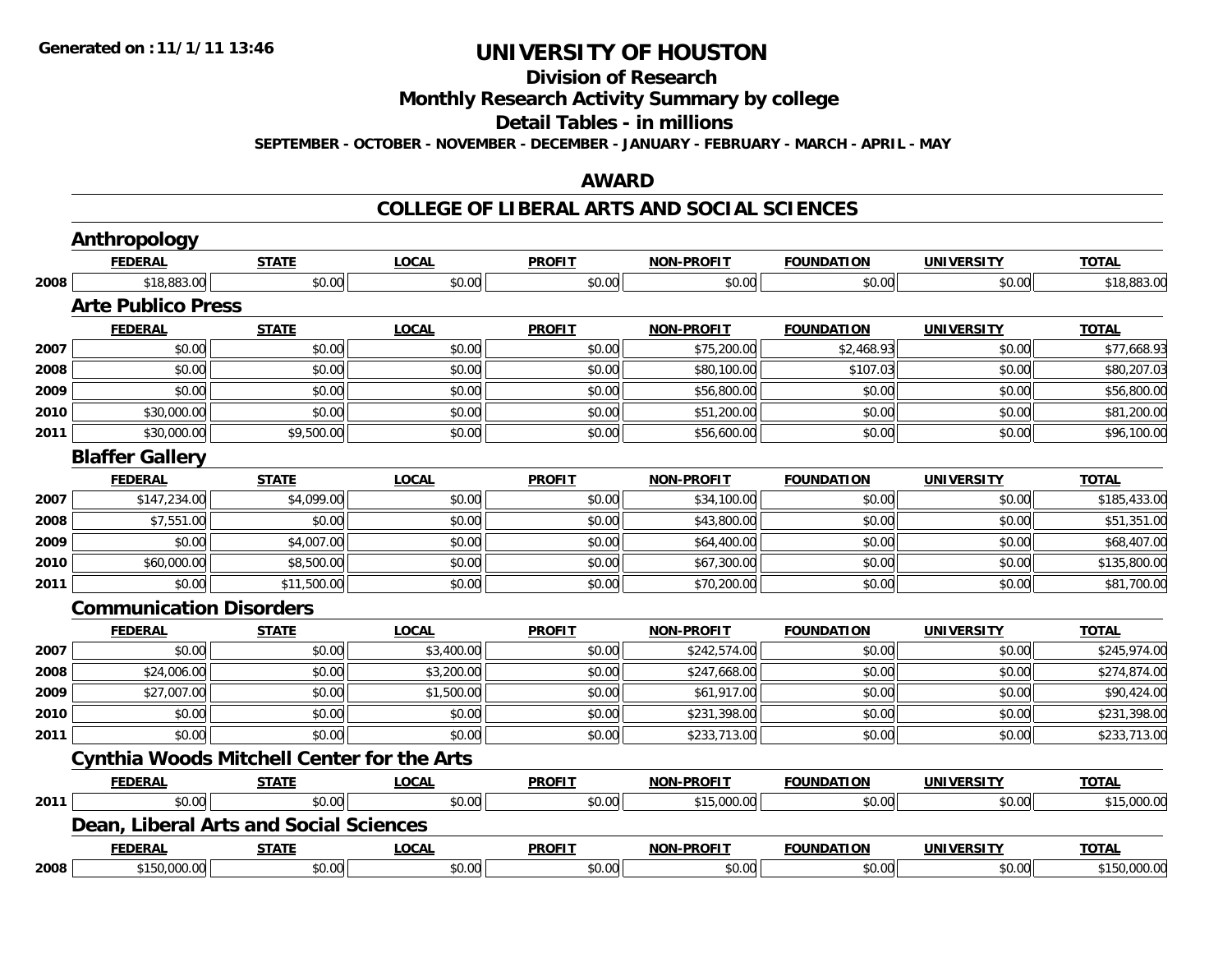## **Division of ResearchMonthly Research Activity Summary by college Detail Tables - in millionsSEPTEMBER - OCTOBER - NOVEMBER - DECEMBER - JANUARY - FEBRUARY - MARCH - APRIL - MAY**

### **AWARD**

#### **COLLEGE OF LIBERAL ARTS AND SOCIAL SCIENCES**

|      | <b>Economics</b>        |                                     |              |               |                   |                   |                   |                |
|------|-------------------------|-------------------------------------|--------------|---------------|-------------------|-------------------|-------------------|----------------|
|      | <b>FEDERAL</b>          | <b>STATE</b>                        | <b>LOCAL</b> | <b>PROFIT</b> | <b>NON-PROFIT</b> | <b>FOUNDATION</b> | <b>UNIVERSITY</b> | <b>TOTAL</b>   |
| 2007 | \$81,833.00             | \$0.00                              | \$0.00       | \$0.00        | \$0.00            | \$0.00            | \$0.00            | \$81,833.00    |
| 2008 | \$59,469.00             | \$0.00                              | \$0.00       | \$0.00        | \$0.00            | \$0.00            | \$0.00            | \$59,469.00    |
| 2009 | \$24,750.00             | \$0.00                              | \$0.00       | \$0.00        | \$0.00            | \$0.00            | \$0.00            | \$24,750.00    |
| 2011 | \$0.00                  | \$0.00                              | \$0.00       | \$0.00        | \$55,000.00       | \$0.00            | \$0.00            | \$55,000.00    |
|      | <b>English</b>          |                                     |              |               |                   |                   |                   |                |
|      | <b>FEDERAL</b>          | <b>STATE</b>                        | <b>LOCAL</b> | <b>PROFIT</b> | <b>NON-PROFIT</b> | <b>FOUNDATION</b> | <b>UNIVERSITY</b> | <b>TOTAL</b>   |
| 2007 | \$1,500.00              | \$0.00                              | \$0.00       | \$0.00        | \$25,000.00       | \$0.00            | \$0.00            | \$26,500.00    |
| 2008 | \$0.00                  | \$0.00                              | \$0.00       | \$0.00        | \$1,000.00        | \$0.00            | \$0.00            | \$1,000.00     |
| 2009 | \$7,500.00              | \$0.00                              | \$0.00       | \$0.00        | \$0.00            | \$0.00            | \$0.00            | \$7,500.00     |
| 2010 | \$1,000.00              | \$0.00                              | \$0.00       | \$14,264.60   | \$0.00            | \$0.00            | \$0.00            | \$15,264.60    |
| 2011 | \$1,000.00              | \$0.00                              | \$0.00       | \$0.00        | \$0.00            | \$0.00            | \$0.00            | \$1,000.00     |
|      |                         | <b>Health and Human Performance</b> |              |               |                   |                   |                   |                |
|      | <b>FEDERAL</b>          | <b>STATE</b>                        | <b>LOCAL</b> | <b>PROFIT</b> | <b>NON-PROFIT</b> | <b>FOUNDATION</b> | <b>UNIVERSITY</b> | <b>TOTAL</b>   |
| 2007 | \$2,170,372.71          | \$0.00                              | \$0.00       | \$129,692.00  | \$0.00            | \$0.00            | \$0.00            | \$2,300,064.71 |
| 2008 | \$1,348,366.75          | \$0.00                              | \$0.00       | \$134,000.00  | \$0.00            | \$25,266.00       | \$0.00            | \$1,507,632.75 |
| 2009 | \$1,057,169.37          | \$0.00                              | \$0.00       | \$402,000.00  | \$0.00            | \$12,234.00       | \$0.00            | \$1,471,403.37 |
| 2010 | \$2,244,366.28          | \$0.00                              | \$0.00       | \$0.00        | \$0.00            | \$0.00            | \$0.00            | \$2,244,366.28 |
| 2011 | \$1,079,875.38          | \$0.00                              | \$0.00       | \$91,870.00   | \$0.00            | \$56,877.80       | \$0.00            | \$1,228,623.18 |
|      | <b>Hispanic Studies</b> |                                     |              |               |                   |                   |                   |                |
|      | <b>FEDERAL</b>          | <b>STATE</b>                        | <b>LOCAL</b> | <b>PROFIT</b> | <b>NON-PROFIT</b> | <b>FOUNDATION</b> | <b>UNIVERSITY</b> | <b>TOTAL</b>   |
| 2011 | \$0.00                  | \$0.00                              | \$0.00       | \$0.00        | \$0.00            | \$72,400.00       | \$0.00            | \$72,400.00    |
|      | <b>History</b>          |                                     |              |               |                   |                   |                   |                |
|      | <b>FEDERAL</b>          | <b>STATE</b>                        | <b>LOCAL</b> | <b>PROFIT</b> | <b>NON-PROFIT</b> | <b>FOUNDATION</b> | <b>UNIVERSITY</b> | <b>TOTAL</b>   |
| 2007 | \$0.00                  | \$0.00                              | \$0.00       | \$75,794.00   | \$182,570.00      | \$0.00            | \$37,000.00       | \$295,364.00   |
| 2008 | \$0.00                  | \$0.00                              | \$0.00       | \$131,643.49  | \$0.00            | \$0.00            | \$0.00            | \$131,643.49   |
| 2009 | \$0.00                  | \$0.00                              | \$0.00       | \$87,646.04   | \$0.00            | \$0.00            | \$0.00            | \$87,646.04    |
| 2010 | \$25,000.00             | \$0.00                              | \$0.00       | \$47,990.42   | \$0.00            | \$0.00            | \$0.00            | \$72,990.42    |
| 2011 | \$14,000.00             | \$0.00                              | \$0.00       | \$19,256.96   | \$0.00            | \$0.00            | \$0.00            | \$33,256.96    |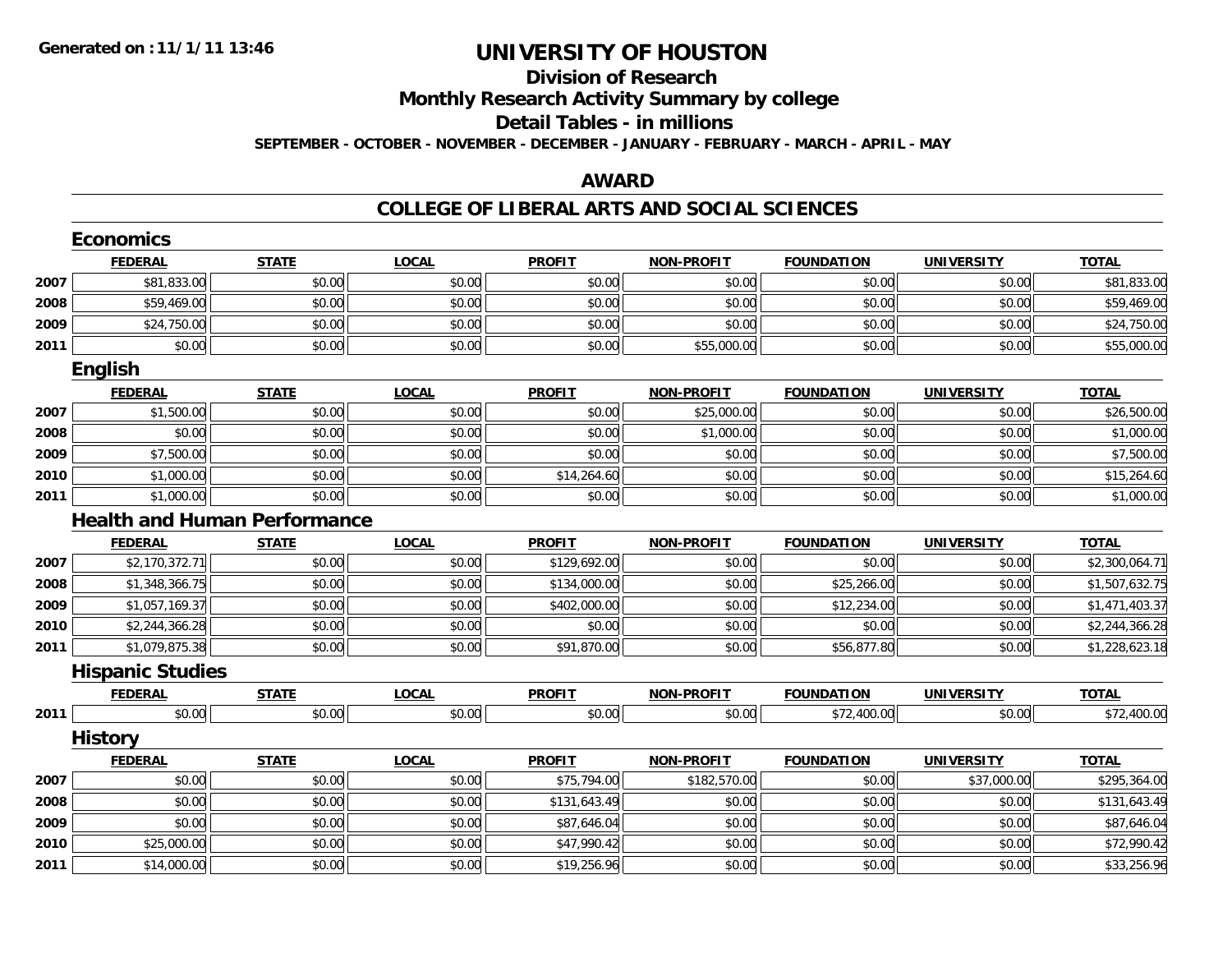## **Division of Research**

### **Monthly Research Activity Summary by college**

#### **Detail Tables - in millions**

**SEPTEMBER - OCTOBER - NOVEMBER - DECEMBER - JANUARY - FEBRUARY - MARCH - APRIL - MAY**

### **AWARD**

#### **COLLEGE OF LIBERAL ARTS AND SOCIAL SCIENCES**

|      | <b>Hobby Center for Public Policy</b> |                |              |               |                   |                   |                   |                 |  |  |  |
|------|---------------------------------------|----------------|--------------|---------------|-------------------|-------------------|-------------------|-----------------|--|--|--|
|      | <b>FEDERAL</b>                        | <b>STATE</b>   | <b>LOCAL</b> | <b>PROFIT</b> | <b>NON-PROFIT</b> | <b>FOUNDATION</b> | <b>UNIVERSITY</b> | <b>TOTAL</b>    |  |  |  |
| 2009 | \$24,750.00                           | \$0.00         | \$0.00       | \$0.00        | \$0.00            | \$0.00            | \$0.00            | \$24,750.00     |  |  |  |
| 2010 | \$249,989.00                          | \$0.00         | \$0.00       | \$0.00        | \$0.00            | \$0.00            | \$0.00            | \$249,989.00    |  |  |  |
|      | <b>Modern/Classical Languages</b>     |                |              |               |                   |                   |                   |                 |  |  |  |
|      | <b>FEDERAL</b>                        | <b>STATE</b>   | <b>LOCAL</b> | <b>PROFIT</b> | <b>NON-PROFIT</b> | <b>FOUNDATION</b> | <b>UNIVERSITY</b> | <b>TOTAL</b>    |  |  |  |
| 2007 | \$0.00                                | \$0.00         | \$0.00       | \$0.00        | \$0.00            | \$0.00            | \$0.00            | \$0.00          |  |  |  |
| 2008 | \$40,000.00                           | \$0.00         | \$0.00       | \$0.00        | \$0.00            | \$0.00            | \$0.00            | \$40,000.00     |  |  |  |
|      | <b>Political Science</b>              |                |              |               |                   |                   |                   |                 |  |  |  |
|      | <b>FEDERAL</b>                        | <b>STATE</b>   | <b>LOCAL</b> | <b>PROFIT</b> | <b>NON-PROFIT</b> | <b>FOUNDATION</b> | <b>UNIVERSITY</b> | <b>TOTAL</b>    |  |  |  |
| 2008 | \$0.00                                | \$0.00         | \$0.00       | \$0.00        | \$0.00            | \$0.00            | \$36,041.00       | \$36,041.00     |  |  |  |
| 2009 | \$34,995.00                           | \$0.00         | \$0.00       | \$0.00        | \$0.00            | \$0.00            | \$19,200.00       | \$54,195.00     |  |  |  |
| 2011 | \$11,941.00                           | \$0.00         | \$0.00       | \$0.00        | \$0.00            | \$0.00            | \$0.00            | \$11,941.00     |  |  |  |
|      | <b>Psychology</b>                     |                |              |               |                   |                   |                   |                 |  |  |  |
|      | <b>FEDERAL</b>                        | <b>STATE</b>   | <b>LOCAL</b> | <b>PROFIT</b> | <b>NON-PROFIT</b> | <b>FOUNDATION</b> | <b>UNIVERSITY</b> | <b>TOTAL</b>    |  |  |  |
| 2007 | \$12,707,086.59                       | \$7,134,528.05 | \$0.00       | \$72,546.48   | \$29,163.48       | \$0.00            | \$69,534.42       | \$20,012,859.02 |  |  |  |
| 2008 | \$7,263,745.17                        | \$5,473,663.41 | \$0.00       | \$176,596.08  | \$82,063.36       | \$53,513.00       | \$63,717.44       | \$13,113,298.46 |  |  |  |
| 2009 | \$4,001,041.54                        | \$4,398,363.82 | \$0.00       | \$83,955.00   | \$134,730.00      | \$0.00            | \$89,782.00       | \$8,707,872.36  |  |  |  |
| 2010 | \$6,415,664.55                        | \$1,032,389.00 | \$0.00       | \$58,067.00   | \$815,556.00      | \$0.00            | \$36,067.00       | \$8,357,743.55  |  |  |  |
| 2011 | \$6,005,844.96                        | \$562,880.00   | \$0.00       | \$168,730.00  | \$123,522.04      | \$229,331.15      | \$19,875.08       | \$7,110,183.23  |  |  |  |
|      | <b>School of Music</b>                |                |              |               |                   |                   |                   |                 |  |  |  |
|      | <b>FEDERAL</b>                        | <b>STATE</b>   | <b>LOCAL</b> | <b>PROFIT</b> | <b>NON-PROFIT</b> | <b>FOUNDATION</b> | <b>UNIVERSITY</b> | <b>TOTAL</b>    |  |  |  |
| 2007 | \$0.00                                | \$1,587.00     | \$0.00       | \$0.00        | \$0.00            | \$0.00            | \$0.00            | \$1,587.00      |  |  |  |
| 2008 | \$0.00                                | \$0.00         | \$0.00       | \$0.00        | \$6,200.00        | \$0.00            | \$0.00            | \$6,200.00      |  |  |  |
| 2010 | \$14,500.00                           | \$0.00         | \$0.00       | \$0.00        | \$40,900.00       | \$0.00            | \$0.00            | \$55,400.00     |  |  |  |
| 2011 | \$0.00                                | \$15,865.00    | \$0.00       | \$0.00        | \$0.00            | \$0.00            | \$0.00            | \$15,865.00     |  |  |  |
|      | <b>Sociology</b>                      |                |              |               |                   |                   |                   |                 |  |  |  |
|      | <b>FEDERAL</b>                        | <b>STATE</b>   | <b>LOCAL</b> | <b>PROFIT</b> | <b>NON-PROFIT</b> | <b>FOUNDATION</b> | <b>UNIVERSITY</b> | <b>TOTAL</b>    |  |  |  |
| 2007 | \$70,662.20                           | \$13,120.60    | \$45,000.00  | \$0.00        | \$0.00            | \$0.00            | \$0.00            | \$128,782.80    |  |  |  |
| 2008 | \$57,493.80                           | \$0.00         | \$59,350.00  | \$0.00        | \$1,500.00        | \$0.00            | \$26,250.00       | \$144,593.80    |  |  |  |
| 2009 | \$132,051.20                          | \$0.00         | \$60,000.00  | \$0.00        | \$0.00            | \$0.00            | \$0.00            | \$192,051.20    |  |  |  |
| 2010 | \$34,382.40                           | \$0.00         | \$0.00       | \$0.00        | \$0.00            | \$0.00            | \$0.00            | \$34,382.40     |  |  |  |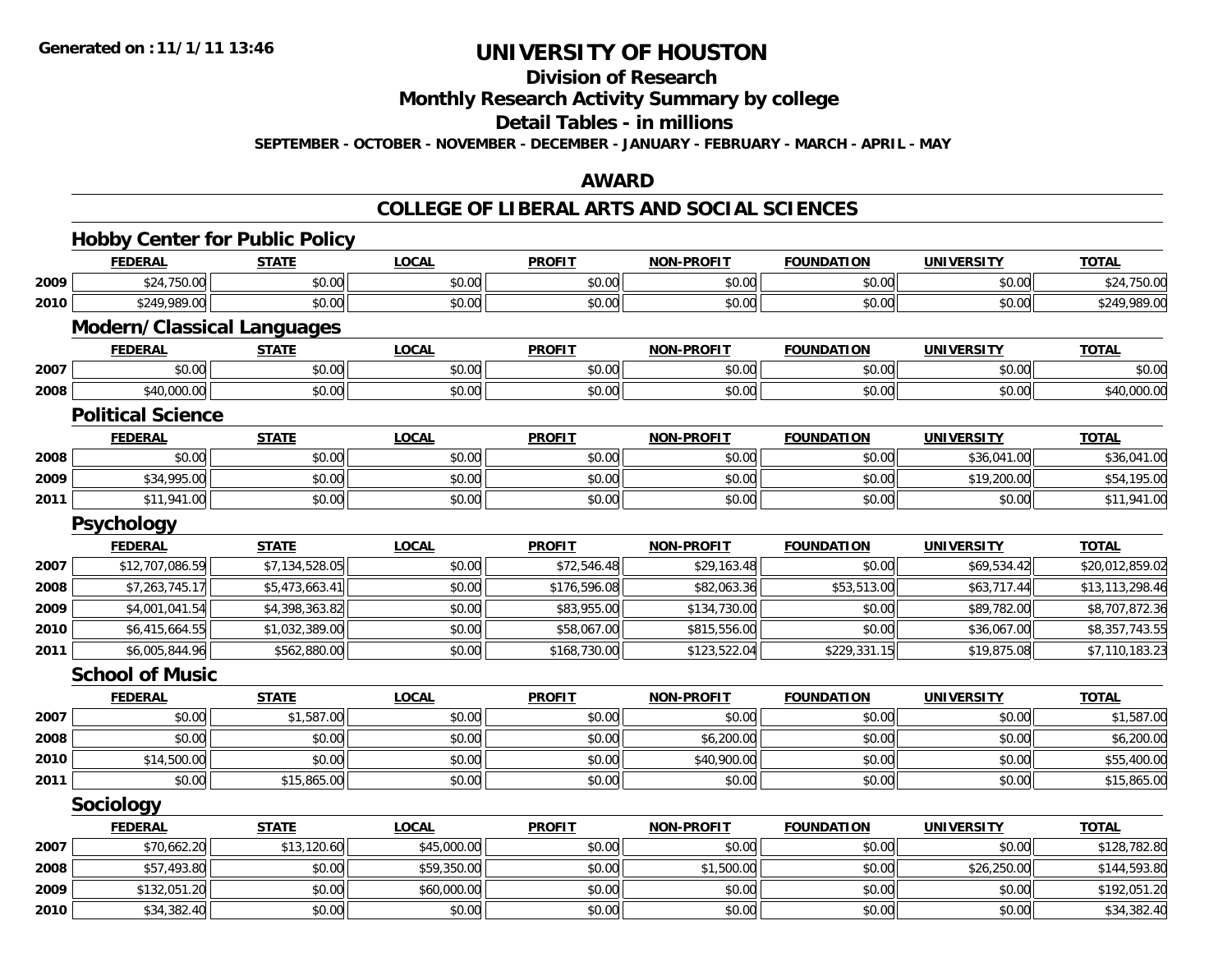## **Division of Research**

## **Monthly Research Activity Summary by college**

#### **Detail Tables - in millions**

**SEPTEMBER - OCTOBER - NOVEMBER - DECEMBER - JANUARY - FEBRUARY - MARCH - APRIL - MAY**

#### **AWARD**

### **COLLEGE OF LIBERAL ARTS AND SOCIAL SCIENCES**

|       | <b>Sociology</b> |                 |              |                |                   |                   |                   |                 |
|-------|------------------|-----------------|--------------|----------------|-------------------|-------------------|-------------------|-----------------|
|       | <b>FEDERAL</b>   | <b>STATE</b>    | <b>LOCAL</b> | <b>PROFIT</b>  | <b>NON-PROFIT</b> | <b>FOUNDATION</b> | <b>UNIVERSITY</b> | <b>TOTAL</b>    |
| 2011  | \$0.00           | \$0.00          | \$0.00       | \$0.00         | \$3,500.00        | \$0.00            | \$0.00            | \$3,500.00      |
|       | <b>Theatre</b>   |                 |              |                |                   |                   |                   |                 |
|       | <b>FEDERAL</b>   | <b>STATE</b>    | <b>LOCAL</b> | <b>PROFIT</b>  | <b>NON-PROFIT</b> | <b>FOUNDATION</b> | <b>UNIVERSITY</b> | <b>TOTAL</b>    |
| 2007  | \$0.00           | \$0.00          | \$0.00       | \$0.00         | \$40,535.78       | \$0.00            | \$0.00            | \$40,535.78     |
| 2008  | \$0.00           | \$0.00          | \$0.00       | \$0.00         | \$44,014.23       | \$0.00            | \$0.00            | \$44,014.23     |
| 2010  | \$0.00           | \$0.00          | \$0.00       | \$0.00         | \$46,537.16       | \$0.00            | \$0.00            | \$46,537.16     |
| 2011  | \$0.00           | \$0.00          | \$0.00       | \$83,010.37    | \$0.00            | \$0.00            | \$0.00            | \$83,010.37     |
| Total | \$45,675,030.90  | \$18,670,002.88 | \$172,450.00 | \$1,777,062.44 | \$3,263,762.05    | \$452,197.91      | \$397,466.94      | \$70,407,973.12 |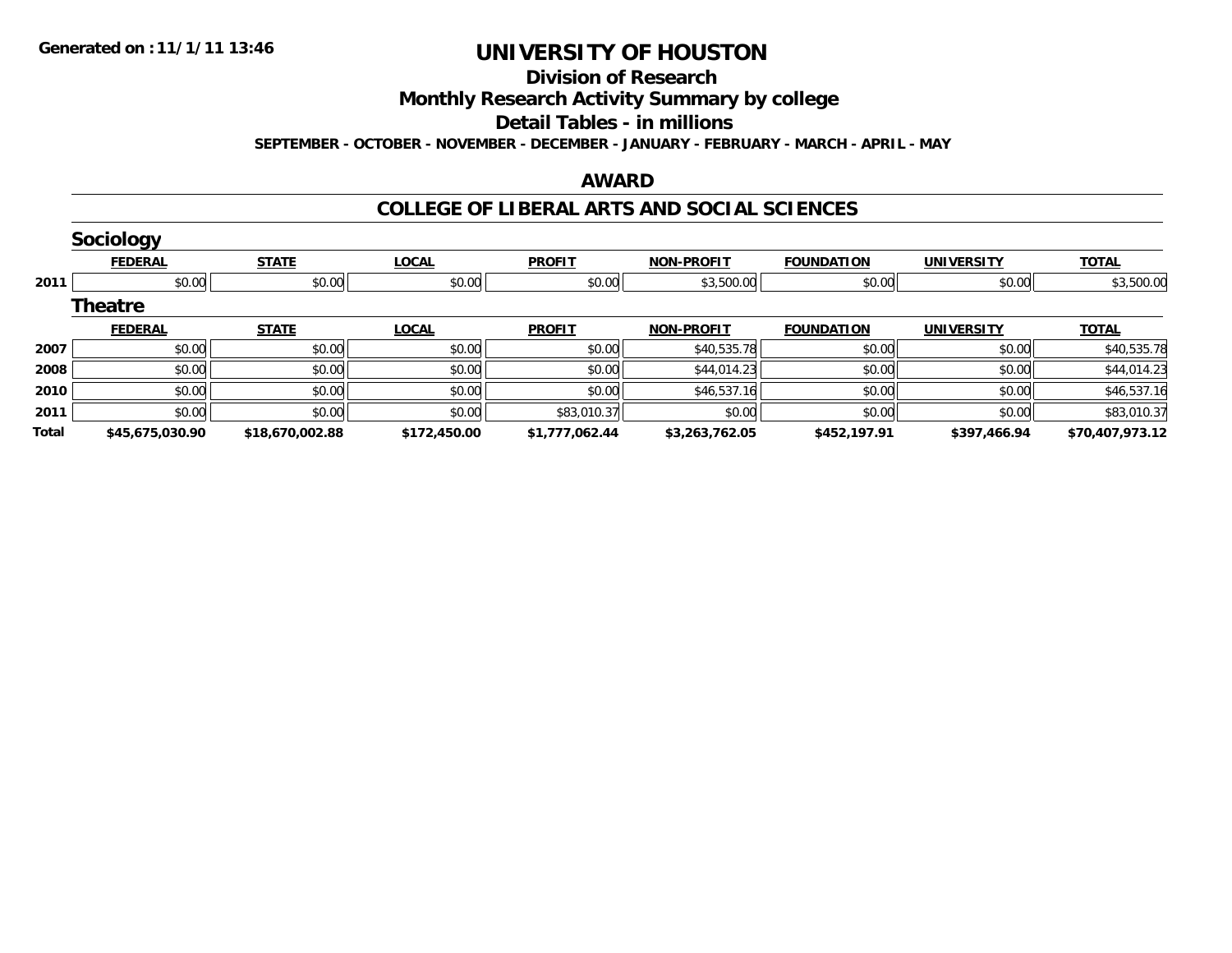# **Division of Research**

**Monthly Research Activity Summary by college**

**Detail Tables - in millions**

**SEPTEMBER - OCTOBER - NOVEMBER - DECEMBER - JANUARY - FEBRUARY - MARCH - APRIL - MAY**

## **AWARD**

## **COLLEGE OF NATURAL SCIENCES AND MATHEMATICS**

|      | <b>Allied Geophysical Laboratories</b>                 |                |              |               |                   |                   |                   |                |
|------|--------------------------------------------------------|----------------|--------------|---------------|-------------------|-------------------|-------------------|----------------|
|      | <b>FEDERAL</b>                                         | <b>STATE</b>   | <b>LOCAL</b> | <b>PROFIT</b> | <b>NON-PROFIT</b> | <b>FOUNDATION</b> | <b>UNIVERSITY</b> | <b>TOTAL</b>   |
| 2011 | \$0.00                                                 | \$0.00         | \$0.00       | \$70,000.00   | \$0.00            | \$0.00            | \$0.00            | \$70,000.00    |
|      | <b>Biology/Biochemistry</b>                            |                |              |               |                   |                   |                   |                |
|      | <b>FEDERAL</b>                                         | <b>STATE</b>   | <b>LOCAL</b> | <b>PROFIT</b> | <b>NON-PROFIT</b> | <b>FOUNDATION</b> | <b>UNIVERSITY</b> | <b>TOTAL</b>   |
| 2007 | \$2,367,269.70                                         | \$0.00         | \$0.00       | \$0.00        | \$0.00            | \$410,000.00      | \$0.00            | \$2,777,269.70 |
| 2008 | \$2,338,316.20                                         | \$300,000.00   | \$0.00       | \$0.00        | \$89,646.00       | \$509,300.00      | \$6,511.00        | \$3,243,773.20 |
| 2009 | \$1,883,537.00                                         | \$0.00         | \$0.00       | \$0.00        | \$90,417.00       | \$216,871.42      | \$0.00            | \$2,190,825.42 |
| 2010 | \$3,652,415.69                                         | \$56,204.00    | \$0.00       | \$0.00        | \$458,616.00      | \$294,352.89      | \$0.00            | \$4,461,588.58 |
| 2011 | \$3,442,734.45                                         | \$361,225.75   | \$0.00       | \$0.00        | \$554,763.11      | \$234,378.25      | \$0.00            | \$4,593,101.56 |
|      | <b>Center for Nuclear Receptors and Cell Signaling</b> |                |              |               |                   |                   |                   |                |
|      | <b>FEDERAL</b>                                         | <b>STATE</b>   | <b>LOCAL</b> | <b>PROFIT</b> | <b>NON-PROFIT</b> | <b>FOUNDATION</b> | <b>UNIVERSITY</b> | <b>TOTAL</b>   |
| 2009 | \$0.00                                                 | \$2,750,000.00 | \$0.00       | \$0.00        | \$0.00            | \$0.00            | \$0.00            | \$2,750,000.00 |
| 2010 | \$3,190,993.00                                         | \$0.00         | \$0.00       | \$0.00        | \$50,000.00       | \$0.00            | \$0.00            | \$3,240,993.00 |
| 2011 | \$202,500.00                                           | \$45,000.00    | \$0.00       | \$240,000.00  | \$0.00            | \$0.00            | \$0.00            | \$487,500.00   |
|      | <b>Chemistry</b>                                       |                |              |               |                   |                   |                   |                |
|      | <b>FEDERAL</b>                                         | <b>STATE</b>   | <b>LOCAL</b> | <b>PROFIT</b> | <b>NON-PROFIT</b> | <b>FOUNDATION</b> | <b>UNIVERSITY</b> | <b>TOTAL</b>   |
| 2007 | \$2,962,296.40                                         | \$0.00         | \$0.00       | \$62,500.00   | \$180,000.00      | \$735,000.00      | \$0.00            | \$3,939,796.40 |
| 2008 | \$2,497,149.88                                         | \$288,634.00   | \$0.00       | \$14,300.00   | \$321,178.00      | \$1,018,500.00    | \$0.00            | \$4,139,761.88 |
| 2009 | \$2,079,742.50                                         | \$2,772,222.00 | \$0.00       | \$30,634.40   | \$121,100.00      | \$320,000.00      | \$159,770.00      | \$5,483,468.90 |
| 2010 | \$3,427,867.60                                         | \$1,772,622.00 | \$0.00       | \$211,700.00  | \$0.00            | \$960,000.00      | \$226,934.00      | \$6,599,123.60 |
| 2011 | \$3,670,136.39                                         | \$0.00         | \$0.00       | \$80,000.00   | \$0.00            | \$1,160,003.58    | \$200,000.00      | \$5,110,139.97 |
|      | <b>Computer Science</b>                                |                |              |               |                   |                   |                   |                |
|      | <b>FEDERAL</b>                                         | <b>STATE</b>   | <b>LOCAL</b> | <b>PROFIT</b> | <b>NON-PROFIT</b> | <b>FOUNDATION</b> | <b>UNIVERSITY</b> | <b>TOTAL</b>   |
| 2007 | \$3,603,445.60                                         | \$0.00         | \$0.00       | \$0.00        | \$0.00            | \$0.00            | \$0.00            | \$3,603,445.60 |
| 2008 | \$1,602,424.73                                         | \$206,968.00   | \$0.00       | \$318,197.00  | \$134,301.00      | \$0.00            | \$0.00            | \$2,261,890.73 |
| 2009 | \$4,650,932.78                                         | \$0.00         | \$0.00       | \$59,801.00   | \$162,262.00      | \$0.00            | \$0.00            | \$4,872,995.78 |
| 2010 | \$5,712,698.22                                         | \$51,496.00    | \$0.00       | \$152,865.00  | \$134,364.18      | \$0.00            | \$0.00            | \$6,051,423.40 |
| 2011 | \$2,285,825.30                                         | \$37,442.00    | \$0.00       | \$373,576.00  | \$101,323.12      | \$0.00            | \$0.00            | \$2,798,166.42 |
|      | <b>Dean, Natural Sciences and Mathematics</b>          |                |              |               |                   |                   |                   |                |
|      | <b>FEDERAL</b>                                         | <b>STATE</b>   | <b>LOCAL</b> | <b>PROFIT</b> | <b>NON-PROFIT</b> | <b>FOUNDATION</b> | <b>UNIVERSITY</b> | <b>TOTAL</b>   |
| 2007 | \$0.00                                                 | \$0.00         | \$0.00       | \$0.00        | \$0.00            | \$0.00            | \$0.00            | \$0.00         |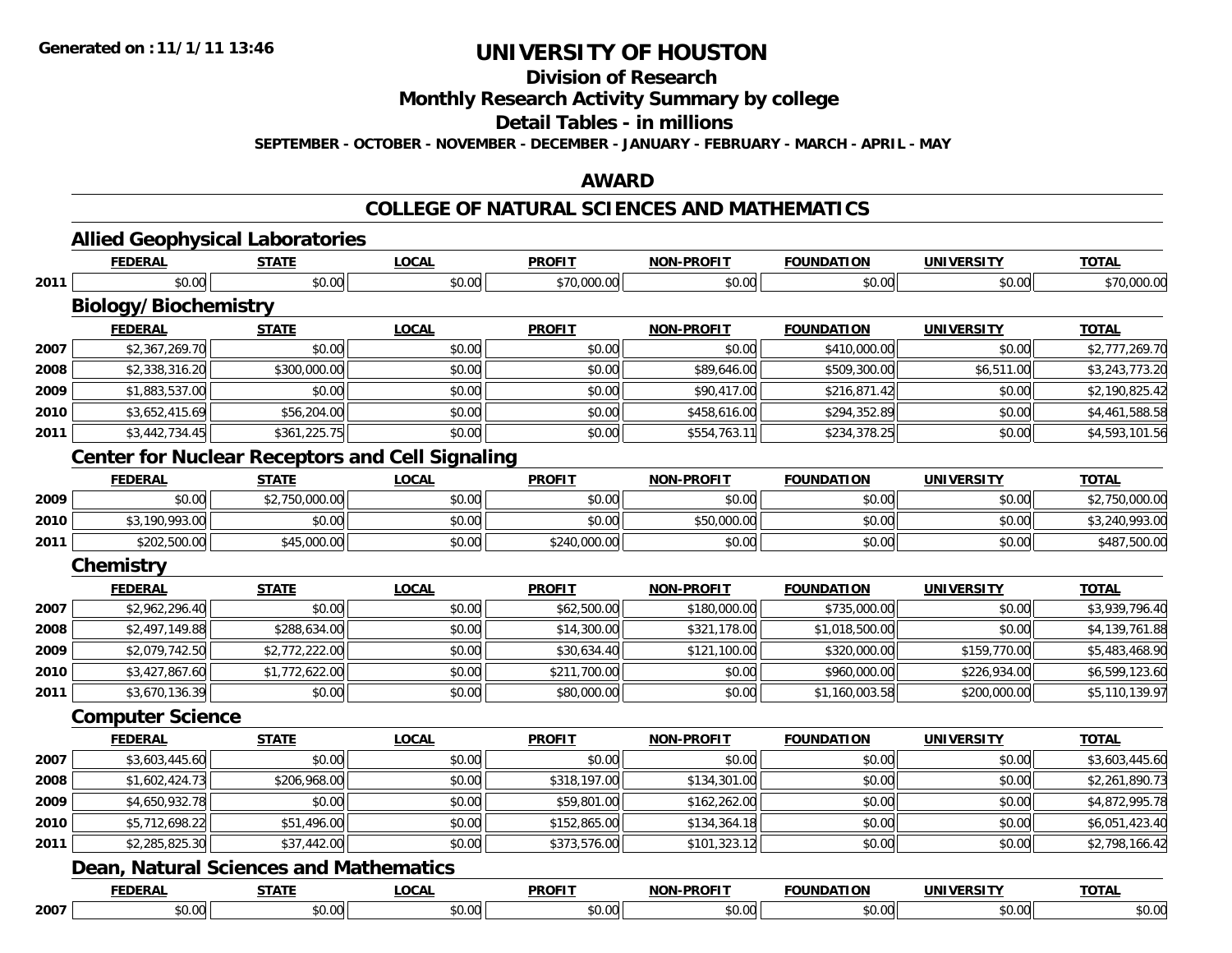## **Division of ResearchMonthly Research Activity Summary by college Detail Tables - in millionsSEPTEMBER - OCTOBER - NOVEMBER - DECEMBER - JANUARY - FEBRUARY - MARCH - APRIL - MAY**

## **AWARD**

# **COLLEGE OF NATURAL SCIENCES AND MATHEMATICS**

## **Dean, Natural Sciences and Mathematics**

|              | <b>FEDERAL</b>     | <b>STATE</b>    | <b>LOCAL</b> | <b>PROFIT</b>   | <b>NON-PROFIT</b> | <b>FOUNDATION</b> | <b>UNIVERSITY</b> | <b>TOTAL</b>     |
|--------------|--------------------|-----------------|--------------|-----------------|-------------------|-------------------|-------------------|------------------|
| 2008         | \$0.00             | \$0.00          | \$0.00       | \$0.00          | \$0.00            | \$0.00            | \$0.00            | \$0.00           |
| 2009         | \$0.00             | \$0.00          | \$0.00       | \$0.00          | \$0.00            | \$0.00            | \$0.00            | \$0.00           |
| 2010         | \$0.00             | \$0.00          | \$0.00       | \$0.00          | \$0.00            | \$0.00            | \$0.00            | \$0.00           |
| 2011         | \$710,000.00       | \$0.00          | \$0.00       | \$0.00          | \$0.00            | \$0.00            | \$0.00            | \$710,000.00     |
|              | <b>Geosciences</b> |                 |              |                 |                   |                   |                   |                  |
|              | <b>FEDERAL</b>     | <b>STATE</b>    | <b>LOCAL</b> | <b>PROFIT</b>   | <b>NON-PROFIT</b> | <b>FOUNDATION</b> | <b>UNIVERSITY</b> | <b>TOTAL</b>     |
| 2007         | \$1,380,580.00     | \$77,833.00     | \$0.00       | \$673,884.00    | \$464,856.00      | \$0.00            | \$0.00            | \$2,597,153.00   |
| 2008         | \$526,539.00       | \$215,000.00    | \$0.00       | \$1,031,475.00  | \$50,000.00       | \$0.00            | \$0.00            | \$1,823,014.00   |
| 2009         | \$1,506,617.00     | \$569,958.00    | \$0.00       | \$1,309,238.00  | \$1,655,265.00    | \$0.00            | \$0.00            | \$5,041,078.00   |
| 2010         | \$1,040,658.00     | \$718,316.00    | \$0.00       | \$669,241.00    | \$0.00            | \$0.00            | \$0.00            | \$2,428,215.00   |
| 2011         | \$2,169,990.00     | \$1,107,477.00  | \$0.00       | \$1,006,766.00  | \$0.00            | \$0.00            | \$0.00            | \$4,284,233.00   |
|              | <b>Mathematics</b> |                 |              |                 |                   |                   |                   |                  |
|              | <b>FEDERAL</b>     | <b>STATE</b>    | <b>LOCAL</b> | <b>PROFIT</b>   | <b>NON-PROFIT</b> | <b>FOUNDATION</b> | <b>UNIVERSITY</b> | <b>TOTAL</b>     |
| 2007         | \$381,250.00       | \$124,807.50    | \$0.00       | \$148,500.00    | \$0.00            | \$0.00            | \$0.00            | \$654,557.50     |
| 2008         | \$179,825.00       | \$162,858.00    | \$0.00       | \$14,300.00     | \$12,500.00       | \$0.00            | \$0.00            | \$369,483.00     |
| 2009         | \$574,008.50       | \$396,181.00    | \$0.00       | \$0.00          | \$169,637.00      | \$57,563.53       | \$0.00            | \$1,197,390.03   |
| 2010         | \$600,497.98       | \$462,000.00    | \$0.00       | \$511,700.00    | \$44,000.00       | \$127,436.75      | \$0.00            | \$1,745,634.73   |
| 2011         | \$547,539.70       | \$100,036.00    | \$0.00       | \$150,000.00    | \$22,622.00       | \$111,708.69      | \$41,958.00       | \$973,864.39     |
|              | <b>Physics</b>     |                 |              |                 |                   |                   |                   |                  |
|              | <b>FEDERAL</b>     | <b>STATE</b>    | <b>LOCAL</b> | <b>PROFIT</b>   | <b>NON-PROFIT</b> | <b>FOUNDATION</b> | <b>UNIVERSITY</b> | <b>TOTAL</b>     |
| 2007         | \$1,422,836.00     | \$0.00          | \$0.00       | \$641,187.00    | \$88,957.00       | \$260,000.00      | \$0.00            | \$2,412,980.00   |
| 2008         | \$991,424.80       | \$141,000.00    | \$0.00       | \$535,000.00    | \$76,189.00       | \$315,000.00      | \$0.00            | \$2,058,613.80   |
| 2009         | \$716,327.65       | \$0.00          | \$0.00       | \$1,312,700.00  | \$178,481.02      | \$140,000.00      | \$0.00            | \$2,347,508.67   |
| 2010         | \$2,453,748.25     | \$0.00          | \$0.00       | \$1,188,919.88  | \$45,397.10       | \$240,000.00      | \$0.00            | \$3,928,065.23   |
| 2011         | \$2,727,112.53     | \$0.00          | \$0.00       | \$896,150.00    | \$5,333.00        | \$210,000.00      | \$0.00            | \$3,838,595.53   |
| <b>Total</b> | \$67,499,239.85    | \$12,717,280.25 | \$0.00       | \$11,702,634.28 | \$5,211,207.53    | \$7,320,115.11    | \$635,173.00      | \$105,085,650.02 |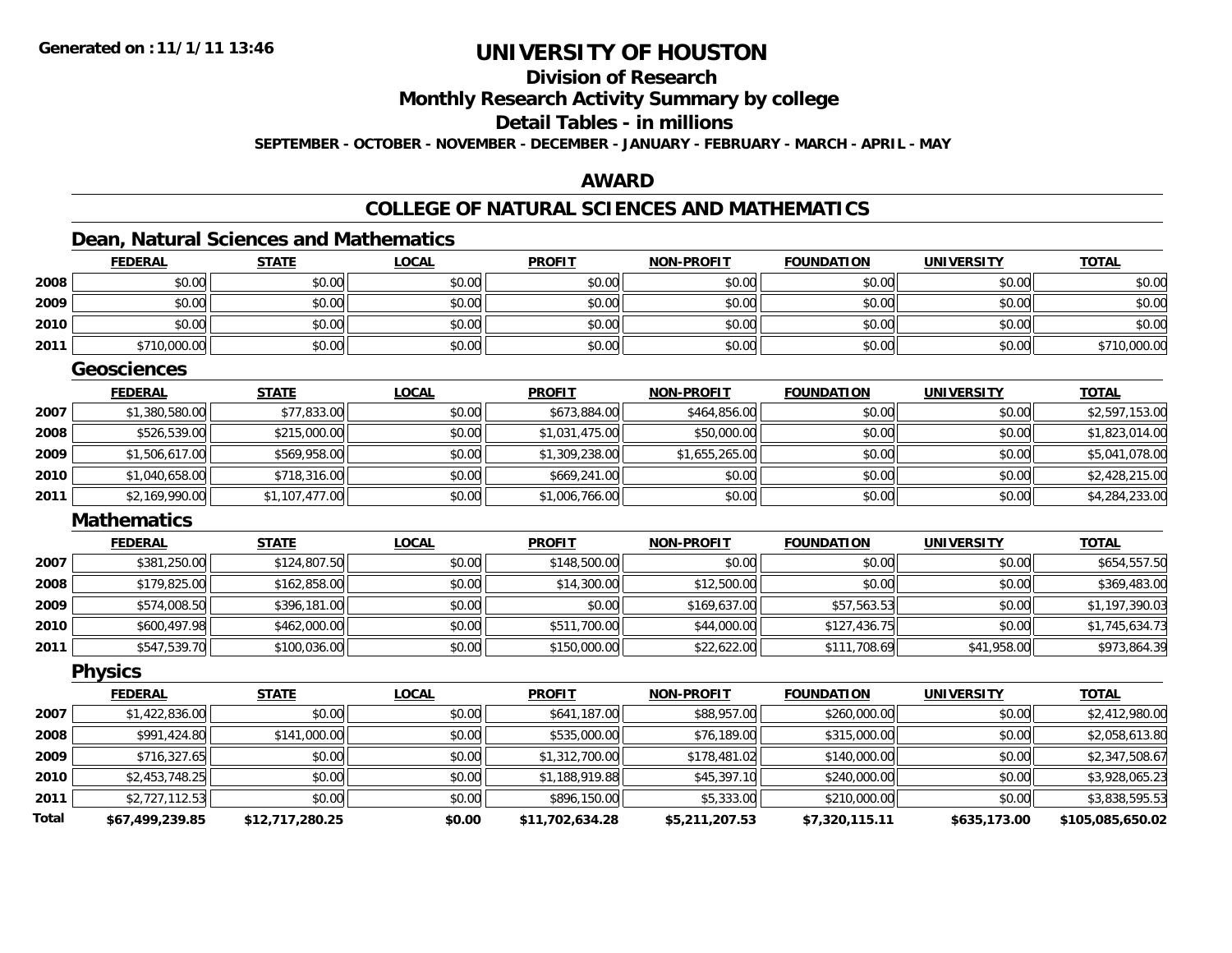## **Division of ResearchMonthly Research Activity Summary by college Detail Tables - in millions SEPTEMBER - OCTOBER - NOVEMBER - DECEMBER - JANUARY - FEBRUARY - MARCH - APRIL - MAY**

## **AWARD**

## **COLLEGE OF OPTOMETRY**

# **Optometry, Community**

|       | ---             |              |              |                |                   |                   |                   |                 |
|-------|-----------------|--------------|--------------|----------------|-------------------|-------------------|-------------------|-----------------|
|       | <b>FEDERAL</b>  | <b>STATE</b> | <b>LOCAL</b> | <b>PROFIT</b>  | <b>NON-PROFIT</b> | <b>FOUNDATION</b> | <b>UNIVERSITY</b> | <b>TOTAL</b>    |
| 2007  | \$2,258,093.00  | \$0.00       | \$0.00       | \$258,436.00   | \$0.00            | \$10,000.00       | \$163,304.68      | \$2,689,833.68  |
| 2008  | \$2,766,195.00  | \$300,000.00 | \$0.00       | \$300,023.00   | \$90,000.00       | \$0.00            | \$119,135.93      | \$3,575,353.93  |
| 2009  | \$4,265,690.57  | \$73,714.00  | \$0.00       | \$178,570.00   | \$0.00            | \$40,000.00       | \$103,100.28      | \$4,661,074.85  |
| 2010  | \$4,418,249.96  | \$0.00       | \$0.00       | \$470,472.00   | \$2,100.00        | \$0.00            | \$241,929.63      | \$5,132,751.59  |
| 2011  | \$3,048,963.00  | \$0.00       | \$0.00       | \$264,681.26   | \$0.00            | \$0.00            | \$293,350.00      | \$3,606,994.26  |
| Total | \$16,757,191.53 | \$373,714.00 | \$0.00       | \$1,472,182.26 | \$92,100.00       | \$50,000.00       | \$920,820.52      | \$19,666,008.31 |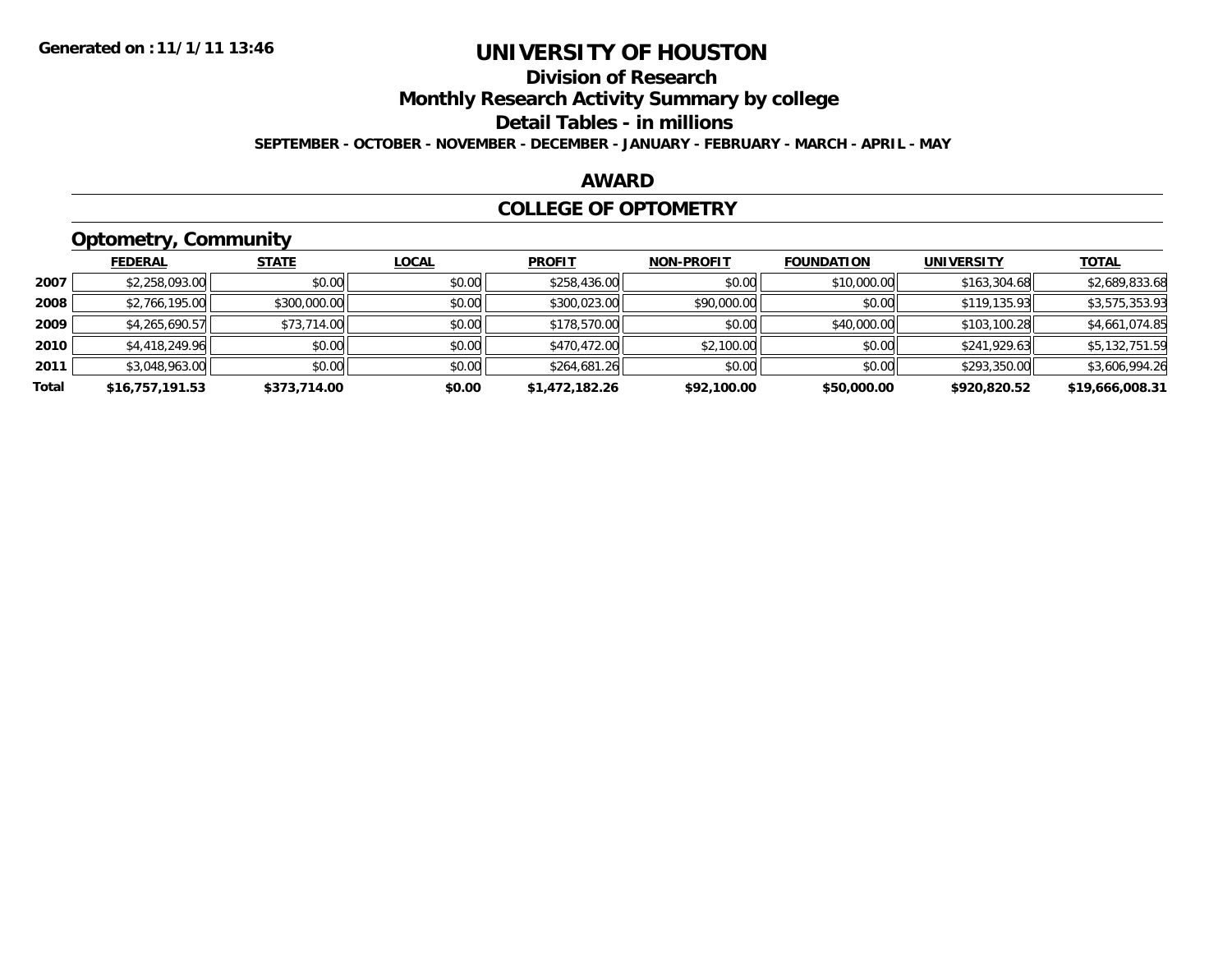## **Division of ResearchMonthly Research Activity Summary by college Detail Tables - in millionsSEPTEMBER - OCTOBER - NOVEMBER - DECEMBER - JANUARY - FEBRUARY - MARCH - APRIL - MAY**

## **AWARD**

## **COLLEGE OF PHARMACY**

## **Clinical Sciences and Administration**

|      | <b>FEDERAL</b> | <b>STATE</b> | <b>LOCAL</b> | <b>PROFIT</b> | <b>NON-PROFIT</b> | <b>FOUNDATION</b> | <b>UNIVERSITY</b> | <b>TOTAL</b> |
|------|----------------|--------------|--------------|---------------|-------------------|-------------------|-------------------|--------------|
| 2007 | \$303,424.00   | \$0.00       | \$0.00       | \$156,870.00  | \$80,000.00       | \$120,902.00      | \$0.00            | \$661,196.00 |
| 2008 | \$304,052.00   | \$0.00       | \$0.00       | \$277,421.00  | \$25,000.00       | \$0.00            | \$0.00            | \$606,473.00 |
| 2009 | \$82,966.00    | \$0.00       | \$0.00       | \$136,196.00  | \$398,160.00      | \$0.00            | \$1,485.00        | \$618,807.00 |
| 2010 | \$305,908.85   | \$0.00       | \$0.00       | \$198,496.00  | \$66,001.00       | \$0.00            | \$0.00            | \$570,405.85 |
| 2011 | \$73,572.60    | \$14,886.00  | \$0.00       | \$80,448.80   | \$359,968.00      | \$0.00            | \$0.00            | \$528,875.40 |

# **Pharmacological and Pharmaceutical Sciences**

|       | <b>FEDERAL</b>  | <b>STATE</b> | <b>LOCAL</b> | <b>PROFIT</b>  | <b>NON-PROFIT</b> | <b>FOUNDATION</b> | <b>UNIVERSITY</b> | <b>TOTAL</b>    |
|-------|-----------------|--------------|--------------|----------------|-------------------|-------------------|-------------------|-----------------|
| 2007  | \$858,076.00    | \$0.00       | \$0.00       | \$130,000.00   | \$300,000.00      | \$22,500.00       | \$0.00            | \$1,310,576.00  |
| 2008  | \$1,242,498.95  | \$299,234.00 | \$0.00       | \$40,000.00    | \$0.00            | \$0.00            | \$0.00            | \$1,581,732.95  |
| 2009  | \$1,555,440.31  | \$0.00       | \$0.00       | \$134,716.00   | \$99,970.00       | \$90,775.00       | \$0.00            | \$1,880,901.31  |
| 2010  | \$3,102,674.40  | \$0.00       | \$0.00       | \$19,200.00    | \$0.00            | \$0.00            | \$0.00            | \$3,121,874.40  |
| 2011  | \$2,224,296.40  | \$0.00       | \$0.00       | \$25,760.00    | \$0.00            | \$60,210.00       | \$0.00            | \$2,310,266.40  |
| Total | \$10,052,909.51 | \$314,120.00 | \$0.00       | \$1,199,107.80 | \$1,329,099.00    | \$294,387.00      | \$1,485.00        | \$13,191,108.31 |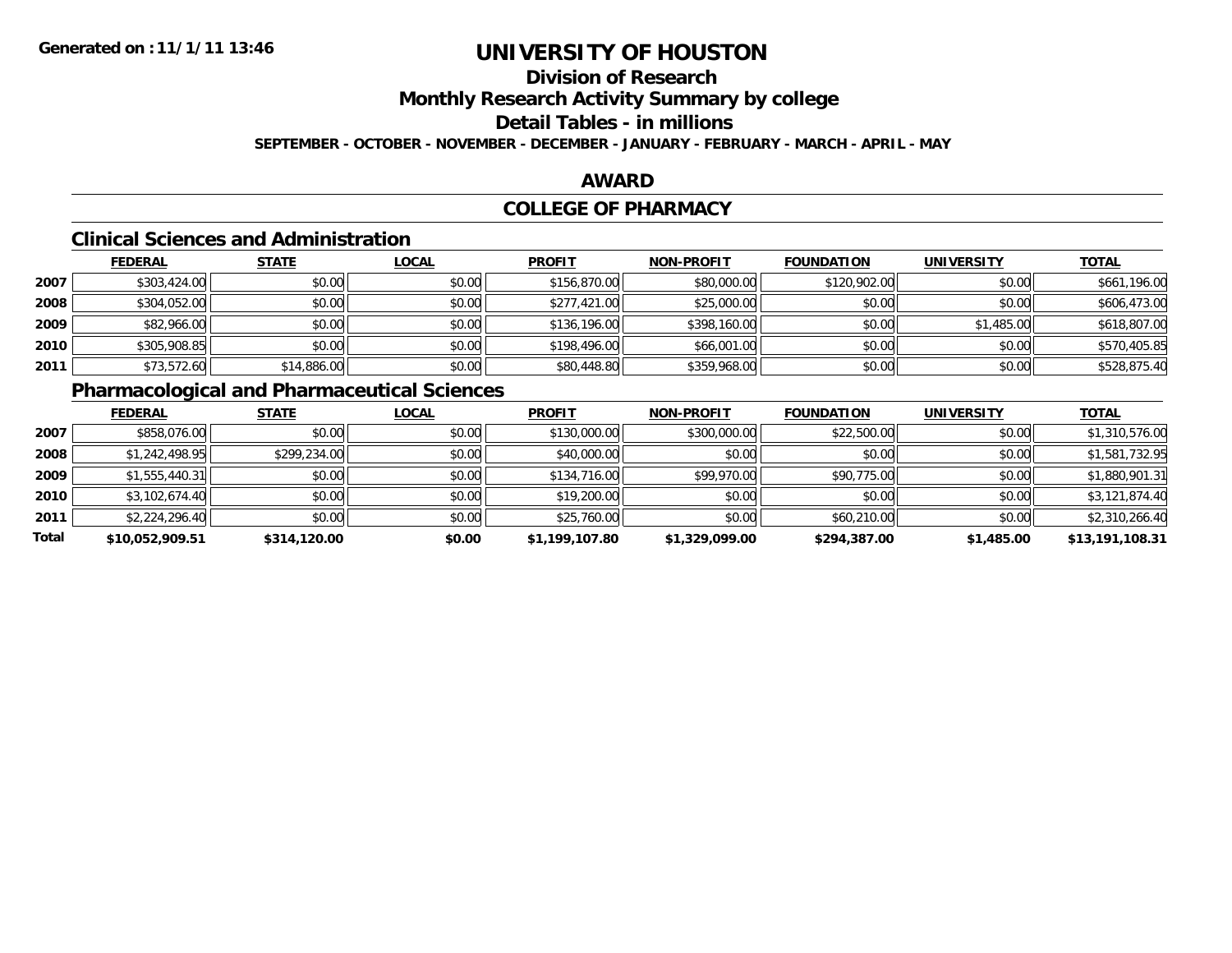# **Division of Research**

**Monthly Research Activity Summary by college**

**Detail Tables - in millions**

**SEPTEMBER - OCTOBER - NOVEMBER - DECEMBER - JANUARY - FEBRUARY - MARCH - APRIL - MAY**

## **AWARD**

#### **COLLEGE OF TECHNOLOGY**

|      | <b>Center for Technology Literacy</b>         |              |              |               |                   |                   |                   |                |  |  |  |
|------|-----------------------------------------------|--------------|--------------|---------------|-------------------|-------------------|-------------------|----------------|--|--|--|
|      | <b>FEDERAL</b>                                | <b>STATE</b> | <b>LOCAL</b> | <b>PROFIT</b> | <b>NON-PROFIT</b> | <b>FOUNDATION</b> | <b>UNIVERSITY</b> | <b>TOTAL</b>   |  |  |  |
| 2010 | \$16,800.00                                   | \$0.00       | \$0.00       | \$0.00        | \$0.00            | \$0.00            | \$0.00            | \$16,800.00    |  |  |  |
|      | <b>Dean, Technology</b>                       |              |              |               |                   |                   |                   |                |  |  |  |
|      | <b>FEDERAL</b>                                | <b>STATE</b> | <b>LOCAL</b> | <b>PROFIT</b> | <b>NON-PROFIT</b> | <b>FOUNDATION</b> | <b>UNIVERSITY</b> | <b>TOTAL</b>   |  |  |  |
| 2007 | \$178,989.00                                  | \$0.00       | \$0.00       | \$0.00        | \$0.00            | \$0.00            | \$0.00            | \$178,989.00   |  |  |  |
| 2008 | \$736,051.00                                  | \$0.00       | \$0.00       | \$0.00        | \$0.00            | \$0.00            | \$0.00            | \$736,051.00   |  |  |  |
| 2009 | \$317,127.00                                  | \$0.00       | \$0.00       | \$0.00        | \$0.00            | \$0.00            | \$0.00            | \$317,127.00   |  |  |  |
| 2010 | \$245,728.10                                  | \$0.00       | \$0.00       | \$0.00        | \$0.00            | \$0.00            | \$0.00            | \$245,728.10   |  |  |  |
| 2011 | \$144,483.49                                  | \$0.00       | \$0.00       | \$0.00        | \$0.00            | \$0.00            | \$0.00            | \$144,483.49   |  |  |  |
|      | <b>Engineering Technology</b>                 |              |              |               |                   |                   |                   |                |  |  |  |
|      | <b>FEDERAL</b>                                | <b>STATE</b> | <b>LOCAL</b> | <b>PROFIT</b> | <b>NON-PROFIT</b> | <b>FOUNDATION</b> | <b>UNIVERSITY</b> | <b>TOTAL</b>   |  |  |  |
| 2007 | \$1,723,887.00                                | \$0.00       | \$0.00       | \$20,111.50   | \$0.00            | \$0.00            | \$12,000.00       | \$1,755,998.50 |  |  |  |
| 2008 | \$447,830.80                                  | \$0.00       | \$0.00       | \$17,256.00   | \$0.00            | \$0.00            | \$12,000.00       | \$477,086.80   |  |  |  |
| 2009 | \$154,399.79                                  | \$0.00       | \$0.00       | \$71,000.00   | \$55,603.00       | \$0.00            | \$0.00            | \$281,002.79   |  |  |  |
| 2010 | \$413,560.70                                  | \$0.00       | \$0.00       | \$111,000.00  | \$0.00            | \$0.00            | \$0.00            | \$524,560.70   |  |  |  |
| 2011 | \$431,491.00                                  | \$0.00       | \$0.00       | \$0.00        | \$28,702.00       | \$18,100.00       | \$0.00            | \$478,293.00   |  |  |  |
|      | <b>Human Development and Consumer Science</b> |              |              |               |                   |                   |                   |                |  |  |  |
|      | <b>FEDERAL</b>                                | <b>STATE</b> | <b>LOCAL</b> | <b>PROFIT</b> | <b>NON-PROFIT</b> | <b>FOUNDATION</b> | <b>UNIVERSITY</b> | <b>TOTAL</b>   |  |  |  |
| 2007 | \$31,993.10                                   | \$0.00       | \$0.00       | \$0.00        | \$0.00            | \$0.00            | \$0.00            | \$31,993.10    |  |  |  |
| 2008 | \$64,421.20                                   | \$0.00       | \$0.00       | \$0.00        | \$0.00            | \$0.00            | \$0.00            | \$64,421.20    |  |  |  |
| 2009 | \$0.00                                        | \$0.00       | \$0.00       | \$10,000.00   | \$0.00            | \$0.00            | \$0.00            | \$10,000.00    |  |  |  |
| 2010 | \$1,000.00                                    | \$0.00       | \$0.00       | \$20,704.00   | \$0.00            | \$0.00            | \$0.00            | \$21,704.00    |  |  |  |
|      | <b>Information &amp; Logistics Technology</b> |              |              |               |                   |                   |                   |                |  |  |  |
|      | <b>FEDERAL</b>                                | <b>STATE</b> | <b>LOCAL</b> | <b>PROFIT</b> | <b>NON-PROFIT</b> | <b>FOUNDATION</b> | <b>UNIVERSITY</b> | <b>TOTAL</b>   |  |  |  |
| 2009 | \$199,117.20                                  | \$0.00       | \$0.00       | \$0.00        | \$20,094.00       | \$0.00            | \$0.00            | \$219,211.20   |  |  |  |
| 2010 | \$121,248.00                                  | \$0.00       | \$0.00       | \$0.00        | \$0.00            | \$0.00            | \$0.00            | \$121,248.00   |  |  |  |
| 2011 | \$65,000.00                                   | \$0.00       | \$0.00       | \$0.00        | \$5,100.00        | \$0.00            | \$0.00            | \$70,100.00    |  |  |  |
|      | <b>Texas Manufacturing Assistance Center</b>  |              |              |               |                   |                   |                   |                |  |  |  |
|      | <b>FEDERAL</b>                                | <b>STATE</b> | <b>LOCAL</b> | <b>PROFIT</b> | <b>NON-PROFIT</b> | <b>FOUNDATION</b> | <b>UNIVERSITY</b> | <b>TOTAL</b>   |  |  |  |
| 2008 | \$0.00                                        | \$0.00       | \$0.00       | \$0.00        | \$0.00            | \$0.00            | \$0.00            | \$0.00         |  |  |  |
| 2009 | \$0.00                                        | \$0.00       | \$0.00       | \$0.00        | \$0.00            | \$0.00            | \$0.00            | \$0.00         |  |  |  |
|      |                                               |              |              |               |                   |                   |                   |                |  |  |  |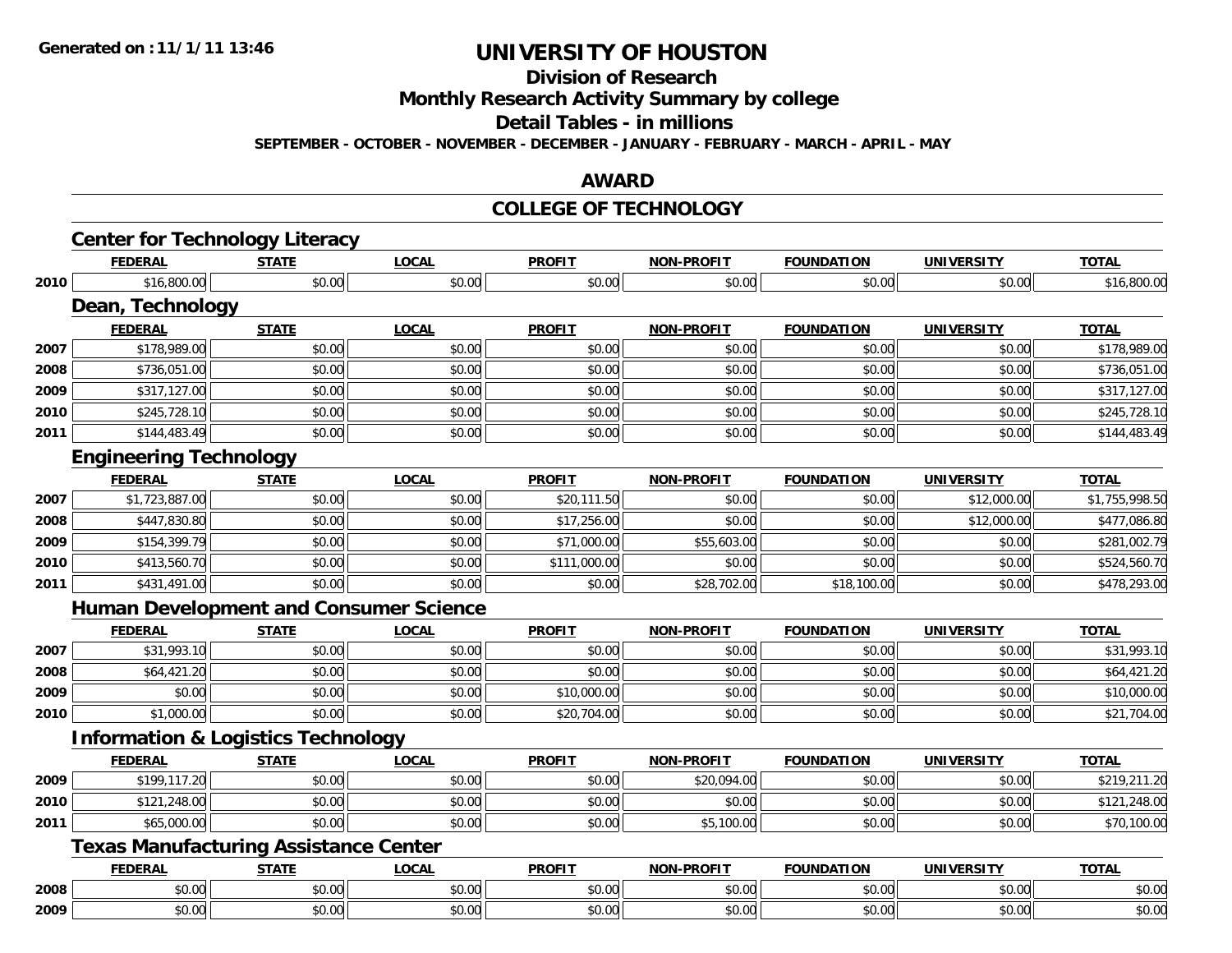## **Division of ResearchMonthly Research Activity Summary by college Detail Tables - in millionsSEPTEMBER - OCTOBER - NOVEMBER - DECEMBER - JANUARY - FEBRUARY - MARCH - APRIL - MAY**

## **AWARD**

## **COLLEGE OF TECHNOLOGY**

## **Texas Manufacturing Assistance Center**

|       | <b>FEDERAL</b> | <b>STATE</b> | LOCAL  | <b>PROFIT</b> | <b>NON-PROFIT</b> | <b>FOUNDATION</b> | <b>UNIVERSITY</b> | <b>TOTAL</b>   |
|-------|----------------|--------------|--------|---------------|-------------------|-------------------|-------------------|----------------|
| 2010  | \$0.00         | \$0.00       | \$0.00 | \$0.00        | \$0.00            | \$0.00            | \$0.00            | \$0.00         |
| 2011  | \$0.00         | \$0.00       | \$0.00 | \$0.00        | \$0.00            | \$0.00            | \$0.00            | \$0.00         |
| Total | \$5,293,127.38 | \$0.00       | \$0.00 | \$250,071.50  | \$109,499.00      | \$18,100.00       | \$24,000.00       | \$5,694,797.88 |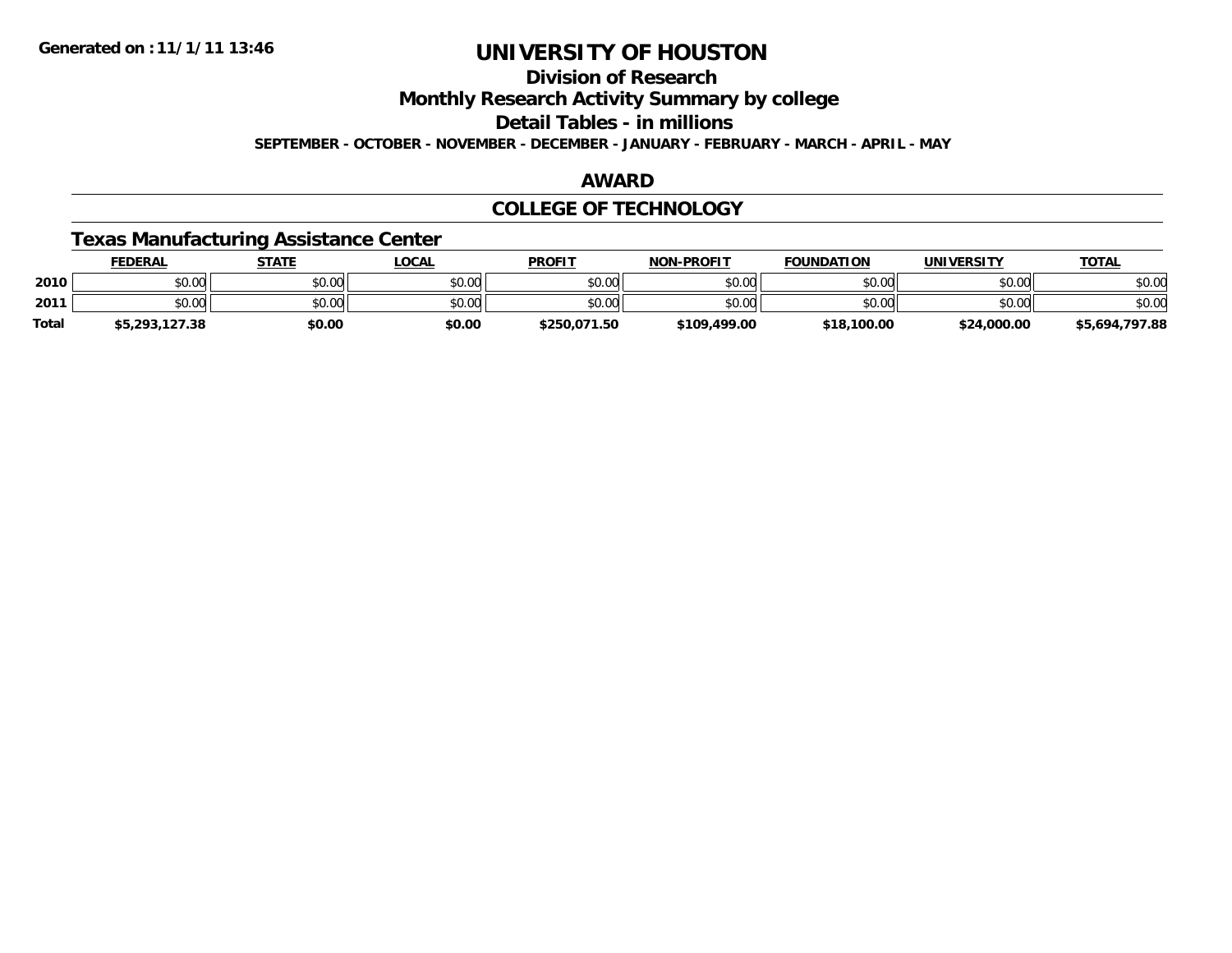## **Division of ResearchMonthly Research Activity Summary by college Detail Tables - in millionsSEPTEMBER - OCTOBER - NOVEMBER - DECEMBER - JANUARY - FEBRUARY - MARCH - APRIL - MAY**

## **AWARD**

# **CULLEN COLLEGE OF ENGINEERING**

|      | <b>Biomedical Engineering</b> |                                                       |              |               |                   |                   |                   |                |
|------|-------------------------------|-------------------------------------------------------|--------------|---------------|-------------------|-------------------|-------------------|----------------|
|      | <b>FEDERAL</b>                | <b>STATE</b>                                          | <b>LOCAL</b> | <b>PROFIT</b> | <b>NON-PROFIT</b> | <b>FOUNDATION</b> | <b>UNIVERSITY</b> | <b>TOTAL</b>   |
| 2008 | \$99,839.00                   | \$0.00                                                | \$0.00       | \$0.00        | \$0.00            | \$114,406.00      | \$0.00            | \$214,245.00   |
| 2009 | \$524,789.48                  | \$0.00                                                | \$0.00       | \$0.00        | \$100,000.00      | \$0.00            | \$0.00            | \$624,789.48   |
| 2010 | \$285,710.00                  | \$0.00                                                | \$0.00       | \$0.00        | \$0.00            | \$4,594.00        | \$0.00            | \$290,304.00   |
| 2011 | \$301,016.00                  | \$0.00                                                | \$0.00       | \$0.00        | \$0.00            | \$0.00            | \$0.00            | \$301,016.00   |
|      | <b>Chemical Engineering</b>   |                                                       |              |               |                   |                   |                   |                |
|      | <b>FEDERAL</b>                | <b>STATE</b>                                          | <b>LOCAL</b> | <b>PROFIT</b> | <b>NON-PROFIT</b> | <b>FOUNDATION</b> | <b>UNIVERSITY</b> | <b>TOTAL</b>   |
| 2007 | \$1,036,072.19                | \$68,336.00                                           | \$412,488.00 | \$226,944.00  | \$0.00            | \$62,420.00       | \$0.00            | \$1,806,260.19 |
| 2008 | \$1,300,013.06                | \$3,943,950.62                                        | \$392,238.00 | \$898,208.68  | \$15,000.00       | \$63,570.00       | \$0.00            | \$6,612,980.36 |
| 2009 | \$966,518.05                  | \$7,072,059.00                                        | \$0.00       | \$262,140.00  | \$40,000.00       | \$19,499.84       | \$10,200.00       | \$8,370,416.89 |
| 2010 | \$6,495,411.35                | \$37,500.00                                           | \$60,588.00  | \$536,766.79  | \$0.00            | \$112,200.00      | \$40,818.00       | \$7,283,284.14 |
| 2011 | \$3,347,101.21                | \$301,766.25                                          | \$0.00       | \$695,583.00  | \$0.00            | \$160,900.00      | \$114,642.00      | \$4,619,992.46 |
|      | <b>Civil Engineering</b>      |                                                       |              |               |                   |                   |                   |                |
|      | <b>FEDERAL</b>                | <b>STATE</b>                                          | <b>LOCAL</b> | <b>PROFIT</b> | <b>NON-PROFIT</b> | <b>FOUNDATION</b> | <b>UNIVERSITY</b> | <b>TOTAL</b>   |
| 2007 | \$734,526.60                  | \$837,585.00                                          | \$0.00       | \$0.00        | \$0.00            | \$0.00            | \$0.00            | \$1,572,111.60 |
| 2008 | \$1,509,992.98                | \$574,987.50                                          | \$0.00       | \$54,000.00   | \$75,752.00       | \$100,000.00      | \$0.00            | \$2,314,732.48 |
| 2009 | \$1,408,672.00                | \$576,864.00                                          | \$0.00       | \$101,000.00  | \$0.00            | \$100,000.00      | \$20,000.00       | \$2,206,536.00 |
| 2010 | \$1,013,467.20                | \$584,367.00                                          | \$0.00       | \$30,359.20   | \$0.00            | \$0.00            | \$0.00            | \$1,628,193.40 |
| 2011 | \$1,729,484.50                | \$523,795.00                                          | \$100,000.00 | \$211,311.80  | \$75,623.00       | \$0.00            | \$0.00            | \$2,640,214.30 |
|      |                               | <b>Composites Engineering and Applications Center</b> |              |               |                   |                   |                   |                |
|      | <b>FEDERAL</b>                | <b>STATE</b>                                          | <b>LOCAL</b> | <b>PROFIT</b> | <b>NON-PROFIT</b> | <b>FOUNDATION</b> | <b>UNIVERSITY</b> | <b>TOTAL</b>   |
| 2010 | \$0.00                        | \$0.00                                                | \$0.00       | \$0.00        | \$0.00            | \$0.00            | \$0.00            | \$0.00         |
|      | <b>Dean, Engineering</b>      |                                                       |              |               |                   |                   |                   |                |
|      | <b>FEDERAL</b>                | <b>STATE</b>                                          | <b>LOCAL</b> | <b>PROFIT</b> | <b>NON-PROFIT</b> | <b>FOUNDATION</b> | <b>UNIVERSITY</b> | <b>TOTAL</b>   |
| 2007 | \$0.00                        | \$0.00                                                | \$0.00       | \$0.00        | \$0.00            | \$20,650.00       | \$0.00            | \$20,650.00    |
| 2008 | \$60,000.00                   | \$49,700.00                                           | \$0.00       | \$0.00        | \$0.00            | \$180.56          | \$0.00            | \$109,880.56   |
|      |                               | <b>Electrical &amp; Computer Engineering</b>          |              |               |                   |                   |                   |                |
|      | <b>FEDERAL</b>                | <b>STATE</b>                                          | <b>LOCAL</b> | <b>PROFIT</b> | <b>NON-PROFIT</b> | <b>FOUNDATION</b> | <b>UNIVERSITY</b> | <b>TOTAL</b>   |
| 2007 | \$960,883.61                  | \$356,500.00                                          | \$0.00       | \$108,488.00  | \$184,667.00      | \$0.00            | \$28,000.00       | \$1,638,538.61 |
| 2008 | \$2,913,874.18                | \$687,192.00                                          | \$0.00       | \$370,684.00  | \$317,780.00      | \$0.00            | \$28,000.00       | \$4,317,530.18 |
| 2009 | \$2,393,975.17                | \$59,985.00                                           | \$0.00       | \$432,153.00  | \$267,012.28      | \$0.00            | \$19,800.00       | \$3,172,925.46 |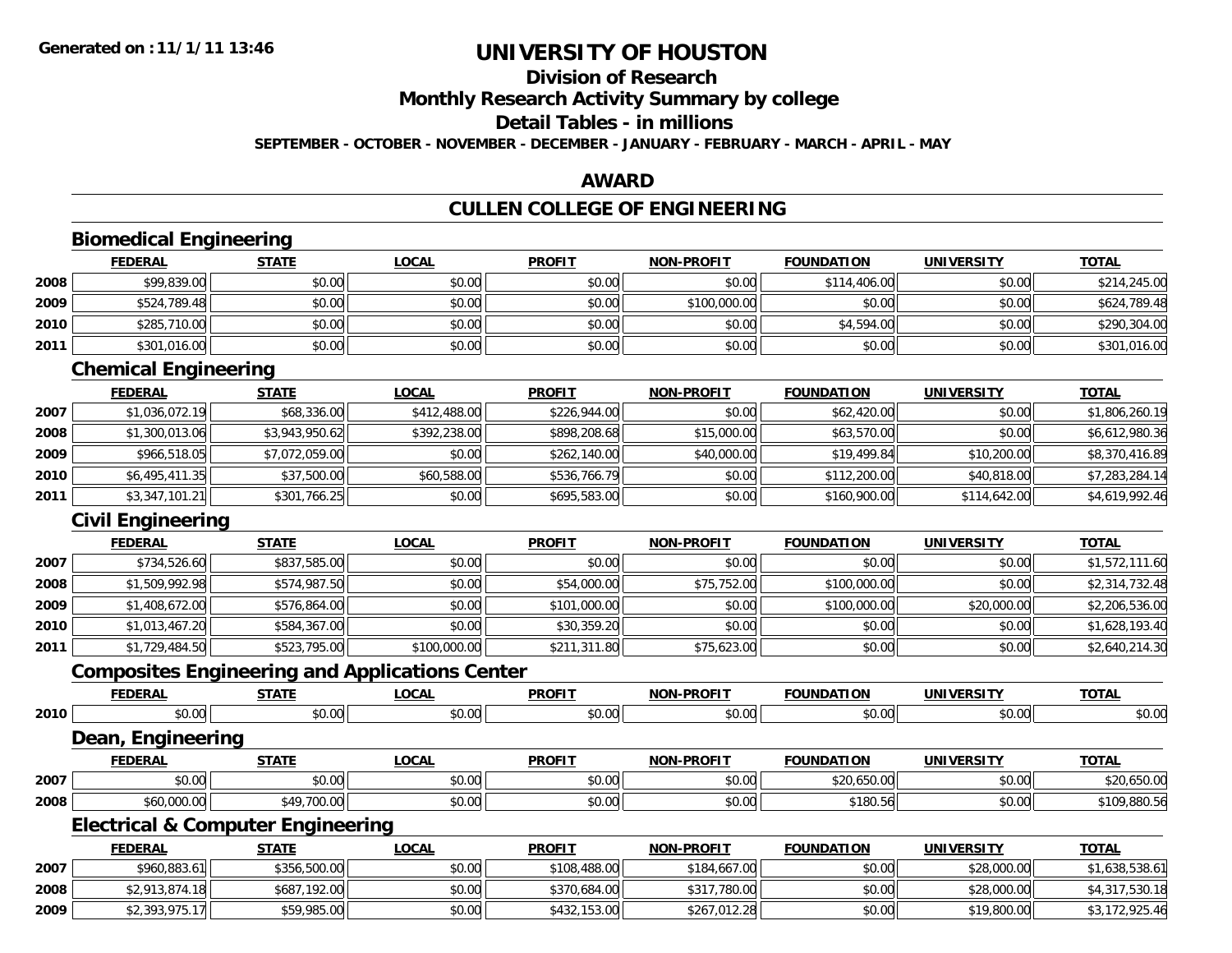# **Division of Research**

## **Monthly Research Activity Summary by college**

## **Detail Tables - in millions**

**SEPTEMBER - OCTOBER - NOVEMBER - DECEMBER - JANUARY - FEBRUARY - MARCH - APRIL - MAY**

## **AWARD**

## **CULLEN COLLEGE OF ENGINEERING**

## **Electrical & Computer Engineering**

|      | <b>FEDERAL</b>                     | <b>STATF</b>     | LOCAI          | <b>PROFIT</b>                     | <b>NON-PROFIT</b>                          | <b>FOUNDATION</b> | <b>UNIVERSITY</b> | <b>TOTAL</b> |
|------|------------------------------------|------------------|----------------|-----------------------------------|--------------------------------------------|-------------------|-------------------|--------------|
| 2010 | <b>¢3 E30 EE3 30</b><br>,,,,,,,,,  | \$249,324.51     | \$0.00         | <b>COOR OOO OO</b><br>, 70,000.00 | <b>EOO OO</b><br>A A A<br>UU.UUC, I<br>. ن | \$50,000.00       | \$0.00            |              |
| 2011 | 0.10 <sub>0</sub><br>۹Λ<br>JU,U4U. | 301<br>ا41.24⊫نډ | nn nn<br>DU.UG | 4.195.00<br>$\uparrow$ $\uparrow$ | \$0.00                                     | \$50,000.00       | \$0.00            | ᠇᠘<br>υυ.    |

## **Industrial Engineering**

|      | <b>FEDERAL</b> | <b>STATE</b> | <u>LOCAL</u> | <b>PROFIT</b> | <b>NON-PROFIT</b> | <b>FOUNDATION</b> | <b>UNIVERSITY</b> | <b>TOTAL</b> |
|------|----------------|--------------|--------------|---------------|-------------------|-------------------|-------------------|--------------|
| 2007 | \$11,584.30    | \$1,500.00   | \$0.00       | \$0.00        | \$0.00            | \$0.00            | \$0.00            | \$13,084.30  |
| 2008 | \$285,327.32   | \$0.00       | \$0.00       | \$0.00        | \$0.00            | \$0.00            | \$0.00            | \$285,327.32 |
| 2009 | \$260,381.00   | \$50,685.00  | \$0.00       | \$0.00        | \$0.00            | \$0.00            | \$0.00            | \$311,066.00 |
| 2010 | \$396,198.00   | \$45,741.00  | \$431,266.00 | \$0.00        | \$0.00            | \$0.00            | \$0.00            | \$873,205.00 |
| 2011 | \$0.00         | \$16,828.00  | \$0.00       | \$0.00        | \$0.00            | \$0.00            | \$0.00            | \$16,828.00  |

### **Mechanical Engineering**

|      | <b>FEDERAL</b> | <b>STATE</b>   | <b>LOCAL</b> | <b>PROFIT</b> | <b>NON-PROFIT</b> | <b>FOUNDATION</b> | <b>UNIVERSITY</b> | <b>TOTAL</b>   |
|------|----------------|----------------|--------------|---------------|-------------------|-------------------|-------------------|----------------|
| 2007 | \$1,169,967.80 | \$36,000.00    | \$0.00       | \$299,432.00  | \$19,936.00       | \$0.00            | \$0.00            | \$1,525,335.80 |
| 2008 | \$1,124,535.47 | \$146,000.00   | \$0.00       | \$215,692.00  | \$33,500.00       | \$0.00            | \$35,191.00       | \$1,554,918.47 |
| 2009 | \$2,286,822.31 | \$0.00         | \$0.00       | \$166,458,00  | \$30,600.00       | \$0.00            | \$44,809.00       | \$2,528,689.31 |
| 2010 | \$2,778,562.15 | \$1,750,000.00 | \$0.00       | \$357,162.80  | \$0.00            | \$0.00            | \$0.00            | \$4,885,724.95 |
| 2011 | \$1,091,550.30 | \$0.00         | \$0.00       | \$613,265.20  | \$0.00            | \$0.00            | \$0.00            | \$1,704,815.50 |

## **National Wind Energy Center**

|       | <b>FEDERAL</b>     | STATE           | <b>.OCAL</b> | <b>PROFIT</b>  | <b>NON-PROFIT</b> | <b>FOUNDATION</b> | <b>UNIVERSITY</b> | <b>TOTAL</b>        |
|-------|--------------------|-----------------|--------------|----------------|-------------------|-------------------|-------------------|---------------------|
| 2010  | $\sim$ 00<br>JU.UU | \$0.00          | JU.UU        | \$0.00         | \$0.00            | ልስ ሰስ             | ልስ ሰሰ<br>JU.UU    | \$0.00              |
| Total | \$44,756,669.58    | \$18,034,057.12 | .,396,580.00 | \$6,148,843.47 | 1,291,370.28ء     | \$858.420.40      | \$341,460.00      | ,400.85<br>31 Z.OZ. |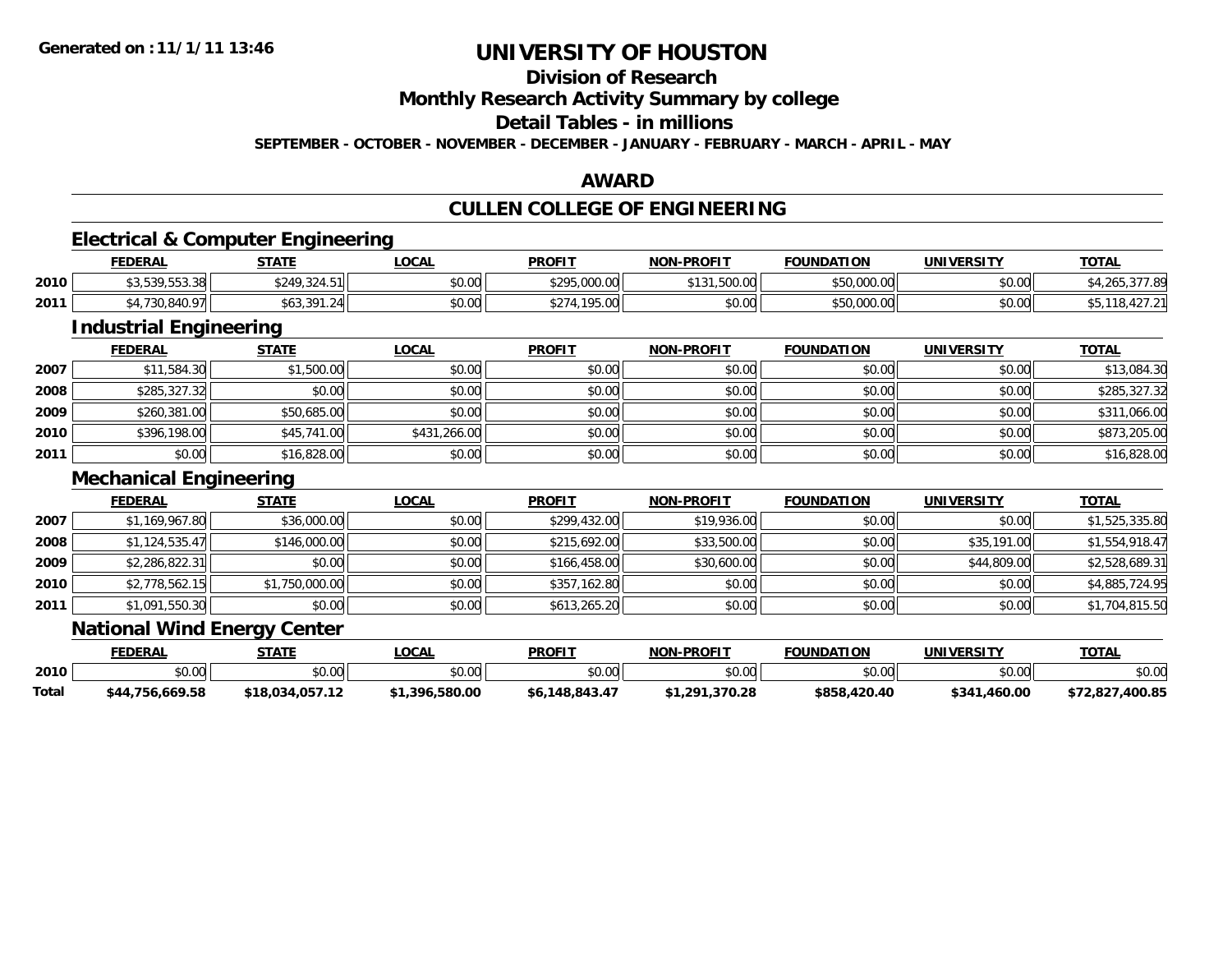# **Division of Research**

**Monthly Research Activity Summary by college**

#### **Detail Tables - in millions**

**SEPTEMBER - OCTOBER - NOVEMBER - DECEMBER - JANUARY - FEBRUARY - MARCH - APRIL - MAY**

## **AWARD**

# **DIVISION OF RESEARCH**

|      | <b>Center for Advanced Materials</b>      |              |                                                           |               |                   |                   |                   |              |  |  |
|------|-------------------------------------------|--------------|-----------------------------------------------------------|---------------|-------------------|-------------------|-------------------|--------------|--|--|
|      | <b>FEDERAL</b>                            | <b>STATE</b> | <b>LOCAL</b>                                              | <b>PROFIT</b> | <b>NON-PROFIT</b> | <b>FOUNDATION</b> | <b>UNIVERSITY</b> | <b>TOTAL</b> |  |  |
| 2007 | \$0.00                                    | \$0.00       | \$0.00                                                    | \$0.00        | \$0.00            | \$0.00            | \$0.00            | \$0.00       |  |  |
| 2008 | \$0.00                                    | \$0.00       | \$0.00                                                    | \$0.00        | \$0.00            | \$0.00            | \$0.00            | \$0.00       |  |  |
| 2009 | \$0.00                                    | \$0.00       | \$0.00                                                    | \$0.00        | \$0.00            | \$0.00            | \$0.00            | \$0.00       |  |  |
|      |                                           |              | <b>Center for Biomedical &amp; Environmental Genomics</b> |               |                   |                   |                   |              |  |  |
|      | <b>FEDERAL</b>                            | <b>STATE</b> | <b>LOCAL</b>                                              | <b>PROFIT</b> | <b>NON-PROFIT</b> | <b>FOUNDATION</b> | <b>UNIVERSITY</b> | <b>TOTAL</b> |  |  |
| 2007 | \$0.00                                    | \$0.00       | \$0.00                                                    | \$0.00        | \$0.00            | \$0.00            | \$0.00            | \$0.00       |  |  |
| 2008 | \$0.00                                    | \$0.00       | \$0.00                                                    | \$0.00        | \$0.00            | \$0.00            | \$0.00            | \$0.00       |  |  |
| 2009 | \$0.00                                    | \$0.00       | \$0.00                                                    | \$0.00        | \$0.00            | \$0.00            | \$0.00            | \$0.00       |  |  |
| 2010 | \$0.00                                    | \$0.00       | \$0.00                                                    | \$0.00        | \$0.00            | \$0.00            | \$0.00            | \$0.00       |  |  |
|      | <b>Center for Industrial Partnerships</b> |              |                                                           |               |                   |                   |                   |              |  |  |
|      | <b>FEDERAL</b>                            | <b>STATE</b> | <b>LOCAL</b>                                              | <b>PROFIT</b> | <b>NON-PROFIT</b> | <b>FOUNDATION</b> | <b>UNIVERSITY</b> | <b>TOTAL</b> |  |  |
| 2008 | \$0.00                                    | \$0.00       | \$0.00                                                    | \$60,825.72   | \$0.00            | \$0.00            | \$0.00            | \$60,825.72  |  |  |
|      | <b>Division of Research</b>               |              |                                                           |               |                   |                   |                   |              |  |  |
|      | <b>FEDERAL</b>                            | <b>STATE</b> | <b>LOCAL</b>                                              | <b>PROFIT</b> | <b>NON-PROFIT</b> | <b>FOUNDATION</b> | <b>UNIVERSITY</b> | <b>TOTAL</b> |  |  |
| 2009 | \$49,134.96                               | \$0.00       | \$0.00                                                    | \$0.00        | \$0.00            | \$0.00            | \$0.00            | \$49,134.96  |  |  |
|      | <b>Office of Contracts and Grants</b>     |              |                                                           |               |                   |                   |                   |              |  |  |
|      | <b>FEDERAL</b>                            | <b>STATE</b> | <b>LOCAL</b>                                              | <b>PROFIT</b> | <b>NON-PROFIT</b> | <b>FOUNDATION</b> | <b>UNIVERSITY</b> | <b>TOTAL</b> |  |  |
| 2007 | \$0.00                                    | \$0.00       | \$0.00                                                    | \$0.00        | \$0.00            | \$808,827.88      | \$0.00            | \$808,827.88 |  |  |
| 2008 | \$0.00                                    | \$0.00       | \$0.00                                                    | \$0.00        | \$0.00            | \$661,535.78      | \$0.00            | \$661,535.78 |  |  |
| 2009 | \$0.00                                    | \$0.00       | \$0.00                                                    | \$0.00        | \$0.00            | \$596,814.99      | \$0.00            | \$596,814.99 |  |  |
| 2010 | \$0.00                                    | \$0.00       | \$0.00                                                    | \$0.00        | \$0.00            | \$767,050.25      | \$0.00            | \$767,050.25 |  |  |
| 2011 | \$0.00                                    | \$0.00       | \$0.00                                                    | \$0.00        | \$0.00            | \$542,609.00      | \$0.00            | \$542,609.00 |  |  |
|      | <b>Research Financial Services</b>        |              |                                                           |               |                   |                   |                   |              |  |  |
|      | <b>FEDERAL</b>                            | <b>STATE</b> | <b>LOCAL</b>                                              | <b>PROFIT</b> | <b>NON-PROFIT</b> | <b>FOUNDATION</b> | <b>UNIVERSITY</b> | <b>TOTAL</b> |  |  |
| 2007 | \$121,500.00                              | \$0.00       | \$0.00                                                    | \$0.00        | \$0.00            | \$0.00            | \$0.00            | \$121,500.00 |  |  |
|      | <b>Research Information Center</b>        |              |                                                           |               |                   |                   |                   |              |  |  |
|      | <b>FEDERAL</b>                            | <b>STATE</b> | <b>LOCAL</b>                                              | <b>PROFIT</b> | <b>NON-PROFIT</b> | <b>FOUNDATION</b> | <b>UNIVERSITY</b> | <b>TOTAL</b> |  |  |
| 2008 | \$0.00                                    | \$0.00       | \$0.00                                                    | \$0.00        | \$0.00            | \$0.00            | \$0.00            | \$0.00       |  |  |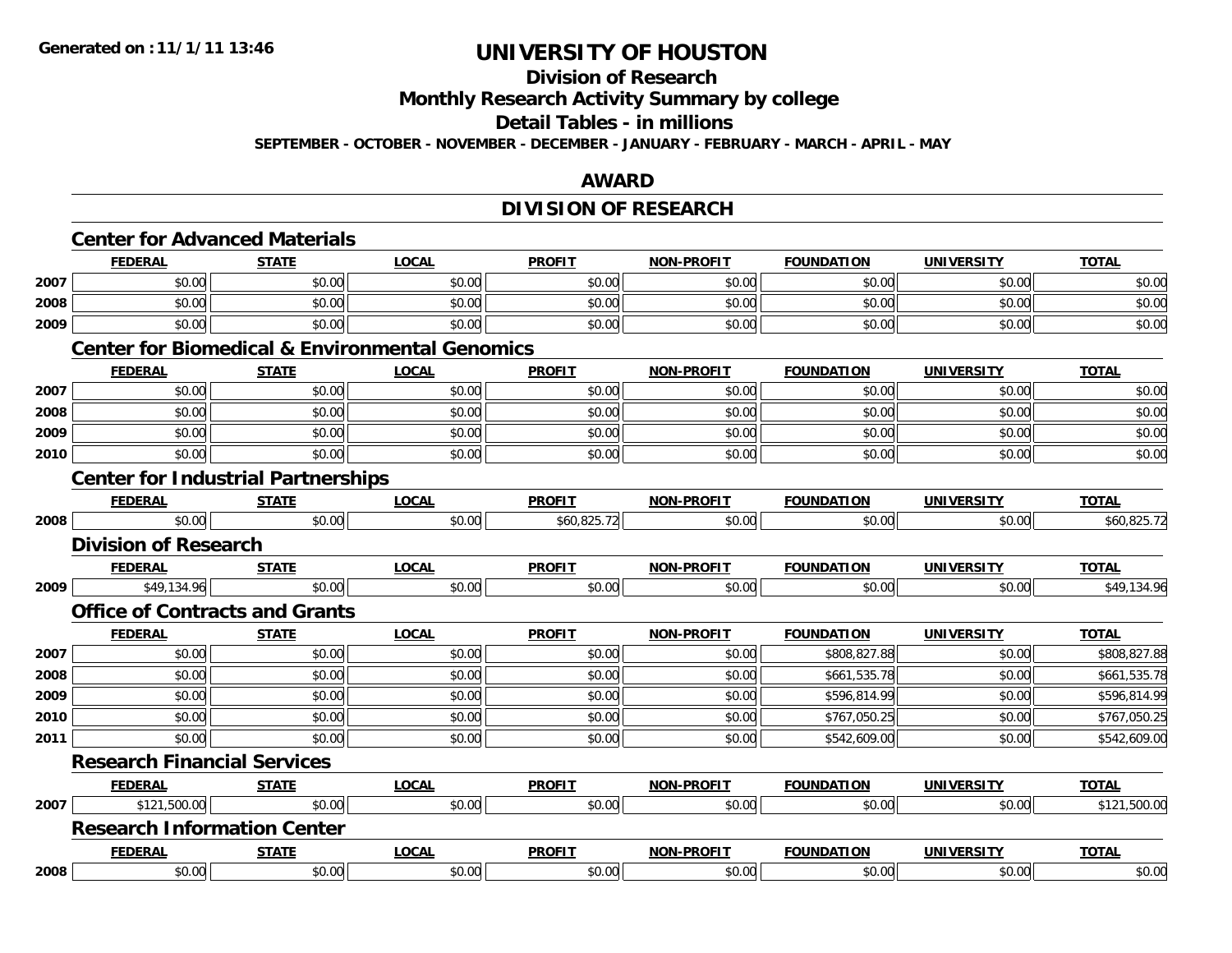## **Division of ResearchMonthly Research Activity Summary by college Detail Tables - in millionsSEPTEMBER - OCTOBER - NOVEMBER - DECEMBER - JANUARY - FEBRUARY - MARCH - APRIL - MAY**

## **AWARD**

## **DIVISION OF RESEARCH**

|              | <b>TcSAM</b>   |                                          |              |               |                   |                   |                   |                |
|--------------|----------------|------------------------------------------|--------------|---------------|-------------------|-------------------|-------------------|----------------|
|              | <b>FEDERAL</b> | <b>STATE</b>                             | <b>LOCAL</b> | <b>PROFIT</b> | <b>NON-PROFIT</b> | <b>FOUNDATION</b> | <b>UNIVERSITY</b> | <b>TOTAL</b>   |
| 2007         | \$0.00         | \$0.00                                   | \$0.00       | \$0.00        | \$0.00            | \$0.00            | \$0.00            | \$0.00         |
| 2008         | \$0.00         | \$0.00                                   | \$0.00       | \$0.00        | \$0.00            | \$0.00            | \$0.00            | \$0.00         |
| 2009         | \$0.00         | \$0.00                                   | \$0.00       | \$0.00        | \$0.00            | \$0.00            | \$0.00            | \$0.00         |
| 2011         | \$0.00         | \$0.00                                   | \$0.00       | \$0.00        | \$0.00            | \$0.00            | \$0.00            | \$0.00         |
|              | <b>TCSUH</b>   |                                          |              |               |                   |                   |                   |                |
|              | <b>FEDERAL</b> | <b>STATE</b>                             | <b>LOCAL</b> | <b>PROFIT</b> | <b>NON-PROFIT</b> | <b>FOUNDATION</b> | <b>UNIVERSITY</b> | <b>TOTAL</b>   |
| 2007         | \$39,977.00    | \$0.00                                   | \$0.00       | \$0.00        | \$0.00            | \$0.00            | \$0.00            | \$39,977.00    |
| 2008         | \$112,959.00   | \$0.00                                   | \$0.00       | \$0.00        | \$0.00            | \$0.00            | \$0.00            | \$112,959.00   |
| 2009         | \$108,139.00   | \$0.00                                   | \$0.00       | \$106,668.00  | \$35,780.00       | \$0.00            | \$0.00            | \$250,587.00   |
| 2010         | \$55,000.00    | \$0.00                                   | \$0.00       | \$10,000.00   | \$0.00            | \$0.00            | \$0.00            | \$65,000.00    |
| 2011         | \$372,159.50   | \$60,000.00                              | \$0.00       | \$124,335.00  | \$0.00            | \$0.00            | \$0.00            | \$556,494.50   |
|              |                | <b>Texas Learning/Computation Center</b> |              |               |                   |                   |                   |                |
|              | <b>FEDERAL</b> | <b>STATE</b>                             | <b>LOCAL</b> | <b>PROFIT</b> | <b>NON-PROFIT</b> | <b>FOUNDATION</b> | <b>UNIVERSITY</b> | <b>TOTAL</b>   |
| 2009         | \$0.00         | \$0.00                                   | \$0.00       | \$0.00        | \$0.00            | \$0.00            | \$0.00            | \$0.00         |
| 2010         | \$0.00         | \$0.00                                   | \$0.00       | \$0.00        | \$0.00            | \$0.00            | \$0.00            | \$0.00         |
| 2011         | \$0.00         | \$0.00                                   | \$0.00       | \$0.00        | \$0.00            | \$0.00            | \$0.00            | \$0.00         |
|              | <b>TIMES</b>   |                                          |              |               |                   |                   |                   |                |
|              | <b>FEDERAL</b> | <b>STATE</b>                             | <b>LOCAL</b> | <b>PROFIT</b> | <b>NON-PROFIT</b> | <b>FOUNDATION</b> | <b>UNIVERSITY</b> | <b>TOTAL</b>   |
| 2007         | \$0.00         | \$0.00                                   | \$0.00       | \$0.00        | \$0.00            | \$0.00            | \$0.00            | \$0.00         |
| 2008         | \$0.00         | \$0.00                                   | \$0.00       | \$0.00        | \$0.00            | \$0.00            | \$0.00            | \$0.00         |
| 2009         | \$0.00         | \$0.00                                   | \$0.00       | \$0.00        | \$0.00            | \$0.00            | \$0.00            | \$0.00         |
| 2010         | \$0.00         | \$0.00                                   | \$0.00       | \$0.00        | \$0.00            | \$0.00            | \$0.00            | \$0.00         |
| 2011         | \$315,757.50   | \$0.00                                   | \$0.00       | \$0.00        | \$0.00            | \$0.00            | \$0.00            | \$315,757.50   |
| <b>Total</b> | \$1,174,626.96 | \$60,000.00                              | \$0.00       | \$301,828.72  | \$35,780.00       | \$3,376,837.90    | \$0.00            | \$4,949,073.58 |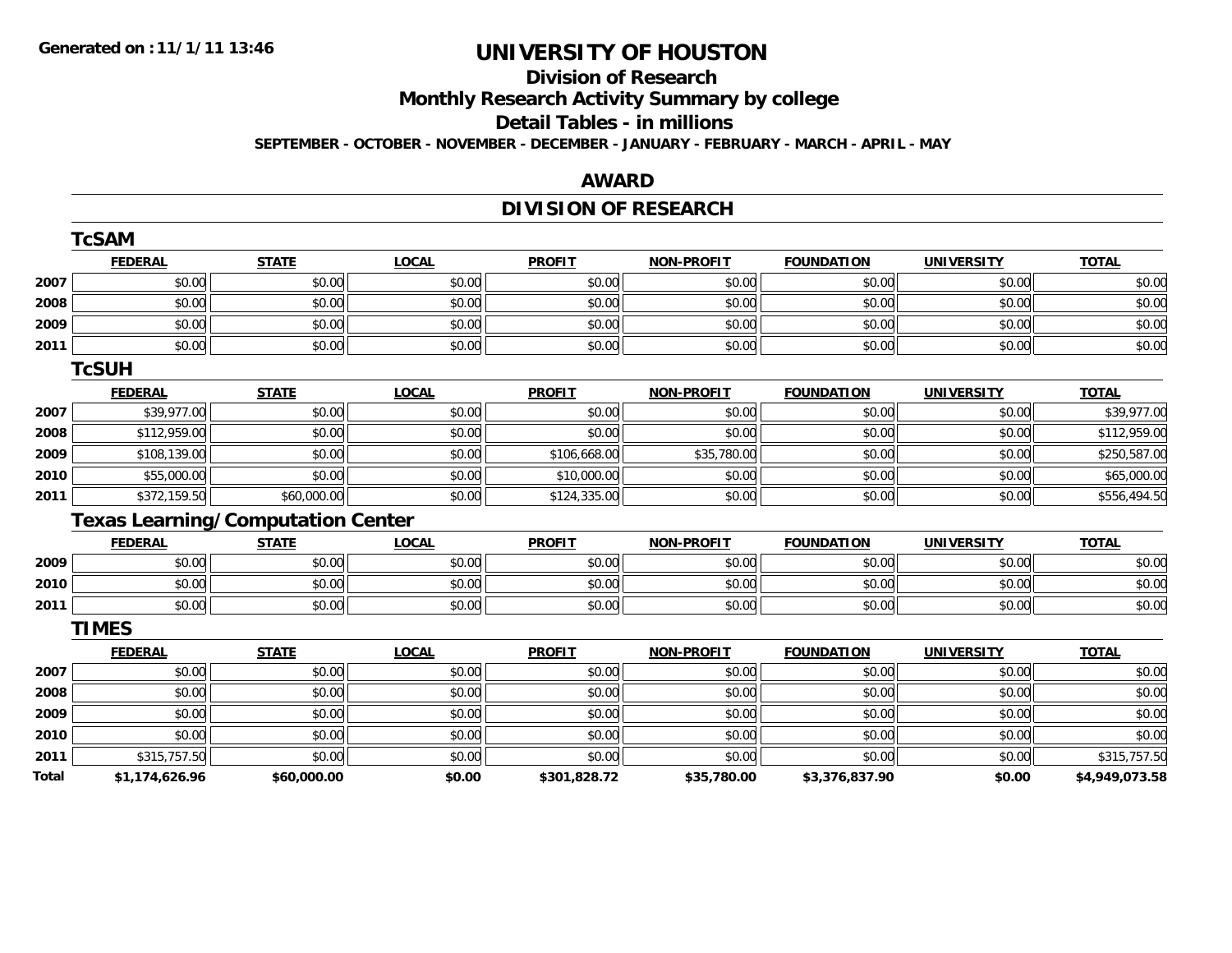# **Division of Research**

**Monthly Research Activity Summary by college**

# **Detail Tables - in millions**

**SEPTEMBER - OCTOBER - NOVEMBER - DECEMBER - JANUARY - FEBRUARY - MARCH - APRIL - MAY**

## **AWARD**

# **GRADUATE COLLEGE OF SOCIAL WORK**

## **Child & Family for Innovative Research**

|      | <b>FEDERAI</b> | <b>STATE</b>            | LOCAL                  | <b>PROFIT</b>        | <b>NON-PROFIT</b> | <b>FOUNDATION</b>  | <b>IINITVEDCTTV</b> | <b>TOTAI</b> |
|------|----------------|-------------------------|------------------------|----------------------|-------------------|--------------------|---------------------|--------------|
| 2009 | 0.00<br>DU.UU  | $\sim$<br>$\sim$<br>υU. | $\sim$ $\sim$<br>vv.vv | $\sim$ $\sim$<br>υU. | 0000<br>vv.vv     | $\sim$ 00<br>טט.   | 0.00<br>JU.UU       | \$0.00       |
| 2010 | 0000<br>JU.UU  | $\uparrow$<br>JU.UU     | 0.00<br>PO.OO          | $\sim$<br>JU.UU      | 0000<br>vu.vu     | $\sim$ 00<br>JU.UU | 0000<br>PO.OO       | \$0.00       |

## **Community Projects - Social Work**

|      | <b>FEDERAL</b> | <b>STATE</b> | <b>LOCAL</b> | <b>PROFIT</b> | <b>NON-PROFIT</b> | <b>FOUNDATION</b> | <b>UNIVERSITY</b> | <b>TOTAL</b> |
|------|----------------|--------------|--------------|---------------|-------------------|-------------------|-------------------|--------------|
| 2007 | \$214,472.00   | \$0.00       | \$0.00       | \$0.00        | \$49,491.08       | \$0.00            | \$0.00            | \$263,963.08 |
| 2008 | \$248,092.00   | \$0.00       | \$0.00       | \$0.00        | \$207.06          | \$0.00            | \$0.00            | \$248,299.06 |
| 2009 | \$36,900.00    | \$0.00       | \$0.00       | \$0.00        | \$0.00            | \$0.00            | \$0.00            | \$36,900.00  |
| 2010 | \$0.00         | \$0.00       | \$0.00       | \$0.00        | \$0.00            | \$0.00            | \$0.00            | \$0.00       |

## **Dean, Social Work**

|      | <b>FEDERAL</b> | <b>STATE</b> | <b>LOCAL</b> | <b>PROFIT</b> | <b>NON-PROFIT</b> | <b>FOUNDATION</b> | <b>UNIVERSITY</b> | <b>TOTAL</b>   |
|------|----------------|--------------|--------------|---------------|-------------------|-------------------|-------------------|----------------|
| 2007 | \$1,618,817.39 | \$0.00       | \$0.00       | \$0.00        | \$20,000.00       | \$0.00            | \$0.00            | \$1,638,817.39 |
| 2008 | \$418,667.20   | \$830,237.89 | \$0.00       | \$0.00        | \$53,740.00       | \$0.00            | \$0.00            | \$1,302,645.09 |
| 2009 | \$1,021,465.40 | \$788,888.96 | \$0.00       | \$0.00        | \$32,073.00       | \$0.00            | \$0.00            | \$1,842,427.36 |
| 2010 | \$811,777.49   | \$401,203.26 | \$0.00       | \$0.00        | \$17,000.00       | \$0.00            | \$0.00            | \$1,229,980.75 |
| 2011 | \$774,681.62   | \$0.00       | \$0.00       | \$0.00        | \$0.00            | \$1,146.30        | \$0.00            | \$775,827.92   |

## **Drug and Social Policy Research**

|       | <b>FEDERAL</b>     | <b>STATE</b> | <b>OCAL</b> | <b>PROFIT</b> | <b>NON-PROFIT</b> | <b>FOUNDATION</b> | <b>UNIVERSITY</b> | <b>TOTAL</b>  |
|-------|--------------------|--------------|-------------|---------------|-------------------|-------------------|-------------------|---------------|
| 2009  | $\sim$ 00<br>DU.UU | \$0.00       | vv.vv       | \$0.00        | \$0.00            | ቀስ ሰሰ<br>DU.UU    | ደስ ሰሰ<br>PU.UU    | \$0.00        |
| Total | 5,144,873.10       | 1.020.330.11 | \$0.00      | \$0.00        | .                 | \$1,146.30        | \$0.00            | ,7,338,860.65 |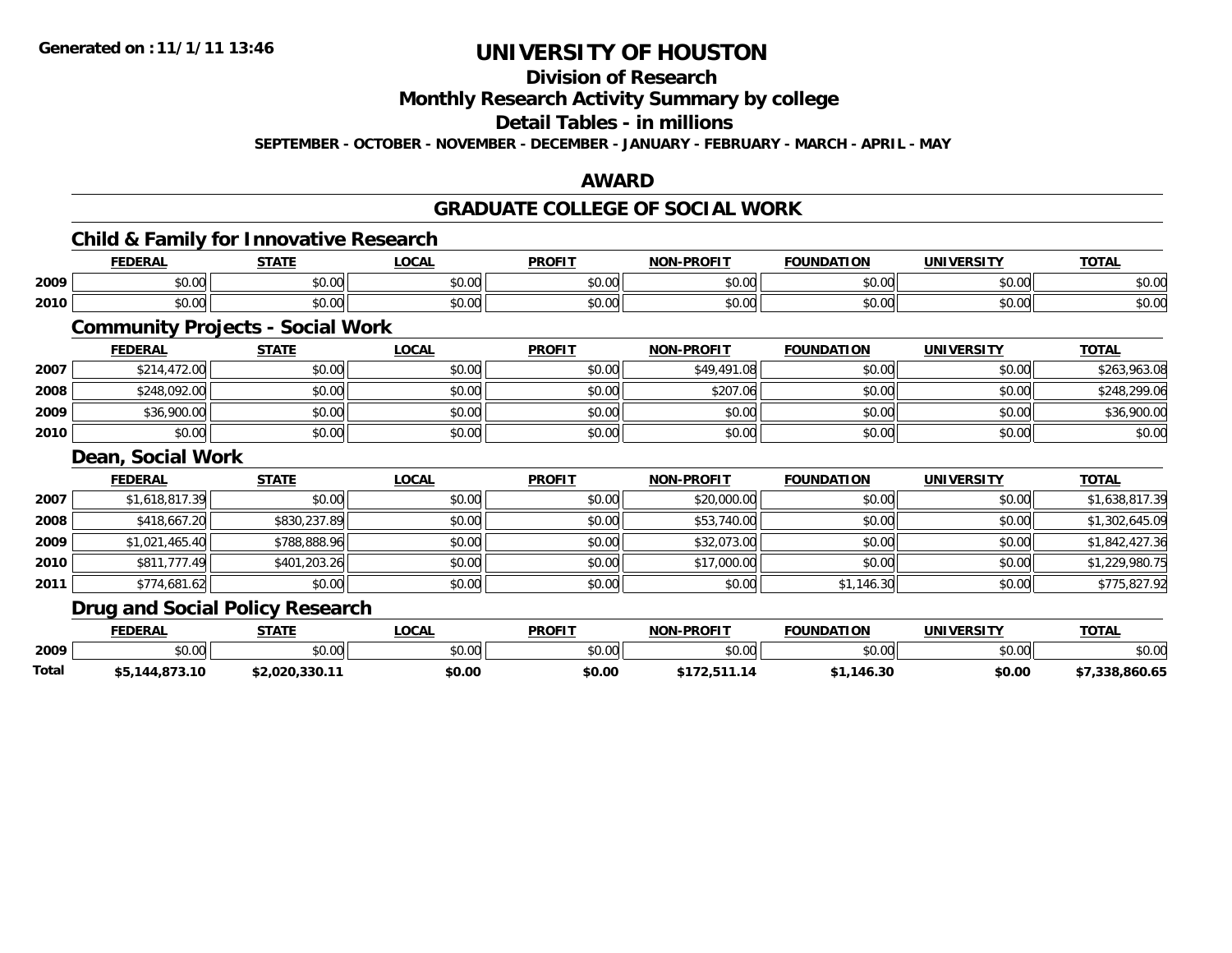## **Division of ResearchMonthly Research Activity Summary by college Detail Tables - in millions SEPTEMBER - OCTOBER - NOVEMBER - DECEMBER - JANUARY - FEBRUARY - MARCH - APRIL - MAY**

## **AWARD**

## **HILTON COLLEGE OF HOTEL AND RESTAURANT MANAGEMENT**

## **Hotel and Restaurant Management**

|       | <b>FEDERAL</b> | <b>STATE</b> | <b>LOCAL</b> | <b>PROFIT</b> | <b>NON-PROFIT</b> | <b>FOUNDATION</b> | <b>UNIVERSITY</b> | <b>TOTAL</b> |
|-------|----------------|--------------|--------------|---------------|-------------------|-------------------|-------------------|--------------|
| 2007  | \$0.00         | \$298,900.00 | \$0.00       | \$0.00        | \$0.00            | \$0.00            | \$0.00            | \$298,900.00 |
| 2009  | \$60,000.00    | \$0.00       | \$0.00       | \$9,047.50    | \$0.00            | \$0.00            | \$0.00            | \$69,047.50  |
| 2010  | \$70,000.00    | \$0.00       | \$0.00       | \$0.00        | \$82,548.00       | \$0.00            | \$0.00            | \$152,548.00 |
| 2011  | \$173,995.00   | \$0.00       | \$0.00       | \$0.00        | \$27,280.00       | \$0.00            | \$0.00            | \$201,275.00 |
| Total | \$303,995.00   | \$298,900.00 | \$0.00       | \$9,047.50    | \$109,828,00      | \$0.00            | \$0.00            | \$721,770.50 |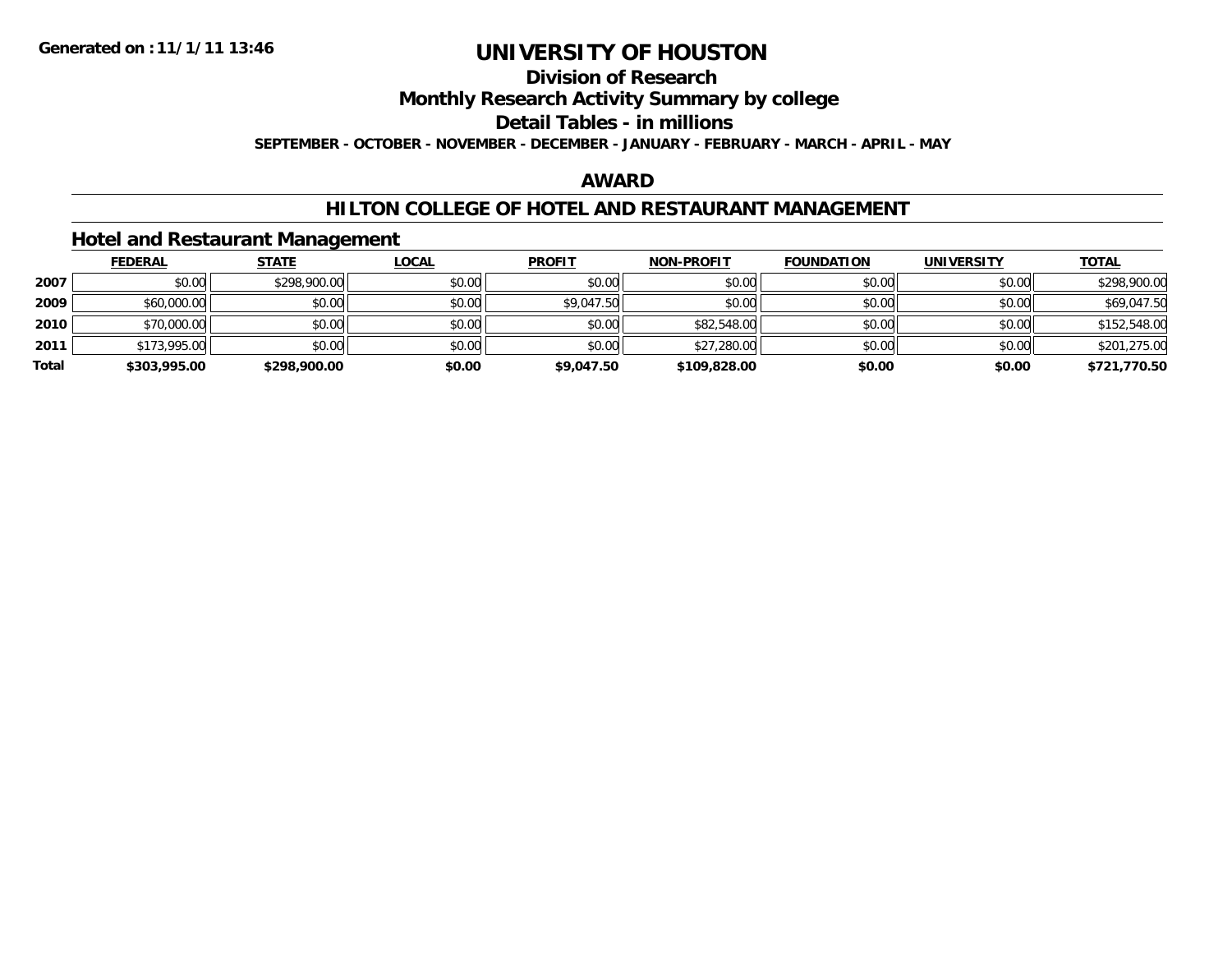# **Division of Research**

**Monthly Research Activity Summary by college**

**Detail Tables - in millions**

**SEPTEMBER - OCTOBER - NOVEMBER - DECEMBER - JANUARY - FEBRUARY - MARCH - APRIL - MAY**

## **AWARD**

## **HONORS COLLEGE**

#### **Houston Teachers Institute**

|              | <b>FEDERA</b>                 | <b>CTATE</b>         | $\Omega$ | <b>PROFIT</b> | <b>NON-PROFIT</b> | <b>FOUNDATION</b> | <b>UNIVERSITY</b> | <b>TOTAL</b>        |
|--------------|-------------------------------|----------------------|----------|---------------|-------------------|-------------------|-------------------|---------------------|
| 2009         | 00000<br>* <u>*</u> ^<br>ww.w | 0000<br><b>JU.UU</b> | JU.UU    | \$0.00        | 0000<br>JU.UU     | 0000<br>יט.טי     | \$0.00            | 00000<br>120.000.00 |
| <b>Total</b> | 6.000.00                      | \$0.00               | \$0.00   | \$0.00        | \$0.00            | \$0.00            | \$0.00            | 20.000.00           |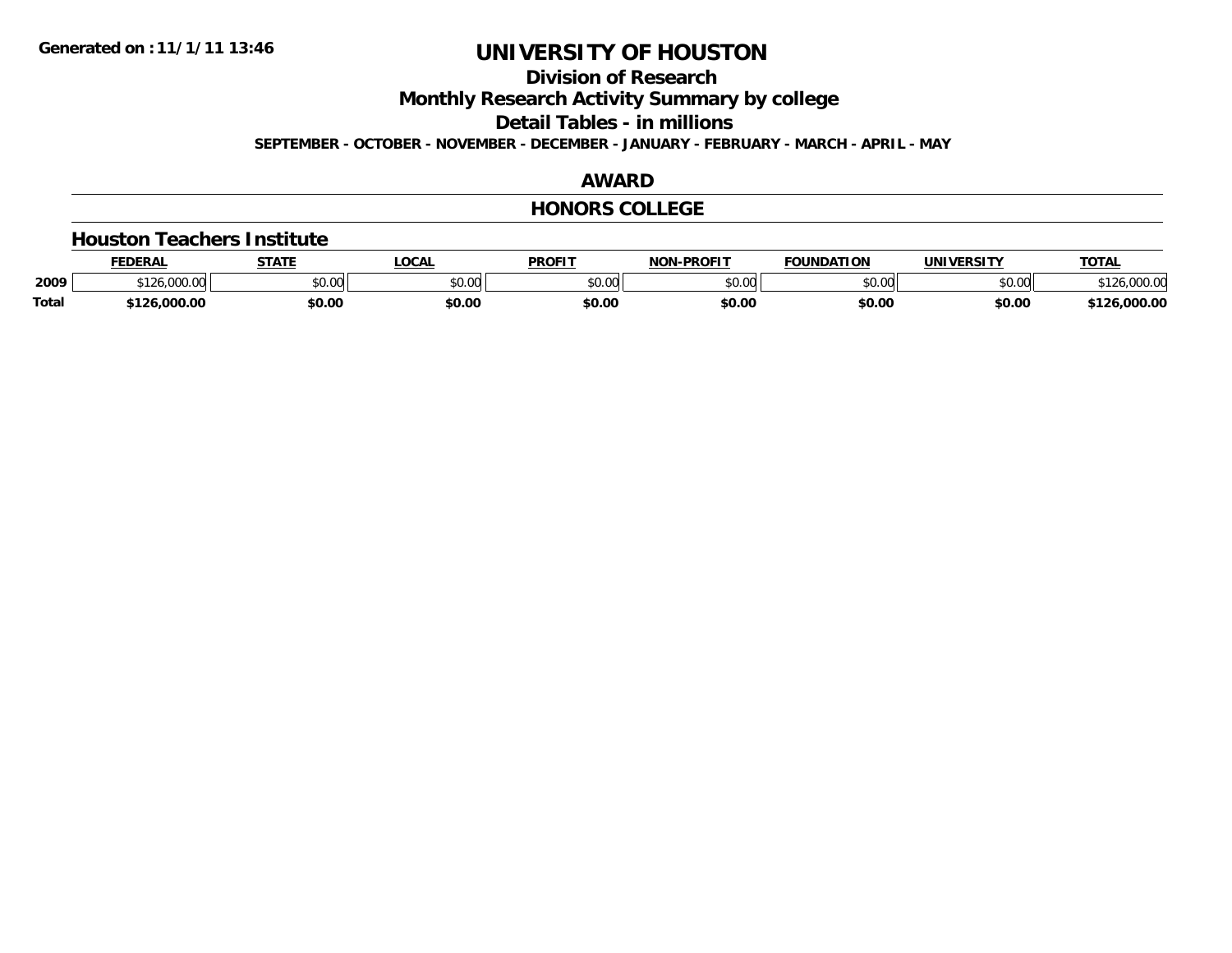# **Division of Research**

**Monthly Research Activity Summary by college**

**Detail Tables - in millions**

**SEPTEMBER - OCTOBER - NOVEMBER - DECEMBER - JANUARY - FEBRUARY - MARCH - APRIL - MAY**

## **AWARD**

## **INSTITUTIONAL**

#### **Associate Vice Chancellor**

|              | <b>FEDERAL</b>            | <b>STATE</b> | <b>OCAL</b> | <b>PROFIT</b>           | -PROFTT<br><b>NON</b> | <b>FOUNDATION</b> | <b>UNIVERSITY</b> | TOTAL   |
|--------------|---------------------------|--------------|-------------|-------------------------|-----------------------|-------------------|-------------------|---------|
| 2010         | $\sqrt{2}$<br>२४।<br>1.11 | \$0.00       | ט. טע       | 0 <sup>n</sup><br>JU.UU | 0000<br>pu.uu         | \$0.00            | \$0.00            |         |
| <b>Total</b> | 1022'                     | \$0.00       | \$0.00      | \$0.00                  | \$0.00                | \$0.00            | \$0.00            | ,492.36 |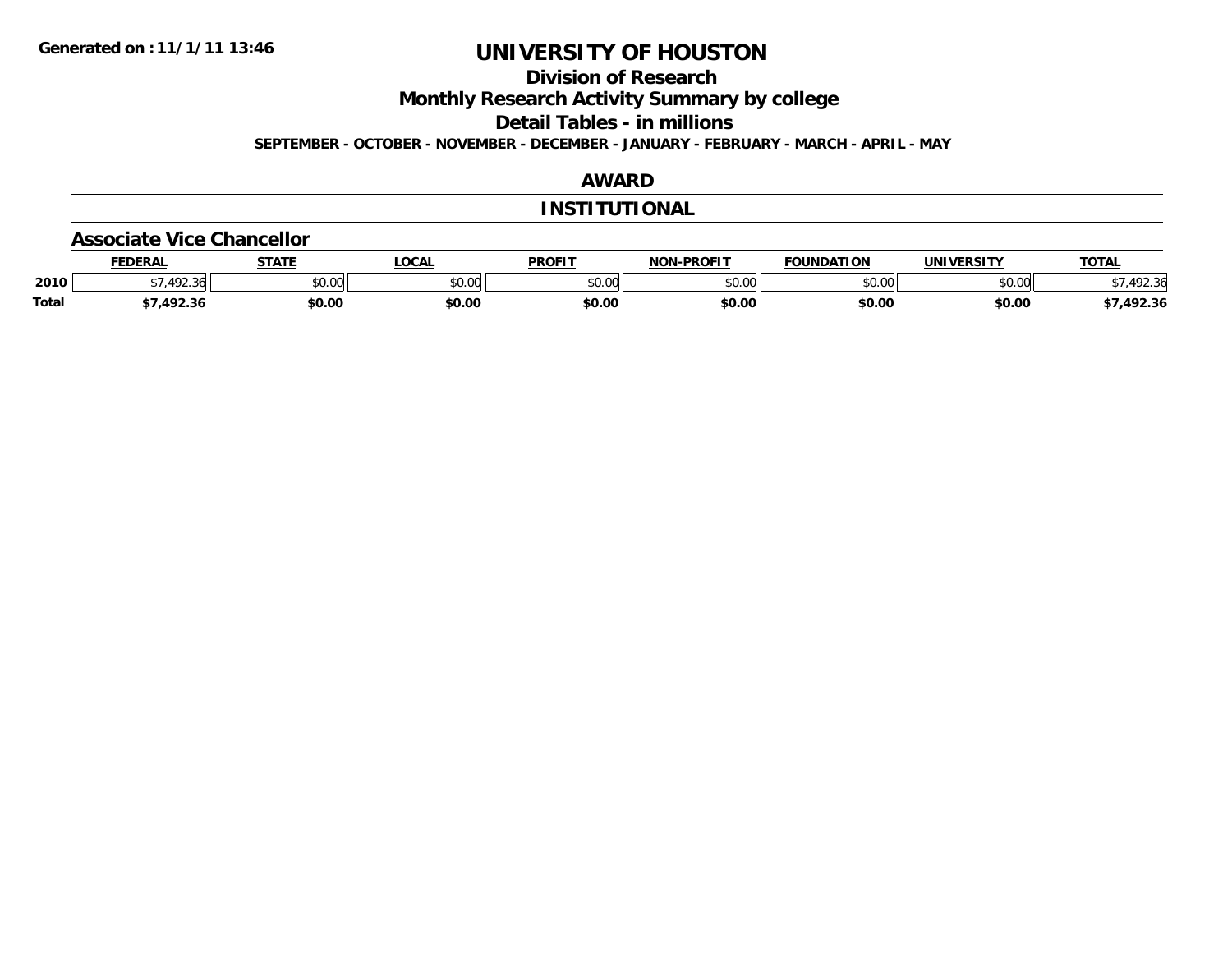## **Division of ResearchMonthly Research Activity Summary by college Detail Tables - in millions SEPTEMBER - OCTOBER - NOVEMBER - DECEMBER - JANUARY - FEBRUARY - MARCH - APRIL - MAY**

#### **AWARD**

#### **LIBRARY**

## **Administration, Library**

|       | <b>FEDERAL</b> | <b>STATE</b> | <b>LOCAL</b> | <b>PROFIT</b> | <b>NON-PROFIT</b> | <b>FOUNDATION</b> | <b>UNIVERSITY</b> | <b>TOTAL</b> |
|-------|----------------|--------------|--------------|---------------|-------------------|-------------------|-------------------|--------------|
| 2008  | \$32,755.00    | \$0.00       | \$0.00       | \$0.00        | \$0.00            | \$0.00            | \$0.00            | \$32,755.00  |
| 2009  | \$33,605.00    | \$0.00       | \$0.00       | \$0.00        | \$0.00            | \$0.00            | \$0.00            | \$33,605.00  |
| 2010  | \$34,475.00    | \$0.00       | \$0.00       | \$0.00        | \$0.00            | \$0.00            | \$0.00            | \$34,475.00  |
| 2011  | \$19,863.00    | \$0.00       | \$0.00       | \$0.00        | \$0.00            | \$0.00            | \$0.00            | \$19,863.00  |
| Total | \$120,698.00   | \$0.00       | \$0.00       | \$0.00        | \$0.00            | \$0.00            | \$0.00            | \$120,698.00 |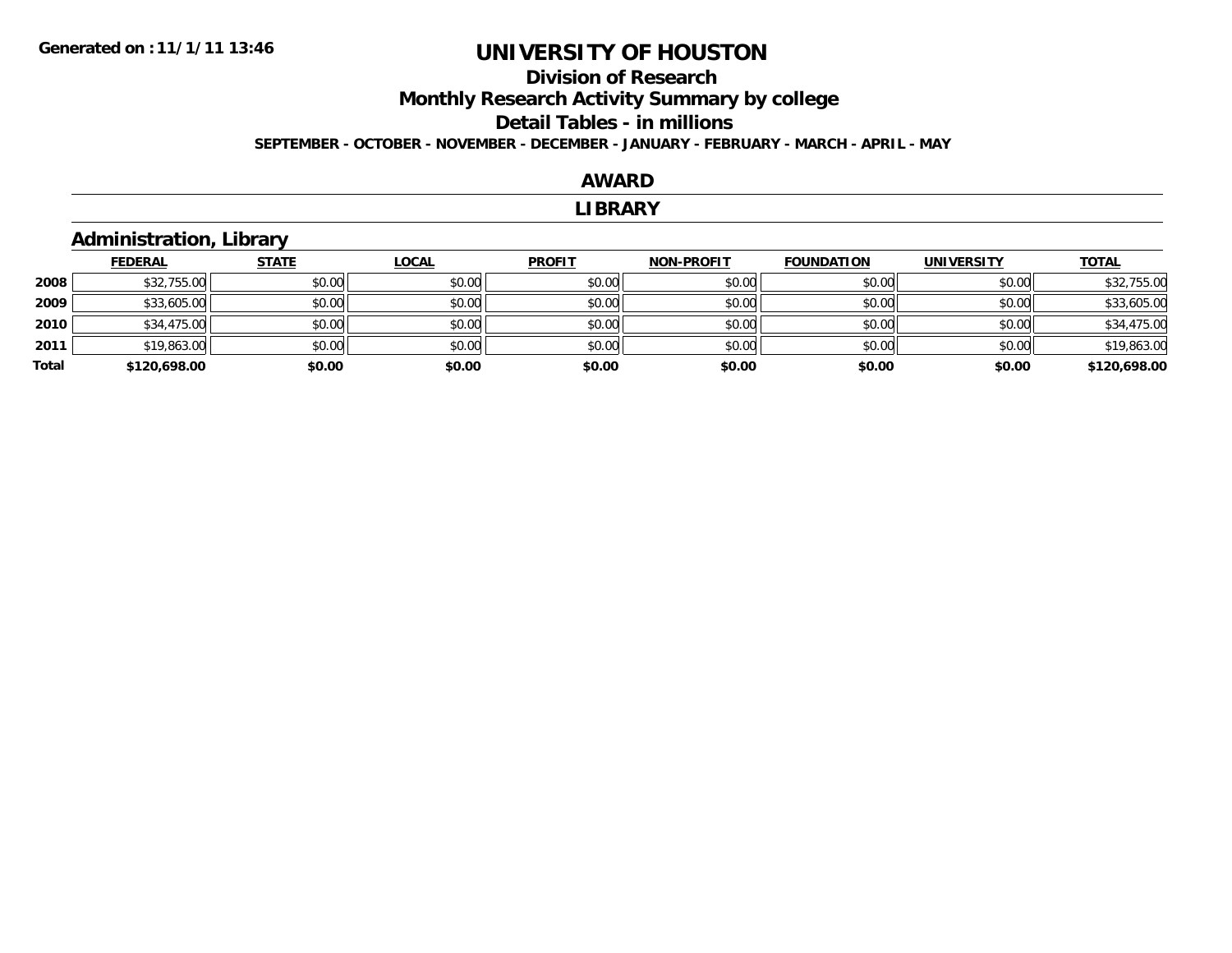## **Division of Research**

**Monthly Research Activity Summary by college**

**Detail Tables - in millions**

**SEPTEMBER - OCTOBER - NOVEMBER - DECEMBER - JANUARY - FEBRUARY - MARCH - APRIL - MAY**

## **AWARD**

## **PRESIDENT**

#### **Office of the President**

|              | FDFRA <sup>.</sup> | 87.TP                                   | LOCAI                                                                                  | PROFIT        | $-$ DD $\wedge$ ETT<br>NIANI | <b>FOUNDATION</b> | UNIVERSITY | <b>TOTAL</b>  |
|--------------|--------------------|-----------------------------------------|----------------------------------------------------------------------------------------|---------------|------------------------------|-------------------|------------|---------------|
| 2011         | ልስ ሰሰ<br>u.uu      | $\uparrow$ $\uparrow$ $\uparrow$<br>. ש | $\begin{array}{c} \hline \text{A} & \text{A} & \text{B} \\ \hline \end{array}$<br>ט.טע | 0000<br>JU.UU | 0000<br>v.vu                 | $\sim$ 00         | \$0.00     | n or<br>JU.UU |
| <b>Total</b> | 60.00              | \$0.00                                  | \$0.00                                                                                 | \$0.00        | \$0.00                       | \$0.00            | \$0.00     | \$0.00        |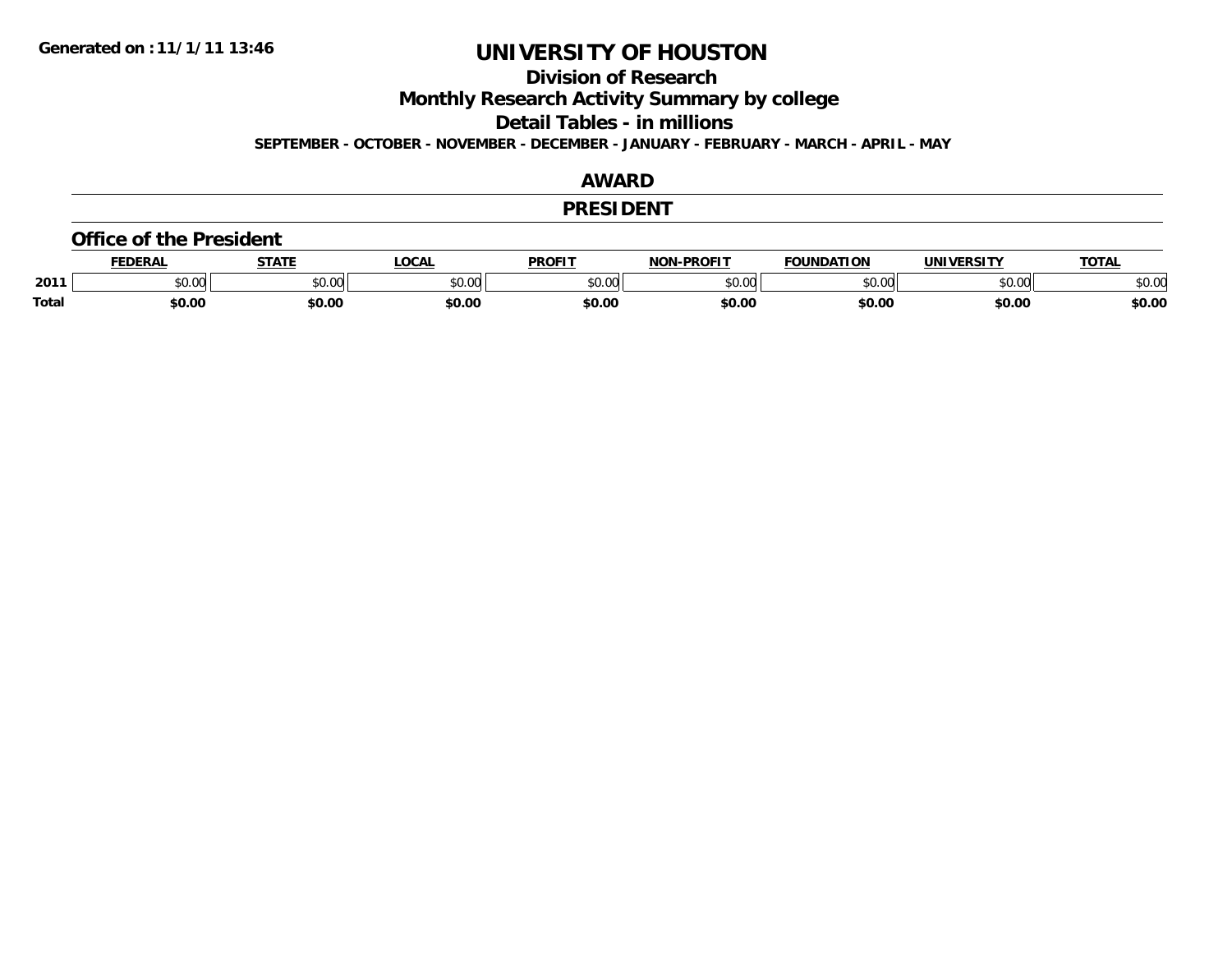## **Division of ResearchMonthly Research Activity Summary by college Detail Tables - in millions SEPTEMBER - OCTOBER - NOVEMBER - DECEMBER - JANUARY - FEBRUARY - MARCH - APRIL - MAY**

## **AWARD**

# **SENIOR V.P. FOR ACADEMIC AFFAIRS AND PROVOST**

|      | <b>KUHF - Radio</b>                                 |              |              |               |                   |                   |                   |              |  |  |
|------|-----------------------------------------------------|--------------|--------------|---------------|-------------------|-------------------|-------------------|--------------|--|--|
|      | <b>FEDERAL</b>                                      | <b>STATE</b> | <b>LOCAL</b> | <b>PROFIT</b> | <b>NON-PROFIT</b> | <b>FOUNDATION</b> | <b>UNIVERSITY</b> | <b>TOTAL</b> |  |  |
| 2007 | \$0.00                                              | \$0.00       | \$0.00       | \$0.00        | \$465,065.00      | \$0.00            | \$0.00            | \$465,065.00 |  |  |
| 2008 | \$0.00                                              | \$0.00       | \$0.00       | \$0.00        | \$467,947.00      | \$0.00            | \$0.00            | \$467,947.00 |  |  |
| 2009 | \$38,352.00                                         | \$0.00       | \$0.00       | \$0.00        | \$455,086.00      | \$0.00            | \$0.00            | \$493,438.00 |  |  |
| 2010 | \$0.00                                              | \$12,500.00  | \$0.00       | \$0.00        | \$654,309.46      | \$0.00            | \$0.00            | \$666,809.46 |  |  |
| 2011 | \$38,616.00                                         | \$12,500.00  | \$0.00       | \$0.00        | \$623,146.00      | \$0.00            | \$0.00            | \$674,262.00 |  |  |
|      | <b>Learning and Assessment Services</b>             |              |              |               |                   |                   |                   |              |  |  |
|      | <b>FEDERAL</b>                                      | <b>STATE</b> | <b>LOCAL</b> | <b>PROFIT</b> | <b>NON-PROFIT</b> | <b>FOUNDATION</b> | <b>UNIVERSITY</b> | <b>TOTAL</b> |  |  |
| 2007 | \$286,897.00                                        | \$114,327.00 | \$0.00       | \$0.00        | \$66,000.00       | \$10,000.00       | \$0.00            | \$477,224.00 |  |  |
| 2008 | \$286,897.00                                        | \$127,630.00 | \$0.00       | \$0.00        | \$66,000.00       | \$0.00            | \$0.00            | \$480,527.00 |  |  |
| 2009 | \$301,959.00                                        | \$140,895.00 | \$0.00       | \$0.00        | \$67,500.00       | \$4,000.00        | \$0.00            | \$514,354.00 |  |  |
| 2010 | \$227,609.00                                        | \$148,027.00 | \$0.00       | \$0.00        | \$67,500.00       | \$10,000.00       | \$0.00            | \$453,136.00 |  |  |
| 2011 | \$311,018.00                                        | \$0.00       | \$0.00       | \$0.00        | \$75,759.00       | \$0.00            | \$0.00            | \$386,777.00 |  |  |
|      | <b>Learning Support Services</b>                    |              |              |               |                   |                   |                   |              |  |  |
|      | <b>FEDERAL</b>                                      | <b>STATE</b> | <b>LOCAL</b> | <b>PROFIT</b> | <b>NON-PROFIT</b> | <b>FOUNDATION</b> | <b>UNIVERSITY</b> | <b>TOTAL</b> |  |  |
| 2009 | \$124,000.00                                        | \$0.00       | \$0.00       | \$0.00        | \$0.00            | \$0.00            | \$0.00            | \$124,000.00 |  |  |
|      | <b>Senior V.P. for Academic Affairs and Provost</b> |              |              |               |                   |                   |                   |              |  |  |
|      | <b>FEDERAL</b>                                      | <b>STATE</b> | <b>LOCAL</b> | <b>PROFIT</b> | <b>NON-PROFIT</b> | <b>FOUNDATION</b> | <b>UNIVERSITY</b> | <b>TOTAL</b> |  |  |
| 2007 | \$0.00                                              | \$15,000.00  | \$0.00       | \$0.00        | \$0.00            | \$0.00            | \$0.00            | \$15,000.00  |  |  |
| 2008 | \$0.00                                              | \$15,000.00  | \$0.00       | \$0.00        | \$0.00            | \$0.00            | \$0.00            | \$15,000.00  |  |  |
| 2009 | \$0.00                                              | \$15,000.00  | \$0.00       | \$0.00        | \$0.00            | \$0.00            | \$0.00            | \$15,000.00  |  |  |
| 2010 | \$0.00                                              | \$15,000.00  | \$0.00       | \$0.00        | \$0.00            | \$0.00            | \$0.00            | \$15,000.00  |  |  |
| 2011 | \$0.00                                              | \$29,456.00  | \$0.00       | \$0.00        | \$0.00            | \$0.00            | \$0.00            | \$29,456.00  |  |  |
|      | <b>UH Charter School</b>                            |              |              |               |                   |                   |                   |              |  |  |
|      | <b>FEDERAL</b>                                      | <b>STATE</b> | <b>LOCAL</b> | <b>PROFIT</b> | <b>NON-PROFIT</b> | <b>FOUNDATION</b> | <b>UNIVERSITY</b> | <b>TOTAL</b> |  |  |
| 2011 | \$20,843.00                                         | \$0.00       | \$0.00       | \$0.00        | \$0.00            | \$0.00            | \$0.00            | \$20,843.00  |  |  |
|      | <b>Undergraduate Scholars</b>                       |              |              |               |                   |                   |                   |              |  |  |
|      | <b>FEDERAL</b>                                      | <b>STATE</b> | <b>LOCAL</b> | <b>PROFIT</b> | <b>NON-PROFIT</b> | <b>FOUNDATION</b> | <b>UNIVERSITY</b> | <b>TOTAL</b> |  |  |
| 2009 | \$0.00                                              | \$45,000.00  | \$0.00       | \$0.00        | \$0.00            | \$0.00            | \$0.00            | \$45,000.00  |  |  |
| 2010 | \$0.00                                              | \$210,000.00 | \$0.00       | \$0.00        | \$0.00            | \$28,750.00       | \$0.00            | \$238,750.00 |  |  |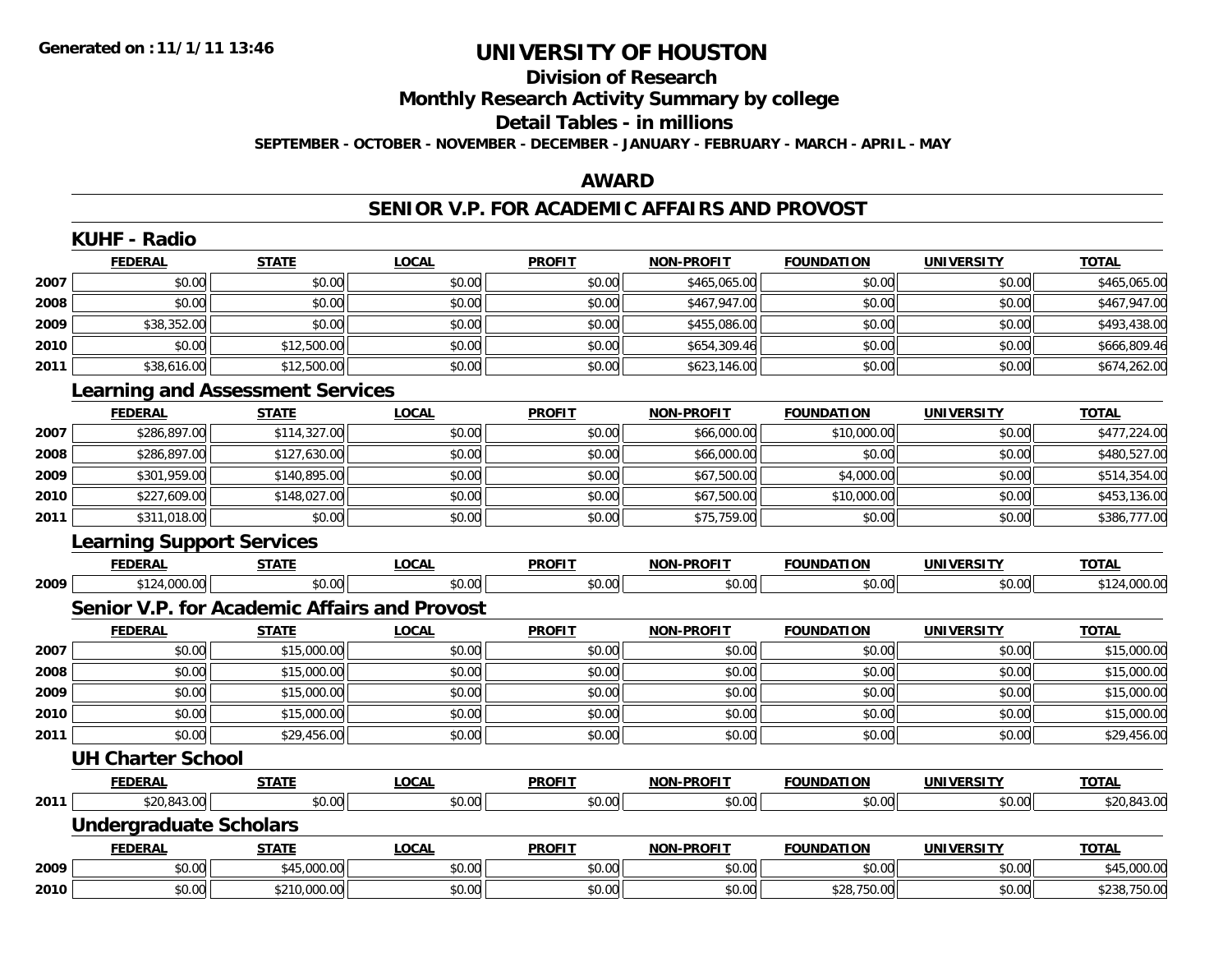## **Division of ResearchMonthly Research Activity Summary by college Detail Tables - in millionsSEPTEMBER - OCTOBER - NOVEMBER - DECEMBER - JANUARY - FEBRUARY - MARCH - APRIL - MAY**

## **AWARD**

## **SENIOR V.P. FOR ACADEMIC AFFAIRS AND PROVOST**

# **Undergraduate Scholars**

|              | <b>FEDERAL</b> | <b>STATE</b>          | <b>LOCAL</b> | <b>PROFIT</b> | -PROFIT<br>NON- | <b>FOUNDATION</b> | <b>UNIVERSITY</b> | TOTA.         |
|--------------|----------------|-----------------------|--------------|---------------|-----------------|-------------------|-------------------|---------------|
| 2011         | $$0.00$        | 000.00<br><b>¢110</b> | \$0.00       | \$0.00        | mn n¢<br>pu.uu  | \$0.00            | \$0.00            | $+110$ .      |
| <b>Total</b> | 1,636,191.00   | \$1,040,335.00        | \$0.00       | \$0.00        | \$3,008,312.46  | \$52,750.00       | \$0.00            | 55,737,588.46 |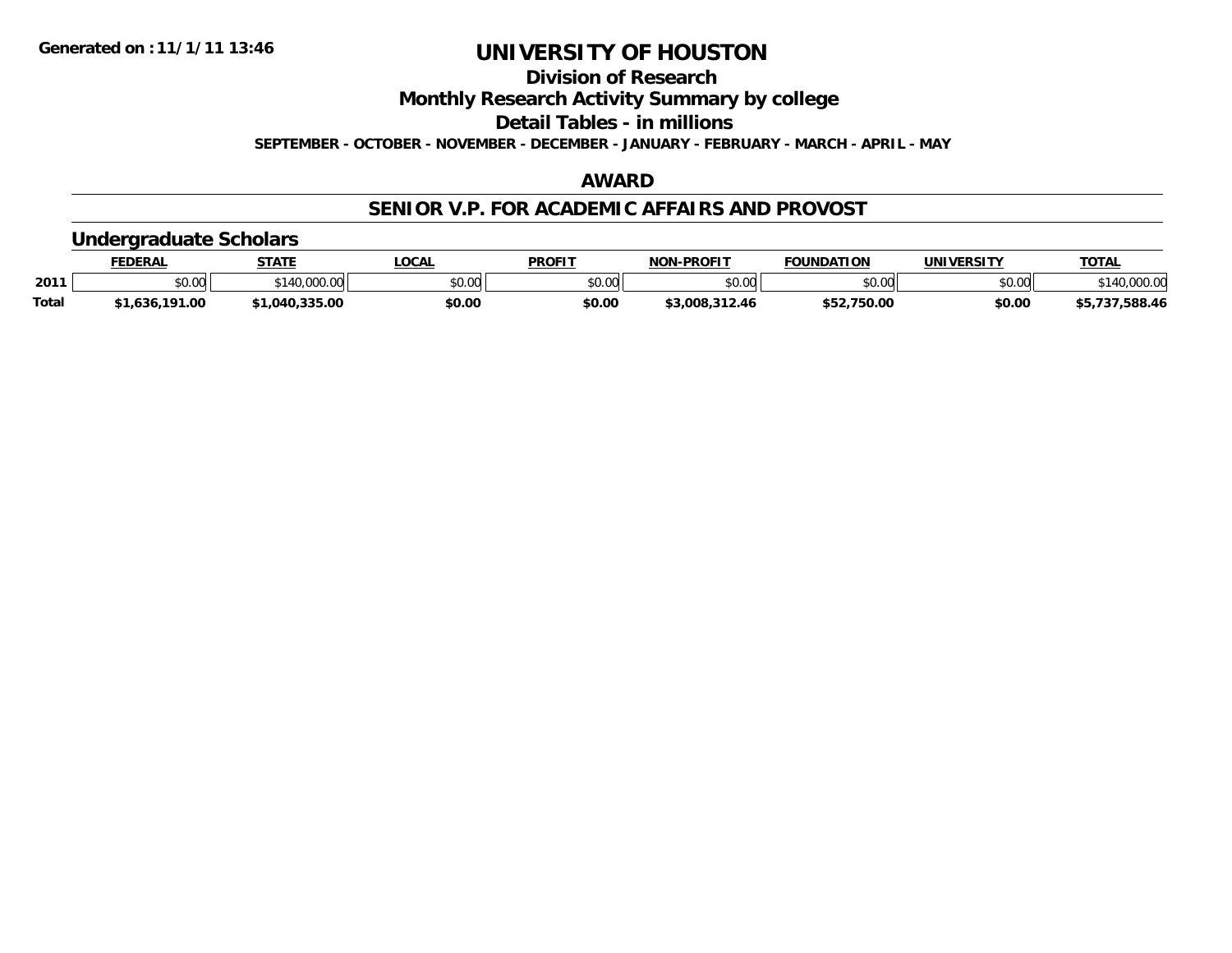## **Division of Research**

**Monthly Research Activity Summary by college**

**Detail Tables - in millions**

**SEPTEMBER - OCTOBER - NOVEMBER - DECEMBER - JANUARY - FEBRUARY - MARCH - APRIL - MAY**

## **AWARD**

## **UH LAW CENTER**

|       | Dean, Law      |              |              |               |                   |                   |                   |                |
|-------|----------------|--------------|--------------|---------------|-------------------|-------------------|-------------------|----------------|
|       | <b>FEDERAL</b> | <b>STATE</b> | <b>LOCAL</b> | <b>PROFIT</b> | <b>NON-PROFIT</b> | <b>FOUNDATION</b> | <b>UNIVERSITY</b> | <b>TOTAL</b>   |
| 2009  | \$564,427.00   | \$0.00       | \$0.00       | \$0.00        | \$0.00            | \$0.00            | \$0.00            | \$564,427.00   |
|       | Law-UH         |              |              |               |                   |                   |                   |                |
|       | <b>FEDERAL</b> | <b>STATE</b> | <b>LOCAL</b> | <b>PROFIT</b> | <b>NON-PROFIT</b> | <b>FOUNDATION</b> | <b>UNIVERSITY</b> | <b>TOTAL</b>   |
| 2007  | \$0.00         | \$50,000.00  | \$0.00       | \$0.00        | \$0.00            | \$85.49           | \$0.00            | \$50,085.49    |
| 2008  | \$0.00         | \$44,955.00  | \$0.00       | \$0.00        | \$0.00            | \$84.50           | \$0.00            | \$45,039.50    |
| 2009  | \$0.00         | \$45,717.00  | \$0.00       | \$0.00        | \$0.00            | \$70.78           | \$0.00            | \$45,787.78    |
| 2010  | \$20,000.00    | \$200,000.00 | \$0.00       | \$0.00        | \$0.00            | \$21.72           | \$0.00            | \$220,021.72   |
| 2011  | \$78,170.00    | \$50,000.00  | \$0.00       | \$0.00        | \$0.00            | \$0.00            | \$0.00            | \$128,170.00   |
| Total | \$662,597.00   | \$390,672.00 | \$0.00       | \$0.00        | \$0.00            | \$262.49          | \$0.00            | \$1,053,531.49 |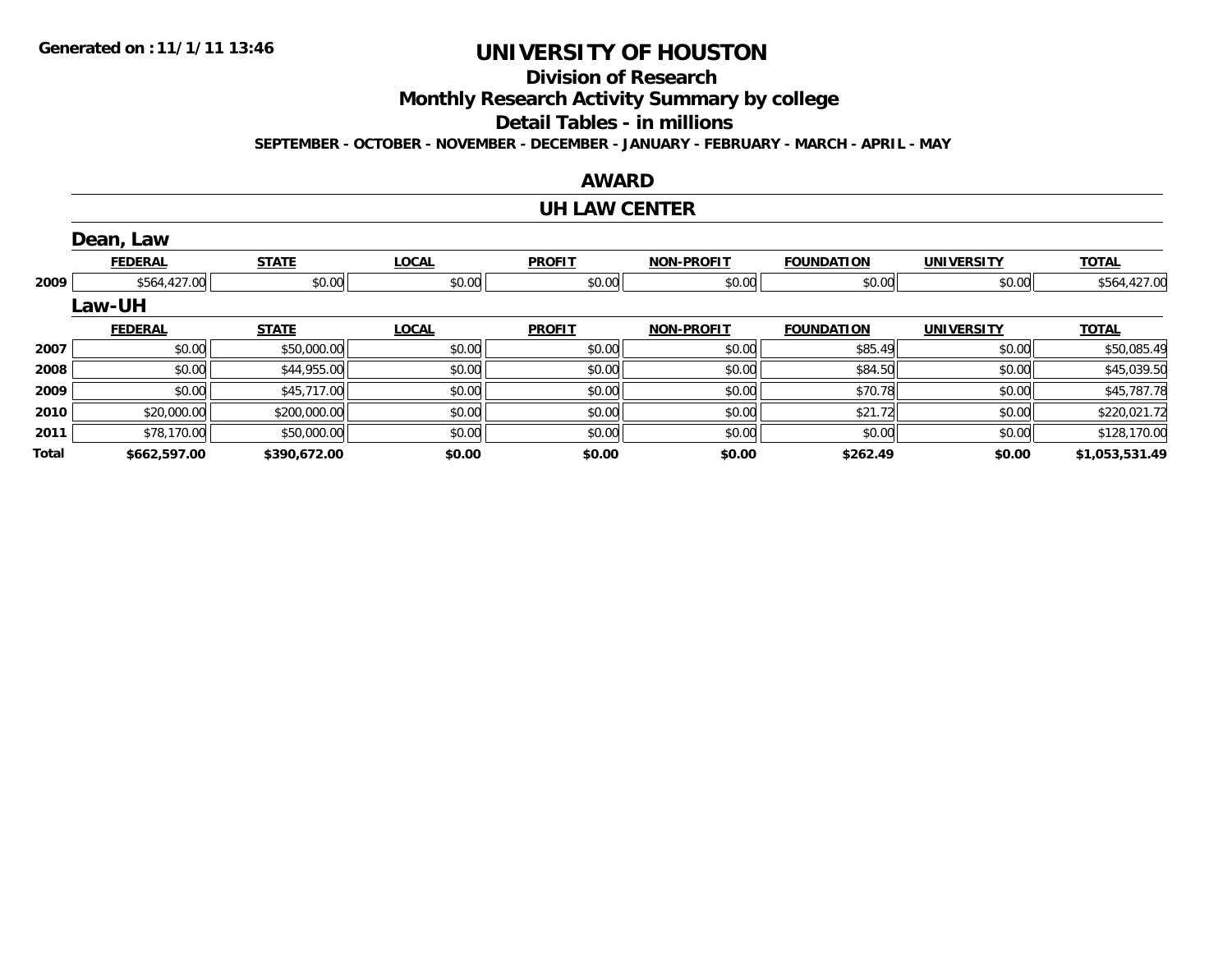$K$ 

# **UNIVERSITY OF HOUSTON**

## **Division of ResearchMonthly Research Activity Summary by college Detail Tables - in millions SEPTEMBER - OCTOBER - NOVEMBER - DECEMBER - JANUARY - FEBRUARY - MARCH - APRIL - MAY**

#### **AWARD**

## **UH SYSTEM**

|       | KUMI-IV        |              |              |               |                   |                   |                   |                |
|-------|----------------|--------------|--------------|---------------|-------------------|-------------------|-------------------|----------------|
|       | <b>FEDERAL</b> | <b>STATE</b> | <b>LOCAL</b> | <b>PROFIT</b> | <b>NON-PROFIT</b> | <b>FOUNDATION</b> | <b>UNIVERSITY</b> | <b>TOTAL</b>   |
| 2007  | \$311,978.00   | \$0.00       | \$0.00       | \$0.00        | \$1,369,963.00    | \$0.00            | \$0.00            | \$1,681,941.00 |
| 2008  | \$0.00         | \$0.00       | \$0.00       | \$0.00        | \$1,810,104.00    | \$0.00            | \$0.00            | \$1,810,104.00 |
| 2009  | \$0.00         | \$0.00       | \$0.00       | \$0.00        | \$1,361,093.00    | \$0.00            | \$0.00            | \$1,361,093.00 |
| 2010  | \$0.00         | \$0.00       | \$0.00       | \$0.00        | \$1,483,936.12    | \$0.00            | \$0.00            | \$1,483,936.12 |
| 2011  | \$0.00         | \$0.00       | \$0.00       | \$0.00        | \$1,606,903.00    | \$0.00            | \$0.00            | \$1,606,903.00 |
| Total | \$311,978.00   | \$0.00       | \$0.00       | \$0.00        | \$7,631,999.12    | \$0.00            | \$0.00            | \$7,943,977.12 |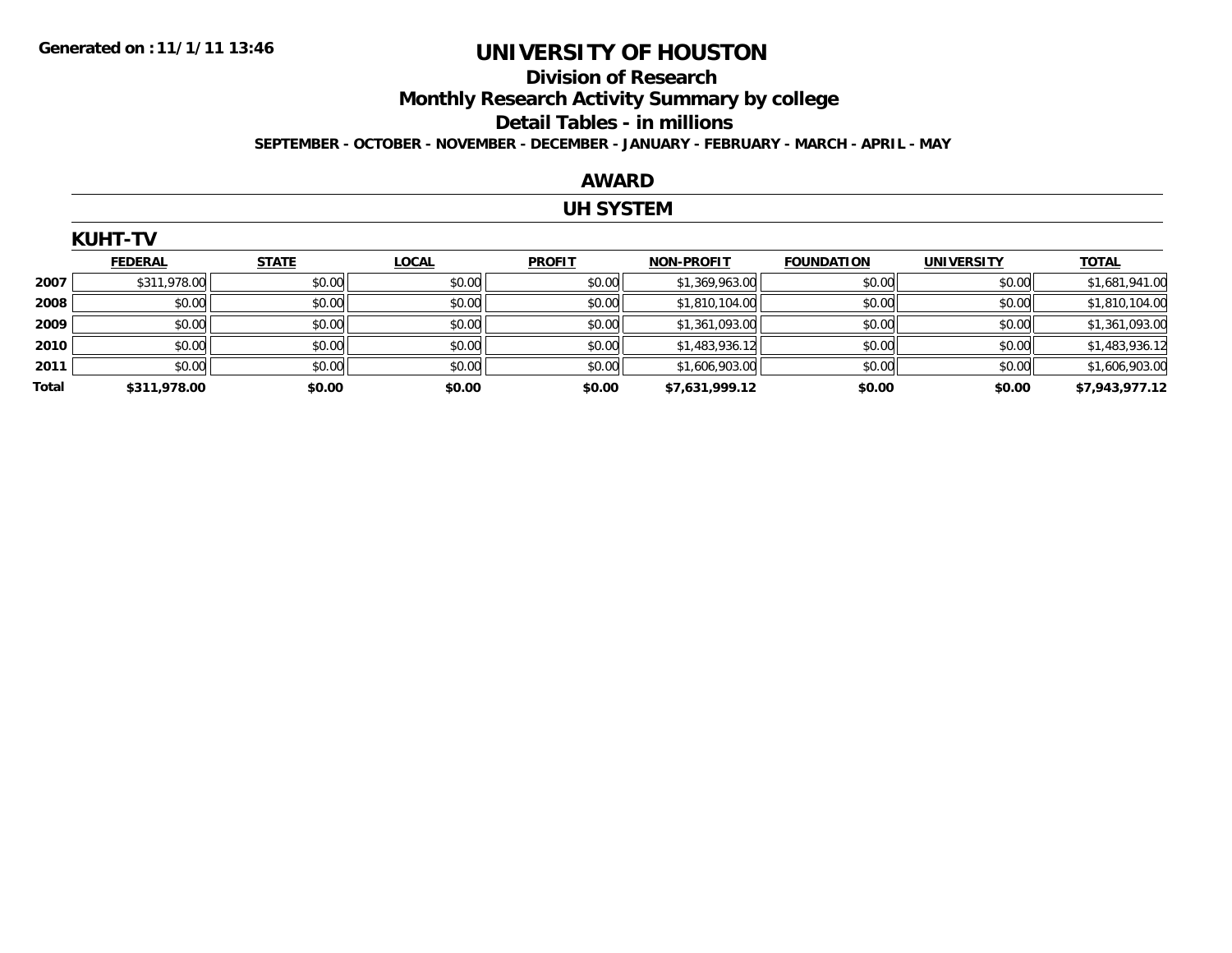## **Division of ResearchMonthly Research Activity Summary by college Detail Tables - in millions SEPTEMBER - OCTOBER - NOVEMBER - DECEMBER - JANUARY - FEBRUARY - MARCH - APRIL - MAY**

## **AWARD**

#### **UKNOWN COLLEGE**

## **Unknown Department**

|       | <b>FEDERAL</b> | <b>STATE</b> | <b>LOCAL</b> | <b>PROFIT</b> | <b>NON-PROFIT</b> | <b>FOUNDATION</b> | <b>UNIVERSITY</b> | <b>TOTAL</b> |
|-------|----------------|--------------|--------------|---------------|-------------------|-------------------|-------------------|--------------|
| 2007  | \$72,000.00    | \$0.00       | \$0.00       | \$0.00        | \$0.00            | \$0.00            | \$0.00            | \$72,000.00  |
| 2008  | \$166,210.00   | \$0.00       | \$0.00       | \$0.00        | \$0.00            | \$0.00            | \$0.00            | \$166,210.00 |
| 2009  | \$0.00         | \$0.00       | \$0.00       | \$0.00        | \$0.00            | \$0.00            | \$0.00            | \$0.00       |
| 2010  | \$10,000.00    | \$68,153.35  | \$0.00       | \$10,000.00   | \$0.00            | \$0.00            | \$0.00            | \$88,153.35  |
| 2011  | \$40,000.00    | \$2,229.90   | \$0.00       | \$0.00        | \$0.00            | \$0.00            | \$0.00            | \$42,229.90  |
| Total | \$288,210.00   | \$70,383.25  | \$0.00       | \$10,000.00   | \$0.00            | \$0.00            | \$0.00            | \$368,593.25 |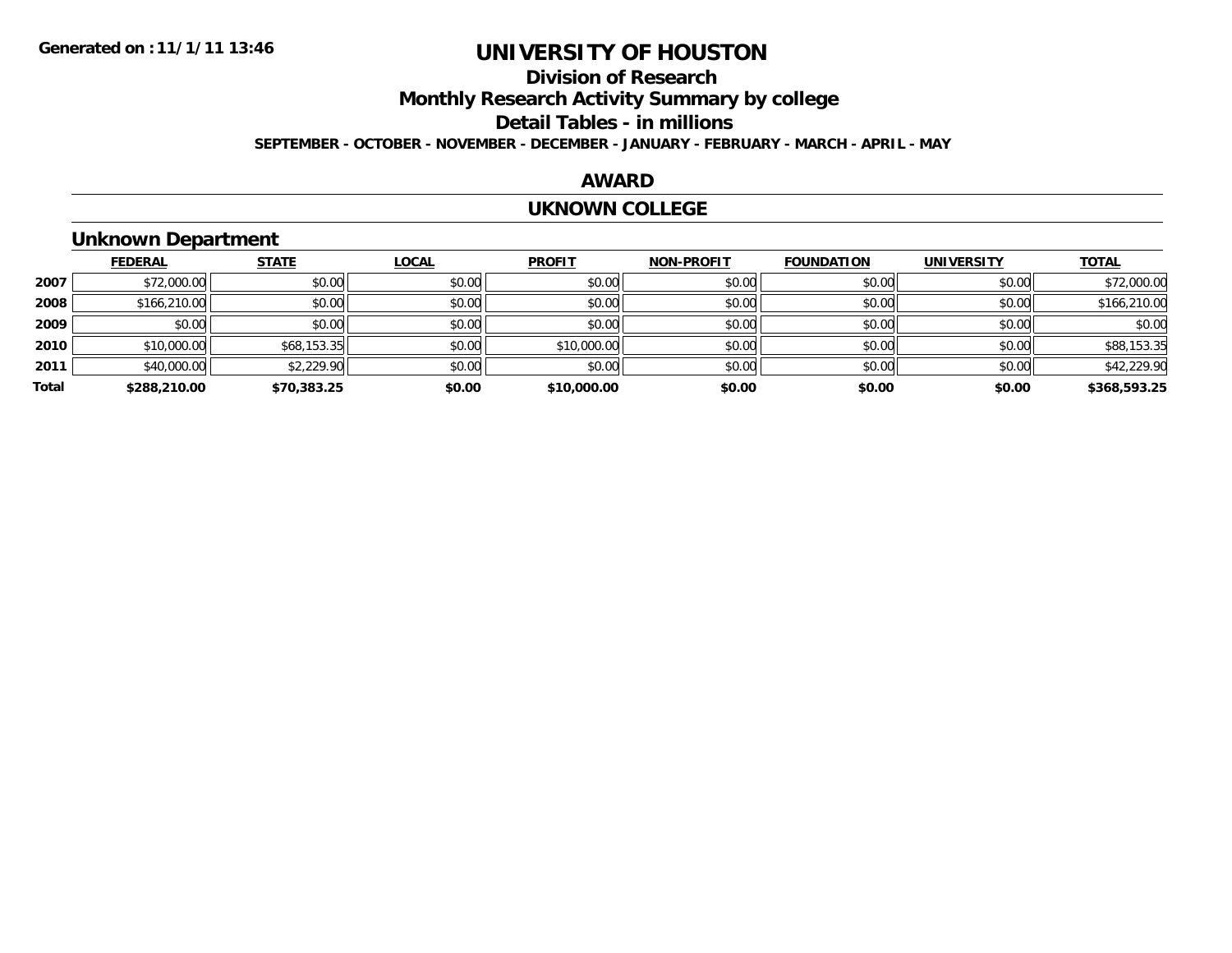## **Division of ResearchMonthly Research Activity Summary by college Detail Tables - in millionsSEPTEMBER - OCTOBER - NOVEMBER - DECEMBER - JANUARY - FEBRUARY - MARCH - APRIL - MAY**

## **AWARD**

# **VICE PRESIDENT FOR ADMINISTRATION**

# **UH Police Department**

|              | <b>FEDERAL</b> | <b>STATE</b>    | <b>LOCAL</b>  | <b>PROFIT</b> | <b>-PROFIT</b><br><b>NON</b> | <b>FOUNDATION</b> | UNIVERSITY | <b>TOTAL</b>             |
|--------------|----------------|-----------------|---------------|---------------|------------------------------|-------------------|------------|--------------------------|
| 2009         | vv.vv          | 0.1000<br>uuu.u | 0000<br>JU.UU | 0000<br>JU.UU | \$0.00                       | \$0.00            | \$0.00     | 00000<br><b>4,000.00</b> |
| <b>Total</b> | \$0.00         | 000.00.         | \$0.00        | \$0.00        | \$0.00                       | \$0.00            | \$0.00     | 4,000.00                 |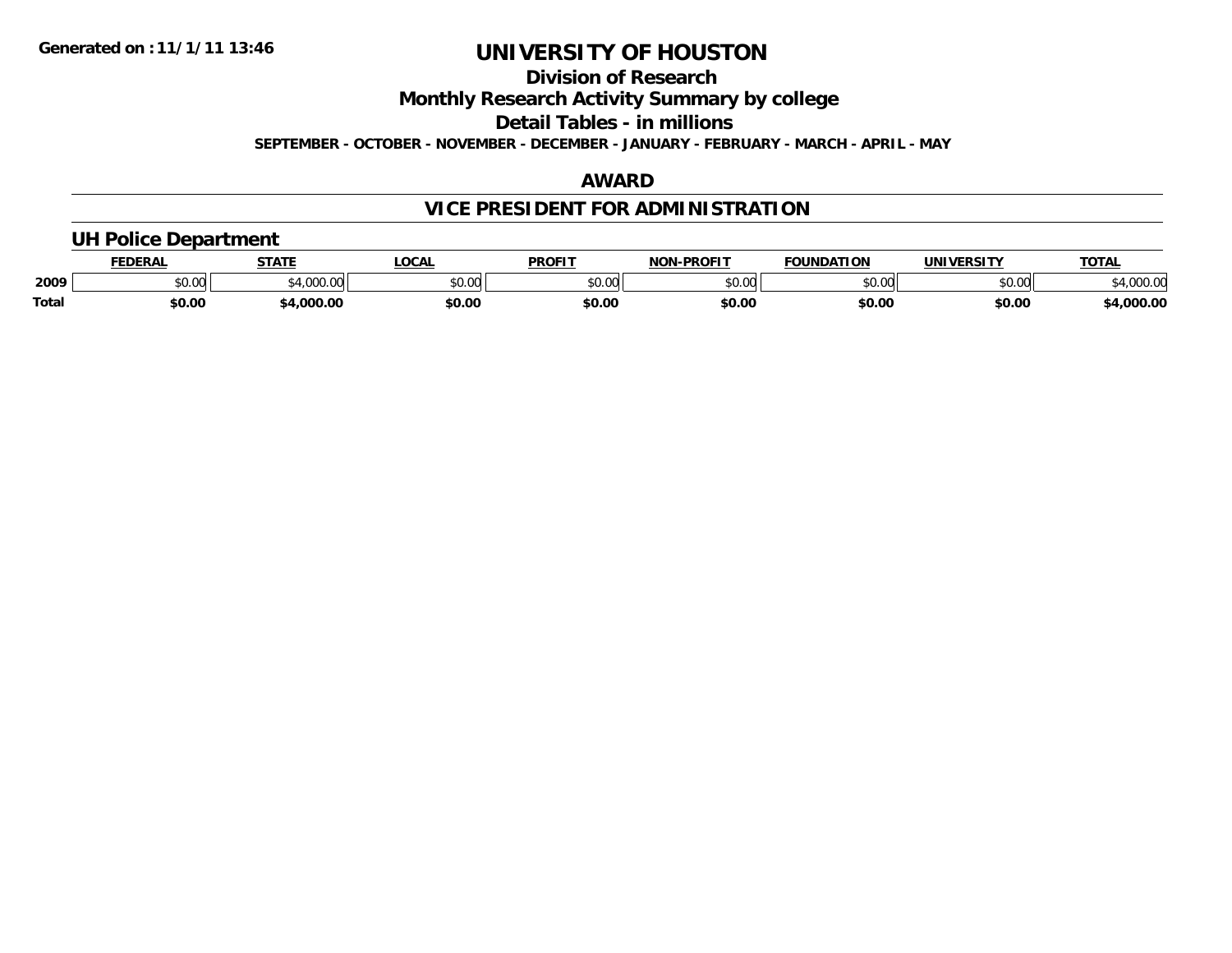## **Division of ResearchMonthly Research Activity Summary by college Detail Tables - in millions SEPTEMBER - OCTOBER - NOVEMBER - DECEMBER - JANUARY - FEBRUARY - MARCH - APRIL - MAY**

## **AWARD**

## **VICE PRESIDENT FOR STUDENT AFFAIRS**

## **Vice President, Student Affairs**

|       | <b>FEDERAL</b> | <b>STATE</b> | <b>LOCAL</b> | <b>PROFIT</b> | <b>NON-PROFIT</b> | <b>FOUNDATION</b> | <b>UNIVERSITY</b> | <b>TOTAL</b> |
|-------|----------------|--------------|--------------|---------------|-------------------|-------------------|-------------------|--------------|
| 2007  | \$236,300.00   | \$0.00       | \$0.00       | \$0.00        | \$0.00            | \$0.00            | \$0.00            | \$236,300.00 |
| 2008  | \$52,000.00    | \$0.00       | \$0.00       | \$0.00        | \$0.00            | \$0.00            | \$0.00            | \$52,000.00  |
| 2009  | \$236,300.00   | \$0.00       | \$0.00       | \$0.00        | \$0.00            | \$0.00            | \$0.00            | \$236,300.00 |
| 2010  | \$236,300.00   | \$0.00       | \$0.00       | \$0.00        | \$0.00            | \$0.00            | \$0.00            | \$236,300.00 |
| 2011  | \$236,300.00   | \$0.00       | \$0.00       | \$0.00        | \$0.00            | \$0.00            | \$0.00            | \$236,300.00 |
| Total | \$997,200.00   | \$0.00       | \$0.00       | \$0.00        | \$0.00            | \$0.00            | \$0.00            | \$997,200.00 |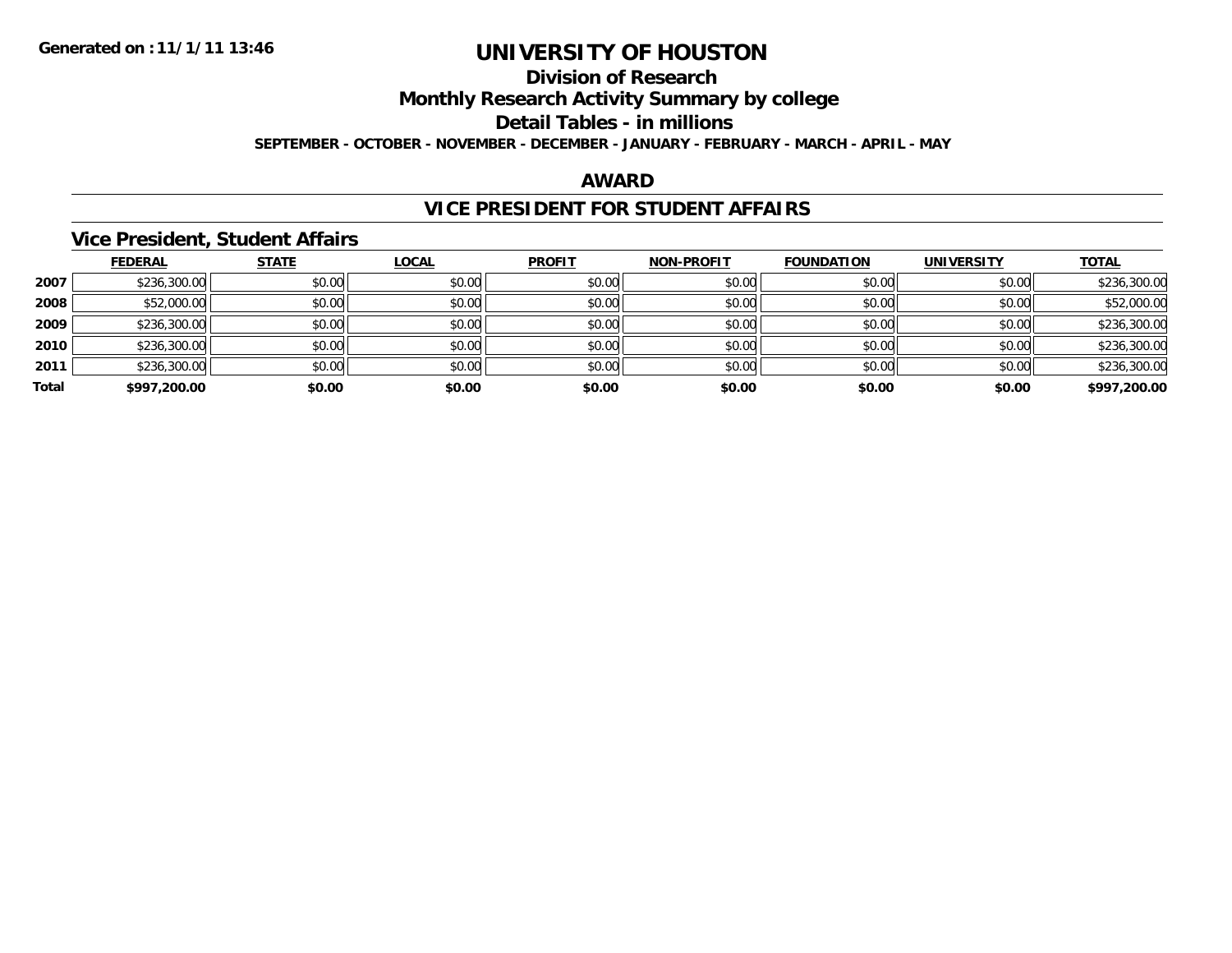# **Division of Research**

**Monthly Research Activity Summary by college**

**Detail Tables - in millions**

**SEPTEMBER - OCTOBER - NOVEMBER - DECEMBER - JANUARY - FEBRUARY - MARCH - APRIL - MAY**

## **TOTAL EXPENDITURE**

## **C.T. BAUER COLLEGE OF BUSINESS**

### **Decision and Information Sciences**

|              | <b>FEDERAL</b>                            | <b>STATE</b> | <b>LOCAL</b> | <b>PROFIT</b> | <b>NON-PROFIT</b> | <b>FOUNDATION</b> | <b>UNIVERSITY</b> | <b>TOTAL</b>   |
|--------------|-------------------------------------------|--------------|--------------|---------------|-------------------|-------------------|-------------------|----------------|
| 2008         | \$24,556.03                               | \$0.00       | \$0.00       | \$0.00        | \$0.00            | \$0.00            | \$0.00            | \$24,556.03    |
|              | <b>Finance</b>                            |              |              |               |                   |                   |                   |                |
|              | <b>FEDERAL</b>                            | <b>STATE</b> | <b>LOCAL</b> | <b>PROFIT</b> | <b>NON-PROFIT</b> | <b>FOUNDATION</b> | <b>UNIVERSITY</b> | <b>TOTAL</b>   |
| 2007         | \$8,442.18                                | \$0.00       | \$0.00       | \$0.00        | \$0.00            | \$0.00            | \$0.00            | \$8,442.18     |
| 2008         | \$144,328.34                              | \$0.00       | \$0.00       | \$0.00        | \$0.00            | \$0.00            | \$0.00            | \$144,328.34   |
| 2009         | \$265,705.77                              | \$0.00       | \$0.00       | \$0.00        | \$0.00            | \$0.00            | \$0.00            | \$265,705.77   |
| 2010         | \$279,676.18                              | \$0.00       | \$0.00       | \$0.00        | \$0.00            | \$0.00            | \$0.00            | \$279,676.18   |
| 2011         | \$225,974.64                              | \$0.00       | \$0.00       | \$0.00        | \$0.00            | \$0.00            | \$0.00            | \$225,974.64   |
|              | <b>Global Energy Management Institute</b> |              |              |               |                   |                   |                   |                |
|              | <b>FEDERAL</b>                            | <b>STATE</b> | <b>LOCAL</b> | <b>PROFIT</b> | <b>NON-PROFIT</b> | <b>FOUNDATION</b> | <b>UNIVERSITY</b> | <b>TOTAL</b>   |
| 2008         | \$0.00                                    | \$0.00       | \$0.00       | (\$67.50)     | \$0.00            | \$0.00            | \$0.00            | (\$67.50)      |
|              | <b>Marketing</b>                          |              |              |               |                   |                   |                   |                |
|              | <b>FEDERAL</b>                            | <b>STATE</b> | <b>LOCAL</b> | <b>PROFIT</b> | <b>NON-PROFIT</b> | <b>FOUNDATION</b> | <b>UNIVERSITY</b> | <b>TOTAL</b>   |
| 2007         | (\$0.04)                                  | \$0.00       | \$0.00       | \$0.00        | \$0.00            | \$0.00            | \$0.00            | (\$0.04)       |
|              | <b>Small Business Development Center</b>  |              |              |               |                   |                   |                   |                |
|              | <b>FEDERAL</b>                            | <b>STATE</b> | <b>LOCAL</b> | <b>PROFIT</b> | <b>NON-PROFIT</b> | <b>FOUNDATION</b> | <b>UNIVERSITY</b> | <b>TOTAL</b>   |
| 2007         | \$1,032,514.44                            | (\$50.00)    | \$0.00       | (\$102.20)    | \$0.00            | \$0.00            | \$0.00            | \$1,032,362.24 |
| 2008         | \$1,364,622.78                            | \$0.00       | \$0.00       | \$0.00        | \$0.00            | \$0.00            | \$0.00            | \$1,364,622.78 |
| 2009         | \$1,389,251.42                            | \$0.00       | \$0.00       | \$0.00        | \$0.00            | \$0.00            | \$0.00            | \$1,389,251.42 |
| 2010         | \$2,186,774.64                            | \$0.00       | \$0.00       | \$0.00        | \$0.00            | \$0.00            | \$0.00            | \$2,186,774.64 |
| 2011         | \$2,304,519.07                            | \$42,560.19  | \$0.00       | \$0.00        | \$0.00            | \$0.00            | \$0.00            | \$2,347,079.26 |
| <b>Total</b> | \$9,226,365.45                            | \$42,510.19  | \$0.00       | (\$169.70)    | \$0.00            | \$0.00            | \$0.00            | \$9,268,705.94 |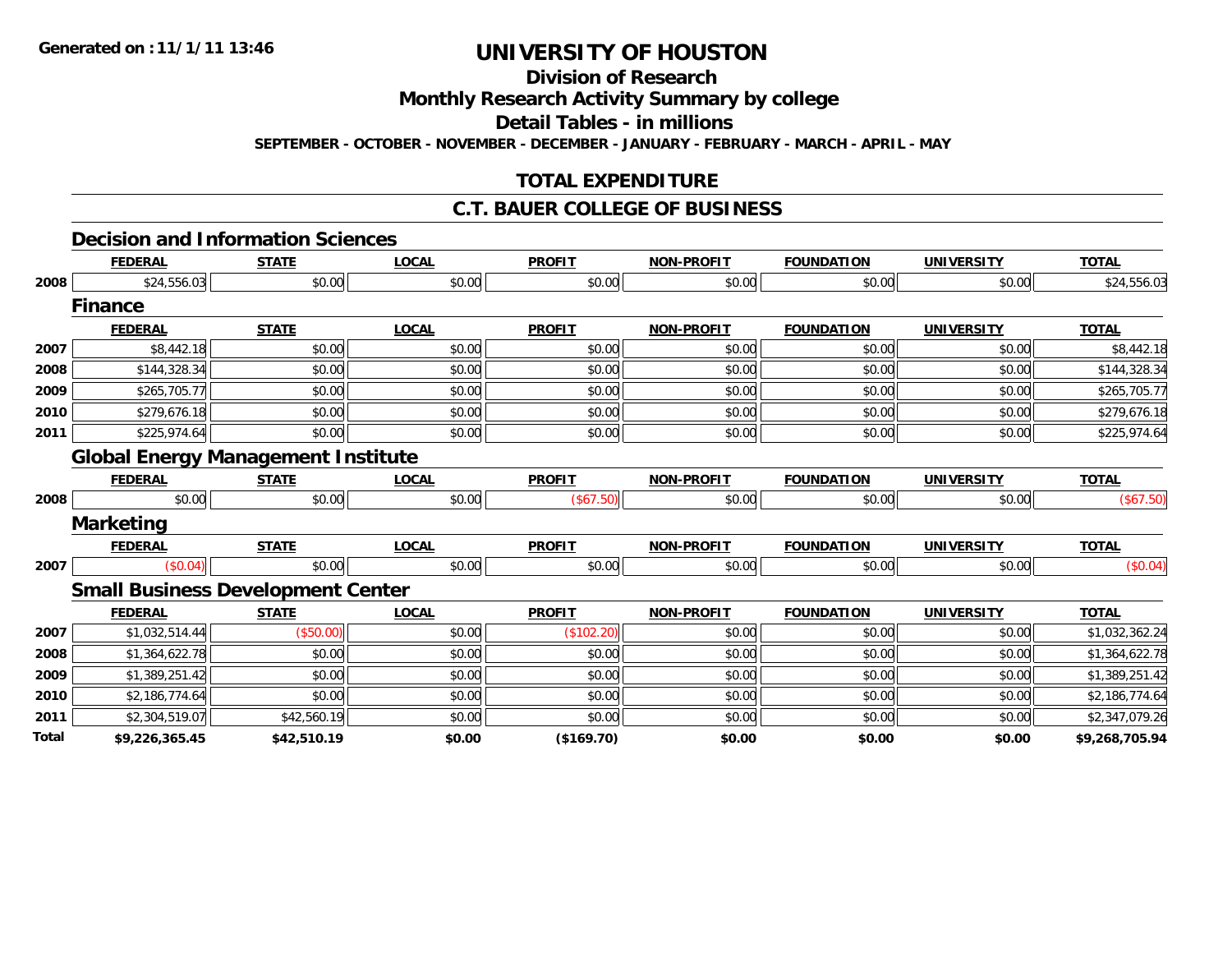## **Division of ResearchMonthly Research Activity Summary by college Detail Tables - in millionsSEPTEMBER - OCTOBER - NOVEMBER - DECEMBER - JANUARY - FEBRUARY - MARCH - APRIL - MAY**

## **TOTAL EXPENDITURE**

## **COLLEGE OF ARCHITECTURE**

#### **Architecture FEDERAL STATE LOCAL PROFIT NON-PROFIT FOUNDATION UNIVERSITY TOTAL 2008** $\bf 8 \left| \right. \qquad \qquad \left. \left. \begin{array}{c} \left. \begin{array}{c} \left. \begin{array}{c} \delta \end{array} \right] \left. \begin{array}{c} \delta \end{array} \right) \left. \begin{array}{c} \delta \end{array} \right) \left. \begin{array}{c} \delta \end{array} \right) \left. \begin{array}{c} \delta \end{array} \right) \left. \begin{array}{c} \delta \end{array} \right) \left. \begin{array}{c} \delta \end{array} \right) \left. \begin{array}{c} \delta \end{array} \right) \left. \begin{array}{c} \delta \end{array} \right) \$ **20099** \$990.97 \$0.00 \$0.00 \$0.00 \$0.00 \$0.00 \$39,974.90 \$39,974.90 \$0.00 \$0.00 \$0.00 \$0.00 \$0.00 \$40,965.87 **2010** $\textsf{\textbf{0}} \parallel \textsf{\textbf{0}}$  \$4,005.49  $\textsf{\textbf{0}}$  \$0.00  $\textsf{\textbf{0}}$  \$0.00  $\textsf{\textbf{0}}$  \$0.00  $\textsf{\textbf{0}}$  \$0.00  $\textsf{\textbf{0}}$  \$23,060.93  $\textsf{\textbf{0}}$  \$0.00  $\textsf{\textbf{0}}$ **2011** $\textbf{1} \hspace{.2cm} \text{$80.00]} \hspace{1.5cm} \text{$50.00]} \hspace{1.5cm} \text{$50.00} \hspace{1.5cm} \text{$1$} \hspace{1.5cm} \text{$26,757.39]} \hspace{1.5cm} \text{$1$} \hspace{1.5cm} \text{$30.00]} \hspace{1.5cm} \text{$30.00]} \hspace{1.5cm} \text{$30.00} \hspace{1.5cm} \text{$1$} \hspace{1.5cm} \text{$1$} \hspace{1.5cm} \text{$3$ **Dean, Architecture**

|       | <b>FEDERAL</b>     | STATE     | LOCAL  | <b>PROFIT</b> | -PROFIT<br>NON- | <b>FOUNDATION</b> | <b>UNIVERSITY</b> | <b>TOTAL</b>         |
|-------|--------------------|-----------|--------|---------------|-----------------|-------------------|-------------------|----------------------|
| 2007  | $\sim$ 00<br>vu.ou | \$0.00    | \$0.00 | \$0.00        | .300.00         | \$0.00            | \$0.00            | ,300.00              |
| Total | 4,996.46           | (\$52.19) | \$0.00 | \$81.631.48   | \$4,300.00      | \$49.818.37       | \$0.00            | .140,694.07<br>41.AO |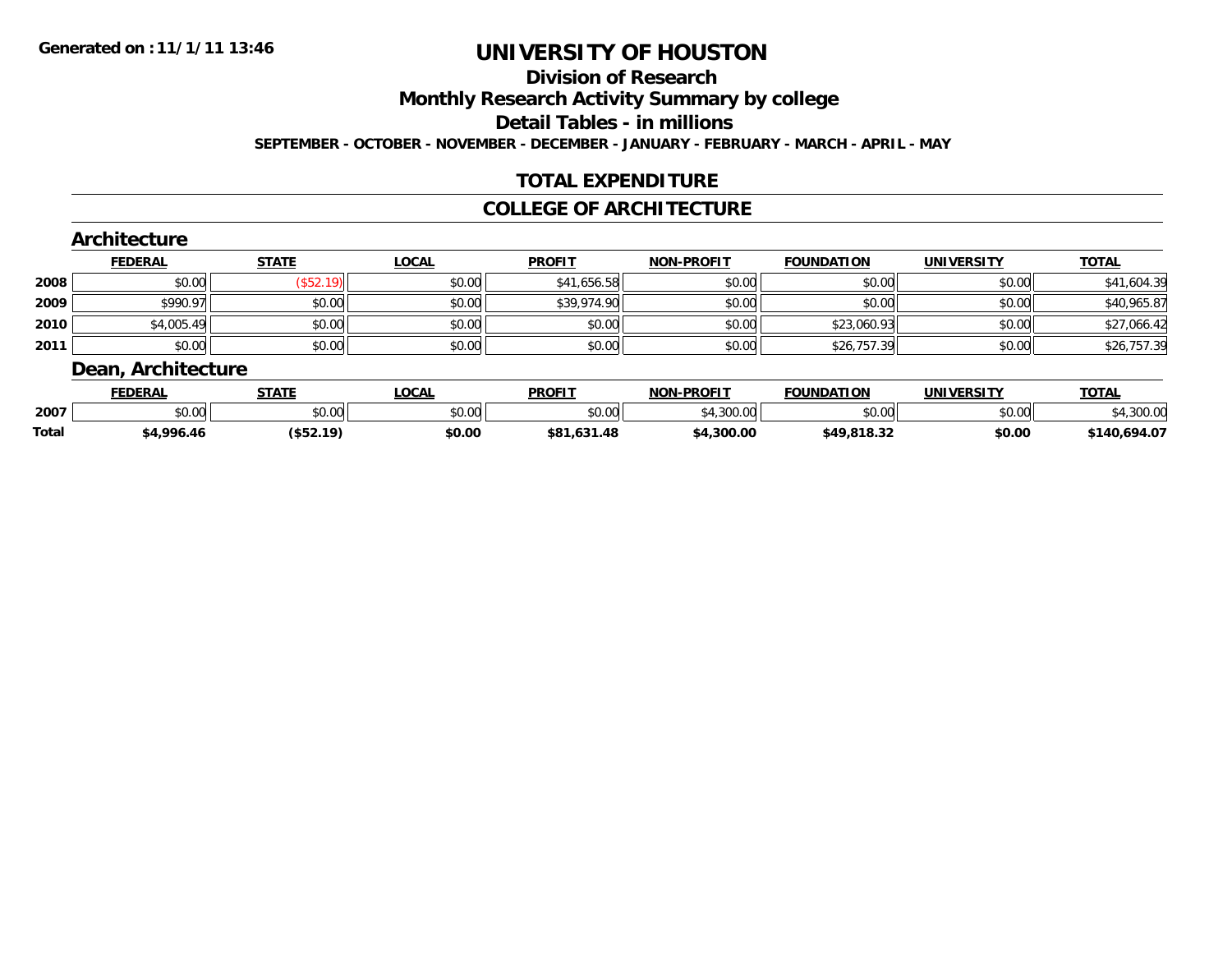# **Division of Research**

**Monthly Research Activity Summary by college**

**Detail Tables - in millions**

**SEPTEMBER - OCTOBER - NOVEMBER - DECEMBER - JANUARY - FEBRUARY - MARCH - APRIL - MAY**

## **TOTAL EXPENDITURE**

## **COLLEGE OF EDUCATION**

## **Consistency Mgmt and Coop Disc**

|      | <b>FEDERAL</b> | <b>STATE</b>                                      | LOCAI         | <b>PROFIT</b> | <b>NON-PROFIT</b> | ΓΙΟΝ<br><b>FAUNIDAT</b><br>IN | <b>UNIVERSITY</b>                                            | <b>TOTAL</b>                    |
|------|----------------|---------------------------------------------------|---------------|---------------|-------------------|-------------------------------|--------------------------------------------------------------|---------------------------------|
| 2010 | 0.00<br>JU.UU  | $\sim$ $\sim$<br>JU.UU                            | 0000<br>JU.UU | 0.00<br>wu.uu | 0000<br>JU.UU     | \$0.00                        | $\mathsf{A} \cap \mathsf{A} \cap \mathsf{A}$<br><b>DU.UG</b> | $\sim$ $\sim$<br>งบ.บบ          |
| 2011 | 0.00<br>JU.UU  | $\mathsf{A}\cap\mathsf{A}\cap\mathsf{A}$<br>JU.UU | 0000<br>PO.OO | 0.00<br>JU.UU | 0000<br>PO.OO     | \$0.00                        | $\sim$ 00<br>ง∪.∪บ                                           | $\uparrow$ $\uparrow$<br>\$U.UU |

## **Curriculum and Instruction**

|      | <b>FEDERAL</b> | <b>STATE</b> | <b>LOCAL</b> | <b>PROFIT</b> | <b>NON-PROFIT</b> | <b>FOUNDATION</b> | <b>UNIVERSITY</b> | <b>TOTAL</b>   |
|------|----------------|--------------|--------------|---------------|-------------------|-------------------|-------------------|----------------|
| 2007 | \$844,302.50   | \$36,750.61  | \$105,704.14 | (\$46.40)     | \$641,370.65      | \$0.00            | \$0.00            | \$1,628,081.49 |
| 2008 | \$1,108,738.37 | \$43,102.77  | \$46.18      | \$0.00        | \$468,442.25      | (\$14.87)         | \$0.00            | \$1,620,222.34 |
| 2009 | \$951,365.10   | \$56,065.48  | \$2,348.58   | \$0.00        | \$430,814.73      | \$0.00            | \$0.00            | \$1,440,593.89 |
| 2010 | \$705,090.91   | \$19,468.80  | \$8,805.44   | \$56.36       | \$472,274.24      | \$40,962.08       | \$0.00            | \$1,246,657.83 |
| 2011 | \$746,590.54   | \$29,101.60  | \$0.00       | \$0.00        | \$174,521.46      | \$277,069.42      | \$0.00            | \$1,227,283.02 |

#### **Dean, Education**

|      | <b>FEDERA</b>                                          | -----<br>- 31 A I - | AA<br>$\sim$  | <b>PROFIT</b>             | -PROFT1<br><b>NON</b> | <b>DATION</b><br><b>COUNDA.</b> | <b>UNIVERSITY</b> | ----           |
|------|--------------------------------------------------------|---------------------|---------------|---------------------------|-----------------------|---------------------------------|-------------------|----------------|
| 2008 | $\mathsf{A} \cap \mathsf{A} \cap \mathsf{A}$<br>טע, טע | $\sim$              | 0.00<br>v.vvi | $\mathsf{v} \mathsf{v}$ . | $\Omega$ now<br>~     |                                 | \$0.00            | 200<br>ູນ ບ. ∠ |

# **Educational Leadership & Cultural Studies**

|      | <b>FEDERAL</b> | <u>STATE</u>      | <b>LOCAL</b> | <b>PROFIT</b> | <b>NON-PROFIT</b> | <b>FOUNDATION</b> | <b>UNIVERSITY</b> | <b>TOTAL</b> |
|------|----------------|-------------------|--------------|---------------|-------------------|-------------------|-------------------|--------------|
| 2007 | \$5.25         | \$41,276.96       | \$0.00       | \$0.00        | \$8,890.10        | \$0.00            | \$0.00            | \$50,172.31  |
| 2008 | \$20.00]       | \$0.00            | \$0.00       | \$0.00        | \$13,533.33       | (\$235.50)        | \$0.00            | \$13,277.83  |
| 2009 | \$632.70       | \$0.00            | \$0.00       | \$0.00        | \$0.00            | \$0.00            | \$0.00            | \$632.70     |
| 2010 | \$0.00         | \$35.28           | \$0.00       | \$0.00        | \$0.00            | \$0.00            | \$0.00            | (\$35.28)    |
| 2011 | \$0.00         | $($ \$153.53) $ $ | \$0.00       | \$0.00        | \$0.00            | \$0.00            | \$0.00            | (\$153.53)   |

## **Educational Psychology**

|      | <b>FEDERAL</b> | <b>STATE</b> | <b>LOCAL</b> | <b>PROFIT</b> | <b>NON-PROFIT</b> | <b>FOUNDATION</b> | <b>UNIVERSITY</b> | <b>TOTAL</b> |
|------|----------------|--------------|--------------|---------------|-------------------|-------------------|-------------------|--------------|
| 2007 | \$188,276.98   | \$168,249.85 | \$0.00       | \$0.00        | \$0.00            | \$0.00            | \$0.00            | \$356,526.83 |
| 2008 | \$187,894.42   | \$97,038.76  | \$0.00       | \$0.00        | \$2,833.21        | \$63,809.62       | \$0.00            | \$351,576.01 |
| 2009 | \$47,907.77    | \$20,169.04  | \$0.00       | \$0.00        | \$0.00            | \$103,490.09      | \$0.00            | \$171,566.90 |
| 2010 | \$7,535.50     | \$12,279.40  | \$0.00       | \$0.00        | \$10,206.92       | \$65,354.46       | \$0.00            | \$95,376.28  |
| 2011 | \$36,516.48    | \$110,978.43 | \$0.00       | \$0.00        | \$1,243.67        | \$74,181.25       | \$0.00            | \$222,919.83 |

## **Institute for Urban Education**

|      | <b>FEDERAI</b> | <b>STATE</b> | LOCAI         | <b>PROFIT</b>                                       | NON-PROFIT             | <b>FOUNDATION</b>      | <b>UNIVERSITY</b>              | <b>TOTAL</b><br>,,, |
|------|----------------|--------------|---------------|-----------------------------------------------------|------------------------|------------------------|--------------------------------|---------------------|
| 2008 | 0000<br>טט.טע  | 0000<br>ט.טי | 0000<br>טט.טע | $\uparrow$ $\uparrow$ $\uparrow$<br>JU.U            | $\sim$ $\sim$<br>JU.UU | $\sim$ $\sim$<br>DU.UU | 0 <sub>n</sub><br>vu.vu        | \$0.00              |
| 2009 | 0000<br>DU.UU  | 0000<br>,uu  | 0000<br>DU.UU | $\uparrow$ $\uparrow$ $\uparrow$ $\uparrow$<br>JU.U | ሐሴ ሰሰ<br>JU.UU         | $\sim$ 00<br>DU.UU     | 0 <sub>n</sub><br><b>JU.UU</b> | \$0.00              |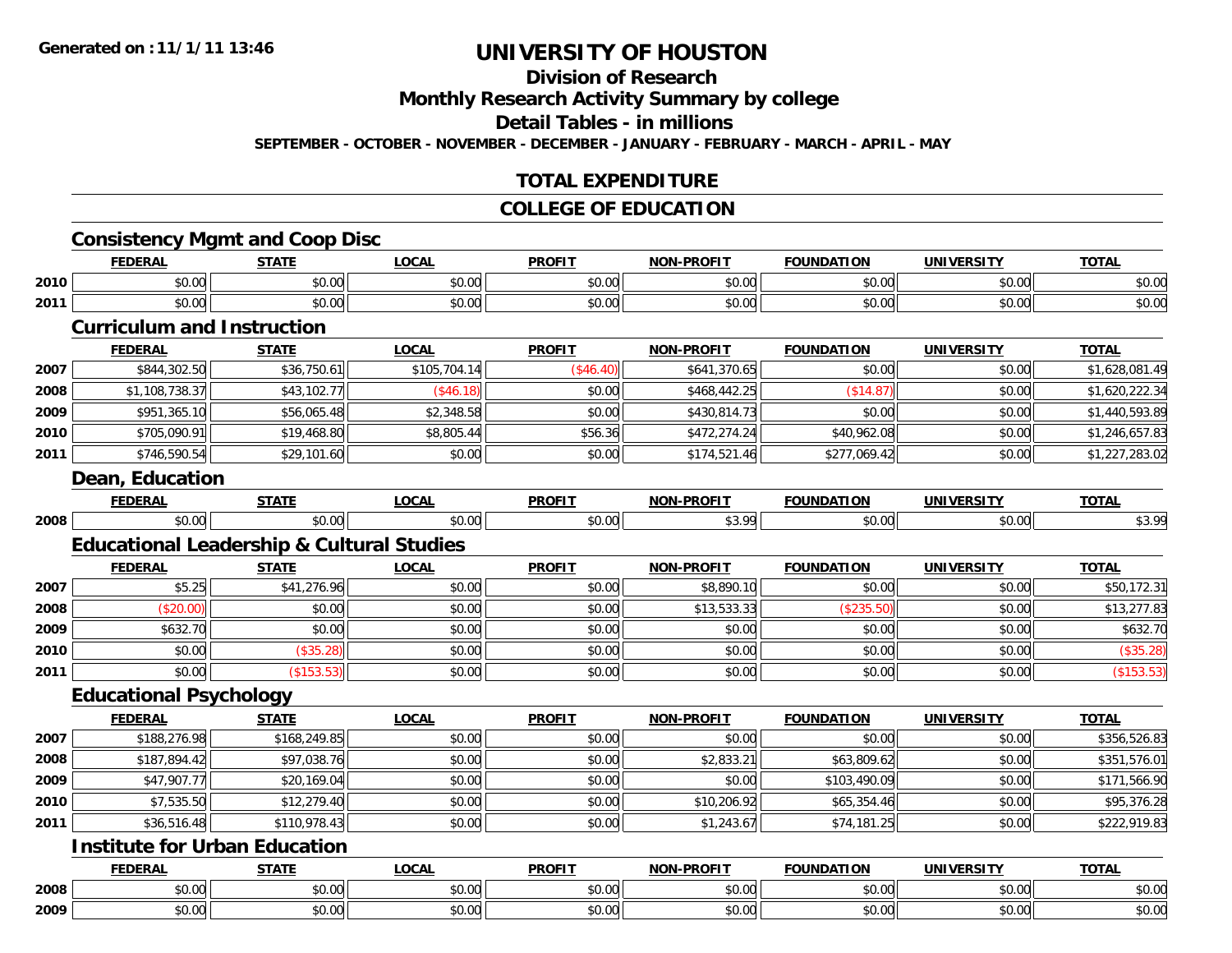## **Division of ResearchMonthly Research Activity Summary by college Detail Tables - in millionsSEPTEMBER - OCTOBER - NOVEMBER - DECEMBER - JANUARY - FEBRUARY - MARCH - APRIL - MAY**

## **TOTAL EXPENDITURE**

## **COLLEGE OF EDUCATION**

## **Institute for Urban Education**

|       | <b>FEDERAL</b> | <b>STATE</b> | LOCAL        | <b>PROFIT</b> | <b>NON-PROFIT</b> | <b>FOUNDATION</b> | <b>UNIVERSITY</b> | <b>TOTAL</b>   |
|-------|----------------|--------------|--------------|---------------|-------------------|-------------------|-------------------|----------------|
| 2010  | \$0.00         | \$0.00       | \$0.00       | \$0.00        | \$0.00            | \$0.00            | \$0.00            | \$0.00         |
| 2011  | \$0.00         | \$0.00       | \$0.00       | \$0.00        | \$0.00            | \$0.00            | \$0.00            | \$0.00         |
| Total | \$4,824,836.52 | \$634,292.88 | \$116,811.98 | \$9.96        | \$2,224,134.55    | \$624,616.56      | \$0.00            | \$8,424,702.45 |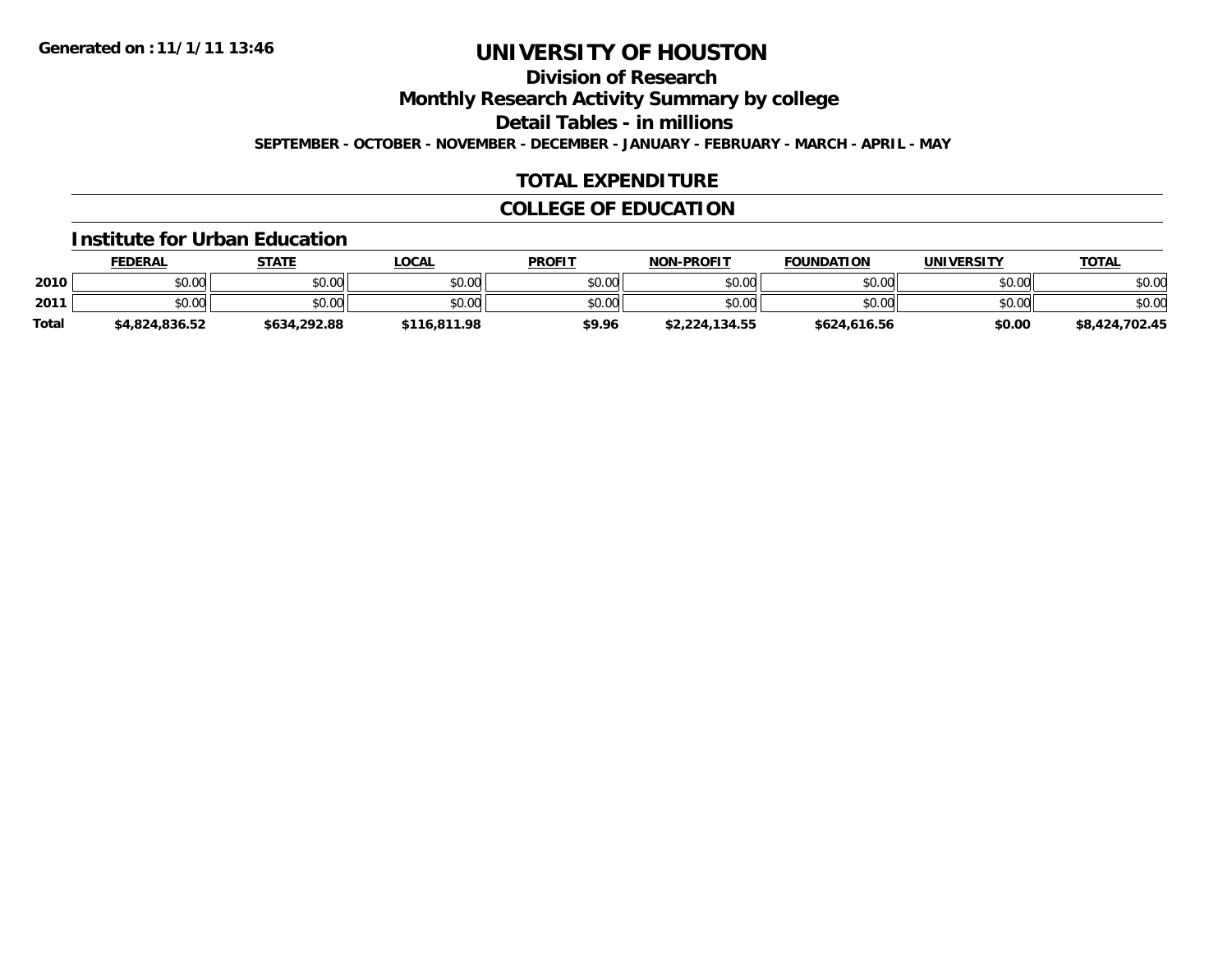## **Division of ResearchMonthly Research Activity Summary by college Detail Tables - in millions SEPTEMBER - OCTOBER - NOVEMBER - DECEMBER - JANUARY - FEBRUARY - MARCH - APRIL - MAY**

## **TOTAL EXPENDITURE**

## **COLLEGE OF LIBERAL ARTS AND SOCIAL SCIENCES**

|      | <b>FEDERAL</b>                 | <b>STATE</b> | <b>LOCAL</b> | <b>PROFIT</b> | <b>NON-PROFIT</b> | <b>FOUNDATION</b> | <b>UNIVERSITY</b> | <b>TOTAL</b> |
|------|--------------------------------|--------------|--------------|---------------|-------------------|-------------------|-------------------|--------------|
| 2007 | \$12,954.25                    | \$0.00       | \$0.00       | \$0.00        | \$9,395.00        | \$0.00            | \$0.00            | \$22,349.25  |
| 2008 | \$10,006.26                    | \$0.00       | \$0.00       | \$0.00        | \$0.00            | \$0.00            | \$0.00            | \$10,006.26  |
| 2009 | \$0.00                         | \$0.00       | \$0.00       | \$0.00        | (\$1,891.44)      | \$0.00            | \$0.00            | (\$1,891.44) |
| 2010 | \$0.00                         | \$0.00       | \$0.00       | \$0.00        | (\$88.94)         | \$0.00            | \$0.00            | (\$88.94)    |
| 2011 | \$0.00                         | \$0.00       | \$0.00       | (\$125.65)    | \$0.00            | \$0.00            | \$0.00            | (\$125.65)   |
| Art  |                                |              |              |               |                   |                   |                   |              |
|      | <b>FEDERAL</b>                 | <b>STATE</b> | <b>LOCAL</b> | <b>PROFIT</b> | <b>NON-PROFIT</b> | <b>FOUNDATION</b> | <b>UNIVERSITY</b> | <b>TOTAL</b> |
| 2009 | \$0.00                         | \$0.00       | \$0.00       | \$0.00        | \$8,272.99        | \$0.00            | \$0.00            | \$8,272.99   |
|      | <b>Arte Publico Press</b>      |              |              |               |                   |                   |                   |              |
|      | <b>FEDERAL</b>                 | <b>STATE</b> | <b>LOCAL</b> | <b>PROFIT</b> | <b>NON-PROFIT</b> | <b>FOUNDATION</b> | <b>UNIVERSITY</b> | <b>TOTAL</b> |
| 2007 | \$17,048.08                    | \$0.00       | \$0.00       | \$0.00        | \$75,200.00       | \$111,981.04      | \$0.00            | \$204,229.12 |
| 2008 | \$0.00                         | \$0.00       | \$0.00       | \$0.00        | \$79,995.29       | \$16,732.22       | \$0.00            | \$96,727.51  |
| 2009 | \$8,683.13                     | \$0.00       | \$0.00       | \$0.00        | \$29,448.97       | \$0.00            | \$0.00            | \$38,132.10  |
| 2010 | \$34,875.34                    | \$0.00       | \$0.00       | \$0.00        | \$51,200.00       | \$113,122.24      | \$0.00            | \$199,197.58 |
| 2011 | \$17,484.53                    | \$3,500.00   | \$0.00       | \$0.00        | \$53,675.60       | \$251,398.42      | \$0.00            | \$326,058.55 |
|      | <b>Blaffer Gallery</b>         |              |              |               |                   |                   |                   |              |
|      | <b>FEDERAL</b>                 | <b>STATE</b> | <b>LOCAL</b> | <b>PROFIT</b> | <b>NON-PROFIT</b> | <b>FOUNDATION</b> | <b>UNIVERSITY</b> | <b>TOTAL</b> |
| 2007 | \$13,543.49                    | \$600.00     | \$0.00       | \$0.00        | \$24,178.61       | \$0.00            | \$0.00            | \$38,322.10  |
| 2008 | \$34,822.09                    | \$0.00       | \$0.00       | \$0.00        | \$22,012.72       | \$0.00            | \$0.00            | \$56,834.81  |
| 2009 | \$32,822.93                    | \$4,007.00   | \$0.00       | \$0.00        | \$59,239.30       | \$0.00            | \$0.00            | \$96,069.23  |
| 2010 | \$74,342.47                    | \$4,898.00   | \$0.00       | \$0.00        | \$64,393.74       | \$0.00            | \$0.00            | \$143,634.21 |
| 2011 | \$9,352.22                     | \$5,636.60   | \$0.00       | \$0.00        | \$24,449.16       | \$0.00            | \$0.00            | \$39,437.98  |
|      | <b>Communication Disorders</b> |              |              |               |                   |                   |                   |              |
|      | <b>FEDERAL</b>                 | <b>STATE</b> | <b>LOCAL</b> | <b>PROFIT</b> | <b>NON-PROFIT</b> | <b>FOUNDATION</b> | <b>UNIVERSITY</b> | <b>TOTAL</b> |
| 2007 | \$12,110.50                    | \$0.00       | \$0.00       | \$0.00        | \$172,214.34      | \$0.00            | \$0.00            | \$184,324.84 |
| 2008 | \$0.02                         | \$0.00       | \$325.00     | \$0.00        | \$103,731.77      | \$0.00            | \$0.00            | \$104,056.79 |
| 2009 | (\$26,857.43)                  | \$0.00       | \$0.00       | \$0.00        | \$99,779.33       | \$0.00            | \$26,634.03       | \$99,555.93  |
| 2010 | (\$0.09)                       | \$0.00       | \$0.00       | \$0.00        | \$256,051.03      | \$0.00            | \$0.00            | \$256,050.94 |
| 2011 | \$3,097.47                     | \$0.00       | (\$259.55)   | \$0.00        | \$105,465.05      | \$0.00            | \$0.00            | \$108,302.97 |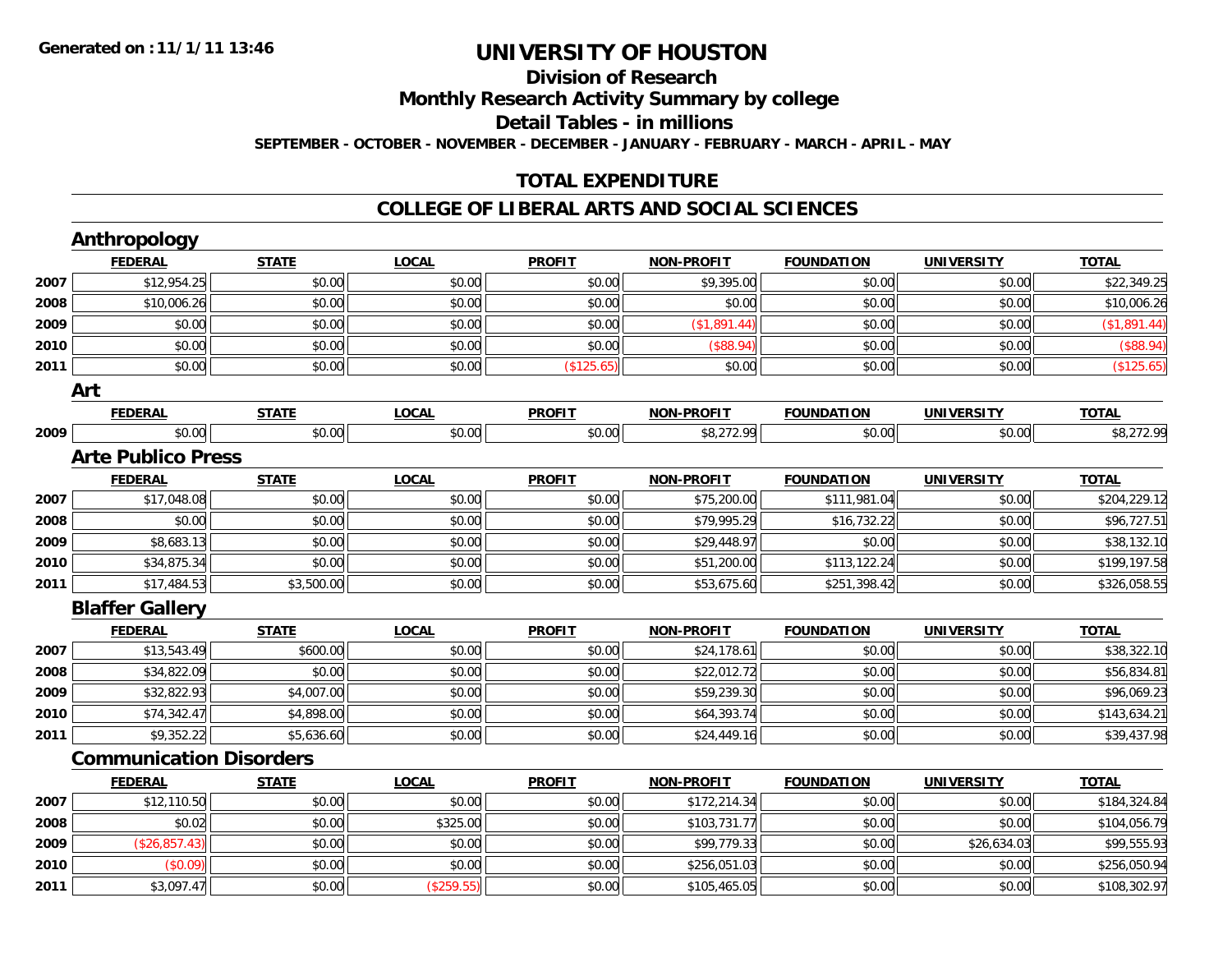**2011**

# **UNIVERSITY OF HOUSTON**

**Division of Research**

**Monthly Research Activity Summary by college**

**Detail Tables - in millions**

**SEPTEMBER - OCTOBER - NOVEMBER - DECEMBER - JANUARY - FEBRUARY - MARCH - APRIL - MAY**

## **TOTAL EXPENDITURE**

## **COLLEGE OF LIBERAL ARTS AND SOCIAL SCIENCES**

## **Cynthia Woods Mitchell Center for the Arts**

|      | <b>FEDERAL</b>   | <b>STATE</b>                                  | <b>LOCAL</b> | <b>PROFIT</b> | <b>NON-PROFIT</b> | <b>FOUNDATION</b> | <b>UNIVERSITY</b> | <b>TOTAL</b>   |
|------|------------------|-----------------------------------------------|--------------|---------------|-------------------|-------------------|-------------------|----------------|
| 2011 | \$0.00           | \$0.00                                        | \$0.00       | \$0.00        | \$15,000.00       | \$0.00            | \$0.00            | \$15,000.00    |
|      |                  | <b>Dean, Liberal Arts and Social Sciences</b> |              |               |                   |                   |                   |                |
|      | <b>FEDERAL</b>   | <b>STATE</b>                                  | <b>LOCAL</b> | <b>PROFIT</b> | <b>NON-PROFIT</b> | <b>FOUNDATION</b> | <b>UNIVERSITY</b> | <b>TOTAL</b>   |
| 2008 | \$35,756.60      | \$0.00                                        | \$0.00       | \$0.00        | \$0.00            | \$0.00            | \$0.00            | \$35,756.60    |
| 2009 | \$107,056.84     | \$0.00                                        | \$0.00       | \$0.00        | \$0.00            | \$0.00            | \$0.00            | \$107,056.84   |
| 2010 | \$1,085.32       | \$0.00                                        | \$0.00       | \$0.00        | \$0.00            | \$0.00            | \$0.00            | \$1,085.32     |
| 2011 | (\$2,146.29)     | \$0.00                                        | \$0.00       | \$0.00        | \$0.00            | \$0.00            | \$0.00            | (\$2,146.29)   |
|      | <b>Economics</b> |                                               |              |               |                   |                   |                   |                |
|      | <b>FEDERAL</b>   | <b>STATE</b>                                  | <b>LOCAL</b> | <b>PROFIT</b> | <b>NON-PROFIT</b> | <b>FOUNDATION</b> | <b>UNIVERSITY</b> | <b>TOTAL</b>   |
| 2007 | \$86,909.62      | \$0.00                                        | \$0.00       | \$0.00        | \$0.00            | \$0.00            | \$0.00            | \$86,909.62    |
| 2008 | \$21,508.90      | \$0.00                                        | \$0.00       | (\$67.50)     | \$0.00            | \$2,230.00        | \$0.00            | \$23,671.40    |
| 2009 | \$25,614.46      | \$0.00                                        | \$0.00       | \$0.00        | \$0.00            | \$0.00            | \$0.00            | \$25,614.46    |
| 2010 | \$7,424.99       | \$0.00                                        | \$0.00       | \$0.00        | \$0.00            | \$0.00            | \$0.00            | \$7,424.99     |
| 2011 | (\$2,023.11)     | \$0.00                                        | \$0.00       | \$0.00        | \$16,068.50       | \$21,696.47       | \$0.00            | \$35,741.86    |
|      | <b>English</b>   |                                               |              |               |                   |                   |                   |                |
|      | <b>FEDERAL</b>   | <b>STATE</b>                                  | <b>LOCAL</b> | <b>PROFIT</b> | <b>NON-PROFIT</b> | <b>FOUNDATION</b> | <b>UNIVERSITY</b> | <b>TOTAL</b>   |
| 2007 | \$1,223.25       | \$0.00                                        | \$0.00       | \$0.00        | \$7,850.00        | \$0.00            | \$0.00            | \$9,073.25     |
| 2008 | \$0.00           | \$0.00                                        | \$0.00       | \$0.00        | \$432.09          | \$0.00            | \$0.00            | \$432.09       |
| 2009 | \$7,500.00       | \$0.00                                        | \$0.00       | \$0.00        | \$0.00            | \$0.00            | \$0.00            | \$7,500.00     |
| 2010 | \$565.00         | \$0.00                                        | \$0.00       | \$0.00        | \$0.00            | \$0.00            | \$0.00            | \$565.00       |
| 2011 | (\$51.76)        | (\$0.09)                                      | \$0.00       | \$0.00        | (\$287.50)        | \$0.00            | \$0.00            | (\$339.35)     |
|      |                  | <b>Health and Human Performance</b>           |              |               |                   |                   |                   |                |
|      | <b>FEDERAL</b>   | <b>STATE</b>                                  | <b>LOCAL</b> | <b>PROFIT</b> | <b>NON-PROFIT</b> | <b>FOUNDATION</b> | <b>UNIVERSITY</b> | <b>TOTAL</b>   |
| 2007 | \$959,524.59     | \$0.00                                        | \$0.00       | \$30,283.19   | \$0.00            | \$66,185.27       | \$0.00            | \$1,055,993.05 |
| 2008 | \$1,259,362.25   | \$0.00                                        | \$0.00       | \$74,300.92   | \$23.81           | \$5,831.37        | \$0.00            | \$1,339,518.35 |
| 2009 | \$1,269,448.69   | \$0.00                                        | \$0.00       | \$24,254.54   | \$0.00            | \$12,276.67       | \$0.00            | \$1,305,979.90 |
| 2010 | \$1,284,727.56   | \$0.00                                        | \$0.00       | \$42,571.87   | \$0.00            | \$10,148.17       | \$382.85          | \$1,337,830.45 |

 $\textbf{1} \hspace{14mm} \text{\textcolor{red}{\textbf{3.542.62}}} \hspace{14mm} \text{\textcolor{red}{\textbf{5.644.37}}} \hspace{13mm} \text{\textcolor{red}{\textbf{5.643.361.09}}} \hspace{13mm} \text{\textcolor{red}{\textbf{5.663.61.09}}} \hspace{13mm} \text{\textcolor{red}{\textbf{5.663.61.09}}} \hspace{13mm} \text{\textcolor{red}{\textbf{5.663.61.09}}} \hspace{13mm} \text{\textcolor{red}{\textbf{5.663.6$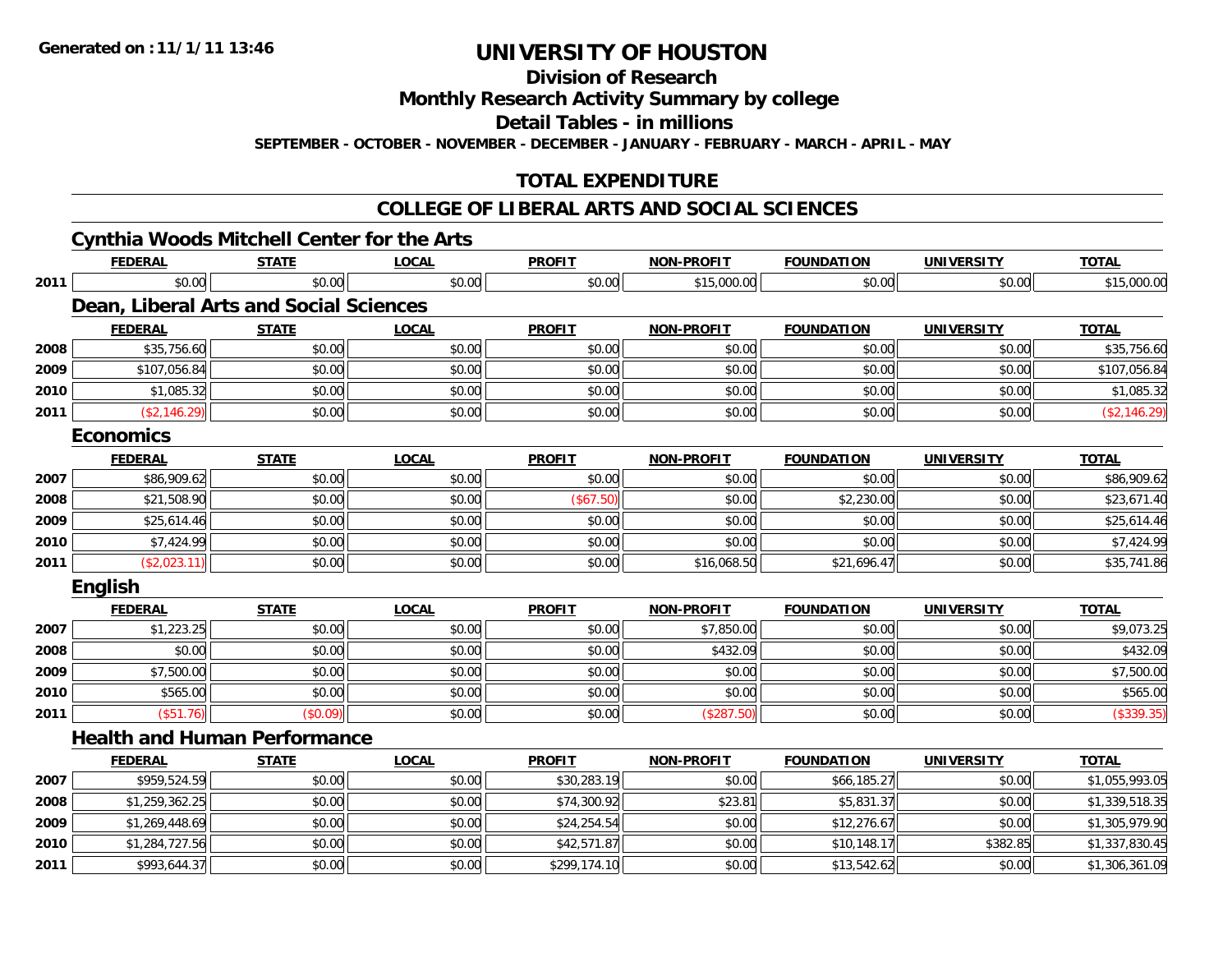**History**

# **UNIVERSITY OF HOUSTON**

## **Division of ResearchMonthly Research Activity Summary by college Detail Tables - in millionsSEPTEMBER - OCTOBER - NOVEMBER - DECEMBER - JANUARY - FEBRUARY - MARCH - APRIL - MAY**

## **TOTAL EXPENDITURE**

## **COLLEGE OF LIBERAL ARTS AND SOCIAL SCIENCES**

|      | <b>HISTORY</b>                        |                |              |               |                   |                   |                   |                 |
|------|---------------------------------------|----------------|--------------|---------------|-------------------|-------------------|-------------------|-----------------|
|      | <b>FEDERAL</b>                        | <b>STATE</b>   | <b>LOCAL</b> | <b>PROFIT</b> | <b>NON-PROFIT</b> | <b>FOUNDATION</b> | <b>UNIVERSITY</b> | <b>TOTAL</b>    |
| 2007 | \$22,218.92                           | \$0.00         | \$0.00       | \$81,682.15   | \$74,994.00       | \$0.00            | \$34,911.58       | \$213,806.65    |
| 2008 | \$6,756.75                            | \$0.00         | \$0.00       | \$69,082.54   | \$13,435.64       | \$0.00            | \$0.00            | \$89,274.93     |
| 2009 | \$0.00                                | \$0.00         | \$0.00       | \$47,599.35   | \$0.00            | \$0.00            | \$0.00            | \$47,599.35     |
| 2010 | \$2,805.79                            | \$0.00         | \$0.00       | \$62,563.33   | \$0.00            | \$55,000.00       | \$0.00            | \$120,369.12    |
| 2011 | \$10,915.59                           | \$0.00         | \$0.00       | \$24,509.42   | \$0.00            | \$41,250.00       | \$0.00            | \$76,675.01     |
|      | <b>Hobby Center for Public Policy</b> |                |              |               |                   |                   |                   |                 |
|      | <b>FEDERAL</b>                        | <b>STATE</b>   | <b>LOCAL</b> | <b>PROFIT</b> | <b>NON-PROFIT</b> | <b>FOUNDATION</b> | <b>UNIVERSITY</b> | <b>TOTAL</b>    |
| 2009 | \$8,622.23                            | \$0.00         | \$0.00       | \$0.00        | \$0.00            | \$0.00            | \$0.00            | \$8,622.23      |
| 2010 | \$12,872.17                           | \$0.00         | \$0.00       | \$0.00        | \$0.00            | \$0.00            | \$0.00            | \$12,872.17     |
| 2011 | \$17,621.36                           | \$0.00         | \$0.00       | \$0.00        | \$0.00            | \$0.00            | \$0.00            | \$17,621.36     |
|      | <b>Modern/Classical Languages</b>     |                |              |               |                   |                   |                   |                 |
|      | <b>FEDERAL</b>                        | <b>STATE</b>   | <b>LOCAL</b> | <b>PROFIT</b> | <b>NON-PROFIT</b> | <b>FOUNDATION</b> | <b>UNIVERSITY</b> | <b>TOTAL</b>    |
| 2008 | \$32,106.46                           | \$0.00         | \$0.00       | \$0.00        | \$0.00            | \$0.00            | \$0.00            | \$32,106.46     |
| 2011 | \$250.48                              | \$0.00         | \$0.00       | \$0.00        | \$0.00            | \$0.00            | \$0.00            | \$250.48        |
|      | <b>Political Science</b>              |                |              |               |                   |                   |                   |                 |
|      | <b>FEDERAL</b>                        | <b>STATE</b>   | <b>LOCAL</b> | <b>PROFIT</b> | <b>NON-PROFIT</b> | <b>FOUNDATION</b> | <b>UNIVERSITY</b> | <b>TOTAL</b>    |
| 2007 | \$225,587.10                          | \$0.00         | \$0.00       | (\$909.87)    | \$0.00            | \$0.00            | \$0.00            | \$224,677.23    |
| 2008 | \$4,311.69                            | \$0.00         | \$0.00       | \$0.00        | \$0.00            | \$0.00            | \$4,847.82        | \$9,159.51      |
| 2009 | \$195,753.36                          | \$0.00         | \$0.00       | \$0.00        | \$0.00            | \$0.00            | \$24,986.49       | \$220,739.85    |
| 2010 | \$4,227.71                            | \$0.00         | \$0.00       | \$0.00        | \$0.00            | \$0.00            | \$0.00            | \$4,227.71      |
| 2011 | (\$2,511.44)                          | (\$637.93)     | \$0.00       | (\$179.60)    | \$0.00            | \$0.00            | \$0.00            | (\$3,328.97)    |
|      | <b>Psychology</b>                     |                |              |               |                   |                   |                   |                 |
|      | <b>FEDERAL</b>                        | <b>STATE</b>   | <b>LOCAL</b> | <b>PROFIT</b> | <b>NON-PROFIT</b> | <b>FOUNDATION</b> | <b>UNIVERSITY</b> | <b>TOTAL</b>    |
| 2007 | \$5,165,061.36                        | \$3,641,900.22 | \$0.00       | \$65,940.08   | \$81,981.11       | \$0.00            | \$47,915.29       | \$9,002,798.06  |
| 2008 | \$9,037,126.54                        | \$5,096,149.23 | \$3,449.88   | \$66,042.57   | \$23,735.15       | \$3,320.11        | \$46,057.26       | \$14,275,880.74 |
| 2009 | \$4,937,706.31                        | \$2,095,253.08 | \$1,690.44   | \$76,693.55   | \$56,463.84       | \$22,628.71       | \$96,474.15       | \$7,286,910.08  |
| 2010 | \$5,666,760.41                        | \$1,770,860.00 | \$0.00       | \$119,348.32  | \$94,799.63       | \$6,573.91        | \$42,482.02       | \$7,700,824.29  |
| 2011 | \$5,209,174.14                        | \$424,082.92   | \$0.00       | \$64,782.82   | \$197,944.34      | \$161,410.82      | \$11,787.37       | \$6,069,182.41  |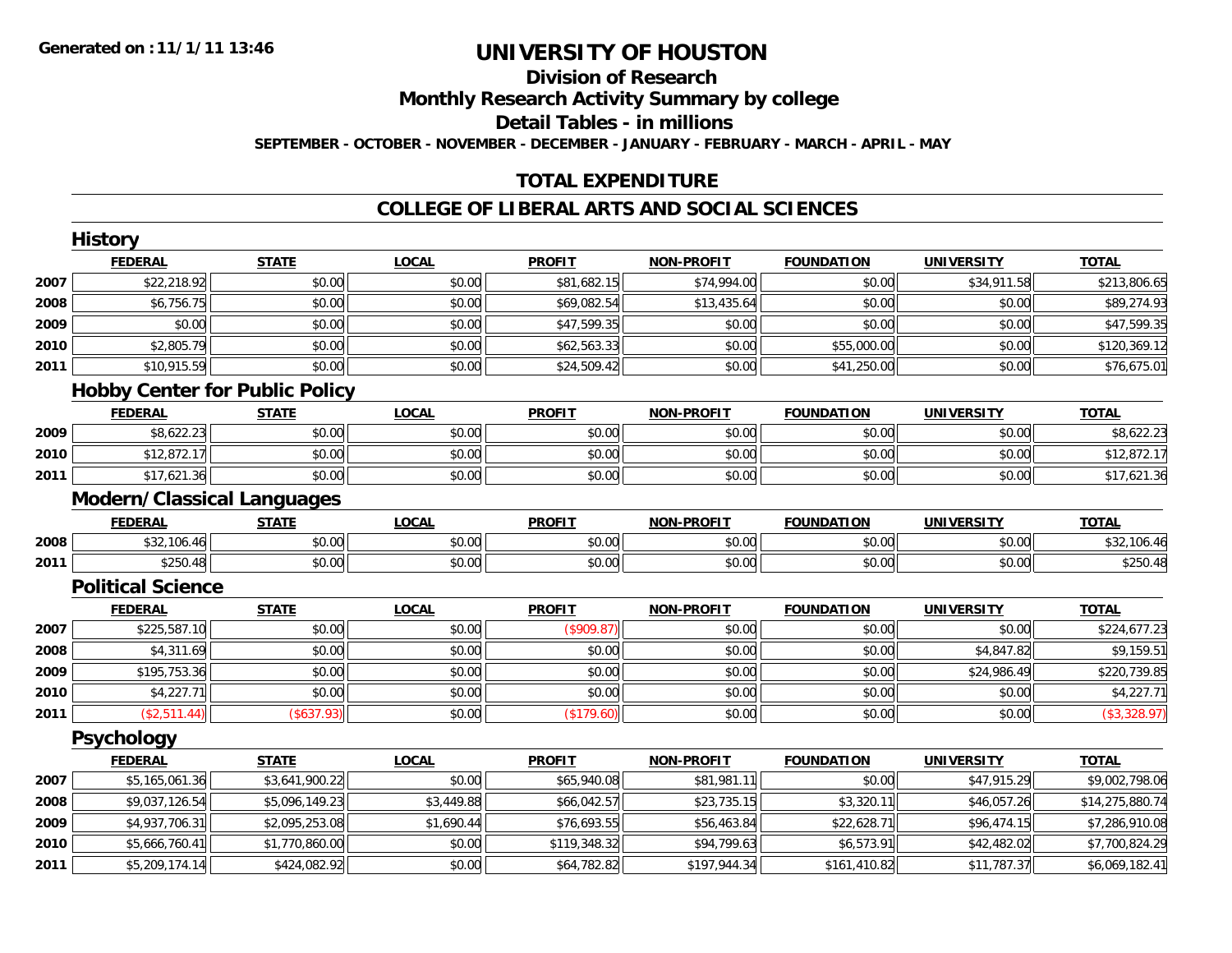## **Division of ResearchMonthly Research Activity Summary by college Detail Tables - in millionsSEPTEMBER - OCTOBER - NOVEMBER - DECEMBER - JANUARY - FEBRUARY - MARCH - APRIL - MAY**

## **TOTAL EXPENDITURE**

## **COLLEGE OF LIBERAL ARTS AND SOCIAL SCIENCES**

## **School of Music**

|      | <b>FEDERAL</b> | <b>STATE</b> | <u>LOCAL</u> | <b>PROFIT</b> | <b>NON-PROFIT</b> | <b>FOUNDATION</b> | <b>UNIVERSITY</b> | <b>TOTAL</b> |
|------|----------------|--------------|--------------|---------------|-------------------|-------------------|-------------------|--------------|
| 2007 | \$2,611.00     | \$0.00       | \$0.00       | \$0.00        | \$0.00            | \$0.00            | \$0.00            | \$2,611.00   |
| 2008 | \$0.00         | \$0.00       | \$0.00       | \$0.00        | \$4,960.00        | \$0.00            | \$0.00            | \$4,960.00   |
| 2010 | \$0.00         | \$0.00       | \$0.00       | \$0.00        | \$10,131.66       | \$0.00            | \$0.00            | \$10,131.66  |
| 2011 | \$0.00         | \$1,365.00   | \$0.00       | \$0.00        | (\$666.97)        | \$0.00            | \$0.00            | \$698.03     |

## **Sociology**

|      | <b>FEDERAL</b> | <b>STATE</b> | <u>LOCAL</u> | <b>PROFIT</b> | <b>NON-PROFIT</b> | <b>FOUNDATION</b> | <b>UNIVERSITY</b> | <b>TOTAL</b> |
|------|----------------|--------------|--------------|---------------|-------------------|-------------------|-------------------|--------------|
| 2007 | \$36,149.53    | \$5,159.62   | \$7,768.02   | \$0.00        | \$0.00            | \$3,155.52        | \$0.00            | \$52,232.69  |
| 2008 | \$60,937.02    | \$0.00       | \$7,353.58   | \$0.00        | \$0.00            | \$0.00            | \$26,240.66       | \$94,531.26  |
| 2009 | \$92,490.59    | \$0.00       | \$30,137.33  | \$0.00        | \$6.47            | \$0.00            | \$0.00            | \$122,634.39 |
| 2010 | \$147,102.10   | \$0.00       | \$5,405.91   | \$0.00        | \$20,181.63       | \$0.00            | \$0.00            | \$172,689.64 |
| 2011 | \$113,948.21   | \$0.00       | \$0.00       | \$0.00        | \$0.00            | \$0.00            | \$0.00            | \$113,948.21 |

## **Theatre**

|       | <b>FEDERAL</b>  | <b>STATE</b>    | <b>LOCAL</b> | <b>PROFIT</b>  | <b>NON-PROFIT</b> | <b>FOUNDATION</b> | <b>UNIVERSITY</b> | <b>TOTAL</b>    |
|-------|-----------------|-----------------|--------------|----------------|-------------------|-------------------|-------------------|-----------------|
| 2007  | \$0.00          | \$0.00          | \$0.00       | \$0.00         | \$218.2           | \$0.00            | \$0.00            | \$218.2         |
| 2008  | \$0.00          | \$0.00          | \$0.00       | \$0.00         | \$38,124.23       | \$0.00            | \$0.00            | \$38,124.23     |
| 2011  | \$0.00          | \$0.00          | \$0.00       | \$47,990.37    | $($ \$962.31)     | $\frac{7545}{10}$ | \$0.00            | \$46,982.43     |
| Total | \$37,322,021.92 | \$13,052,773.65 | \$55,870.61  | \$1,195,536.50 | \$1,890,719.63    | \$918,437.92      | \$362,719.52      | \$54,798,079.75 |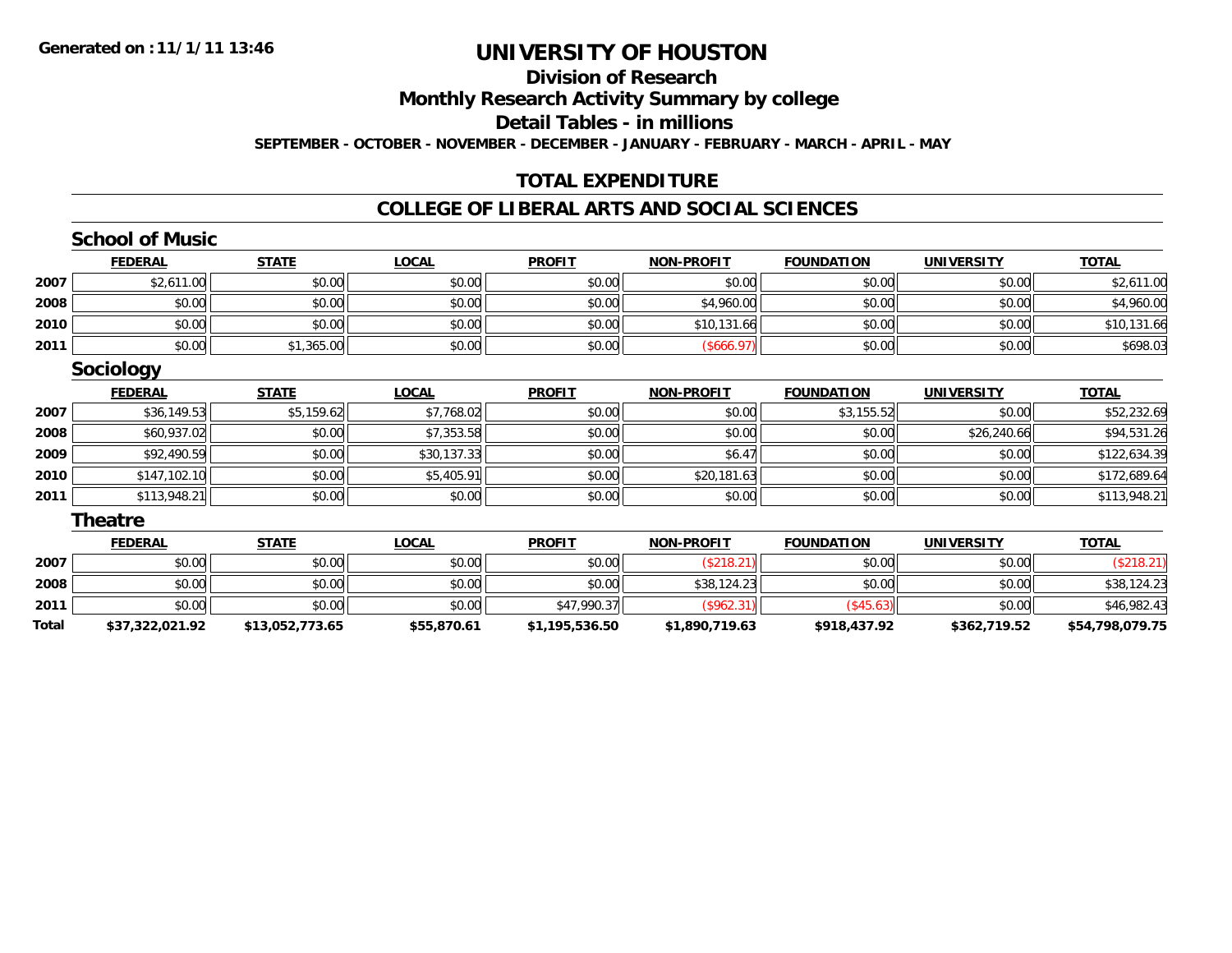# **Division of Research**

**Monthly Research Activity Summary by college**

**Detail Tables - in millions**

**SEPTEMBER - OCTOBER - NOVEMBER - DECEMBER - JANUARY - FEBRUARY - MARCH - APRIL - MAY**

## **TOTAL EXPENDITURE**

## **COLLEGE OF NATURAL SCIENCES AND MATHEMATICS**

# **Allied Geophysical Laboratories**

|      | <b>FEDERAL</b>                                         | <b>STATE</b>   | <b>LOCAL</b> | <b>PROFIT</b> | <b>NON-PROFIT</b> | <b>FOUNDATION</b> | <b>UNIVERSITY</b> | <b>TOTAL</b>   |
|------|--------------------------------------------------------|----------------|--------------|---------------|-------------------|-------------------|-------------------|----------------|
| 2011 | \$0.00                                                 | \$0.00         | \$0.00       | \$19,749.20   | \$0.00            | \$0.00            | \$0.00            | \$19,749.20    |
|      | <b>Biology/Biochemistry</b>                            |                |              |               |                   |                   |                   |                |
|      | <b>FEDERAL</b>                                         | <b>STATE</b>   | <b>LOCAL</b> | <b>PROFIT</b> | <b>NON-PROFIT</b> | <b>FOUNDATION</b> | <b>UNIVERSITY</b> | <b>TOTAL</b>   |
| 2007 | \$2,511,807.02                                         | \$23,342.46    | \$0.00       | \$0.00        | \$63,567.50       | \$272,800.03      | \$0.00            | \$2,871,517.01 |
| 2008 | \$1,883,945.71                                         | \$31,678.23    | \$0.00       | (\$69.55)     | \$43,482.81       | \$320,684.49      | \$0.00            | \$2,279,721.69 |
| 2009 | \$1,407,701.55                                         | \$96,135.46    | \$0.00       | \$0.00        | \$4,085.86        | \$462,394.20      | \$0.00            | \$1,970,317.07 |
| 2010 | \$3,066,977.77                                         | \$75,148.86    | \$0.00       | \$0.00        | \$327,847.92      | \$158,171.58      | \$0.00            | \$3,628,146.13 |
| 2011 | \$3,217,649.08                                         | \$374,814.49   | \$0.00       | \$0.00        | \$553,959.77      | \$193,418.30      | \$0.00            | \$4,339,841.64 |
|      | <b>Center for Nuclear Receptors and Cell Signaling</b> |                |              |               |                   |                   |                   |                |
|      | <b>FEDERAL</b>                                         | <b>STATE</b>   | <b>LOCAL</b> | <b>PROFIT</b> | <b>NON-PROFIT</b> | <b>FOUNDATION</b> | <b>UNIVERSITY</b> | <b>TOTAL</b>   |
| 2009 | \$0.00                                                 | \$4,589.92     | \$0.00       | \$0.00        | \$0.00            | \$0.00            | \$0.00            | \$4,589.92     |
| 2010 | \$258,518.32                                           | \$1,303,675.93 | \$0.00       | \$0.00        | \$0.00            | \$33,116.84       | \$0.00            | \$1,595,311.09 |
| 2011 | \$655,187.98                                           | \$88,087.70    | \$0.00       | \$0.00        | \$36,262.04       | \$34,844.59       | \$0.00            | \$814,382.30   |
|      | <b>Chemistry</b>                                       |                |              |               |                   |                   |                   |                |
|      | <b>FEDERAL</b>                                         | <b>STATE</b>   | <b>LOCAL</b> | <b>PROFIT</b> | <b>NON-PROFIT</b> | <b>FOUNDATION</b> | <b>UNIVERSITY</b> | <b>TOTAL</b>   |
| 2007 | \$3,664,074.68                                         | \$0.00         | \$0.00       | \$21,459.02   | \$26,482.30       | \$825,086.04      | \$0.00            | \$4,537,102.04 |
| 2008 | \$3,215,940.47                                         | \$16,361.85    | \$0.00       | \$24,281.13   | \$133,398.50      | \$768,570.79      | \$0.00            | \$4,158,552.74 |
| 2009 | \$3,432,173.73                                         | \$99,126.40    | \$0.00       | \$74,938.40   | \$160,107.62      | \$801,771.16      | \$160,758.44      | \$4,728,875.75 |
| 2010 | \$3,573,859.08                                         | \$1,414,507.16 | \$0.00       | \$63,385.66   | \$18,302.28       | \$785,060.72      | \$172,904.28      | \$6,028,019.17 |
| 2011 | \$2,369,736.20                                         | \$712,001.63   | \$0.00       | (\$2,388.41)  | \$43,528.33       | \$1,459,624.31    | \$54,411.06       | \$4,636,913.12 |
|      | <b>Computer Science</b>                                |                |              |               |                   |                   |                   |                |
|      | <b>FEDERAL</b>                                         | <b>STATE</b>   | <b>LOCAL</b> | <b>PROFIT</b> | <b>NON-PROFIT</b> | <b>FOUNDATION</b> | <b>UNIVERSITY</b> | <b>TOTAL</b>   |
| 2007 | \$2,462,700.73                                         | \$93,226.02    | \$0.00       | \$42,009.35   | \$0.00            | \$0.00            | \$0.00            | \$2,597,936.09 |
| 2008 | \$2,072,390.77                                         | \$44,495.23    | \$0.00       | \$35,878.23   | \$63,429.39       | \$0.00            | (\$10,260.00)     | \$2,205,933.62 |
| 2009 | \$2,276,899.75                                         | \$177,488.99   | \$0.00       | \$103,304.03  | \$125,634.54      | \$0.00            | \$0.00            | \$2,683,327.31 |
| 2010 | \$2,662,955.80                                         | \$96,584.03    | \$0.00       | \$78,250.58   | \$152,857.72      | \$0.00            | \$0.00            | \$2,990,648.13 |
| 2011 | \$3,869,134.46                                         | \$81,969.90    | \$0.00       | \$251,554.19  | \$65,297.00       | \$0.00            | (\$769.35)        | \$4,267,186.20 |
|      | <b>Dean, Natural Sciences and Mathematics</b>          |                |              |               |                   |                   |                   |                |
|      | <b>FEDERAL</b>                                         | <b>STATE</b>   | <b>LOCAL</b> | <b>PROFIT</b> | <b>NON-PROFIT</b> | <b>FOUNDATION</b> | <b>UNIVERSITY</b> | <b>TOTAL</b>   |
| 2007 | \$0.00                                                 | \$0.00         | \$0.00       | \$0.00        | \$0.00            | \$0.00            | \$0.00            | \$0.00         |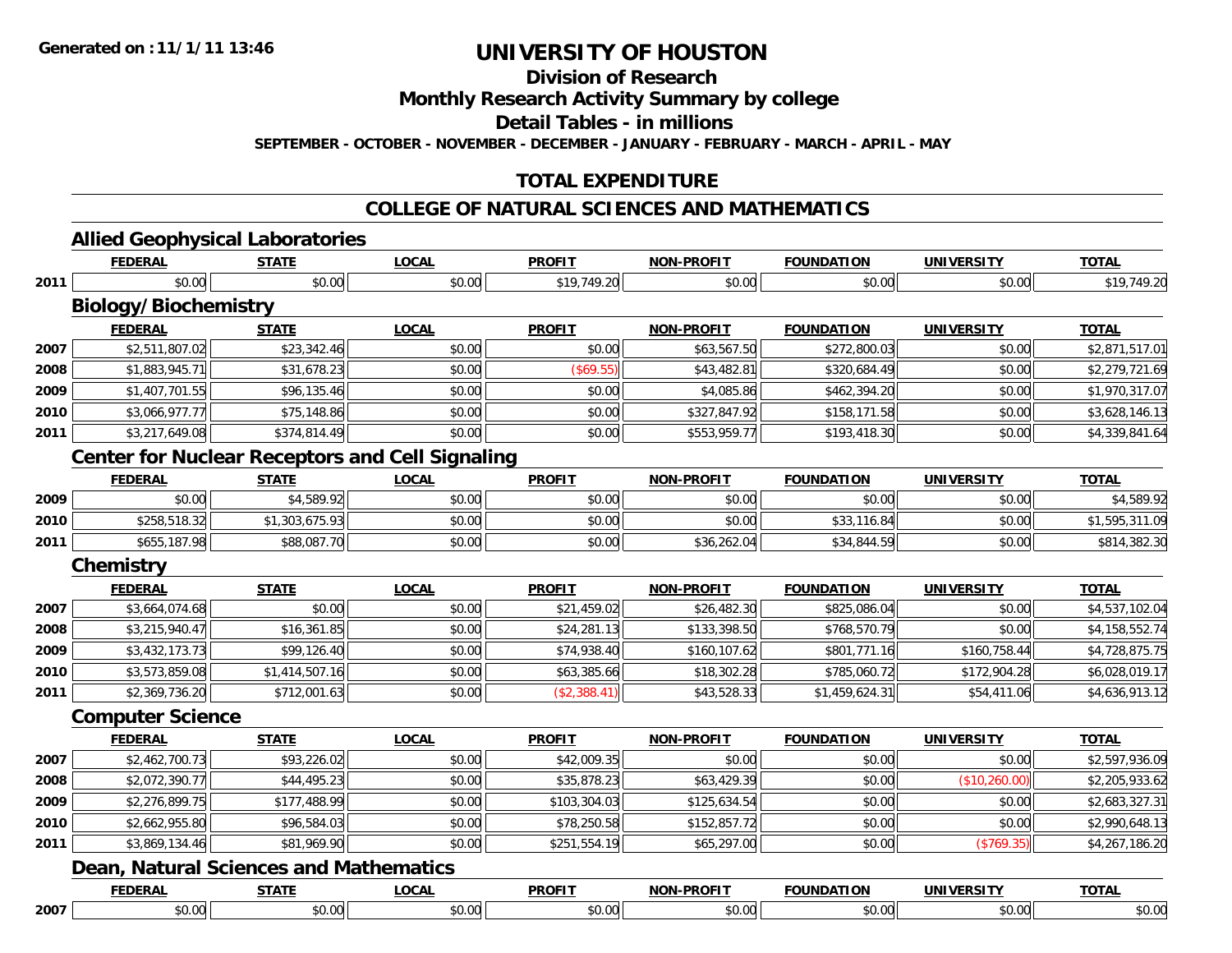## **Division of ResearchMonthly Research Activity Summary by college Detail Tables - in millionsSEPTEMBER - OCTOBER - NOVEMBER - DECEMBER - JANUARY - FEBRUARY - MARCH - APRIL - MAY**

## **TOTAL EXPENDITURE**

## **COLLEGE OF NATURAL SCIENCES AND MATHEMATICS**

## **Dean, Natural Sciences and Mathematics**

|              | <b>FEDERAL</b>     | <b>STATE</b>   | <b>LOCAL</b> | <b>PROFIT</b>  | <b>NON-PROFIT</b> | <b>FOUNDATION</b> | <b>UNIVERSITY</b> | <b>TOTAL</b>    |
|--------------|--------------------|----------------|--------------|----------------|-------------------|-------------------|-------------------|-----------------|
| 2008         | \$0.00             | \$0.00         | \$0.00       | \$0.00         | \$0.00            | \$0.00            | \$0.00            | \$0.00          |
| 2009         | \$0.00             | \$0.00         | \$0.00       | \$0.00         | \$0.00            | \$0.00            | \$0.00            | \$0.00          |
| 2010         | \$123,785.67       | \$0.00         | \$0.00       | \$0.00         | \$0.00            | \$0.00            | \$0.00            | \$123,785.67    |
| 2011         | \$298,741.19       | \$0.00         | \$0.00       | \$0.00         | \$0.00            | \$0.00            | \$0.00            | \$298,741.19    |
|              | <b>Geosciences</b> |                |              |                |                   |                   |                   |                 |
|              | <b>FEDERAL</b>     | <b>STATE</b>   | <b>LOCAL</b> | <b>PROFIT</b>  | <b>NON-PROFIT</b> | <b>FOUNDATION</b> | <b>UNIVERSITY</b> | <b>TOTAL</b>    |
| 2007         | \$969,896.93       | \$118,602.89   | \$0.00       | \$603,700.28   | \$413,340.07      | \$0.00            | \$41,896.75       | \$2,147,436.92  |
| 2008         | \$1,022,398.03     | \$205,269.21   | \$0.00       | \$688,395.33   | \$63,197.98       | \$0.00            | \$23,241.32       | \$2,002,501.86  |
| 2009         | \$1,062,190.81     | \$151,596.48   | \$0.00       | \$1,106,235.26 | \$631,274.78      | \$0.00            | \$52.00           | \$2,951,349.33  |
| 2010         | \$1,269,698.44     | \$353,708.99   | \$0.00       | \$1,315,670.31 | \$683,828.66      | \$0.00            | \$0.00            | \$3,622,906.40  |
| 2011         | \$1,410,178.60     | \$802,404.41   | \$0.00       | \$1,121,023.58 | \$153,252.85      | \$0.00            | \$0.00            | \$3,486,859.44  |
|              | <b>Mathematics</b> |                |              |                |                   |                   |                   |                 |
|              | <b>FEDERAL</b>     | <b>STATE</b>   | <b>LOCAL</b> | <b>PROFIT</b>  | <b>NON-PROFIT</b> | <b>FOUNDATION</b> | <b>UNIVERSITY</b> | <b>TOTAL</b>    |
| 2007         | \$561,441.04       | \$33,343.44    | \$0.00       | \$76,954.28    | \$62,089.21       | \$0.00            | \$0.00            | \$733,827.97    |
| 2008         | \$729,059.74       | \$67,006.53    | \$0.00       | \$24,284.21    | \$28,645.20       | \$0.00            | \$0.00            | \$848,995.68    |
| 2009         | \$505,484.45       | \$317,901.47   | \$0.00       | \$6,782.81     | \$107,724.24      | \$26,204.04       | \$0.00            | \$964,097.01    |
| 2010         | \$807,367.09       | \$145,261.86   | \$0.00       | \$43,875.42    | \$97,869.35       | \$32,258.94       | \$0.00            | \$1,126,632.66  |
| 2011         | \$584,573.73       | \$290,165.89   | \$0.00       | \$52,631.03    | \$108,271.66      | \$31,640.90       | \$10,000.00       | \$1,077,283.20  |
|              | <b>Physics</b>     |                |              |                |                   |                   |                   |                 |
|              | <b>FEDERAL</b>     | <b>STATE</b>   | <b>LOCAL</b> | <b>PROFIT</b>  | <b>NON-PROFIT</b> | <b>FOUNDATION</b> | <b>UNIVERSITY</b> | <b>TOTAL</b>    |
| 2007         | \$1,879,496.58     | \$3,499.13     | \$0.00       | \$634,997.10   | \$56,718.34       | \$233,167.84      | \$0.00            | \$2,807,878.98  |
| 2008         | \$1,308,457.18     | \$0.00         | \$0.00       | \$491,718.39   | \$129,965.28      | \$230,290.61      | \$0.00            | \$2,160,431.46  |
| 2009         | \$1,156,102.36     | \$49,431.87    | \$0.00       | \$805,261.84   | \$144,405.17      | \$251,771.44      | \$0.00            | \$2,406,972.68  |
| 2010         | \$1,301,329.03     | \$40,491.65    | \$0.00       | \$1,022,716.75 | \$53,808.63       | \$213,615.50      | \$0.00            | \$2,631,961.56  |
| 2011         | \$1,918,698.23     | \$16,134.98    | \$0.00       | \$922,151.94   | \$21,702.60       | \$206,546.87      | \$0.00            | \$3,085,234.62  |
| <b>Total</b> | \$59,510,552.18    | \$7,328,053.03 | \$0.00       | \$9,628,750.36 | \$4,574,337.59    | \$7,341,039.19    | \$452,234.50      | \$88,834,966.84 |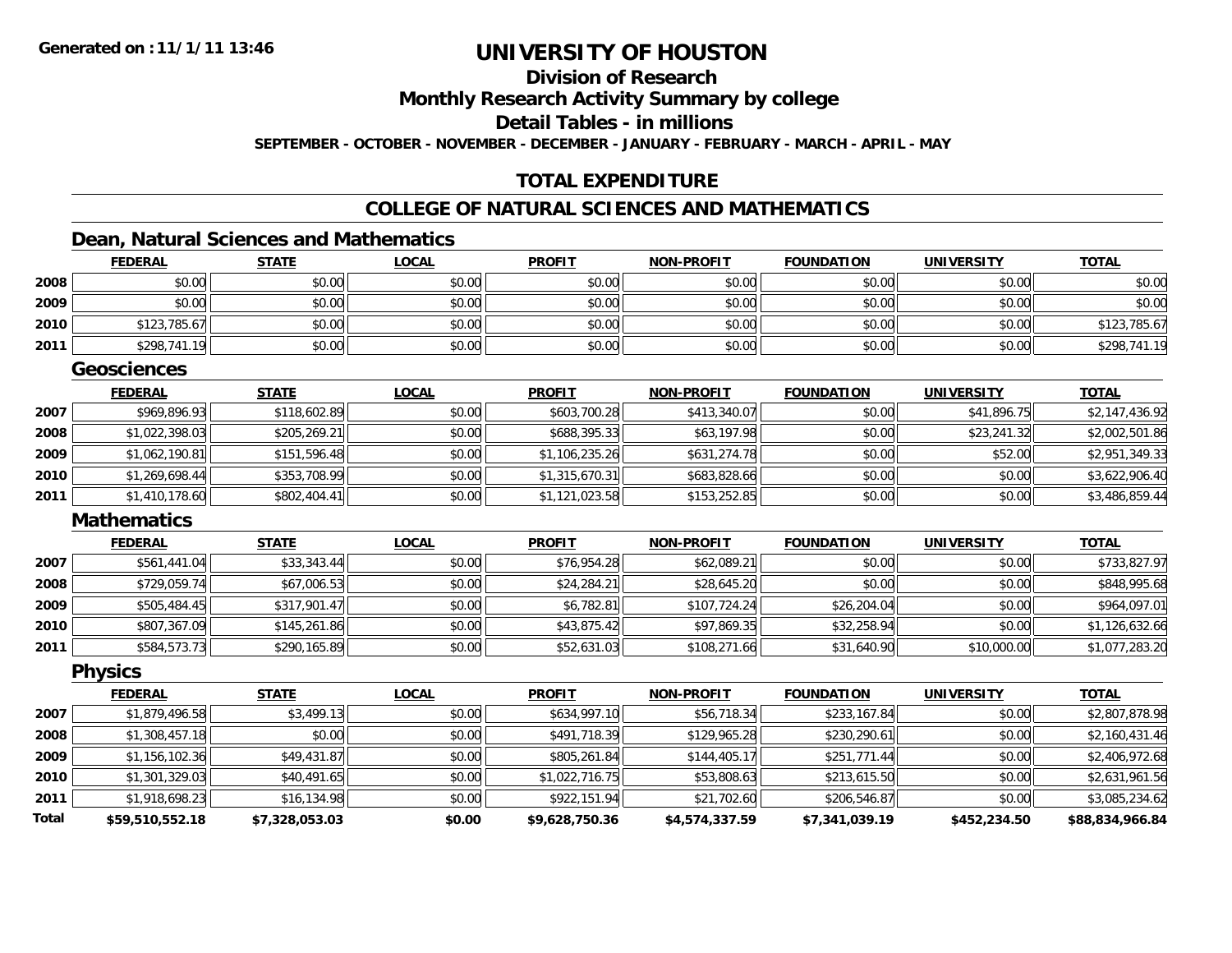## **Division of ResearchMonthly Research Activity Summary by college Detail Tables - in millions SEPTEMBER - OCTOBER - NOVEMBER - DECEMBER - JANUARY - FEBRUARY - MARCH - APRIL - MAY**

## **TOTAL EXPENDITURE**

### **COLLEGE OF OPTOMETRY**

# **Optometry, Community**

|       | --              |               |              |                |                   |                   |                   |                 |
|-------|-----------------|---------------|--------------|----------------|-------------------|-------------------|-------------------|-----------------|
|       | <b>FEDERAL</b>  | <b>STATE</b>  | <b>LOCAL</b> | <b>PROFIT</b>  | <b>NON-PROFIT</b> | <b>FOUNDATION</b> | <b>UNIVERSITY</b> | <b>TOTAL</b>    |
| 2007  | \$2,480,168.49  | (\$20,984.02) | \$0.00       | \$225,063.32   | \$26,439.53       | \$15,802.95       | \$80,552.27       | \$2,807,042.54  |
| 2008  | \$2,748,120.47  | \$10.25       | \$0.00       | \$226,244.52   | \$57,522.96       | \$34,623.89       | \$153,263.27      | \$3,219,785.36  |
| 2009  | \$2,380,777.28  | \$91,179.54   | \$0.00       | \$153,362.71   | (S71.73)          | \$14,448.64       | \$182,771.74      | \$2,822,468.18  |
| 2010  | \$3,293,245.64  | \$125,276.10  | \$0.00       | \$421,245.09   | \$11,942.17       | \$28,008.34       | \$84,021.57       | \$3,963,738.91  |
| 2011  | \$2,580,114.71  | \$39,371.78   | \$0.00       | \$204,209.82   | (\$103.90)        | \$0.00            | \$66,635.41       | \$2,890,227.82  |
| Total | \$13,482,426.59 | \$234,853.66  | \$0.00       | \$1,230,125.46 | \$95,729.03       | \$92,883.82       | \$567,244.26      | \$15,703,262.82 |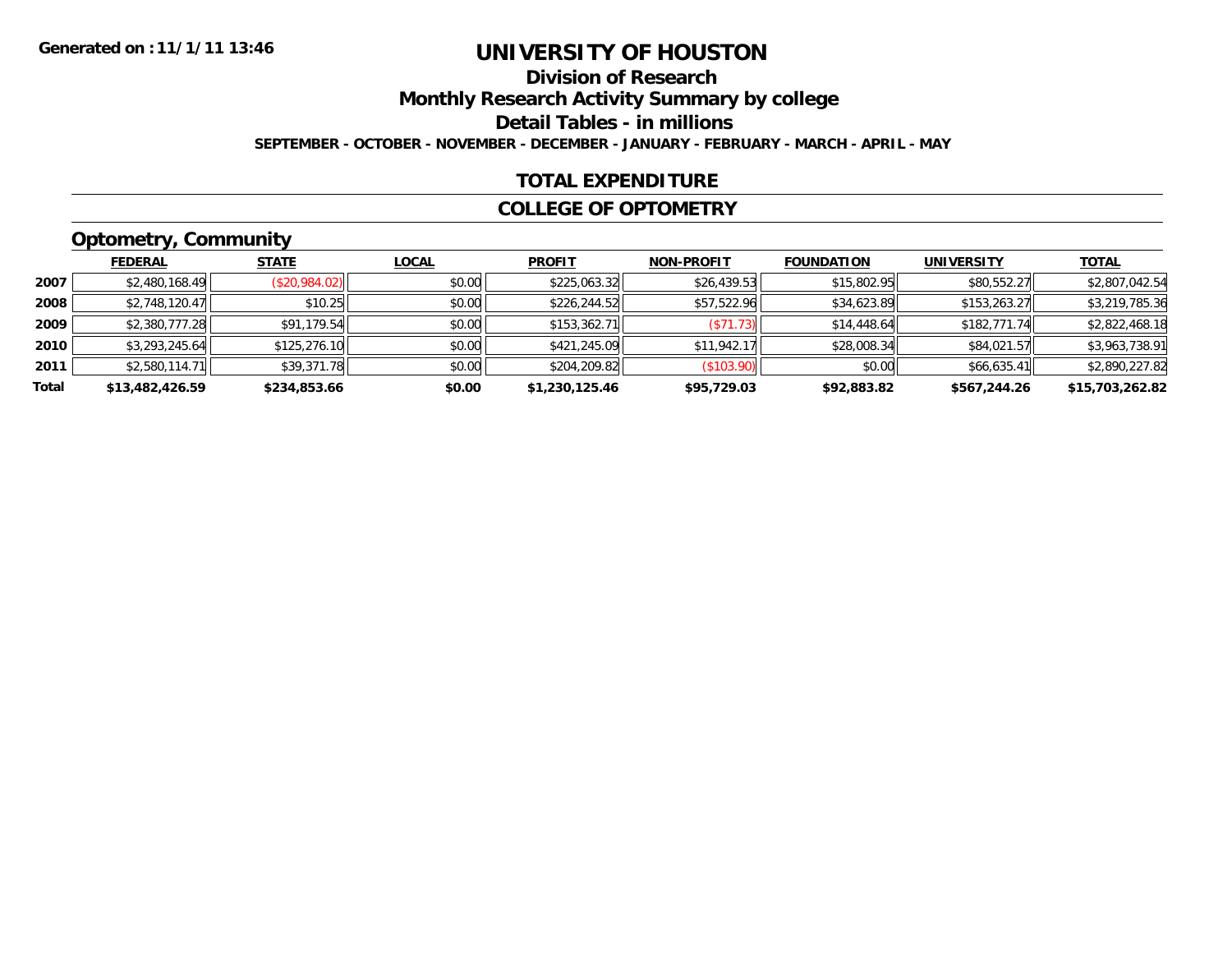## **Division of ResearchMonthly Research Activity Summary by college Detail Tables - in millionsSEPTEMBER - OCTOBER - NOVEMBER - DECEMBER - JANUARY - FEBRUARY - MARCH - APRIL - MAY**

## **TOTAL EXPENDITURE**

## **COLLEGE OF PHARMACY**

## **Clinical Sciences and Administration**

|      | <b>FEDERAL</b> | <b>STATE</b> | <b>LOCAL</b> | <b>PROFIT</b> | <b>NON-PROFIT</b> | <b>FOUNDATION</b> | <b>UNIVERSITY</b> | <b>TOTAL</b> |
|------|----------------|--------------|--------------|---------------|-------------------|-------------------|-------------------|--------------|
| 2007 | \$481,466.32   | \$0.00       | \$0.00       | \$158,397.17  | \$26,116.73       | \$1,618.08        | (\$1,398.70)      | \$666,199.60 |
| 2008 | \$139,541.81   | \$0.00       | \$0.00       | \$229,191.85  | \$30,719.57       | \$49,003.22       | \$0.00            | \$448,456.45 |
| 2009 | \$146,441.88   | \$0.00       | \$0.00       | \$374,812.98  | \$36,298.14       | \$45,186.92       | \$160.23          | \$602,900.15 |
| 2010 | \$64,482.68    | (\$5,752.46) | \$0.00       | \$255,570.85  | \$133,739.42      | \$4,319.59        | \$1,250.84        | \$453,610.92 |
| 2011 | \$128,620.26   | \$2,934.26   | \$0.00       | \$306,011.92  | \$200,996.35      | \$0.00            | \$24.85           | \$638,587.64 |

# **Pharmacological and Pharmaceutical Sciences**

|       | <b>FEDERAL</b> | <b>STATE</b> | <b>LOCAL</b> | <b>PROFIT</b>  | <b>NON-PROFIT</b> | <b>FOUNDATION</b> | <b>UNIVERSITY</b> | <b>TOTAL</b>    |
|-------|----------------|--------------|--------------|----------------|-------------------|-------------------|-------------------|-----------------|
| 2007  | \$905,340.07   | (S455.50)    | \$0.00       | \$70,655.71    | \$154,355.14      | \$7,512.38        | \$0.00            | \$1,137,407.80  |
| 2008  | \$1,484,267.40 | \$0.00       | \$0.00       | \$91,437.01    | \$128,332.40      | \$53,872.43       | \$0.00            | \$1,757,909.24  |
| 2009  | \$1,323,943.38 | \$51,974.38  | \$0.00       | \$57,945.57    | \$105,882.21      | \$59,803.44       | \$0.00            | \$1,599,548.98  |
| 2010  | \$1,956,462.31 | \$106,861.56 | \$0.00       | (\$1,013.47)   | \$134,166.94      | \$46,859.52       | \$0.00            | \$2,243,336.86  |
| 2011  | \$2,549,435.33 | \$65,442.57  | \$0.00       | \$12,315.04    | \$125,080.89      | \$31,236.68       | \$0.00            | \$2,783,510.51  |
| Total | \$9,180,001.44 | \$221,004.81 | \$0.00       | \$1,555,324.63 | \$1,075,687.79    | \$299,412.26      | \$37.22           | \$12,331,468.15 |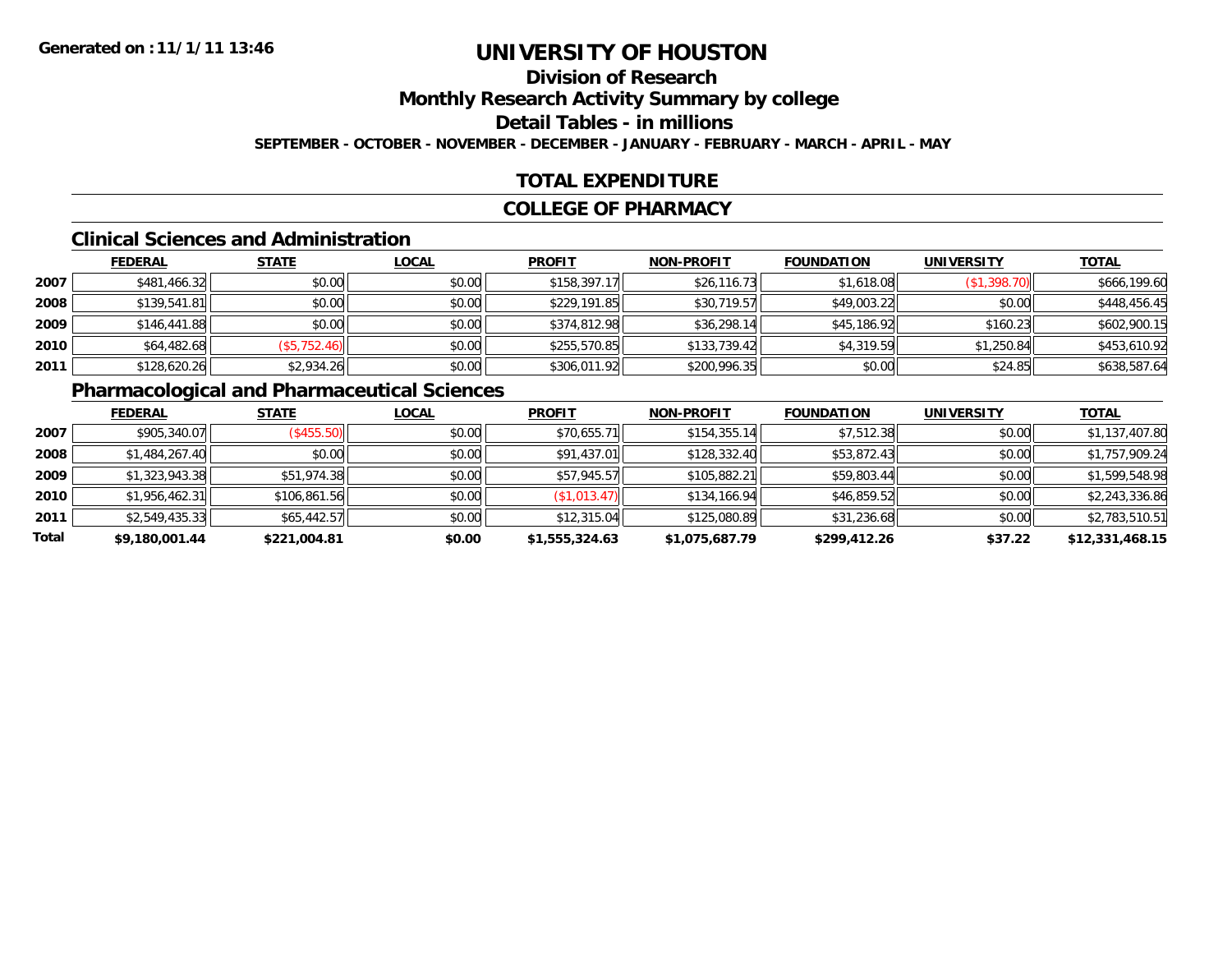## **Division of ResearchMonthly Research Activity Summary by college Detail Tables - in millionsSEPTEMBER - OCTOBER - NOVEMBER - DECEMBER - JANUARY - FEBRUARY - MARCH - APRIL - MAY**

## **TOTAL EXPENDITURE**

## **COLLEGE OF TECHNOLOGY**

## **Center for Technology Literacy**

|      | <b>FEDERAL</b> | <b>STATE</b> | <b>LOCAL</b> | <b>PROFIT</b> | <b>NON-PROFIT</b> | <b>FOUNDATION</b> | <b>UNIVERSITY</b> | <b>TOTAL</b> |
|------|----------------|--------------|--------------|---------------|-------------------|-------------------|-------------------|--------------|
| 2008 | \$0.00         | \$0.00       | \$0.00       | \$0.00        | \$0.00            | \$0.00            | \$0.00            | \$0.00       |
| 2009 | \$0.00         | \$0.00       | \$0.00       | \$0.00        | \$0.00            | \$0.00            | \$0.00            | \$0.00       |
| 2010 | \$8,793.07     | \$0.00       | \$0.00       | \$0.00        | \$0.00            | \$0.00            | \$0.00            | \$8,793.07   |
| 2011 | \$491,897.56   | \$0.00       | \$0.00       | \$0.00        | \$0.00            | \$0.00            | \$0.00            | \$491,897.56 |

## **Dean, Technology**

|      | <b>FEDERAL</b> | <b>STATE</b> | <u>LOCAL</u> | <b>PROFIT</b> | <b>NON-PROFIT</b> | <b>FOUNDATION</b> | <b>UNIVERSITY</b> | <u>TOTAL</u> |
|------|----------------|--------------|--------------|---------------|-------------------|-------------------|-------------------|--------------|
| 2007 | \$349,140.94   | \$864.00     | \$0.00       | \$0.00        | \$0.00            | \$0.00            | \$0.00            | \$348,276.94 |
| 2008 | \$306,280.20   | \$0.00       | \$0.00       | \$0.00        | \$0.00            | \$0.00            | \$0.00            | \$306,280.20 |
| 2009 | \$320,028.96   | \$0.00       | \$0.00       | \$0.00        | \$0.00            | \$0.00            | \$0.00            | \$320,028.96 |
| 2010 | \$194,937.73   | \$0.00       | \$0.00       | \$0.00        | \$0.00            | \$0.00            | \$0.00            | \$194,937.73 |
| 2011 | \$141,074.01   | \$0.00       | \$0.00       | \$0.00        | \$0.00            | \$0.00            | \$0.00            | \$141,074.01 |

## **Engineering Technology**

|      | <b>FEDERAL</b> | <b>STATE</b>      | <b>LOCAL</b> | <b>PROFIT</b> | <b>NON-PROFIT</b> | <b>FOUNDATION</b> | <b>UNIVERSITY</b> | <u>TOTAL</u> |
|------|----------------|-------------------|--------------|---------------|-------------------|-------------------|-------------------|--------------|
| 2007 | \$594,388.1    | $($ \$416.97) $ $ | \$0.00       | \$19,708.44   | \$0.00            | \$0.00            | \$4,046.13        | \$617,725.70 |
| 2008 | \$704,962.89   | \$0.00            | \$0.00       | \$9,810.30    | \$4,999.51        | \$0.00            | \$2,622.44        | \$722,395.14 |
| 2009 | \$396,268.18   | \$0.00            | \$0.00       | \$20,341.42   | \$45,180.85       | \$0.00            | \$18,160.08       | \$479,950.53 |
| 2010 | \$599,992.62   | \$0.00            | \$0.00       | \$34,230.67   | \$11,072.17       | \$40,231.45       | \$229.32          | \$685,756.23 |
| 2011 | \$290,041.72   | \$0.00            | \$0.00       | \$19,763.31   | \$5,504.53        | \$25,317.90       | \$0.00            | \$340,627.46 |

## **Human Development and Consumer Science**

|      | <b>FEDERAL</b> | <b>STATE</b> | <b>LOCAL</b> | <b>PROFIT</b> | <b>NON-PROFIT</b> | <b>FOUNDATION</b> | <b>UNIVERSITY</b> | <b>TOTAL</b> |
|------|----------------|--------------|--------------|---------------|-------------------|-------------------|-------------------|--------------|
| 2007 | \$75,810.11    | \$0.00       | \$0.00       | \$1,976.88    | \$0.00            | \$0.00            | \$0.00            | \$77,786.99  |
| 2008 | \$27,648.44    | \$43,673.38  | \$0.00       | \$1,368.10    | \$0.00            | \$0.00            | \$0.00            | \$72,689.92  |
| 2009 | \$24,574.69    | \$12,127.96  | \$0.00       | \$1,811.46    | \$0.00            | \$0.00            | \$0.00            | \$38,514.11  |
| 2010 | \$6,256.76     | \$0.00       | \$0.00       | \$11,823.84   | \$0.00            | \$0.00            | \$0.00            | \$18,080.60  |
| 2011 | \$952.48       | \$0.00       | \$0.00       | \$1,306.46    | \$0.00            | \$0.00            | \$0.00            | \$2,258.94   |

# **Information & Logistics Technology**

|      | <b>FEDERAL</b> | <b>STATE</b> | <u>LOCAL</u> | <b>PROFIT</b> | <b>NON-PROFIT</b> | <b>FOUNDATION</b> | <b>UNIVERSITY</b> | <b>TOTAL</b>     |
|------|----------------|--------------|--------------|---------------|-------------------|-------------------|-------------------|------------------|
| 2007 | \$121,454.29   |              | \$0.00       | \$0.00        | \$0.00            | \$0.00            | \$0.00            | ,453.84<br>\$121 |
| 2008 | \$63,545.06    |              | \$0.00       | \$0.00        | \$0.00            | \$0.00            | \$0.00            | \$62,991.7       |
| 2009 | \$77,943.37    | \$4,042.65   | \$0.00       | \$404.00      | \$11,957.09       | \$0.00            | \$0.00            | \$94,347.10      |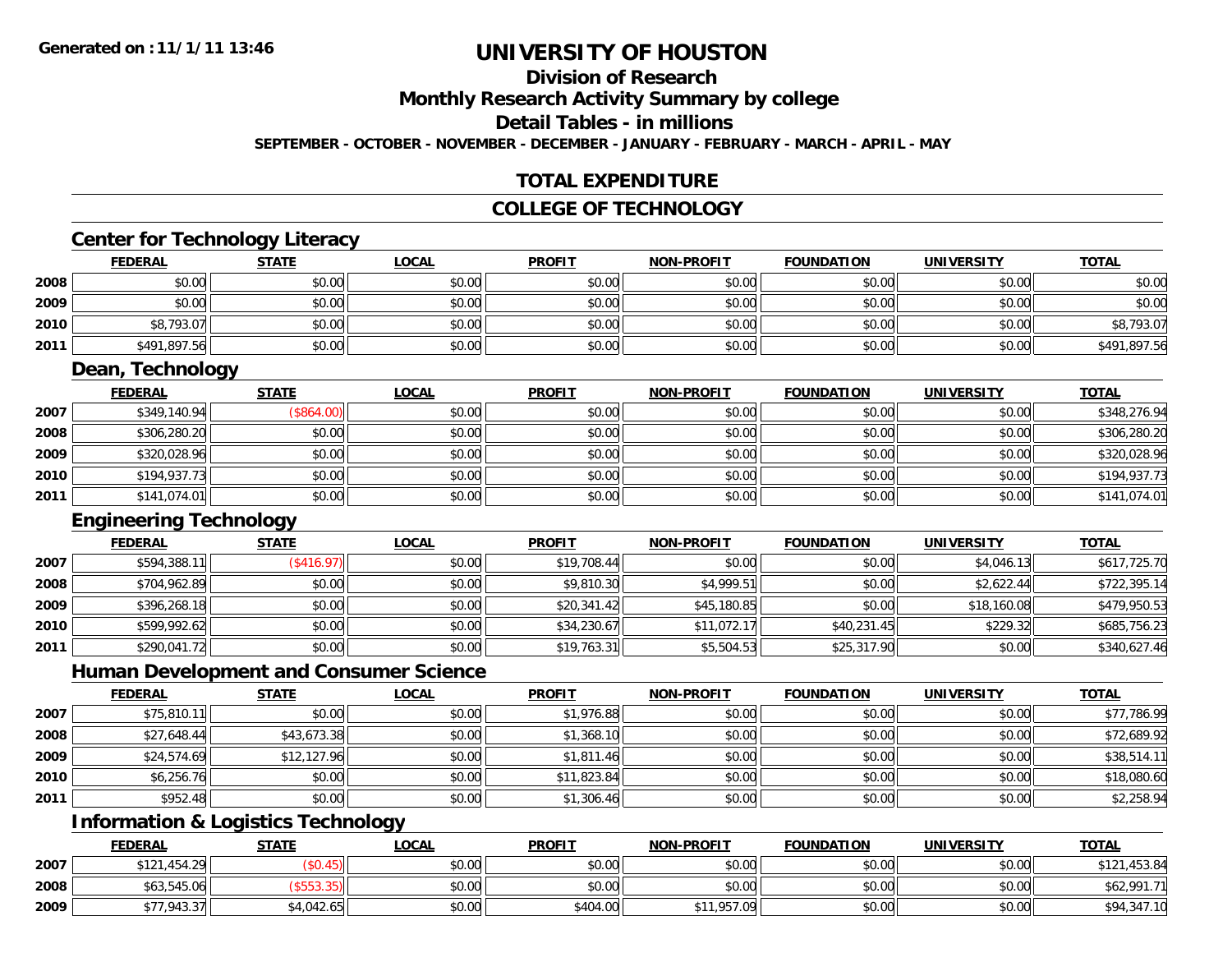# **Division of Research**

**Monthly Research Activity Summary by college**

**Detail Tables - in millions**

**SEPTEMBER - OCTOBER - NOVEMBER - DECEMBER - JANUARY - FEBRUARY - MARCH - APRIL - MAY**

### **TOTAL EXPENDITURE**

### **COLLEGE OF TECHNOLOGY**

### **Information & Logistics Technology**

|      | <b>FEDERAL</b> | <b>STATE</b>  | <b>OCAL</b> | <b>PROFIT</b> | -PROFTT<br>NON.      | <b>FOUNDATION</b>      | <b>IINITUEDCTTV</b> | <b>TAT.</b><br>IUIAL |
|------|----------------|---------------|-------------|---------------|----------------------|------------------------|---------------------|----------------------|
| 2010 | ח ה'<br>$\sim$ | 0000<br>JU.UU | \$0.00      | \$0.00        | $\sim$ $\sim$<br>. ب | $\sim$ $\sim$<br>vu.uu | 0000<br>vu.vu       | .                    |
| 2011 | 00F<br>.       | 0000<br>PO.OO | \$0.00      | \$0.00        | $\leftarrow$<br>.    | $\sim$ $\sim$<br>JU.UU | ሰሰ ሰሰ<br>PO.OO      | nn                   |

### **Texas Manufacturing Assistance Center**

|              | <b>FEDERAL</b> | <b>STATE</b> | <b>LOCAL</b> | <b>PROFIT</b> | <b>NON-PROFIT</b> | <b>FOUNDATION</b> | <b>UNIVERSITY</b> | <b>TOTAL</b>   |
|--------------|----------------|--------------|--------------|---------------|-------------------|-------------------|-------------------|----------------|
| 2008         | \$0.00         | \$0.00       | \$0.00       | \$0.00        | \$0.00            | \$0.00            | \$0.00            | \$0.00         |
| 2009         | \$0.00         | \$0.00       | \$0.00       | \$0.00        | \$0.00            | \$0.00            | \$0.00            | \$0.00         |
| 2010         | \$0.00         | \$0.00       | \$0.00       | \$0.00        | \$0.00            | \$0.00            | \$0.00            | \$0.00         |
| 2011         | \$0.00         | \$0.00       | \$0.00       | \$0.00        | \$0.00            | \$0.00            | \$0.00            | \$0.00         |
| <b>Total</b> | \$4,831,424.68 | \$58,009.22  | \$0.00       | \$122,544.88  | \$86,920.54       | \$65,549.35       | \$25,057.96       | \$5,189,506.64 |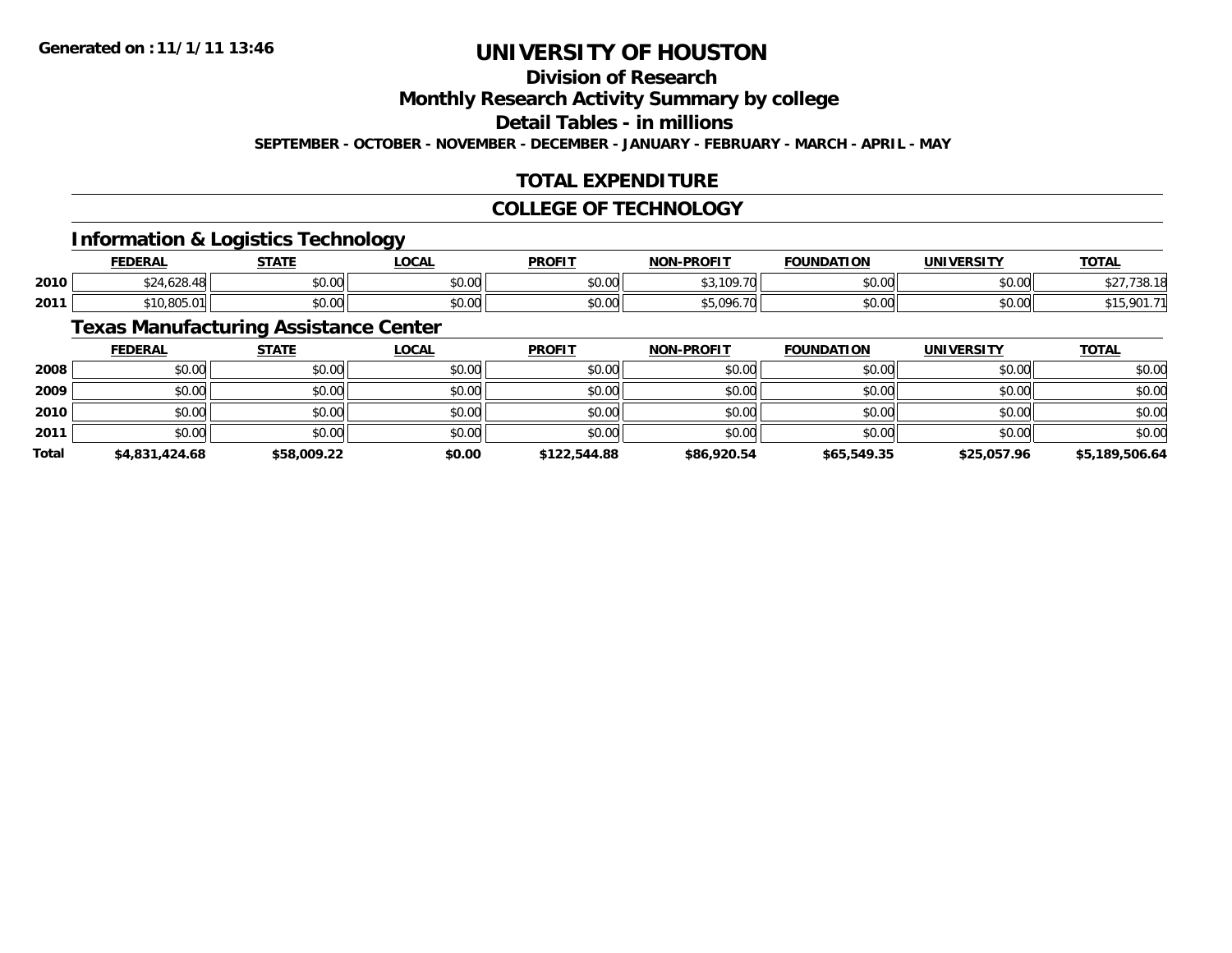### **Division of ResearchMonthly Research Activity Summary by college Detail Tables - in millionsSEPTEMBER - OCTOBER - NOVEMBER - DECEMBER - JANUARY - FEBRUARY - MARCH - APRIL - MAY**

#### **TOTAL EXPENDITURE**

#### **CULLEN COLLEGE OF ENGINEERING**

# **Biomedical Engineering**

|      | <b>FEDERAL</b> | <b>STATE</b> | <b>LOCAL</b> | <b>PROFIT</b> | <b>NON-PROFIT</b> | <b>FOUNDATION</b> | <b>UNIVERSITY</b> | <b>TOTAL</b> |
|------|----------------|--------------|--------------|---------------|-------------------|-------------------|-------------------|--------------|
| 2007 | \$0.00         | \$0.00       | \$0.00       | \$0.00        | \$0.00            | \$33,477.13       | \$0.00            | \$33,477.13  |
| 2008 | \$86,810.04    | \$0.00       | \$0.00       | \$0.00        | \$0.00            | \$98,132.21       | \$0.00            | \$184,942.25 |
| 2009 | \$194,672.55   | \$0.00       | \$0.00       | \$0.00        | \$19,814.14       | \$3,268.70        | \$0.00            | \$217,755.39 |
| 2010 | \$235,859.04   | \$0.00       | \$0.00       | \$0.00        | \$25,449.26       | (\$158.11)        | \$0.00            | \$261,150.19 |
| 2011 | \$180,904.71   | \$0.00       | \$0.00       | \$0.00        | \$0.00            | \$0.00            | \$0.00            | \$180,904.71 |

# **Chemical Engineering**

|      | <b>FEDERAL</b> | <b>STATE</b>   | <b>LOCAL</b> | <b>PROFIT</b> | <b>NON-PROFIT</b> | <b>FOUNDATION</b> | <b>UNIVERSITY</b> | <b>TOTAL</b>   |
|------|----------------|----------------|--------------|---------------|-------------------|-------------------|-------------------|----------------|
| 2007 | \$1,159,688.26 | \$108,687.56   | \$381,323.90 | \$22,646.80   | \$36,920.09       | \$97,728.01       | (S246.83)         | \$1,806,747.79 |
| 2008 | \$1,287,147.29 | \$723,026.51   | \$296,278.44 | \$272,242.05  | \$40,058.46       | \$83,874.63       | \$0.00            | \$2,702,627.37 |
| 2009 | \$1,185,259.99 | \$3,658,528.66 | \$34,060.27  | \$593,445.99  | \$43,117.92       | \$100.295.58      | \$7,460.40        | \$5,622,168.81 |
| 2010 | \$2,338,865.31 | \$2,050,334.29 | \$14,115.61  | \$260,803.82  | \$0.00            | \$67,131.68       | \$81,688.81       | \$4,812,939.52 |
| 2011 | \$3,401,746.24 | \$426,842.63   | \$6,838.80   | \$510,794.95  | \$0.00            | \$74,301.59       | \$112,124.37      | \$4,532,648.58 |

### **Civil Engineering**

|      | <b>FEDERAL</b> | <b>STATE</b> | <u>LOCAL</u> | <b>PROFIT</b> | <b>NON-PROFIT</b> | <b>FOUNDATION</b> | <b>UNIVERSITY</b> | <b>TOTAL</b>   |
|------|----------------|--------------|--------------|---------------|-------------------|-------------------|-------------------|----------------|
| 2007 | \$614,461.03   | \$354,403.65 | \$7,981.83   | \$17,360.27   | (\$31,890.25)     | \$0.00            | \$0.00            | \$962,316.53   |
| 2008 | \$1,137,243.14 | \$238,047.28 | \$40,970.51  | \$20,284.83   | \$28,438.59       | \$5,182.53        | \$0.00            | \$1,470,166.87 |
| 2009 | \$1,124,870.79 | \$240.142.48 | \$39,678.11  | \$696.26      | \$22,897.68       | \$76,110.28       | \$0.00            | \$1,504,395.60 |
| 2010 | \$770,204.69   | \$299,141.59 | \$66,881.32  | \$48,786.77   | \$34,915.44       | \$105,614.32      | \$741.78          | \$1,326,285.90 |
| 2011 | \$971,905.22   | \$250,829.64 | \$12,323.84  | \$133,888.42  | \$51,882.91       | \$54,325.62       | \$15,995.64       | \$1,491,151.28 |

### **Composites Engineering and Applications Center**

|      | <b>FEDERAL</b> | <b>STATE</b>   | <b>OCAL</b>   | <b>PROFIT</b>          | <b>NON-PROFIT</b> | <b>FOUNDATION</b> | <b>UNIVERSITY</b> | <b>TOTAL</b> |
|------|----------------|----------------|---------------|------------------------|-------------------|-------------------|-------------------|--------------|
| 2010 | \$0.00         | 0000<br>vu.uu  | 0.00<br>pu.uu | $\sim$ $\sim$<br>vu.vu | 0000<br>PO.OO     | \$0.00            | \$0.00            | \$0.00       |
| 2011 | \$0.00         | ልስ ሀህ<br>JU.UU | 0.00<br>DU.UU | $\sim$ $\sim$<br>JU.UU | 0000<br>PO.OO     | \$0.00            | \$0.00            | \$0.00       |

<u> 1989 - Johann Stoff, deutscher Stoffen und der Stoffen und der Stoffen und der Stoffen und der Stoffen und der</u>

#### **Dean, Engineering**

|      | <b>FEDERAL</b> | <b>STATE</b> | <b>LOCAL</b> | <b>PROFIT</b> | <b>NON-PROFIT</b> | <b>FOUNDATION</b> | <b>UNIVERSITY</b> | <b>TOTAL</b> |
|------|----------------|--------------|--------------|---------------|-------------------|-------------------|-------------------|--------------|
| 2007 | \$3,620.71     | \$3,883.41   | \$0.00       | \$0.00        | \$231.60          | \$2,000.00        | \$0.00            | \$9,735.72   |
| 2008 | \$2,117.96     | \$4,041.18   | \$0.00       | \$0.00        | \$0.00            | \$3,805.90        | \$0.00            | \$9,965.05   |
| 2009 | \$15,392.22    | (\$48.96)    | \$0.00       | \$0.00        | \$0.00            | \$0.00            | \$0.00            | \$15,343.26  |
| 2010 | \$91,069.32    | \$0.00       | \$0.00       | \$0.00        | \$0.00            | \$0.00            | \$0.00            | \$91,069.32  |
| 2011 | \$110,762.78   | \$0.00       | \$0.00       | \$0.00        | \$0.00            | \$0.00            | \$0.00            | \$110,762.78 |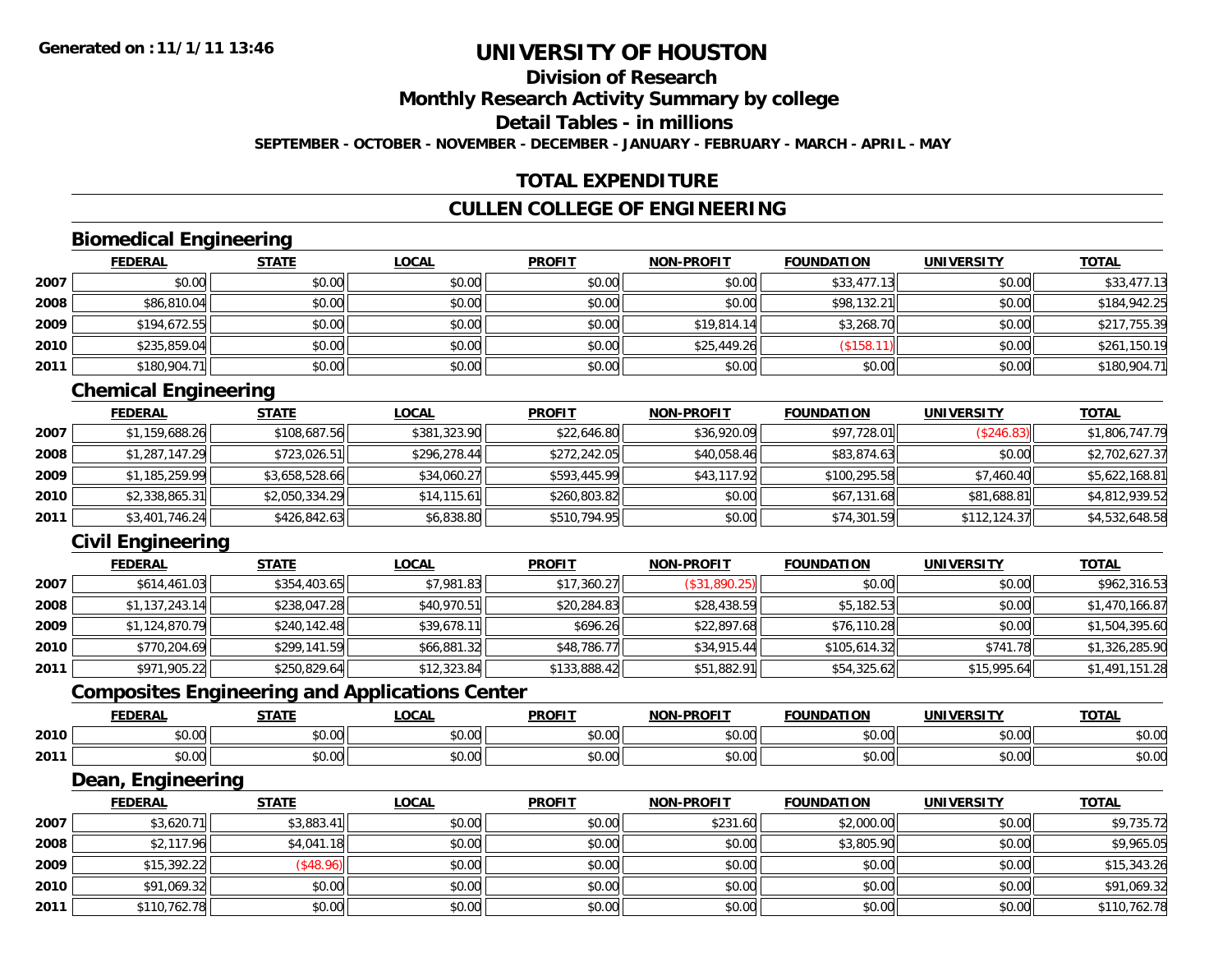### **Division of ResearchMonthly Research Activity Summary by college Detail Tables - in millionsSEPTEMBER - OCTOBER - NOVEMBER - DECEMBER - JANUARY - FEBRUARY - MARCH - APRIL - MAY**

#### **TOTAL EXPENDITURE**

#### **CULLEN COLLEGE OF ENGINEERING**

# **Electrical & Computer Engineering**

|      | <b>FEDERAL</b> | <b>STATE</b> | <b>LOCAL</b> | <b>PROFIT</b> | <b>NON-PROFIT</b> | <b>FOUNDATION</b> | <b>UNIVERSITY</b> | <b>TOTAL</b>   |
|------|----------------|--------------|--------------|---------------|-------------------|-------------------|-------------------|----------------|
| 2007 | \$2,323,447.69 | \$545,000.93 | \$0.00       | \$40,295.83   | \$39,662.89       | \$21,740.70       | \$9,440.96        | \$2,979,589.00 |
| 2008 | \$1,792,104.92 | \$278,207.53 | \$0.00       | \$86,444.14   | \$54,673.80       | \$12.12           | \$6,119.02        | \$2,217,537.29 |
| 2009 | \$1,535,441.83 | \$198,130.07 | \$0.00       | \$232,682.99  | \$258,641.54      | \$0.00            | \$56,855.47       | \$2,281,751.90 |
| 2010 | \$1,726,135.37 | \$253,443.43 | \$0.00       | \$389,348.41  | \$207,179.61      | \$0.00            | \$465.12          | \$2,576,571.94 |
| 2011 | \$2,829,770.30 | \$128,772.00 | \$0.00       | \$181,597.02  | \$64,349.70       | \$27,628.85       | \$7,366.32        | \$3,239,484.19 |

# **Industrial Engineering**

|      | <b>FEDERAL</b> | <b>STATE</b> | <b>LOCAL</b> | <b>PROFIT</b> | <b>NON-PROFIT</b> | <b>FOUNDATION</b> | <b>UNIVERSITY</b> | <b>TOTAL</b> |
|------|----------------|--------------|--------------|---------------|-------------------|-------------------|-------------------|--------------|
| 2007 | \$63,836.23    | \$432.93     | \$0.00       | (\$909.87)    | \$0.00            | \$550.09          | \$0.00            | \$63,909.38  |
| 2008 | \$34,078.32    | \$0.00       | \$0.00       | \$0.00        | \$0.00            | \$0.00            | \$0.00            | \$34,078.32  |
| 2009 | \$122,782.25   | \$259.27     | \$0.00       | \$2,158.44    | \$0.00            | \$0.00            | \$0.00            | \$125,199.96 |
| 2010 | \$125,249.50   | \$14,555.01  | \$0.00       | \$0.00        | \$0.00            | \$0.00            | \$0.00            | \$139,804.51 |
| 2011 | \$117,161.80   | \$32,696.15  | \$57,558.71  | \$0.00        | \$0.00            | \$0.00            | \$0.00            | \$207,416.66 |

### **Mechanical Engineering**

|      | <b>FEDERAL</b> | <b>STATE</b> | <b>LOCAL</b> | <b>PROFIT</b> | <b>NON-PROFIT</b> | <b>FOUNDATION</b> | <b>UNIVERSITY</b> | <b>TOTAL</b>   |
|------|----------------|--------------|--------------|---------------|-------------------|-------------------|-------------------|----------------|
| 2007 | \$461,438.72   | \$46,048.52  | \$0.00       | \$203,838.13  | \$29,927.50       | \$0.00            | \$0.00            | \$741,252.87   |
| 2008 | \$737,815.68   | \$47,480.10  | \$0.00       | \$275,647.28  | \$27,143.30       | \$0.00            | \$1,203.27        | \$1,089,289.62 |
| 2009 | \$847,705.16   | \$62,092.29  | \$0.00       | \$302,111.56  | \$68,591.47       | \$0.00            | \$32,041.73       | \$1,312,542.21 |
| 2010 | \$1,684,979.11 | \$51,672.21  | \$0.00       | \$250,412.64  | \$146,885.04      | \$0.00            | \$23,108.57       | \$2,157,057.56 |
| 2011 | \$2,501,801.72 | \$636,436.37 | \$0.00       | \$470,571.56  | \$85,528.62       | \$65,881.03       | (\$77.37)         | \$3,760,141.93 |

### **National Wind Energy Center**

|       | <b>FEDERAL</b>  | <b>STATE</b>    | <b>LOCAL</b> | <b>PROFIT</b>  | <b>NON-PROFIT</b> | <b>FOUNDATION</b> | <b>UNIVERSITY</b> | <b>TOTAL</b>    |
|-------|-----------------|-----------------|--------------|----------------|-------------------|-------------------|-------------------|-----------------|
| 2010  | \$0.00          | \$0.00          | \$0.00       | \$0.00         | \$0.00            | \$0.00            | \$0.00            | \$0.00          |
| 2011  | \$0.00          | \$0.00          | \$0.00       | \$0.00         | \$0.00            | \$0.00            | \$0.00            | \$0.00          |
| Total | \$31,816,349.88 | \$10,653,086.70 | \$958.011.34 | \$4,315,148.29 | \$1,254,419.31    | \$920,878.62      | \$354,287.27      | \$50,272,181.40 |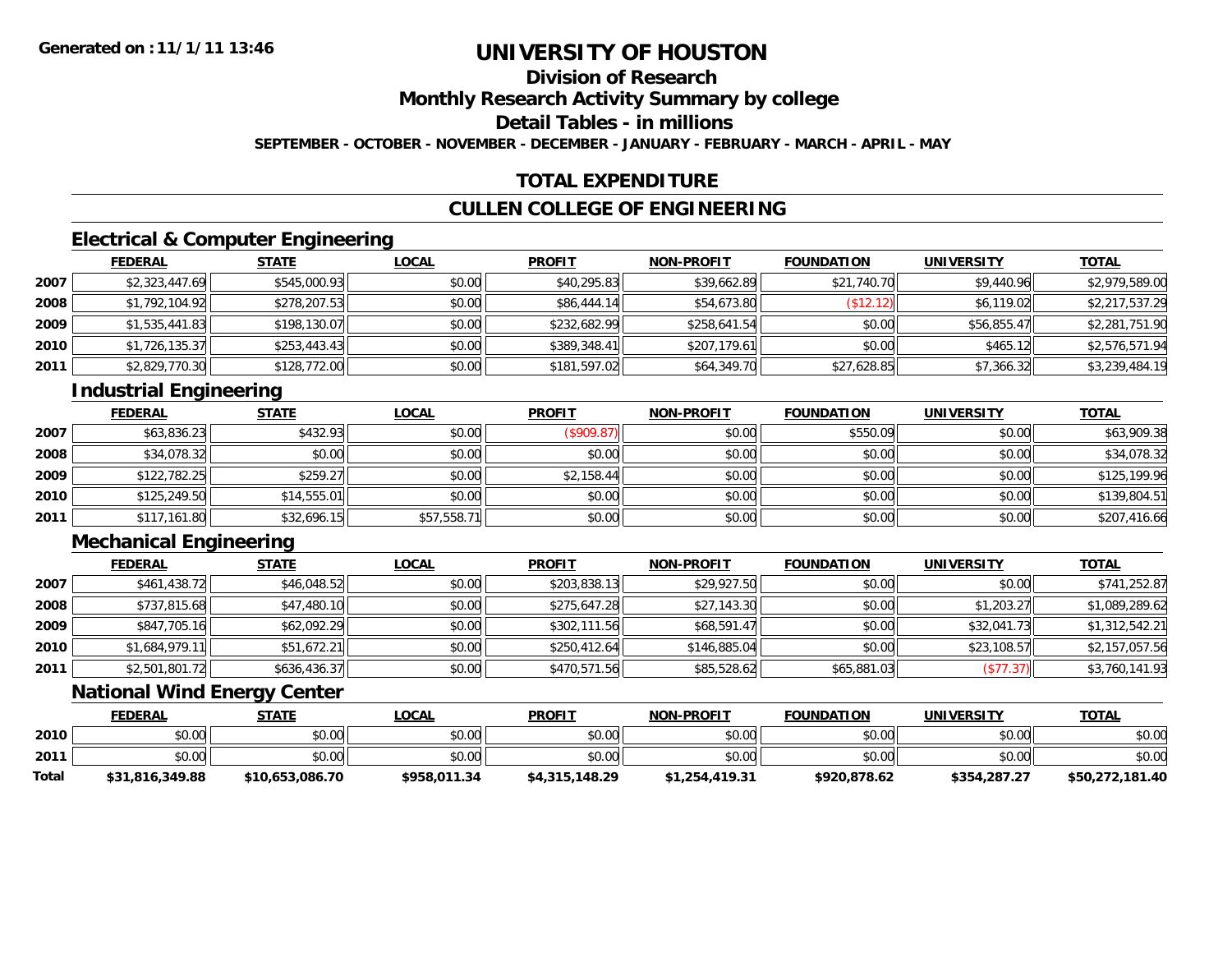#### **Division of ResearchMonthly Research Activity Summary by college Detail Tables - in millionsSEPTEMBER - OCTOBER - NOVEMBER - DECEMBER - JANUARY - FEBRUARY - MARCH - APRIL - MAY**

#### **TOTAL EXPENDITURE**

#### **DIVISION OF RESEARCH**

### **Center for Advanced Materials**

|      | <b>FEDERAL</b> | <b>STATE</b> | <b>LOCAL</b> | <b>PROFIT</b> | <b>NON-PROFIT</b> | <b>FOUNDATION</b> | <b>UNIVERSITY</b> | <b>TOTAL</b> |
|------|----------------|--------------|--------------|---------------|-------------------|-------------------|-------------------|--------------|
| 2007 | \$0.00         | \$0.00       | \$0.00       | \$0.00        | \$0.00            | \$0.00            | \$0.00            | \$0.00       |
| 2008 | \$0.00         | \$0.00       | \$0.00       | \$0.00        | \$0.00            | \$0.00            | \$0.00            | \$0.00       |
| 2009 | \$0.00         | \$0.00       | \$0.00       | \$4,935.22    | \$0.00            | \$0.00            | \$0.00            | \$4,935.22   |
| 2010 | \$0.00         | \$0.00       | \$0.00       | \$0.00        | \$0.00            | \$0.00            | \$0.00            | \$0.00       |
| 2011 | \$0.00         | \$0.00       | \$0.00       | \$110.94      | \$0.00            | \$0.00            | \$0.00            | (\$110.94)   |

### **Center for Biomedical & Environmental Genomics**

|      | <u>FEDERAL</u> | <b>STATE</b> | <b>LOCAL</b> | <b>PROFIT</b> | <b>NON-PROFIT</b> | <b>FOUNDATION</b> | <b>UNIVERSITY</b> | <b>TOTAL</b> |
|------|----------------|--------------|--------------|---------------|-------------------|-------------------|-------------------|--------------|
| 2007 | \$0.00         | \$0.00       | \$0.00       | \$0.00        | \$0.00            | \$0.00            | \$0.00            | \$0.00       |
| 2008 | \$0.00         | \$0.00       | \$0.00       | \$0.00        | \$0.00            | \$0.00            | \$0.00            | \$0.00       |
| 2009 | \$0.00         | \$0.00       | \$0.00       | \$0.00        | \$0.00            | \$0.00            | \$0.00            | \$0.00       |
| 2010 | \$0.00         | \$0.00       | \$0.00       | \$0.00        | \$0.00            | \$0.00            | \$0.00            | \$0.00       |
| 2011 | \$0.00         | \$0.00       | \$0.00       | \$0.00        | \$0.00            | \$0.00            | \$0.00            | \$0.00       |

### **Center for Industrial Partnerships**

|      | <b>FEDERAL</b>                        | <b>STATE</b> | <b>LOCAL</b> | <b>PROFIT</b> | <b>NON-PROFIT</b> | <b>FOUNDATION</b> | <b>UNIVERSITY</b> | <b>TOTAL</b> |
|------|---------------------------------------|--------------|--------------|---------------|-------------------|-------------------|-------------------|--------------|
| 2009 | \$0.00                                | \$0.00       | \$0.00       | \$24,123.98   | \$0.00            | \$0.00            | \$0.00            | \$24,123.98  |
|      | <b>Division of Research</b>           |              |              |               |                   |                   |                   |              |
|      | <b>FEDERAL</b>                        | <b>STATE</b> | <b>LOCAL</b> | <b>PROFIT</b> | <b>NON-PROFIT</b> | <b>FOUNDATION</b> | <b>UNIVERSITY</b> | <b>TOTAL</b> |
| 2009 | \$4,326.94                            | \$0.00       | \$0.00       | \$0.00        | \$0.00            | \$0.00            | \$0.00            | \$4,326.94   |
| 2010 | \$17,972.44                           | \$0.00       | \$0.00       | \$0.00        | \$0.00            | \$0.00            | \$0.00            | \$17,972.44  |
| 2011 | (\$2,395.25)                          | \$0.00       | \$0.00       | \$0.00        | \$0.00            | \$0.00            | \$0.00            | (\$2,395.25) |
|      | <b>Energy Laboratory</b>              |              |              |               |                   |                   |                   |              |
|      | <b>FEDERAL</b>                        | <b>STATE</b> | <b>LOCAL</b> | <b>PROFIT</b> | <b>NON-PROFIT</b> | <b>FOUNDATION</b> | <b>UNIVERSITY</b> | <b>TOTAL</b> |
| 2007 | \$1,023.96                            | \$0.00       | \$0.00       | \$0.00        | \$0.00            | \$0.00            | \$0.00            | \$1,023.96   |
|      | <b>Institute for Molecular Design</b> |              |              |               |                   |                   |                   |              |
|      | <b>FEDERAL</b>                        | <b>STATE</b> | <b>LOCAL</b> | <b>PROFIT</b> | <b>NON-PROFIT</b> | <b>FOUNDATION</b> | <b>UNIVERSITY</b> | <b>TOTAL</b> |
| 2009 | \$0.00                                | \$0.00       | \$0.00       | \$0.00        | \$0.00            | \$0.00            | \$0.00            | \$0.00       |
| 2010 | \$0.00                                | \$0.00       | \$0.00       | \$0.00        | \$0.00            | \$0.00            | \$0.00            | \$0.00       |
| 2011 | \$0.00                                | \$0.00       | \$0.00       | \$0.00        | \$0.00            | \$0.00            | \$0.00            | \$0.00       |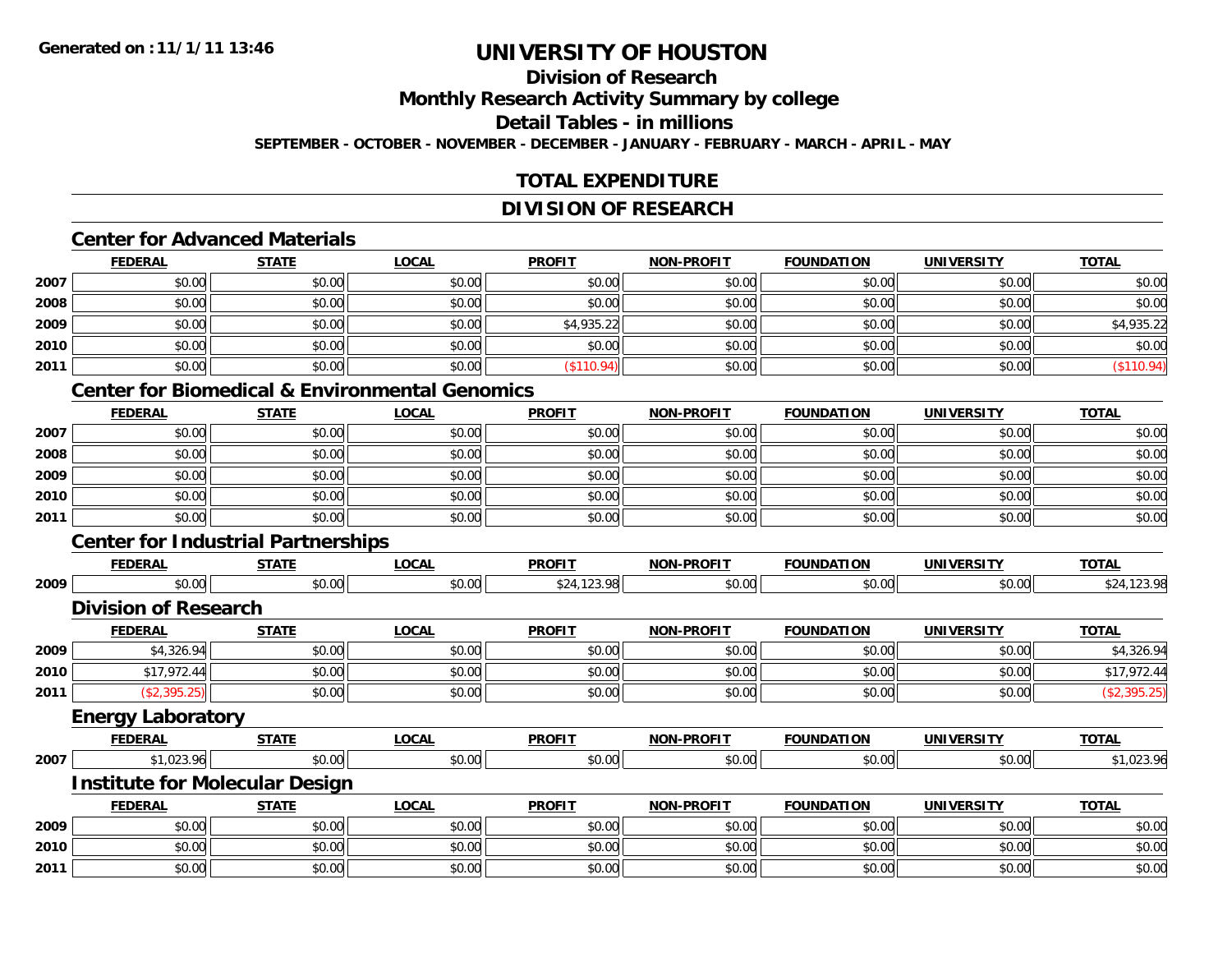### **Division of Research**

**Monthly Research Activity Summary by college**

**Detail Tables - in millions**

**SEPTEMBER - OCTOBER - NOVEMBER - DECEMBER - JANUARY - FEBRUARY - MARCH - APRIL - MAY**

### **TOTAL EXPENDITURE**

#### **DIVISION OF RESEARCH**

|      | <b>Office of Contracts and Grants</b>    |              |              |               |                   |                   |                   |              |
|------|------------------------------------------|--------------|--------------|---------------|-------------------|-------------------|-------------------|--------------|
|      | <b>FEDERAL</b>                           | <b>STATE</b> | <b>LOCAL</b> | <b>PROFIT</b> | <b>NON-PROFIT</b> | <b>FOUNDATION</b> | <b>UNIVERSITY</b> | <b>TOTAL</b> |
| 2011 | \$702.69                                 | \$0.00       | \$0.00       | \$0.00        | \$0.00            | \$0.00            | \$0.00            | \$702.69     |
|      | <b>Research Information Center</b>       |              |              |               |                   |                   |                   |              |
|      | <b>FEDERAL</b>                           | <b>STATE</b> | <b>LOCAL</b> | <b>PROFIT</b> | <b>NON-PROFIT</b> | <b>FOUNDATION</b> | <b>UNIVERSITY</b> | <b>TOTAL</b> |
| 2008 | \$0.00                                   | \$0.00       | \$0.00       | \$0.00        | \$0.00            | \$0.00            | \$0.00            | \$0.00       |
|      | <b>TCSAM</b>                             |              |              |               |                   |                   |                   |              |
|      | <b>FEDERAL</b>                           | <b>STATE</b> | <b>LOCAL</b> | <b>PROFIT</b> | <b>NON-PROFIT</b> | <b>FOUNDATION</b> | <b>UNIVERSITY</b> | <b>TOTAL</b> |
| 2007 | \$0.00                                   | \$0.00       | \$0.00       | \$0.00        | \$0.00            | \$0.00            | \$0.00            | \$0.00       |
| 2008 | \$0.00                                   | \$0.00       | \$0.00       | \$0.00        | \$0.00            | \$0.00            | \$0.00            | \$0.00       |
| 2009 | \$0.00                                   | \$0.00       | \$0.00       | \$0.00        | \$0.00            | \$0.00            | \$0.00            | \$0.00       |
| 2010 | \$0.00                                   | \$0.00       | \$0.00       | \$0.00        | \$0.00            | \$0.00            | \$0.00            | \$0.00       |
| 2011 | \$0.00                                   | \$0.00       | \$0.00       | \$0.00        | \$0.00            | \$0.00            | \$0.00            | \$0.00       |
|      | <b>TcSUH</b>                             |              |              |               |                   |                   |                   |              |
|      | <b>FEDERAL</b>                           | <b>STATE</b> | <b>LOCAL</b> | <b>PROFIT</b> | <b>NON-PROFIT</b> | <b>FOUNDATION</b> | <b>UNIVERSITY</b> | <b>TOTAL</b> |
| 2007 | \$76,500.02                              | \$0.00       | \$0.00       | \$0.00        | \$0.00            | \$6,906.60        | \$0.00            | \$83,406.63  |
| 2008 | \$52,697.86                              | \$0.00       | \$0.00       | (\$554.47)    | \$0.00            | \$66,271.20       | \$0.00            | \$118,414.59 |
| 2009 | \$77,014.22                              | \$0.00       | \$0.00       | \$14,318.83   | \$30,713.79       | \$1,957.79        | \$0.00            | \$124,004.62 |
| 2010 | \$51,798.98                              | \$0.00       | \$0.00       | \$50,230.20   | \$0.00            | \$0.00            | \$0.00            | \$102,029.18 |
| 2011 | \$116,260.35                             | \$14,051.74  | \$0.00       | \$67,386.12   | \$0.00            | \$0.00            | \$0.00            | \$197,698.20 |
|      | <b>Texas Learning/Computation Center</b> |              |              |               |                   |                   |                   |              |
|      | <b>FEDERAL</b>                           | <b>STATE</b> | <b>LOCAL</b> | <b>PROFIT</b> | <b>NON-PROFIT</b> | <b>FOUNDATION</b> | <b>UNIVERSITY</b> | <b>TOTAL</b> |
| 2009 | \$0.00                                   | \$0.00       | \$0.00       | \$0.00        | \$0.00            | \$0.00            | \$0.00            | \$0.00       |
| 2010 | \$0.00                                   | \$0.00       | \$0.00       | \$0.00        | \$0.00            | \$0.00            | \$0.00            | \$0.00       |
| 2011 | \$0.00                                   | \$0.00       | \$0.00       | \$0.00        | \$0.00            | \$0.00            | \$0.00            | \$0.00       |
|      | <b>TIMES</b>                             |              |              |               |                   |                   |                   |              |
|      | <b>FEDERAL</b>                           | <b>STATE</b> | <b>LOCAL</b> | <b>PROFIT</b> | <b>NON-PROFIT</b> | <b>FOUNDATION</b> | <b>UNIVERSITY</b> | <b>TOTAL</b> |
| 2007 | \$0.00                                   | \$0.00       | \$0.00       | \$0.00        | \$0.00            | \$0.00            | \$0.00            | \$0.00       |
| 2008 | \$0.00                                   | \$0.00       | \$0.00       | \$0.00        | \$0.00            | \$0.00            | \$0.00            | \$0.00       |
| 2009 | \$0.00                                   | \$0.00       | \$0.00       | \$0.00        | \$0.00            | \$0.00            | \$0.00            | \$0.00       |
| 2010 | \$0.00                                   | \$0.00       | \$0.00       | \$0.00        | \$0.00            | \$0.00            | \$0.00            | \$0.00       |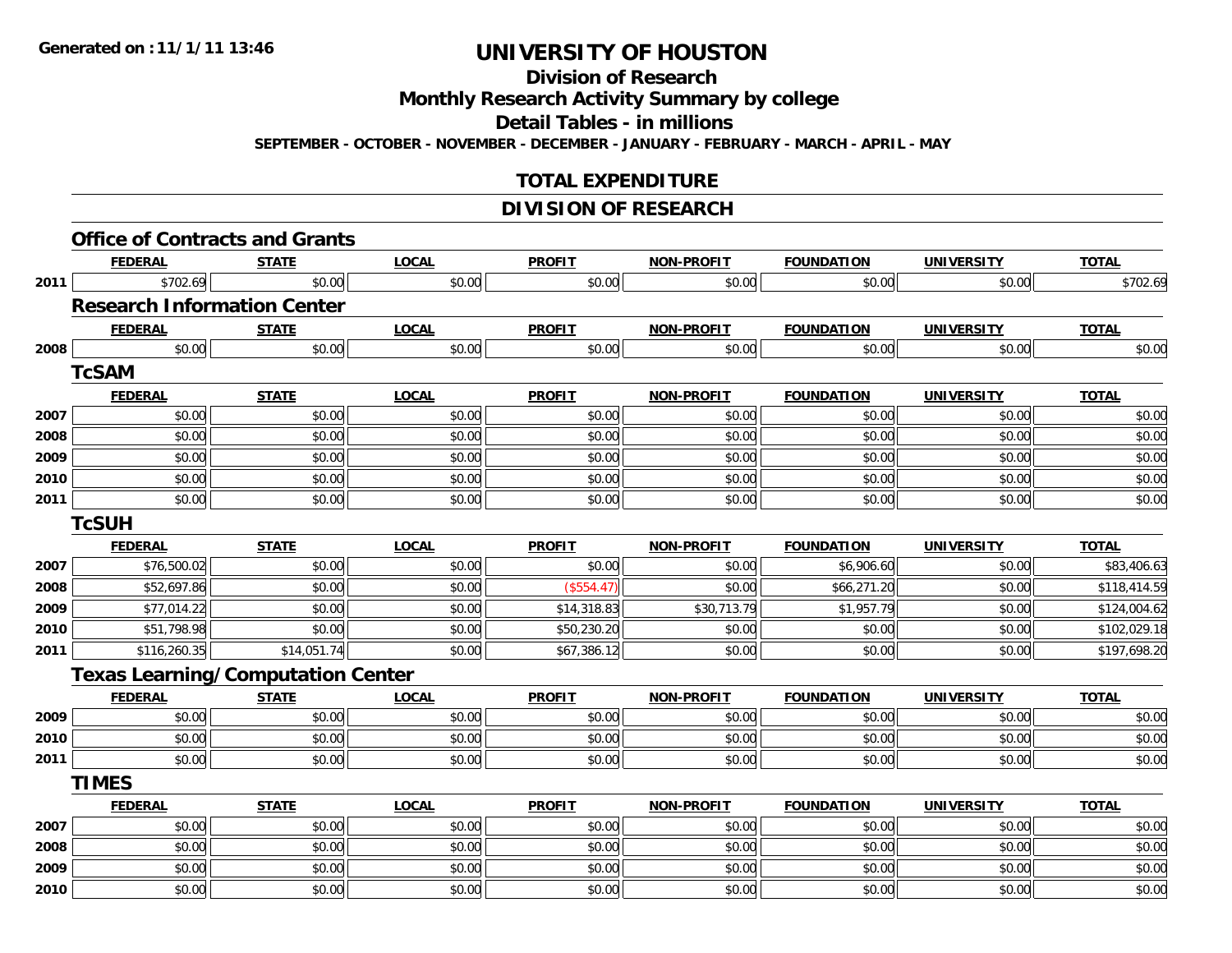**TIMES**

# **UNIVERSITY OF HOUSTON**

**Division of Research**

**Monthly Research Activity Summary by college**

**Detail Tables - in millions**

**SEPTEMBER - OCTOBER - NOVEMBER - DECEMBER - JANUARY - FEBRUARY - MARCH - APRIL - MAY**

#### **TOTAL EXPENDITURE**

#### **DIVISION OF RESEARCH**

|              | .IMES .        |              |              |               |                   |                   |                   |                          |  |  |  |  |
|--------------|----------------|--------------|--------------|---------------|-------------------|-------------------|-------------------|--------------------------|--|--|--|--|
|              | <b>FEDERAL</b> | <b>STATE</b> | <b>LOCAL</b> | <b>PROFIT</b> | <b>NON-PROFIT</b> | <b>FOUNDATION</b> | <b>UNIVERSITY</b> | <b>TOTAL</b>             |  |  |  |  |
| 2011         | \$20,270.51    | \$0.00       | \$0.00       | \$0.00        | \$0.00            | \$0.00            | \$0.00            | \$20<br>$.270.5^{\circ}$ |  |  |  |  |
| <b>Total</b> | \$416,172.72   | \$14,051.74  | \$0.00       | \$160,328.94  | \$30,713.79       | \$75,135.59       | \$0.00            | \$696,402.77             |  |  |  |  |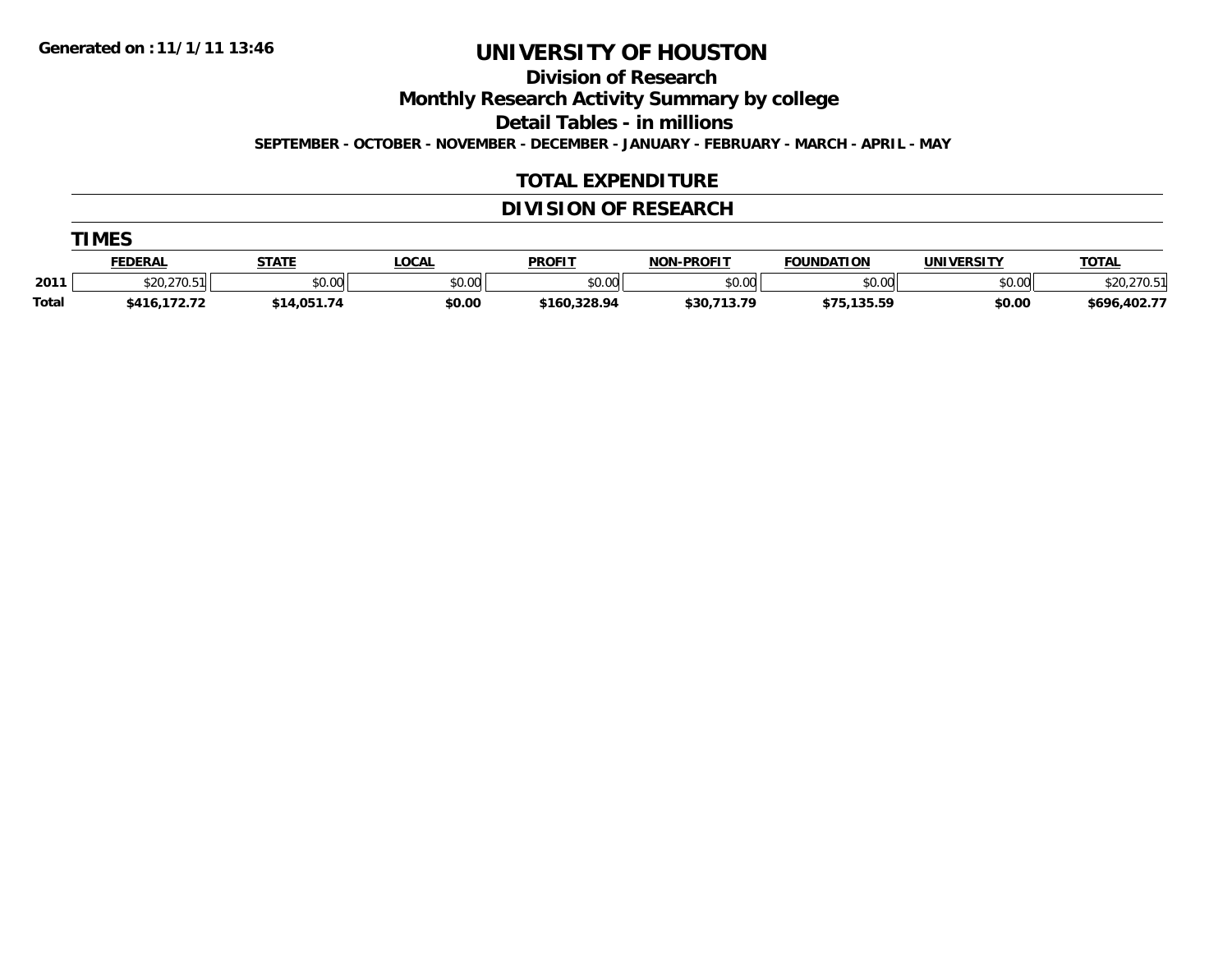### **Division of ResearchMonthly Research Activity Summary by college Detail Tables - in millions**

**SEPTEMBER - OCTOBER - NOVEMBER - DECEMBER - JANUARY - FEBRUARY - MARCH - APRIL - MAY**

### **TOTAL EXPENDITURE**

#### **GRADUATE COLLEGE OF SOCIAL WORK**

### **Child & Family for Innovative Research**

|      | <b>FEDERAL</b> | <b>STATE</b> | <u>LOCAL</u> | <b>PROFIT</b> | <b>NON-PROFIT</b> | <b>FOUNDATION</b> | <b>UNIVERSITY</b> | <b>TOTAL</b> |
|------|----------------|--------------|--------------|---------------|-------------------|-------------------|-------------------|--------------|
| 2009 | \$0.00         | \$0.00       | \$0.00       | \$0.00        | \$0.00            | \$0.00            | \$0.00            | \$0.00       |
| 2010 | \$0.00         | \$0.00       | \$0.00       | \$0.00        | \$0.00            | \$0.00            | \$0.00            | \$0.00       |
| 2011 | \$0.00         | \$0.00       | \$0.00       | \$0.00        | \$0.00            | \$0.00            | \$0.00            | \$0.00       |

### **Community Projects - Social Work**

|      | <b>FEDERAL</b> | <b>STATE</b> | <b>LOCAL</b> | <b>PROFIT</b> | <b>NON-PROFIT</b> | <b>FOUNDATION</b> | <b>UNIVERSITY</b> | <b>TOTAL</b> |
|------|----------------|--------------|--------------|---------------|-------------------|-------------------|-------------------|--------------|
| 2007 | \$125,721.96   | \$0.00       | \$0.00       | \$0.00        | \$2,097.52        | \$0.00            | \$0.00            | \$127,819.48 |
| 2008 | \$157,827.73   | \$0.00       | \$0.00       | \$0.00        | \$5,629.21        | \$0.00            | \$0.00            | \$163,456.94 |
| 2009 | \$78,862.01    | \$0.00       | \$0.00       | \$0.00        | \$528.41          | \$0.00            | \$0.00            | \$79,390.42  |
| 2010 | \$0.00         | \$0.00       | \$0.00       | \$0.00        | \$0.00            | \$0.00            | \$0.00            | \$0.00       |
| 2011 | \$0.00         | (\$2,280.14) | \$0.00       | \$0.00        | (\$440.00)        | \$12.48           | \$0.00            | \$2,732.62   |

#### **Dean, Social Work**

|      | <b>FEDERAL</b> | <b>STATE</b> | <b>LOCAL</b> | <b>PROFIT</b> | <b>NON-PROFIT</b> | <b>FOUNDATION</b> | <b>UNIVERSITY</b> | <b>TOTAL</b>   |
|------|----------------|--------------|--------------|---------------|-------------------|-------------------|-------------------|----------------|
| 2007 | \$1,545,228.41 | \$181,436.61 | \$0.00       | \$0.00        | \$94,447.32       | \$0.00            | \$0.00            | \$1,821,112.34 |
| 2008 | \$1,149,144.32 | \$543,134.52 | \$0.00       | \$0.00        | \$70,413.12       | \$0.00            | \$0.00            | \$1,762,691.96 |
| 2009 | \$1,204,687.56 | \$868,684.56 | \$0.00       | \$0.00        | \$50,244.89       | \$0.00            | \$0.00            | \$2,123,617.01 |
| 2010 | \$1,821,385.70 | \$510,858.38 | \$0.00       | \$0.00        | \$13,431.64       | \$1,206.61        | \$0.00            | \$2,346,882.33 |
| 2011 | \$1,715,933.26 | \$13,795.99  | \$0.00       | \$0.00        | (\$167.62)        | \$34,264.13       | \$0.00            | \$1,763,825.75 |

### **Drug and Social Policy Research**

|       | <b>FEDERAL</b> | <b>STATE</b>   | <u>LOCAL</u> | <b>PROFIT</b> | <b>NON-PROFIT</b> | <b>FOUNDATION</b> | <b>UNIVERSITY</b> | <u>TOTAL</u>    |
|-------|----------------|----------------|--------------|---------------|-------------------|-------------------|-------------------|-----------------|
| 2009  | \$0.00         | \$0.00         | \$0.00       | \$0.00        | \$0.00            | \$0.00            | \$0.00            | \$0.00          |
| 2010  | \$0.00         | \$0.00         | \$0.00       | \$0.00        | \$0.00            | \$0.00            | \$0.00            | \$0.00          |
| 2011  | \$0.00         | \$0.00         | \$0.00       | \$0.00        | \$0.00            | \$0.00            | \$0.00            | \$0.00          |
| Total | \$7,798,790.95 | \$2,115,629.92 | \$0.00       | \$0.00        | \$236,184.49      | \$35,458.26       | \$0.00            | \$10,186,063.62 |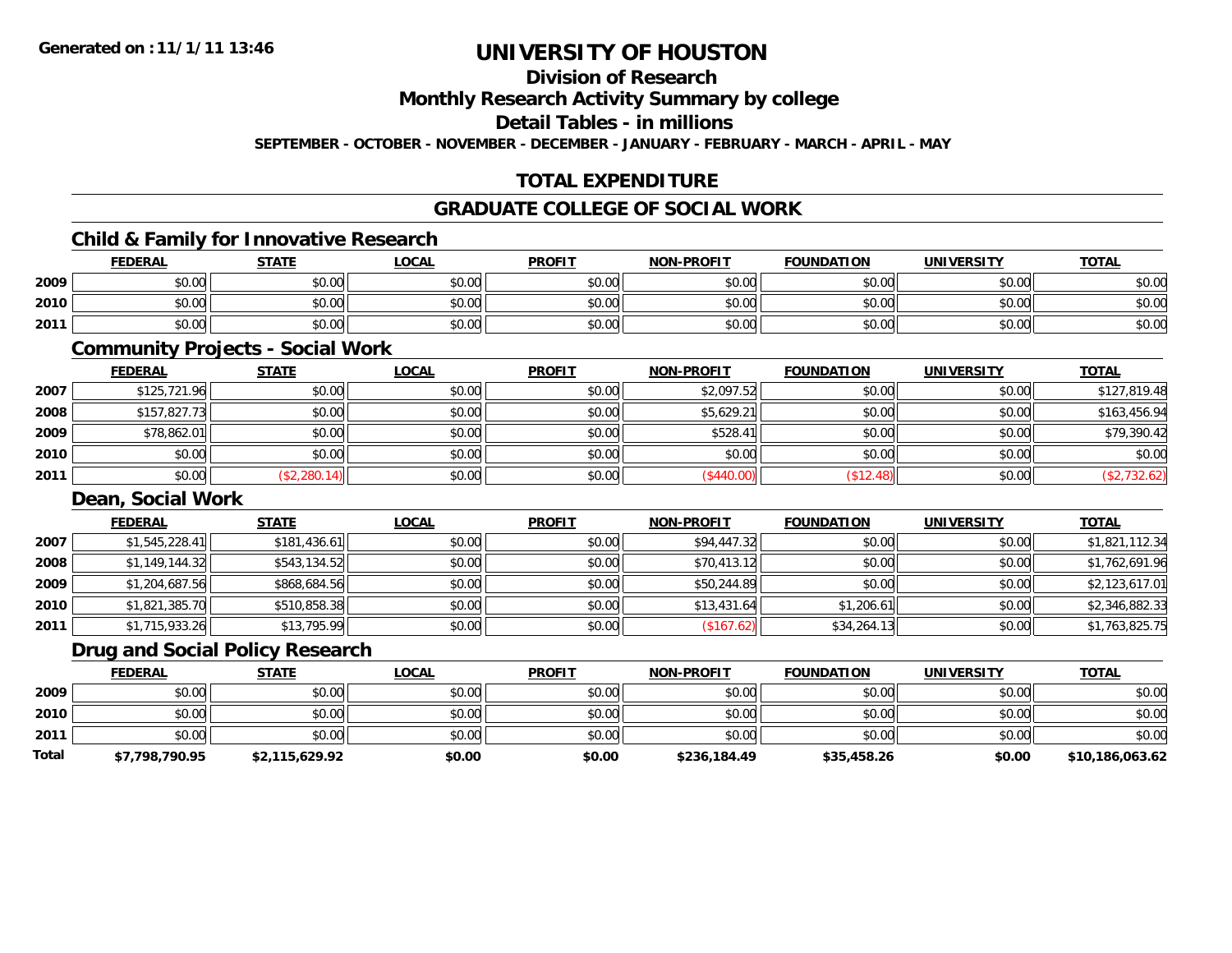### **Division of ResearchMonthly Research Activity Summary by college Detail Tables - in millionsSEPTEMBER - OCTOBER - NOVEMBER - DECEMBER - JANUARY - FEBRUARY - MARCH - APRIL - MAY**

### **TOTAL EXPENDITURE**

### **HILTON COLLEGE OF HOTEL AND RESTAURANT MANAGEMENT**

### **Hotel and Restaurant Management**

|       | <b>FEDERAL</b> | <b>STATE</b> | <b>LOCAL</b> | <b>PROFIT</b> | <b>NON-PROFIT</b> | <b>FOUNDATION</b> | <b>UNIVERSITY</b> | <b>TOTAL</b> |
|-------|----------------|--------------|--------------|---------------|-------------------|-------------------|-------------------|--------------|
| 2007  | \$0.00         | \$112,614.78 | \$0.00       | \$0.00        | \$0.00            | \$0.00            | \$0.00            | \$112,614.78 |
| 2008  | \$0.00         | \$3,865.31   | \$0.00       | \$0.00        | \$0.00            | \$0.00            | \$0.00            | \$3,865.31   |
| 2009  | \$0.00         | \$0.00       | \$0.00       | \$1,730.27    | \$0.00            | \$0.00            | \$0.00            | \$1,730.27   |
| 2010  | \$0.00         | \$0.00       | \$0.00       | \$0.00        | \$20,069.15       | \$0.00            | \$0.00            | \$20,069.15  |
| 2011  | \$26,998.38    | \$0.00       | \$0.00       | \$0.00        | \$3,590.07        | \$0.00            | \$0.00            | \$30,588.45  |
| Total | \$26,998.38    | \$116,480.09 | \$0.00       | \$1,730.27    | \$23,659.22       | \$0.00            | \$0.00            | \$168,867.96 |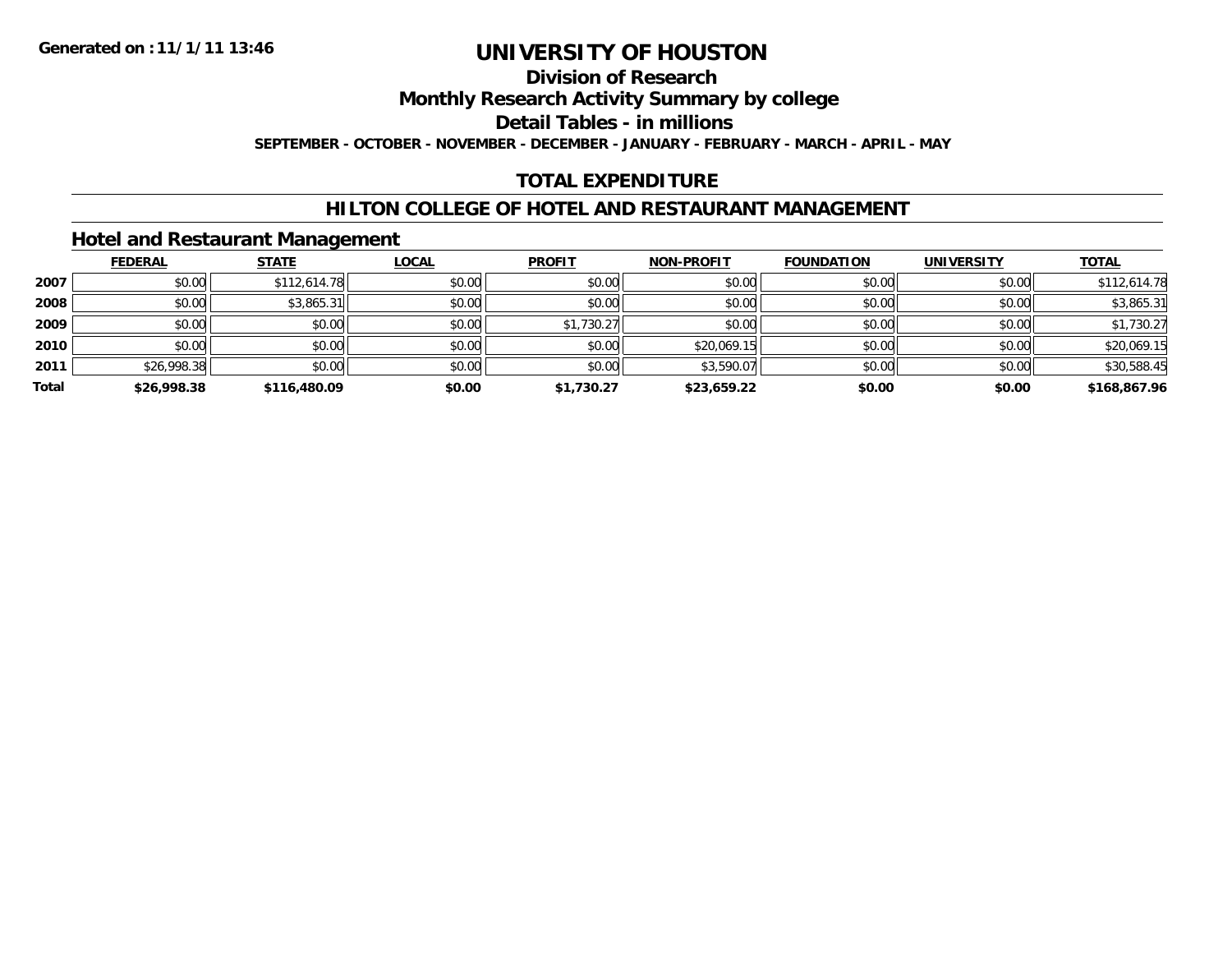### **Division of ResearchMonthly Research Activity Summary by college Detail Tables - in millions SEPTEMBER - OCTOBER - NOVEMBER - DECEMBER - JANUARY - FEBRUARY - MARCH - APRIL - MAY**

#### **TOTAL EXPENDITURE**

#### **HONORS COLLEGE**

#### **Houston Teachers Institute**

|       | <b>FEDERAL</b> | <b>STATE</b> | <b>LOCAL</b> | <b>PROFIT</b> | <b>NON-PROFIT</b> | <b>FOUNDATION</b> | <b>UNIVERSITY</b> | <b>TOTAL</b> |
|-------|----------------|--------------|--------------|---------------|-------------------|-------------------|-------------------|--------------|
| 2009  | \$5,731.56     | \$0.00       | \$0.00       | \$0.00        | \$0.00            | \$0.00            | \$0.00            | \$5,731.56   |
| 2010  | \$42,389.82    | \$0.00       | \$0.00       | \$0.00        | \$0.00            | \$0.00            | \$0.00            | \$42,389.82  |
| 2011  | \$7,305.37     | \$0.00       | \$0.00       | \$0.00        | \$0.00            | \$0.00            | \$0.00            | \$7,305.37   |
| Total | \$55,426.75    | \$0.00       | \$0.00       | \$0.00        | \$0.00            | \$0.00            | \$0.00            | \$55,426.75  |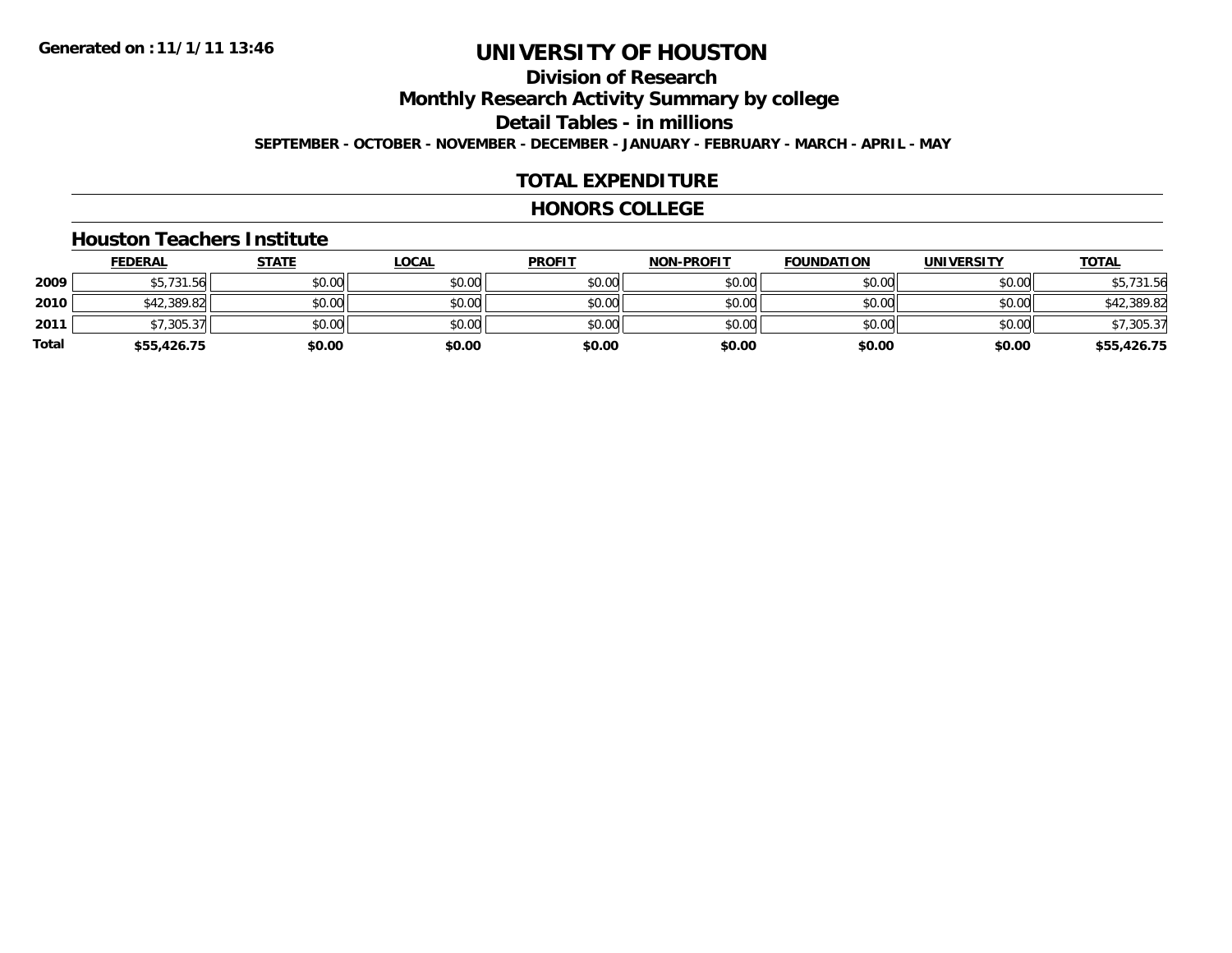### **Division of ResearchMonthly Research Activity Summary by college Detail Tables - in millions SEPTEMBER - OCTOBER - NOVEMBER - DECEMBER - JANUARY - FEBRUARY - MARCH - APRIL - MAY**

#### **TOTAL EXPENDITURE**

#### **LIBRARY**

### **Administration, Library**

|       | <b>FEDERAL</b> | <b>STATE</b> | <b>LOCAL</b> | <b>PROFIT</b> | <b>NON-PROFIT</b> | <b>FOUNDATION</b> | <b>UNIVERSITY</b> | <b>TOTAL</b> |
|-------|----------------|--------------|--------------|---------------|-------------------|-------------------|-------------------|--------------|
| 2008  | \$17,823.81    | \$0.00       | \$0.00       | \$0.00        | \$0.00            | \$0.00            | \$0.00            | \$17,823.81  |
| 2009  | \$25,488.49    | \$0.00       | \$0.00       | \$0.00        | \$0.00            | \$0.00            | \$0.00            | \$25,488.49  |
| 2010  | \$23,342.81    | \$0.00       | \$0.00       | \$0.00        | \$0.00            | \$0.00            | \$0.00            | \$23,342.81  |
| 2011  | \$8,354.46     | \$0.00       | \$0.00       | \$0.00        | \$0.00            | \$0.00            | \$0.00            | \$8,354.46   |
| Total | \$75,009.57    | \$0.00       | \$0.00       | \$0.00        | \$0.00            | \$0.00            | \$0.00            | \$75,009.57  |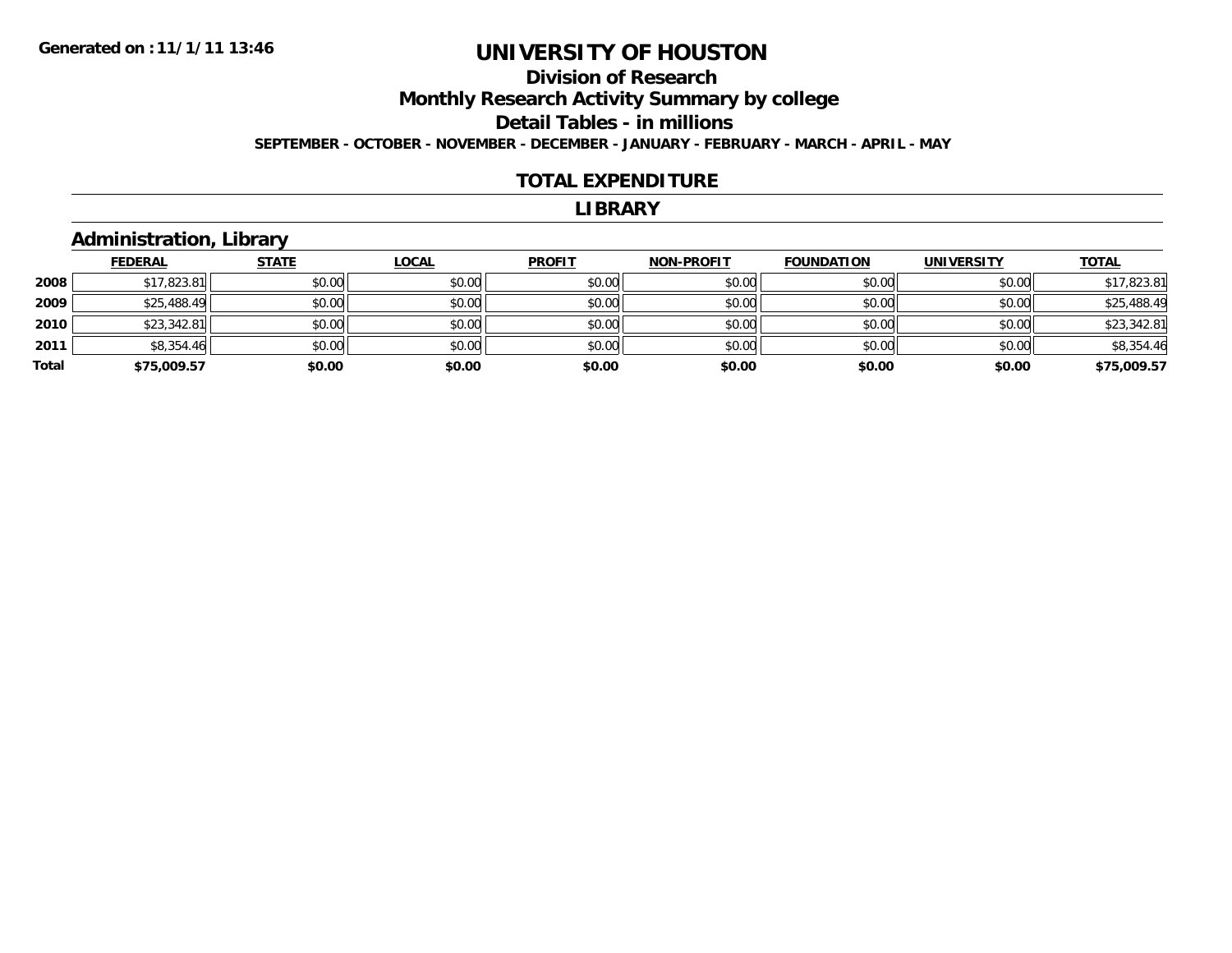#### **Division of ResearchMonthly Research Activity Summary by college Detail Tables - in millionsSEPTEMBER - OCTOBER - NOVEMBER - DECEMBER - JANUARY - FEBRUARY - MARCH - APRIL - MAY**

#### **TOTAL EXPENDITURE**

#### **PRESIDENT**

#### **Office of the President**

|       | <b>FEDERAL</b> | <b>STATE</b> | <u>LOCAL</u> | <b>PROFIT</b> | <b>NON-PROFIT</b> | <b>FOUNDATION</b> | <b>UNIVERSITY</b> | <u>TOTAL</u> |
|-------|----------------|--------------|--------------|---------------|-------------------|-------------------|-------------------|--------------|
| 2010  | ሶስ ስስ<br>JU.UU | \$0.00       | \$0.00       | \$0.00        | \$0.00            | \$0.00            | \$0.00            | \$0.00       |
| 2011  | ልስ ሰሰ<br>PU.UU | \$0.00       | \$0.00       | \$0.00        | \$0.00            | \$0.00            | \$0.00            | \$0.00       |
| Total | \$0.00         | \$0.00       | \$0.00       | \$0.00        | \$0.00            | \$0.00            | \$0.00            | \$0.00       |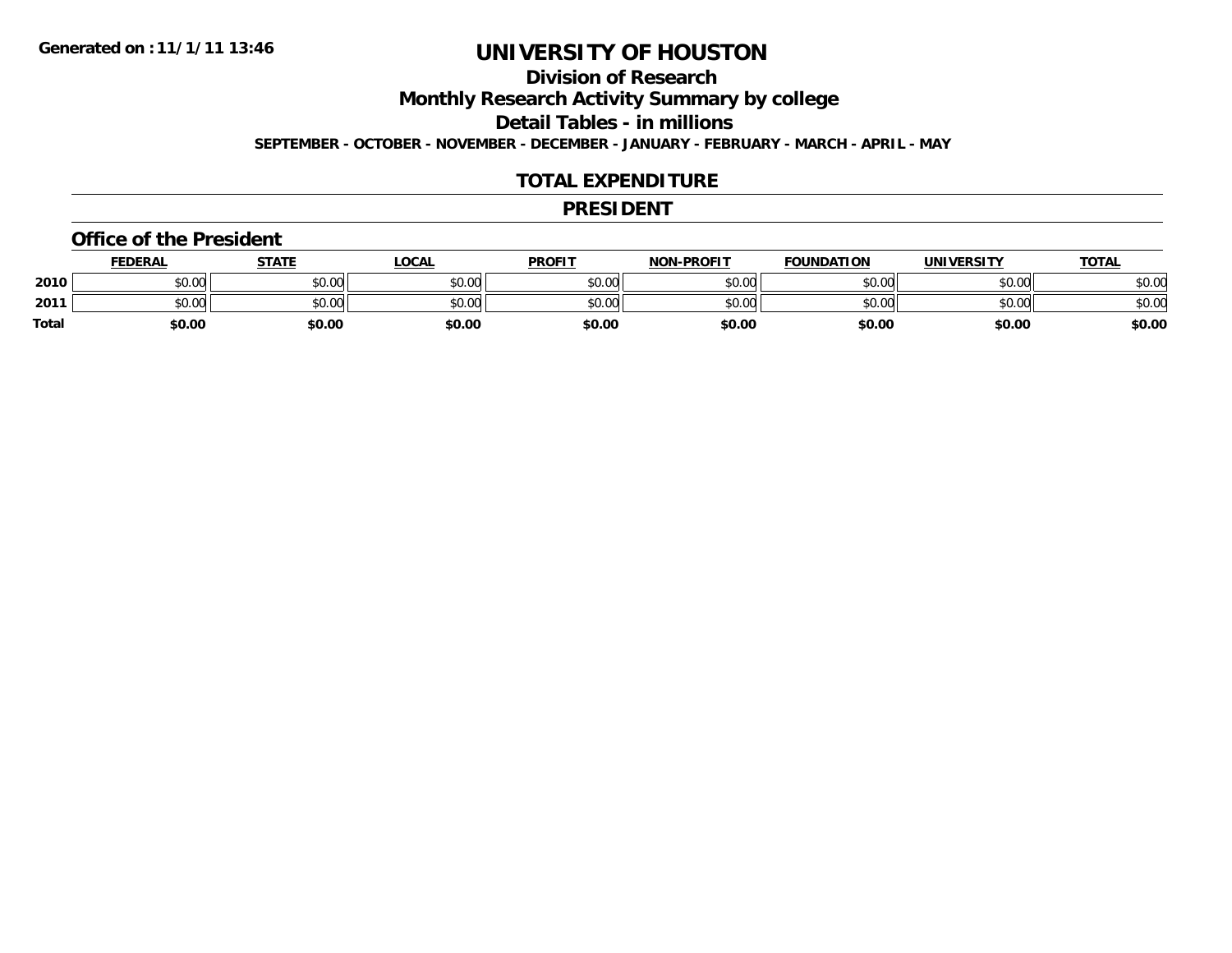### **Division of Research**

#### **Monthly Research Activity Summary by college**

**Detail Tables - in millions**

**SEPTEMBER - OCTOBER - NOVEMBER - DECEMBER - JANUARY - FEBRUARY - MARCH - APRIL - MAY**

#### **TOTAL EXPENDITURE**

### **SENIOR V.P. FOR ACADEMIC AFFAIRS AND PROVOST**

|      | <b>FEDERAL</b>                                      | <b>STATE</b> | <b>LOCAL</b> | <b>PROFIT</b> | <b>NON-PROFIT</b> | <b>FOUNDATION</b> | <b>UNIVERSITY</b> | <b>TOTAL</b> |
|------|-----------------------------------------------------|--------------|--------------|---------------|-------------------|-------------------|-------------------|--------------|
| 2011 | \$0.00                                              | \$1,068.06   | \$0.00       | \$0.00        | \$0.00            | \$0.00            | \$0.00            | \$1,068.06   |
|      | <b>KUHF - Radio</b>                                 |              |              |               |                   |                   |                   |              |
|      | <b>FEDERAL</b>                                      | <b>STATE</b> | <b>LOCAL</b> | <b>PROFIT</b> | <b>NON-PROFIT</b> | <b>FOUNDATION</b> | <b>UNIVERSITY</b> | <b>TOTAL</b> |
| 2007 | \$0.00                                              | \$0.00       | \$0.00       | \$0.00        | \$465,065.00      | \$0.00            | \$0.00            | \$465,065.00 |
| 2008 | \$0.00                                              | \$0.00       | \$0.00       | \$0.00        | \$467,947.00      | \$0.00            | \$0.00            | \$467,947.00 |
| 2009 | \$0.00                                              | \$0.00       | \$0.00       | \$0.00        | \$459,585.99      | \$0.00            | \$0.00            | \$459,585.99 |
| 2010 | \$11,640.00                                         | \$0.00       | \$0.00       | \$0.00        | \$646,809.16      | \$0.00            | \$0.00            | \$658,449.16 |
| 2011 | \$0.00                                              | \$0.00       | \$0.00       | \$0.00        | \$578,146.29      | \$0.00            | \$0.00            | \$578,146.29 |
|      | <b>Learning and Assessment Services</b>             |              |              |               |                   |                   |                   |              |
|      | <b>FEDERAL</b>                                      | <b>STATE</b> | <b>LOCAL</b> | <b>PROFIT</b> | <b>NON-PROFIT</b> | <b>FOUNDATION</b> | <b>UNIVERSITY</b> | <b>TOTAL</b> |
| 2007 | \$214,393.07                                        | \$79,791.21  | \$0.00       | \$0.00        | \$50,011.76       | \$0.00            | \$0.00            | \$344,196.04 |
| 2008 | \$222,381.72                                        | \$87,956.65  | \$0.00       | \$0.00        | \$50,215.68       | \$9,317.91        | \$0.00            | \$369,871.96 |
| 2009 | \$214,387.54                                        | \$87,816.95  | \$0.00       | \$0.00        | \$48,292.90       | \$1,856.26        | \$0.00            | \$352,353.65 |
| 2010 | \$257,693.26                                        | \$91,520.43  | \$0.00       | \$0.00        | \$49,858.99       | \$3,323.47        | \$0.00            | \$402,396.15 |
| 2011 | \$231,742.75                                        | \$100,211.26 | \$0.00       | \$0.00        | \$51,921.90       | \$5,291.19        | \$0.00            | \$389,167.10 |
|      | <b>Learning Support Services</b>                    |              |              |               |                   |                   |                   |              |
|      | <b>FEDERAL</b>                                      | <b>STATE</b> | <b>LOCAL</b> | <b>PROFIT</b> | <b>NON-PROFIT</b> | <b>FOUNDATION</b> | <b>UNIVERSITY</b> | <b>TOTAL</b> |
| 2008 | \$19,588.86                                         | \$0.00       | \$0.00       | \$0.00        | \$0.00            | \$0.00            | \$0.00            | \$19,588.86  |
| 2009 | \$63,214.28                                         | \$0.00       | \$0.00       | \$0.00        | \$0.00            | \$0.00            | \$0.00            | \$63,214.28  |
| 2010 | \$51,452.22                                         | \$0.00       | \$0.00       | \$0.00        | \$0.00            | \$0.00            | \$0.00            | \$51,452.22  |
|      | <b>Senior V.P. for Academic Affairs and Provost</b> |              |              |               |                   |                   |                   |              |
|      | <b>FEDERAL</b>                                      | <b>STATE</b> | <b>LOCAL</b> | <b>PROFIT</b> | <b>NON-PROFIT</b> | <b>FOUNDATION</b> | <b>UNIVERSITY</b> | <b>TOTAL</b> |
| 2007 | \$150,000.00                                        | \$3,962.78   | \$0.00       | \$0.00        | \$0.00            | \$0.00            | \$0.00            | \$153,962.78 |
| 2008 | \$30.24                                             | \$93.78      | \$0.00       | \$0.00        | \$0.00            | \$0.00            | \$0.00            | \$124.02     |
| 2009 | (\$110.11)                                          | \$8,599.79   | \$0.00       | \$0.00        | \$0.00            | \$0.00            | \$0.00            | \$8,489.68   |
| 2010 | \$0.00                                              | \$4,010.10   | \$0.00       | \$0.00        | \$0.00            | \$0.00            | \$0.00            | \$4,010.10   |
| 2011 | \$0.00                                              | \$17,750.18  | \$0.00       | \$0.00        | \$0.00            | \$0.00            | \$0.00            | \$17,750.18  |
|      | <b>Undergraduate Scholars</b>                       |              |              |               |                   |                   |                   |              |
|      | <b>FEDERAL</b>                                      | <b>STATE</b> | <b>LOCAL</b> | <b>PROFIT</b> | <b>NON-PROFIT</b> | <b>FOUNDATION</b> | <b>UNIVERSITY</b> | <b>TOTAL</b> |
| 2009 | \$0.00                                              | \$5,318.60   | \$0.00       | \$0.00        | \$0.00            | \$0.00            | \$0.00            | \$5,318.60   |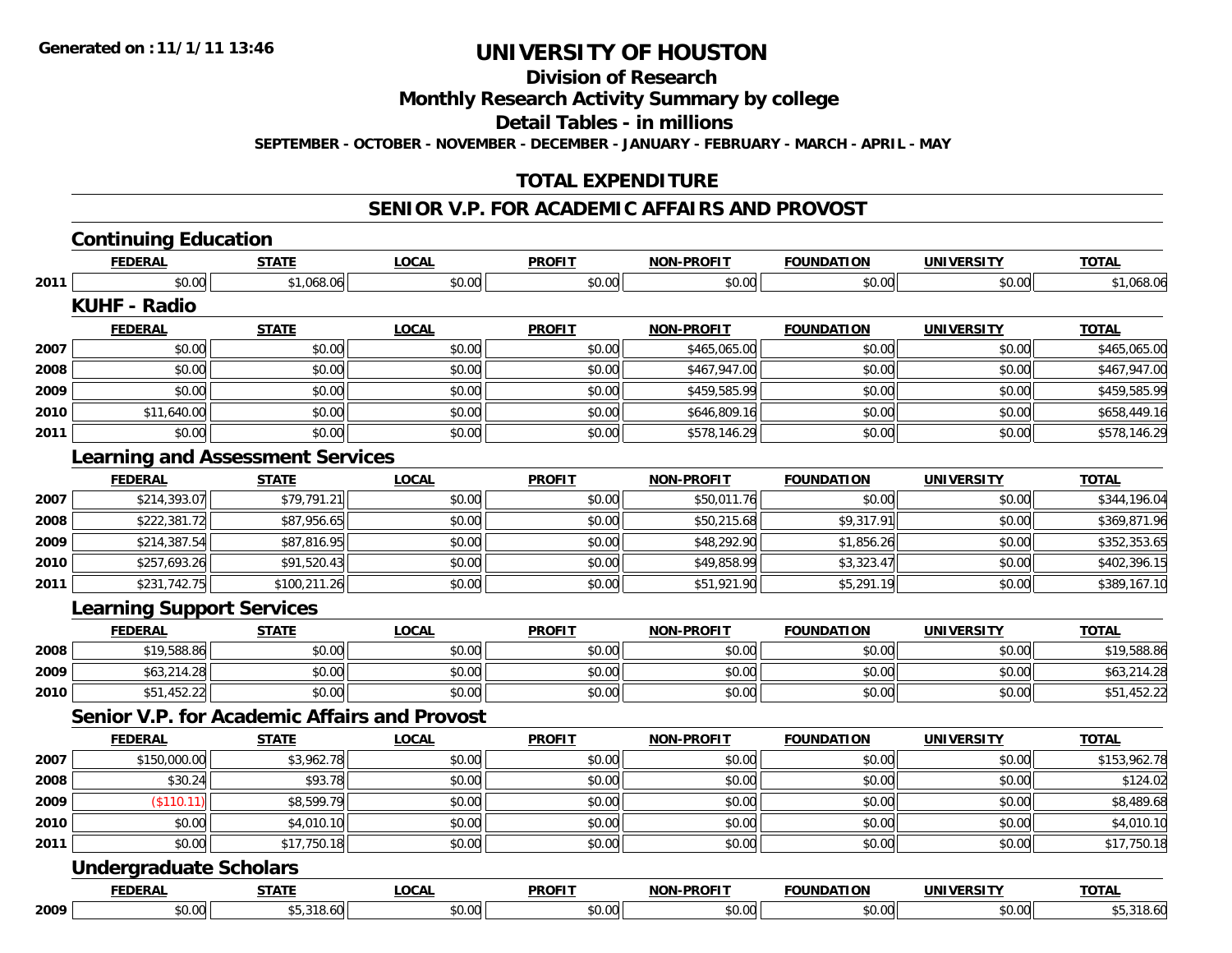### **Division of Research**

**Monthly Research Activity Summary by college**

**Detail Tables - in millions**

**SEPTEMBER - OCTOBER - NOVEMBER - DECEMBER - JANUARY - FEBRUARY - MARCH - APRIL - MAY**

#### **TOTAL EXPENDITURE**

#### **SENIOR V.P. FOR ACADEMIC AFFAIRS AND PROVOST**

#### **Undergraduate Scholars**

|              | FEDERAL        | <b>STATE</b> | <u>LOCAL</u> | <b>PROFIT</b> | <b>NON-PROFIT</b> | <b>FOUNDATION</b> | <b>UNIVERSITY</b> | <b>TOTAL</b>   |
|--------------|----------------|--------------|--------------|---------------|-------------------|-------------------|-------------------|----------------|
| 2010         | \$0.00         | \$52,785.31  | \$0.00       | \$0.00        | \$0.00            | \$21,888.81       | \$0.00            |                |
| 2011         | \$0.00         | \$81,087.89  | \$0.00       | \$0.00        | \$0.00            | \$0.00            | \$0.00            | \$81,087.89    |
| <b>Total</b> | \$1,436,413.83 | \$621,972.99 | \$0.00       | \$0.00        | \$2,867,854.67    | \$41,677.64       | \$0.00            | \$4,967,919.13 |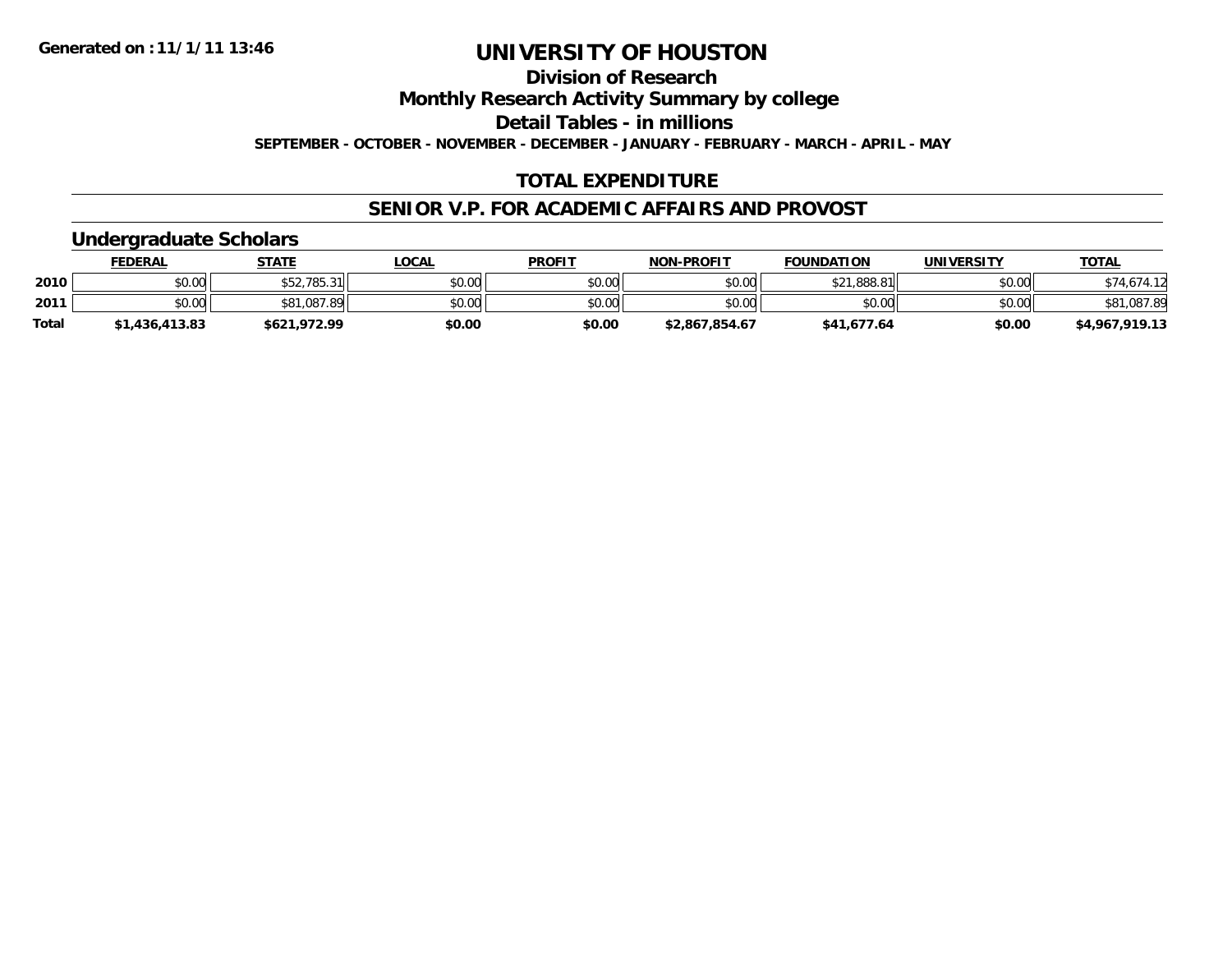#### **Division of ResearchMonthly Research Activity Summary by college Detail Tables - in millions SEPTEMBER - OCTOBER - NOVEMBER - DECEMBER - JANUARY - FEBRUARY - MARCH - APRIL - MAY**

#### **TOTAL EXPENDITURE**

#### **UH LAW CENTER**

|       | Dean, Law          |              |              |               |                   |                   |                   |              |
|-------|--------------------|--------------|--------------|---------------|-------------------|-------------------|-------------------|--------------|
|       | <b>FEDERAL</b>     | <b>STATE</b> | <b>LOCAL</b> | <b>PROFIT</b> | <b>NON-PROFIT</b> | <b>FOUNDATION</b> | <b>UNIVERSITY</b> | <b>TOTAL</b> |
| 2009  | \$38,370.62        | \$0.00       | \$0.00       | \$0.00        | \$0.00            | \$0.00            | \$0.00            | \$38,370.62  |
| 2010  | \$138,426.12       | \$0.00       | \$0.00       | \$0.00        | \$0.00            | \$0.00            | \$0.00            | \$138,426.12 |
| 2011  | \$23,263.63        | \$0.00       | \$0.00       | \$0.00        | \$0.00            | \$0.00            | \$0.00            | \$23,263.63  |
|       | <b>Law Library</b> |              |              |               |                   |                   |                   |              |
|       | <b>FEDERAL</b>     | <b>STATE</b> | <b>LOCAL</b> | <b>PROFIT</b> | <b>NON-PROFIT</b> | <b>FOUNDATION</b> | <b>UNIVERSITY</b> | <b>TOTAL</b> |
| 2009  | (\$1.62)           | \$0.00       | \$0.00       | \$0.00        | \$0.00            | \$0.00            | \$0.00            | (\$1.62)     |
|       | Law-UH             |              |              |               |                   |                   |                   |              |
|       | <b>FEDERAL</b>     | <b>STATE</b> | <b>LOCAL</b> | <b>PROFIT</b> | <b>NON-PROFIT</b> | <b>FOUNDATION</b> | <b>UNIVERSITY</b> | <b>TOTAL</b> |
| 2007  | \$0.00             | \$118,861.04 | \$0.00       | \$0.00        | \$0.00            | \$0.00            | \$0.00            | \$118,861.04 |
| 2008  | \$0.00             | \$33,636.02  | \$0.00       | \$0.00        | \$0.00            | \$0.00            | \$0.00            | \$33,636.02  |
| 2009  | \$60,789.31        | \$34,312.55  | \$0.00       | \$0.00        | \$0.00            | \$0.00            | \$0.00            | \$95,101.86  |
| 2010  | \$709.58           | \$197,954.06 | \$0.00       | \$0.00        | \$0.00            | \$0.00            | \$0.00            | \$198,663.64 |
| 2011  | \$71,093.90        | \$63,133.79  | \$0.00       | \$0.00        | \$0.00            | \$58,276.13       | \$0.00            | \$192,503.82 |
| Total | \$332,651.54       | \$447,897.46 | \$0.00       | \$0.00        | \$0.00            | \$58,276.13       | \$0.00            | \$838,825.13 |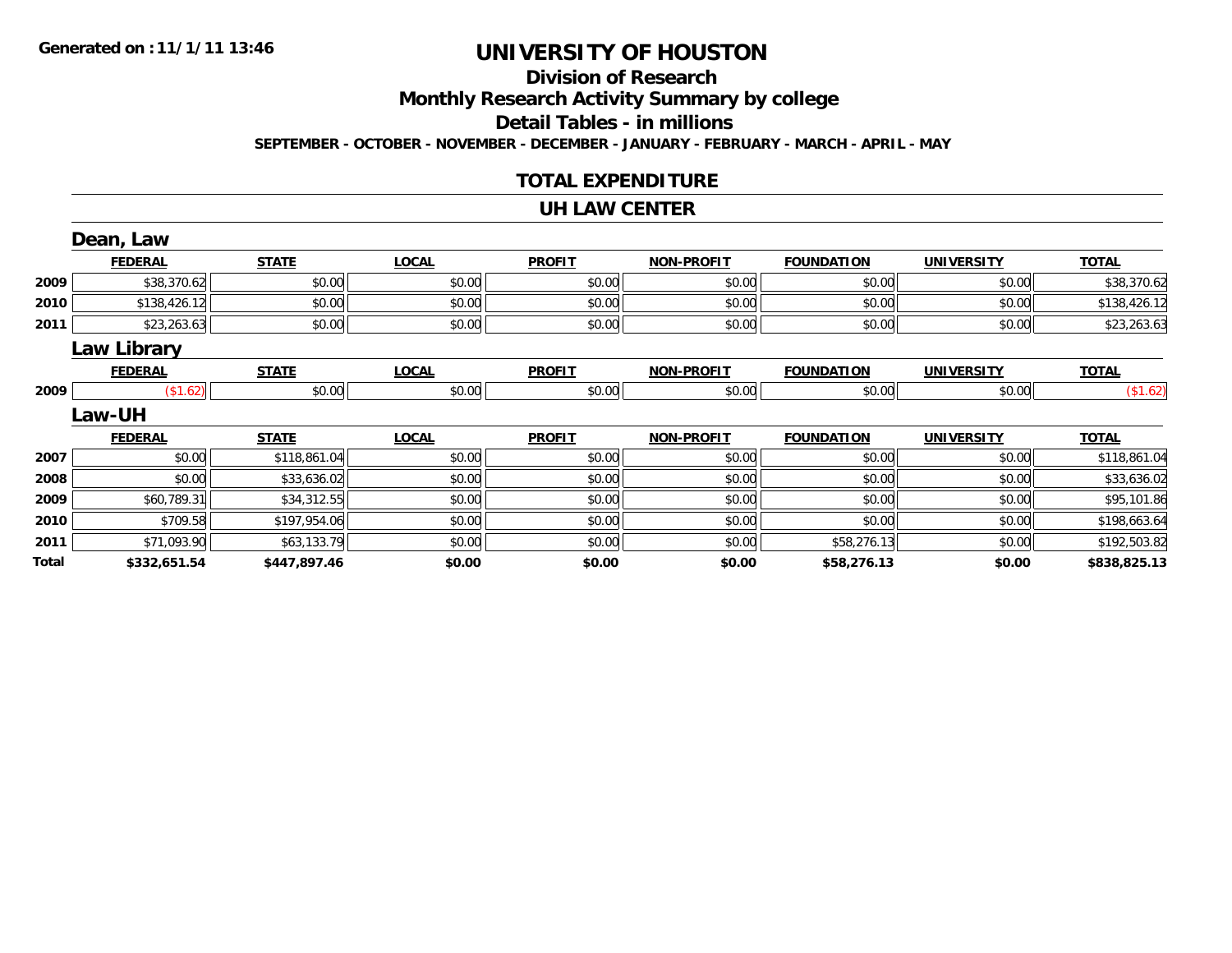### **Division of ResearchMonthly Research Activity Summary by college Detail Tables - in millions SEPTEMBER - OCTOBER - NOVEMBER - DECEMBER - JANUARY - FEBRUARY - MARCH - APRIL - MAY**

#### **TOTAL EXPENDITURE**

#### **UH SYSTEM**

|  | KUHT |  |  |
|--|------|--|--|

|       | <b>FEDERAL</b> | <b>STATE</b> | <b>LOCAL</b> | <b>PROFIT</b> | <b>NON-PROFIT</b> | <b>FOUNDATION</b> | <b>UNIVERSITY</b> | <b>TOTAL</b>   |
|-------|----------------|--------------|--------------|---------------|-------------------|-------------------|-------------------|----------------|
| 2007  | \$16,232.50    | \$0.00       | \$0.00       | \$0.00        | \$1,650,148.67    | \$0.00            | \$0.00            | \$1,666,381.17 |
| 2008  | \$0.00         | \$0.00       | \$0.00       | \$0.00        | \$1,290,916.00    | \$0.00            | \$0.00            | \$1,290,916.00 |
| 2009  | \$297,368.39   | \$0.00       | \$0.00       | \$0.00        | \$1,491,085.43    | \$0.00            | \$0.00            | \$1,788,453.82 |
| 2010  | (\$2,503.85)   | \$0.00       | \$0.00       | \$0.00        | \$1,509,403.12    | \$0.00            | \$0.00            | \$1,506,899.27 |
| 2011  | (\$4,505.73)   | \$0.00       | \$0.00       | \$0.00        | \$1,606,903.00    | \$0.00            | \$0.00            | \$1,602,397.27 |
| Total | \$306,591.31   | \$0.00       | \$0.00       | \$0.00        | \$7,548,456.22    | \$0.00            | \$0.00            | \$7,855,047.53 |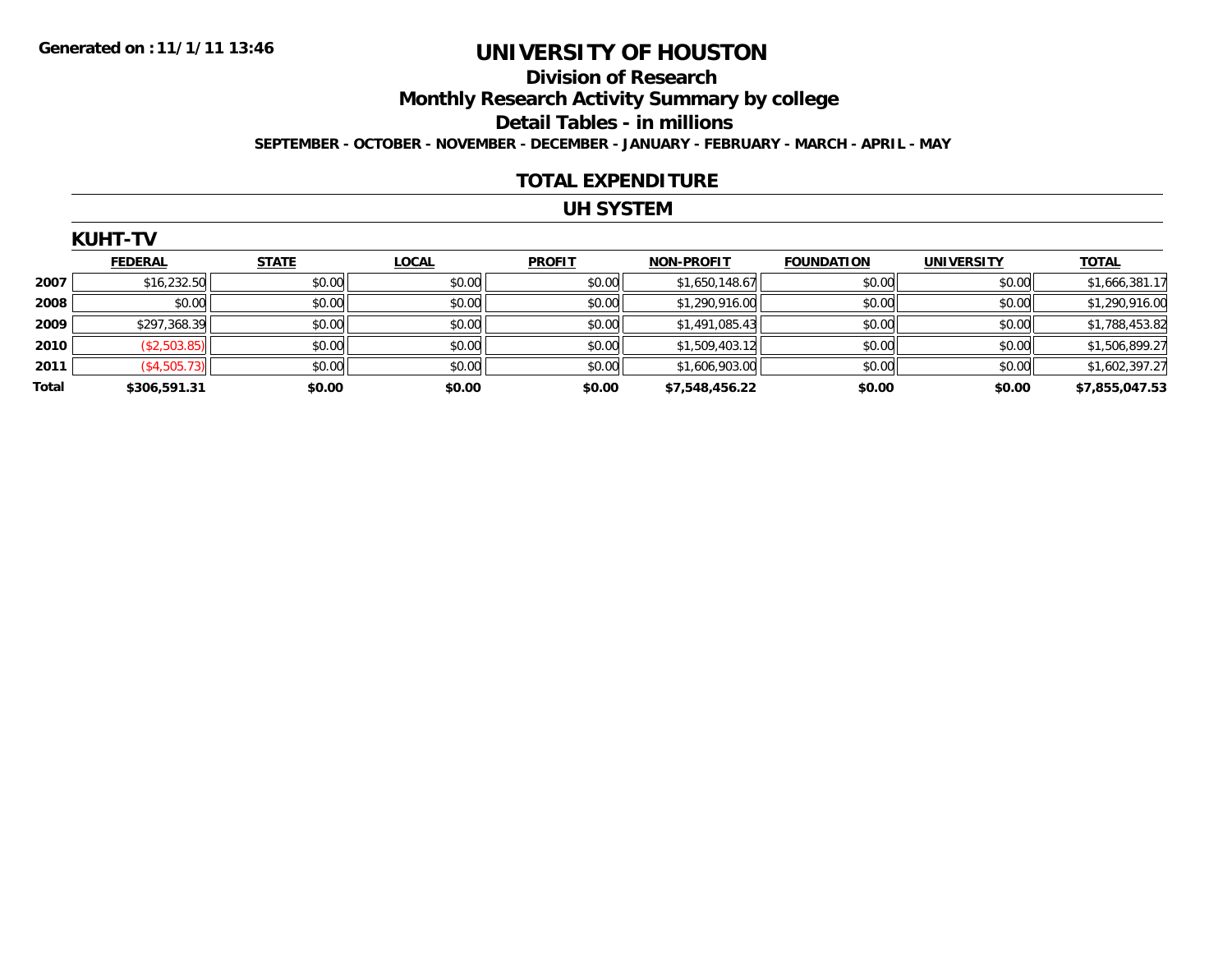### **Division of ResearchMonthly Research Activity Summary by college Detail Tables - in millions SEPTEMBER - OCTOBER - NOVEMBER - DECEMBER - JANUARY - FEBRUARY - MARCH - APRIL - MAY**

#### **TOTAL EXPENDITURE**

#### **UKNOWN COLLEGE**

### **Unknown Department**

|       | <b>FEDERAL</b> | <b>STATE</b> | <b>LOCAL</b> | <b>PROFIT</b> | <b>NON-PROFIT</b> | <b>FOUNDATION</b> | <b>UNIVERSITY</b> | <b>TOTAL</b> |
|-------|----------------|--------------|--------------|---------------|-------------------|-------------------|-------------------|--------------|
| 2007  | \$80.42        | \$0.00       | \$0.00       | \$0.00        | \$0.00            | \$0.00            | \$0.00            | \$80.42      |
| 2008  | \$43,267.27    | \$0.00       | \$0.00       | \$0.00        | \$0.00            | \$0.00            | \$0.00            | \$43,267.27  |
| 2009  | \$16,982.59    | \$0.00       | \$0.00       | \$0.00        | \$0.00            | \$0.00            | \$0.00            | \$16,982.59  |
| 2010  | \$33,696.31    | \$18,836.67  | \$0.00       | \$380.85      | \$0.00            | \$0.00            | \$0.00            | \$52,913.83  |
| 2011  | \$56,899.76    | \$25,146.09  | \$0.00       | \$8,529.75    | \$0.00            | \$0.00            | \$0.00            | \$90,575.60  |
| Total | \$150,926.34   | \$43,982.77  | \$0.00       | \$8,910.60    | \$0.00            | \$0.00            | \$0.00            | \$203,819.71 |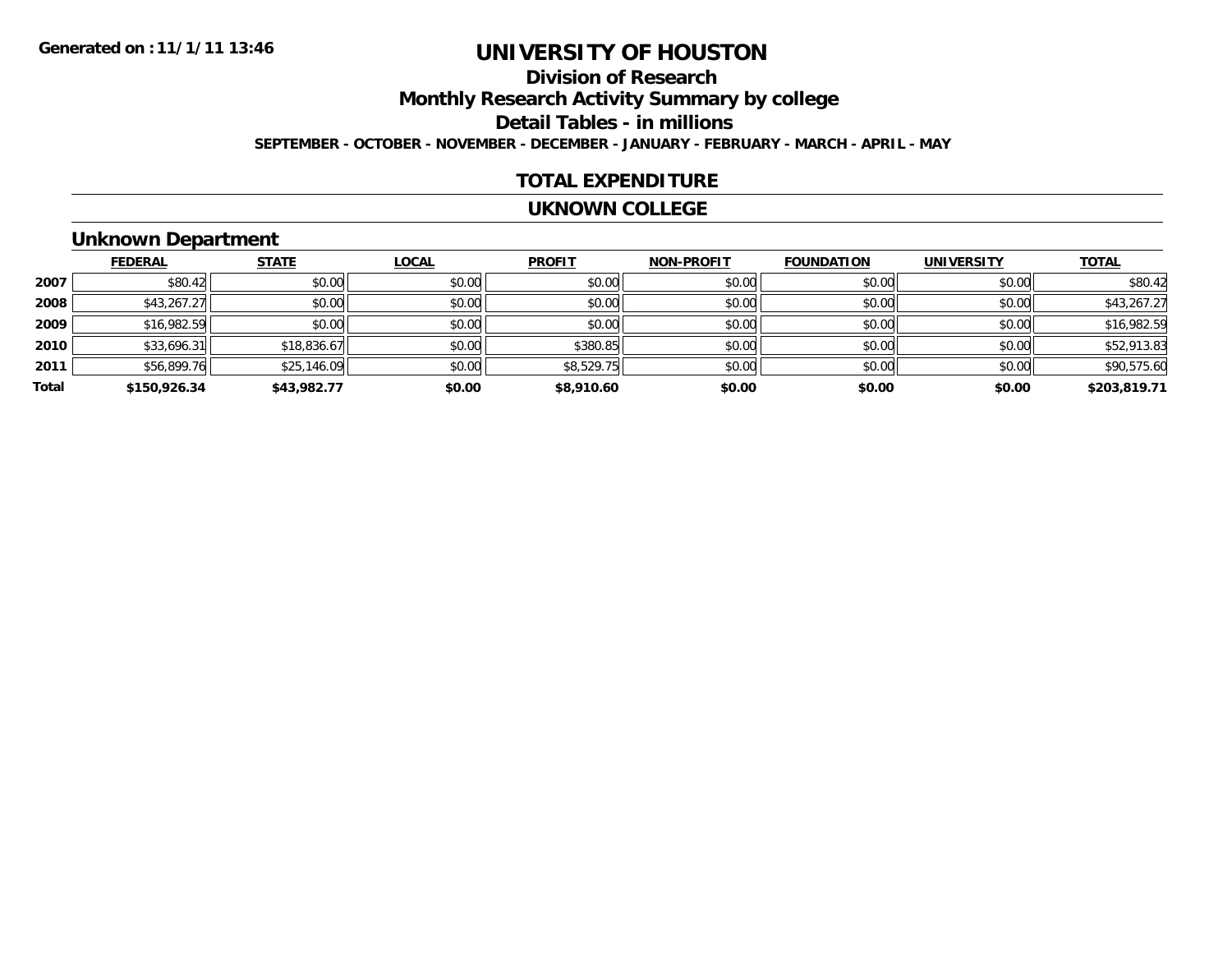### **Division of Research**

**Monthly Research Activity Summary by college**

**Detail Tables - in millions**

**SEPTEMBER - OCTOBER - NOVEMBER - DECEMBER - JANUARY - FEBRUARY - MARCH - APRIL - MAY**

### **TOTAL EXPENDITURE**

#### **VICE PRESIDENT FOR ADMINISTRATION**

# **UH Police Department**

|              | <b>FEDERAL</b> | <b>STATE</b> | <b>LOCAL</b>  | <b>PROFIT</b>  | <b>LDDOETT</b><br><b>NON</b> | <b>FOUNDATION</b> | <b>UNIVERSITY</b> | <b>TOTAL</b>       |
|--------------|----------------|--------------|---------------|----------------|------------------------------|-------------------|-------------------|--------------------|
| 2009         | JU.UU          | $\sim$       | 0000<br>PU.UU | 60.00<br>טט.טע | 0000<br>,u.uu                | \$0.00            | ልስ ባህ<br>√∪.∪⊌    | 200.00<br>4.UUU.UL |
| <b>Total</b> | \$0.00         | :4.000.00    | \$0.00        | \$0.00         | \$0.00                       | \$0.00            | \$0.00            | 4,000.00           |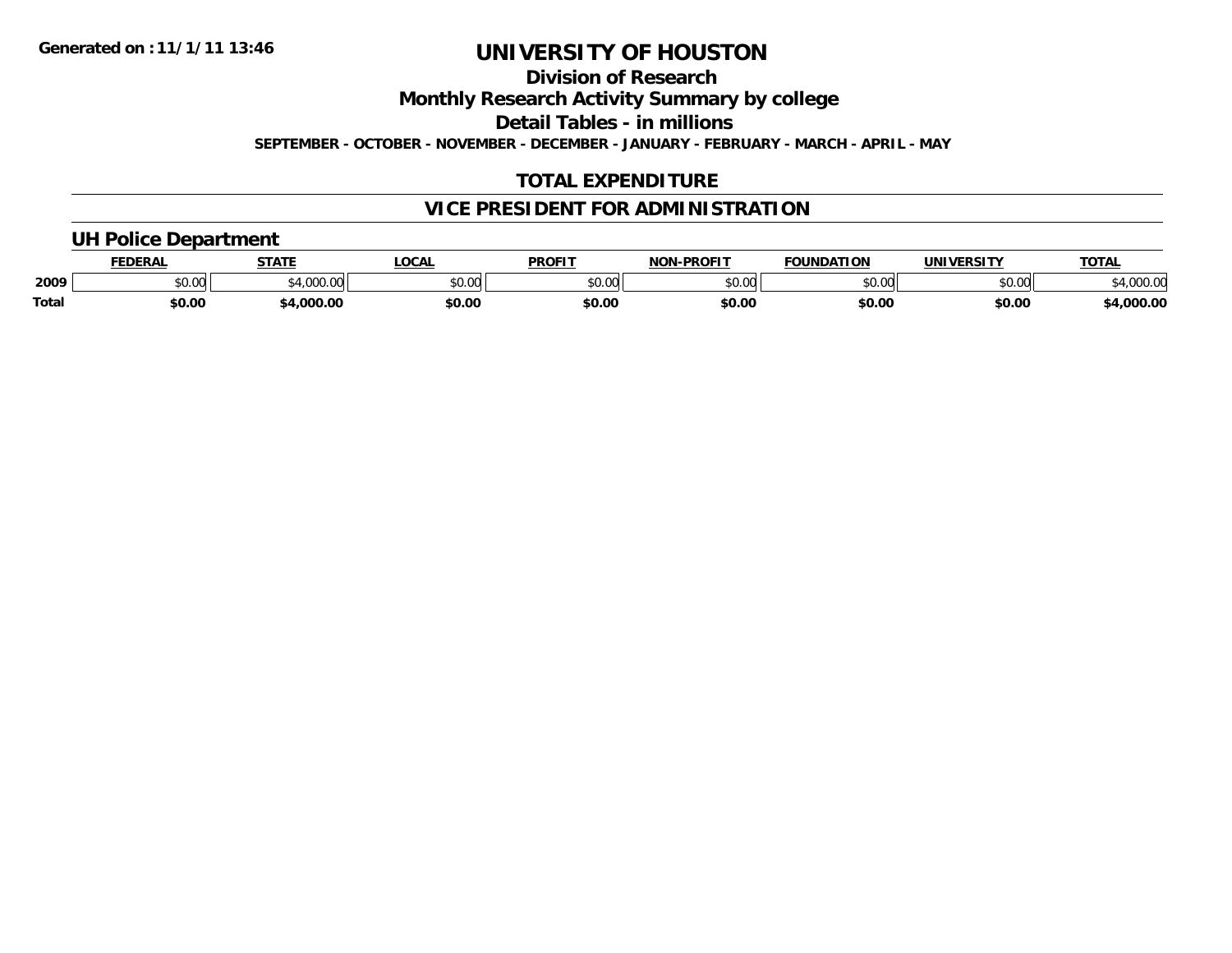#### **Division of ResearchMonthly Research Activity Summary by college Detail Tables - in millionsSEPTEMBER - OCTOBER - NOVEMBER - DECEMBER - JANUARY - FEBRUARY - MARCH - APRIL - MAY**

#### **TOTAL EXPENDITURE**

### **VICE PRESIDENT FOR STUDENT AFFAIRS**

### **Dean, Student Affairs**

|      | <b>FEDERAL</b>       | <b>STATE</b> | <u>LOCAL</u> | <b>PROFIT</b> | <b>NON-PROFIT</b> | <b>FOUNDATION</b> | <b>UNIVERSITY</b> | <b>TOTAL</b>  |
|------|----------------------|--------------|--------------|---------------|-------------------|-------------------|-------------------|---------------|
| 2009 | \$0.00               | \$0.00       | \$0.00       | \$0.00        | \$0.00            | \$0.00            | \$0.00            | \$0.00        |
| 2010 | \$0.00               | \$0.00       | \$0.00       | \$0.00        | \$0.00            | \$0.00            | \$0.00            | \$0.00        |
| 2011 | $Q = 10772$<br>∶ 24د | \$0.00       | \$0.00       | \$0.00        | \$0.00            | \$0.00            | \$0.00            | $\sim$<br>. ب |

### **Vice President, Student Affairs**

|       | <b>FEDERAL</b> | <b>STATE</b> | <b>LOCAL</b> | <b>PROFIT</b> | <b>NON-PROFIT</b> | <b>FOUNDATION</b> | <b>UNIVERSITY</b> | <b>TOTAL</b> |
|-------|----------------|--------------|--------------|---------------|-------------------|-------------------|-------------------|--------------|
| 2008  | \$125,582.15   | \$0.00       | \$0.00       | \$0.00        | \$0.00            | \$0.00            | \$0.00            | \$125,582.15 |
| 2009  | \$183,602.78   | \$0.00       | \$0.00       | \$0.00        | \$0.00            | \$0.00            | \$0.00            | \$183,602.78 |
| 2010  | \$164,081.95   | \$0.00       | \$0.00       | \$0.00        | \$0.00            | \$0.00            | \$0.00            | \$164,081.95 |
| 2011  | \$192,288.11   | \$0.00       | \$0.00       | \$0.00        | \$0.00            | \$0.00            | \$0.00            | \$192,288.11 |
| Total | \$719,632.30   | \$0.00       | \$0.00       | \$0.00        | \$0.00            | \$0.00            | \$0.00            | \$719,632.30 |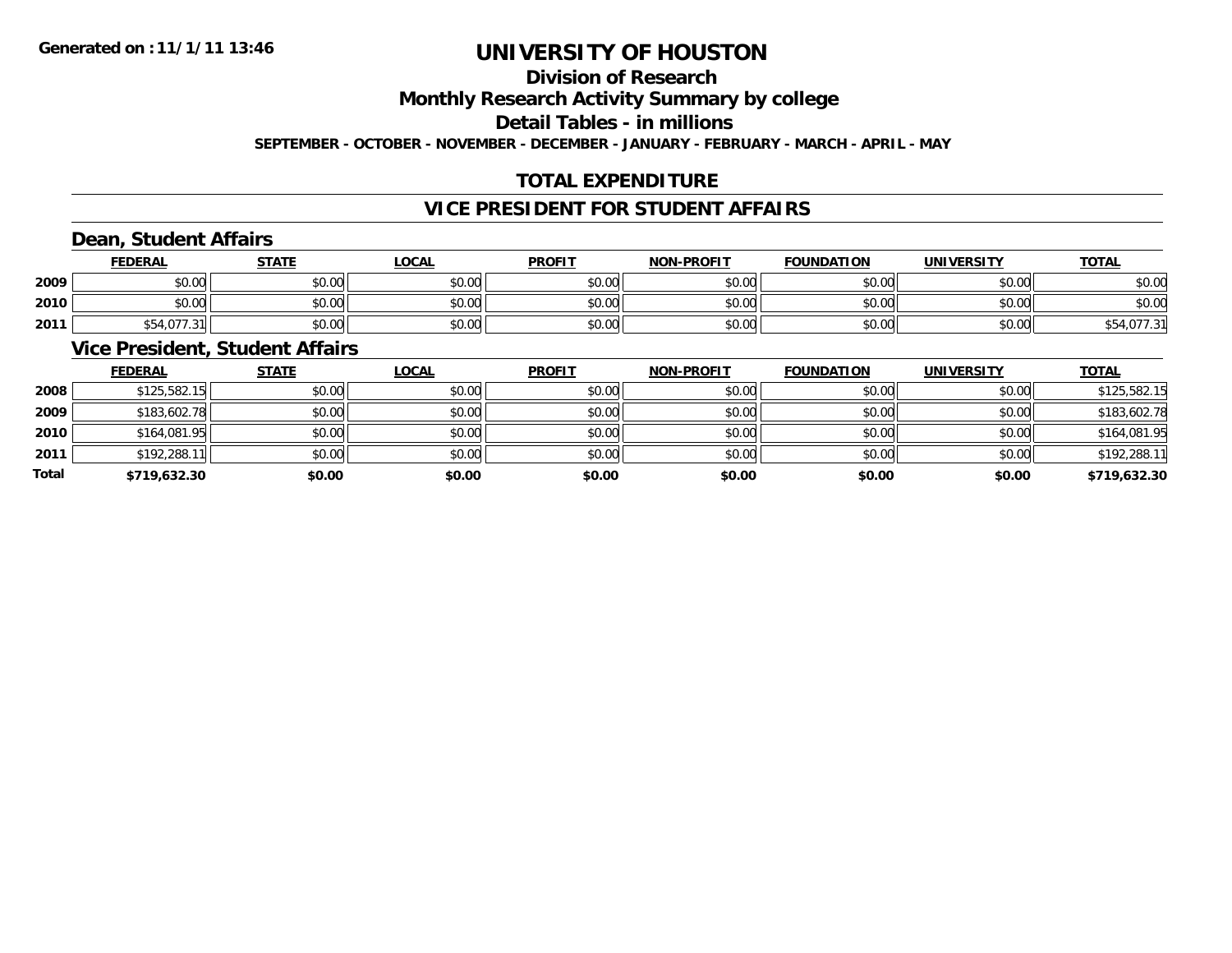### **Division of Research**

**Monthly Research Activity Summary by college**

**Detail Tables - in millions**

**SEPTEMBER - OCTOBER - NOVEMBER - DECEMBER - JANUARY - FEBRUARY - MARCH - APRIL - MAY**

#### **IDC RECOVERY**

### **C.T. BAUER COLLEGE OF BUSINESS**

#### **Decision and Information Sciences**

|              | <b>FEDERAL</b>                           | <b>STATE</b> | <b>LOCAL</b> | <b>PROFIT</b> | <b>NON-PROFIT</b> | <b>FOUNDATION</b> | <b>UNIVERSITY</b> | <b>TOTAL</b> |
|--------------|------------------------------------------|--------------|--------------|---------------|-------------------|-------------------|-------------------|--------------|
| 2008         | \$8,075.48                               | \$0.00       | \$0.00       | \$0.00        | \$0.00            | \$0.00            | \$0.00            | \$8,075.48   |
|              | <b>Finance</b>                           |              |              |               |                   |                   |                   |              |
|              | <b>FEDERAL</b>                           | <b>STATE</b> | <b>LOCAL</b> | <b>PROFIT</b> | <b>NON-PROFIT</b> | <b>FOUNDATION</b> | <b>UNIVERSITY</b> | <b>TOTAL</b> |
| 2007         | \$2,776.28                               | \$0.00       | \$0.00       | \$0.00        | \$0.00            | \$0.00            | \$0.00            | \$2,776.28   |
| 2008         | \$27,433.48                              | \$0.00       | \$0.00       | \$0.00        | \$0.00            | \$0.00            | \$0.00            | \$27,433.48  |
| 2009         | \$9,004.55                               | \$0.00       | \$0.00       | \$0.00        | \$0.00            | \$0.00            | \$0.00            | \$9,004.55   |
| 2010         | \$58,689.93                              | \$0.00       | \$0.00       | \$0.00        | \$0.00            | \$0.00            | \$0.00            | \$58,689.93  |
| 2011         | \$10,582.60                              | \$0.00       | \$0.00       | \$0.00        | \$0.00            | \$0.00            | \$0.00            | \$10,582.60  |
|              | <b>Marketing</b>                         |              |              |               |                   |                   |                   |              |
|              | <b>FEDERAL</b>                           | <b>STATE</b> | <b>LOCAL</b> | <b>PROFIT</b> | <b>NON-PROFIT</b> | <b>FOUNDATION</b> | <b>UNIVERSITY</b> | <b>TOTAL</b> |
| 2007         | (\$0.01)                                 | \$0.00       | \$0.00       | \$0.00        | \$0.00            | \$0.00            | \$0.00            | (\$0.01)     |
|              | <b>Small Business Development Center</b> |              |              |               |                   |                   |                   |              |
|              | <b>FEDERAL</b>                           | <b>STATE</b> | <b>LOCAL</b> | <b>PROFIT</b> | <b>NON-PROFIT</b> | <b>FOUNDATION</b> | <b>UNIVERSITY</b> | <b>TOTAL</b> |
| 2007         | \$29,699.91                              | \$0.00       | \$0.00       | \$0.00        | \$0.00            | \$0.00            | \$0.00            | \$29,699.91  |
| 2008         | \$57,916.08                              | \$0.00       | \$0.00       | \$0.00        | \$0.00            | \$0.00            | \$0.00            | \$57,916.08  |
| 2009         | \$62,584.50                              | \$0.00       | \$0.00       | \$0.00        | \$0.00            | \$0.00            | \$0.00            | \$62,584.50  |
| 2010         | \$70,474.07                              | \$0.00       | \$0.00       | \$0.00        | \$0.00            | \$0.00            | \$0.00            | \$70,474.07  |
| 2011         | \$60,528.73                              | \$0.00       | \$0.00       | \$0.00        | \$0.00            | \$0.00            | \$0.00            | \$60,528.73  |
| <b>Total</b> | \$397,765.60                             | \$0.00       | \$0.00       | \$0.00        | \$0.00            | \$0.00            | \$0.00            | \$397,765.60 |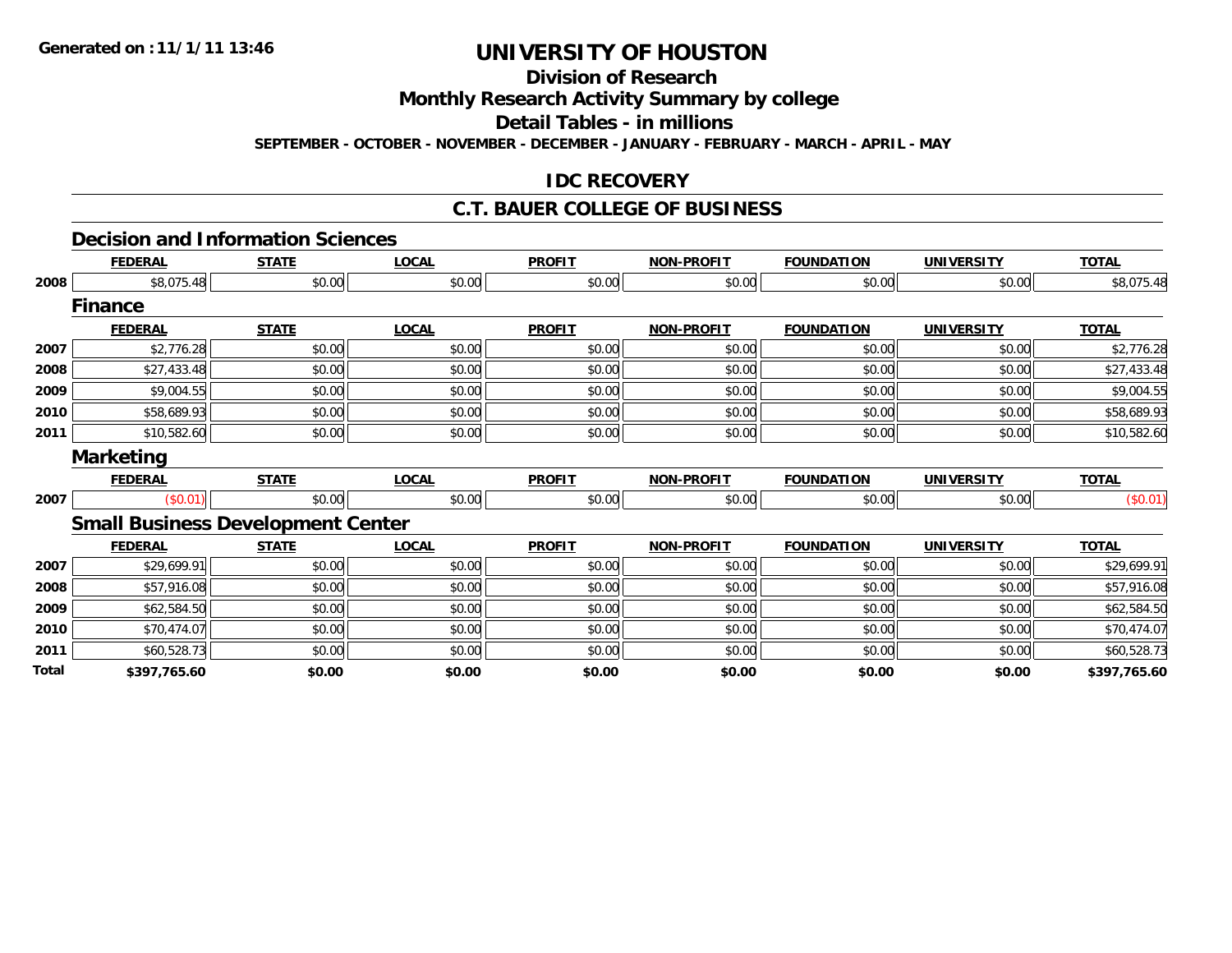### **Division of Research**

**Monthly Research Activity Summary by college**

**Detail Tables - in millions**

**SEPTEMBER - OCTOBER - NOVEMBER - DECEMBER - JANUARY - FEBRUARY - MARCH - APRIL - MAY**

#### **IDC RECOVERY**

#### **COLLEGE OF ARCHITECTURE**

|              | <b>Architecture</b> |              |              |               |                   |                   |                   |              |
|--------------|---------------------|--------------|--------------|---------------|-------------------|-------------------|-------------------|--------------|
|              | <b>FEDERAL</b>      | <b>STATE</b> | <b>LOCAL</b> | <b>PROFIT</b> | <b>NON-PROFIT</b> | <b>FOUNDATION</b> | <b>UNIVERSITY</b> | <b>TOTAL</b> |
| 2008         | \$0.00              | \$0.00       | \$0.00       | \$2,690.52    | \$0.00            | \$0.00            | \$0.00            | \$2,690.52   |
| 2009         | \$0.00              | \$0.00       | \$0.00       | \$11,939.66   | \$0.00            | \$0.00            | \$0.00            | \$11,939.66  |
| <b>Total</b> | \$0.00              | \$0.00       | \$0.00       | \$14,630.18   | \$0.00            | \$0.00            | \$0.00            | \$14,630.18  |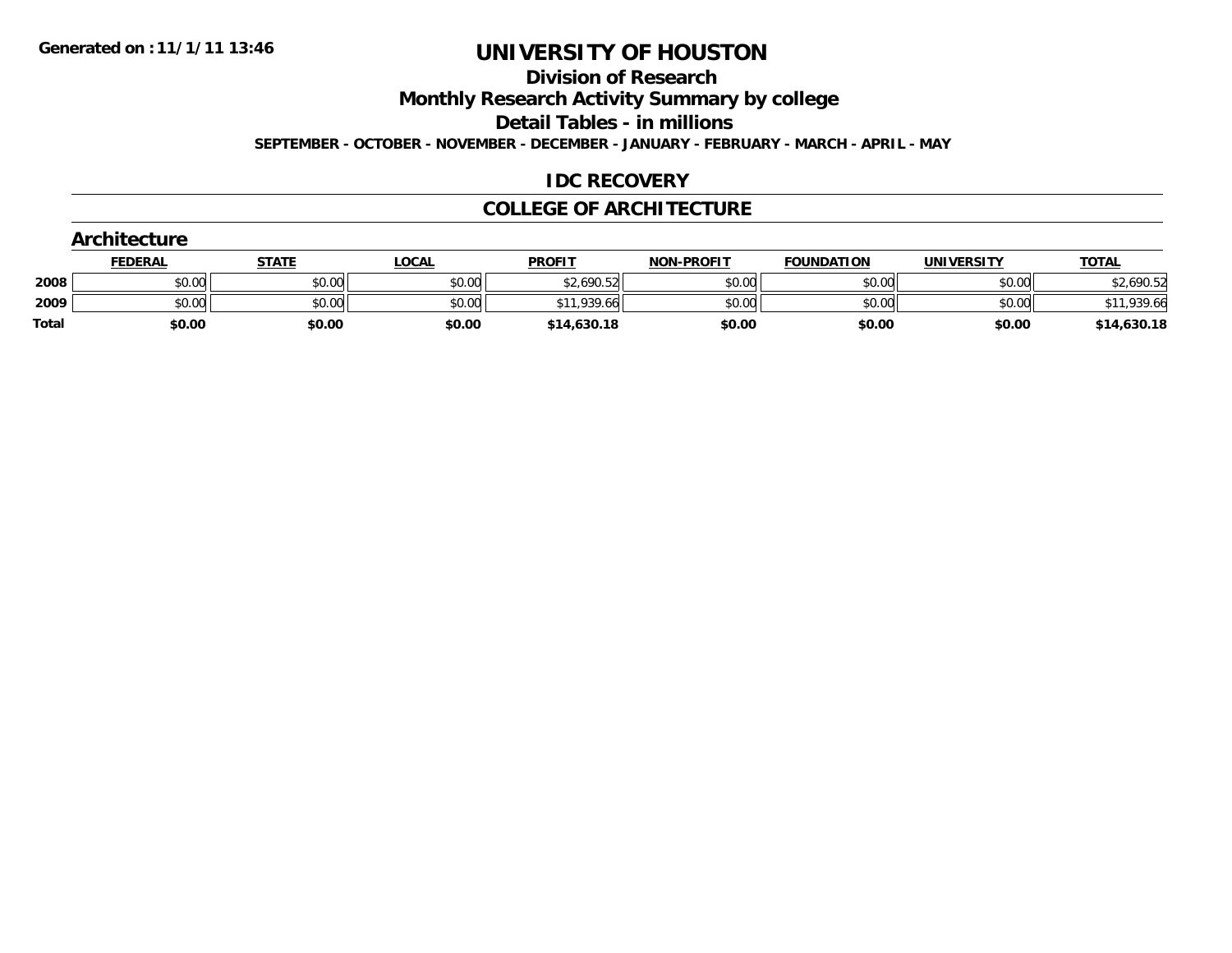# **Division of Research**

**Monthly Research Activity Summary by college**

#### **Detail Tables - in millions**

**SEPTEMBER - OCTOBER - NOVEMBER - DECEMBER - JANUARY - FEBRUARY - MARCH - APRIL - MAY**

#### **IDC RECOVERY**

#### **COLLEGE OF EDUCATION**

#### **Consistency Mgmt and Coop Disc FEDERAL STATE LOCAL PROFIT NON-PROFIT FOUNDATION UNIVERSITY TOTAL 2010** \$0.00 \$0.00 \$0.00 \$0.00 \$0.00 \$0.00 \$0.00 \$0.00 **2011** $\textbf{1} \hspace{.2cm} \text{$60.00cm$} \hspace{1.8cm} \text{$60.00cm$} \hspace{1.8cm} \text{$60.00cm$} \hspace{1.8cm} \text{$60.00cm$} \hspace{1.8cm} \text{$60.00cm$} \hspace{1.8cm} \text{$60.00cm$} \hspace{1.8cm} \text{$60.00cm$} \hspace{1.8cm} \text{$60.00cm$} \hspace{1.8cm} \text{$60.00cm$} \hspace{1.8cm} \text{$60.00cm$} \hspace{1$ **Curriculum and InstructionFEDERAL STATE LOCAL PROFIT NON-PROFIT FOUNDATION UNIVERSITY TOTAL 2007**7 | \$72,358.38|| \$2,128.16|| \$802.92|| (\$46.40)|| \$43,809.89|| \$0.00|| \$0.00|| \$119,052.95 **2008** \$112,803.43 \$2,718.75 \$0.04 \$0.00 \$31,021.59 (\$0.91) \$0.00 \$146,542.90 **2009** \$83,989.64 \$0.00 \$173.97 \$0.00 \$26,917.02 \$0.00 \$0.00 \$111,080.63 **2010**

#### **Dean, Education**

**2011**

|      | -----<br>м. | ---- | $\mathbf{A}$ | <b>PROFT1</b><br>7 IN L. | <b>LDROFT</b><br>NON |        | ---            |
|------|-------------|------|--------------|--------------------------|----------------------|--------|----------------|
| 2008 | $\sim$      | . .  |              |                          | $\sim$ $\sim$        | ,,,,,, | $\sim$<br>ט.טי |

 $\textsf{0} \parallel \textsf{0} \parallel \textsf{0} \parallel \textsf{0} \parallel \textsf{0} \parallel \textsf{0} \parallel \textsf{0} \parallel \textsf{0} \parallel \textsf{0} \parallel \textsf{0} \parallel \textsf{0} \parallel \textsf{0} \parallel \textsf{0} \parallel \textsf{0} \parallel \textsf{0} \parallel \textsf{0} \parallel \textsf{0} \parallel \textsf{0} \parallel \textsf{0} \parallel \textsf{0} \parallel \textsf{0} \parallel \textsf{0} \parallel \textsf{0} \parallel \textsf{0} \parallel \textsf{0} \parallel \textsf{0} \parallel \textsf{0} \parallel \textsf{$ 

 $\textbf{1} \hspace{14mm} \text{\textcolor{red}{\textbf{8}}}, 5,189.42$   $\text{\textcolor{red}{\textbf{8}}}, 60.00$   $\text{\textcolor{red}{\textbf{8}}}, 68,352.84$ 

#### **Educational Leadership & Cultural Studies**

|      | <b>FEDERAL</b>                                            | <b>STATE</b> | <u>LOCAL</u>                            | <b>PROFIT</b> | <b>NON-PROFIT</b> | <b>FOUNDATION</b> | <b>UNIVERSITY</b> | <u>TOTAL</u> |
|------|-----------------------------------------------------------|--------------|-----------------------------------------|---------------|-------------------|-------------------|-------------------|--------------|
| 2007 | $\uparrow$ $\uparrow$ $\uparrow$ $\uparrow$<br>9 U . J 71 | \$0.00       | $\theta$ $\theta$ $\theta$<br>JU.UU     | \$0.00        | \$0.00            | \$0.00            | \$0.00            | \$0.39       |
| 2008 | $\sim$ 00<br>DU.UU                                        | \$0.00       | \$0.00                                  | \$0.00        | \$0.00            | \$0.00            | \$0.00            | \$0.00       |
| 2011 | pu.uu                                                     | ט.ט.זי       | $\circ$ $\circ$ $\circ$<br><b>DU.UG</b> | \$0.00        | \$0.00            | \$0.00            | \$0.00            |              |

#### **Educational Psychology**

|      | <b>FEDERAL</b> | <b>STATE</b> | <b>LOCAL</b> | <b>PROFIT</b> | <b>NON-PROFIT</b> | <b>FOUNDATION</b> | <b>UNIVERSITY</b> | <b>TOTAL</b> |
|------|----------------|--------------|--------------|---------------|-------------------|-------------------|-------------------|--------------|
| 2007 | \$13,433.77    | \$25,155.31  | \$0.00       | \$0.00        | \$0.00            | \$0.00            | \$0.00            | \$38,589.08  |
| 2008 | \$13,802.12    | \$15,336.46  | \$0.00       | \$0.00        | \$134.92          | \$11,992.91       | \$0.00            | \$41,266.41  |
| 2009 | \$4,315.70     | (\$325.83)   | \$0.00       | \$0.00        | \$0.00            | \$17,413.42       | \$0.00            | \$21,403.29  |
| 2010 | \$0.00         | \$1,116.31   | \$0.00       | \$0.00        | \$486.04          | \$11,534.09       | \$0.00            | \$13,136.44  |
| 2011 | \$4,704.69     | \$2,574.82   | \$0.00       | \$0.00        | \$59.22           | \$11,384.67       | \$0.00            | \$18,723.40  |

#### **Institute for Urban Education**

|      | <b>FEDERAL</b> | <b>STATE</b>   | <u>LOCAL</u>   | <b>PROFIT</b> | <b>NON-PROFIT</b> | <b>FOUNDATION</b> | <b>UNIVERSITY</b> | <b>TOTAL</b> |
|------|----------------|----------------|----------------|---------------|-------------------|-------------------|-------------------|--------------|
| 2008 | \$0.00         | σΩ.<br>JU.UL   | ልስ ስስ<br>PU.UU | \$0.00        | JU.UU             | \$0.00            | \$0.00            | \$0.00       |
| 2009 | \$0.00         | ≮∩ ∩∩<br>JU.UU | 0000<br>\$U.UU | \$0.00        | \$0.00            | \$0.00            | \$0.00            | \$0.00       |
| 2010 | \$0.00         | \$0.00         | \$0.00         | \$0.00        | \$0.00            | \$0.00            | \$0.00            | \$0.00       |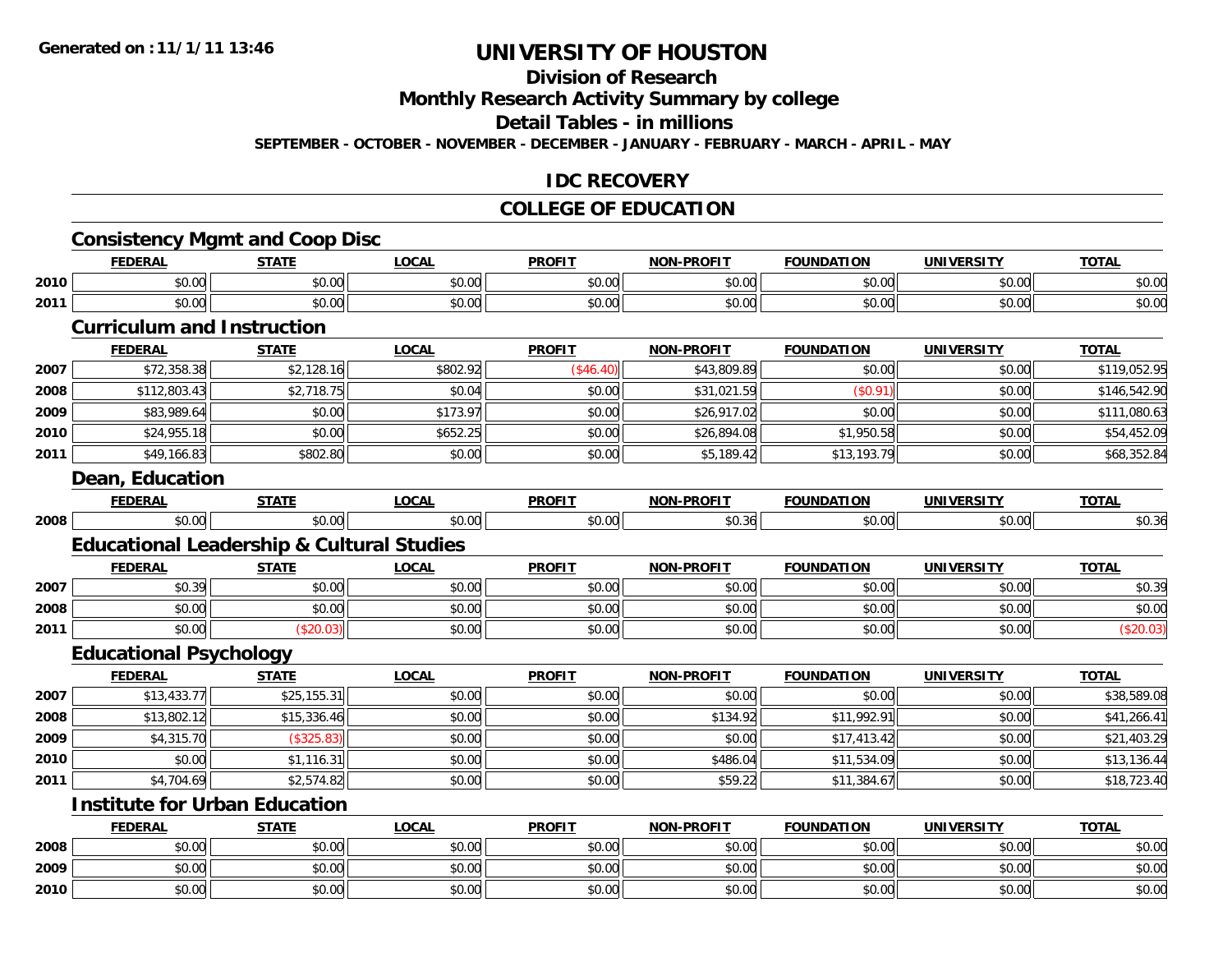### **Division of Research**

**Monthly Research Activity Summary by college**

**Detail Tables - in millions**

**SEPTEMBER - OCTOBER - NOVEMBER - DECEMBER - JANUARY - FEBRUARY - MARCH - APRIL - MAY**

### **IDC RECOVERY**

#### **COLLEGE OF EDUCATION**

#### **Institute for Urban Education**

|              | <b>FEDERAL</b>                   | <b>STATE</b> | <b>LOCAL</b>   | <b>PROFIT</b> | <b>NON-PROFIT</b>                                           | <b>FOUNDATION</b> | <b>UNIVERSITY</b> | <b>TOTAL</b> |
|--------------|----------------------------------|--------------|----------------|---------------|-------------------------------------------------------------|-------------------|-------------------|--------------|
| 2011         | $\circ$ $\circ$ $\circ$<br>,u.uu | \$0.00       | ≮n nn<br>vu.vu | \$0.00        | $\mathfrak{g} \cap \mathfrak{g} \cap \mathfrak{g}$<br>,u.uu | \$0.00            | \$0.00            | \$0.00       |
| <b>Total</b> | \$379,530.14                     | \$49,486.75  | .1.629.18      | ( \$46.40)    | \$134,512.54                                                | \$67,468.54       | \$0.00            | \$632,580.74 |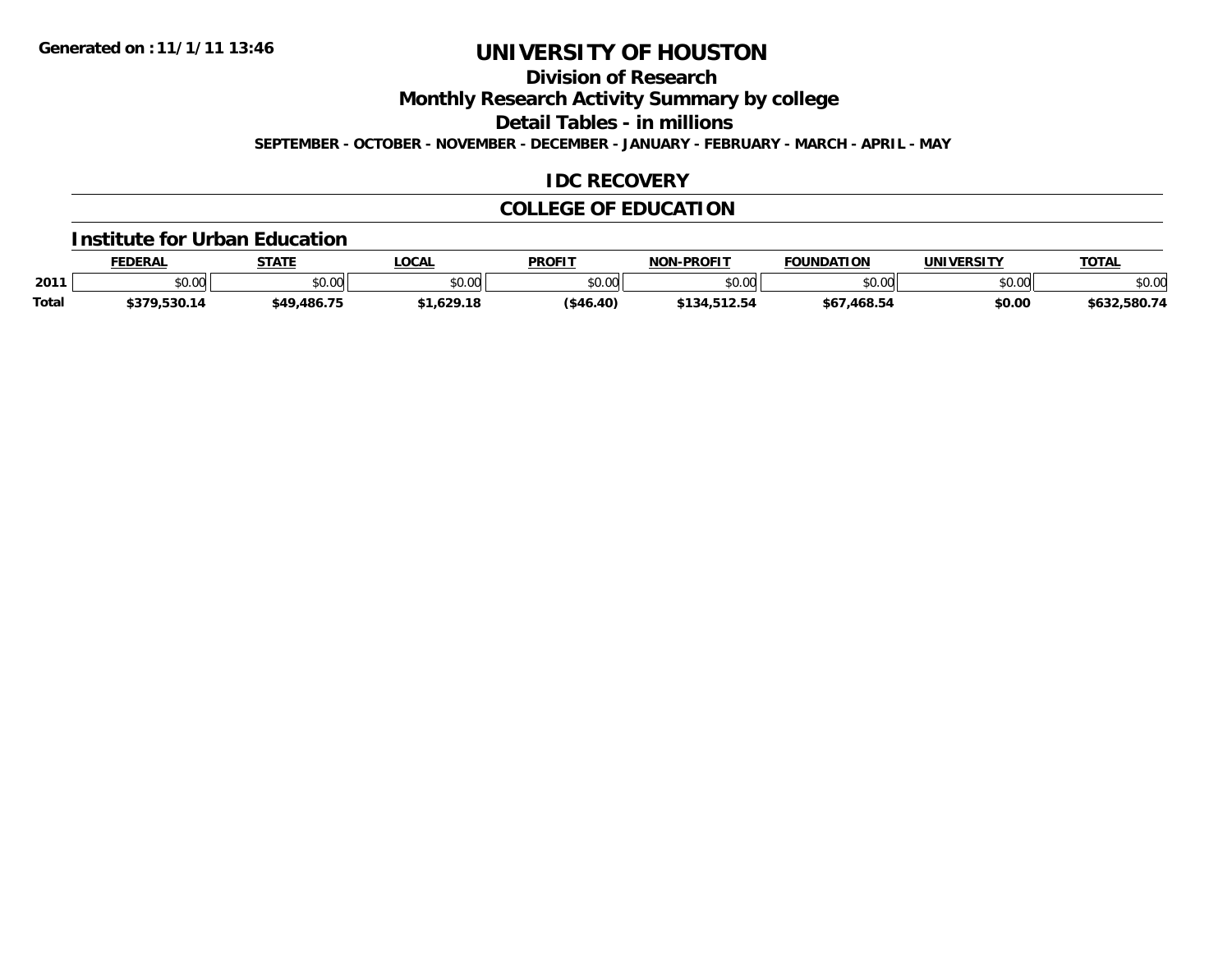#### **Division of ResearchMonthly Research Activity Summary by college Detail Tables - in millions SEPTEMBER - OCTOBER - NOVEMBER - DECEMBER - JANUARY - FEBRUARY - MARCH - APRIL - MAY**

#### **IDC RECOVERY**

#### **COLLEGE OF LIBERAL ARTS AND SOCIAL SCIENCES**

|      | <b>Anthropology</b>            |                                               |              |               |                   |                   |                   |              |
|------|--------------------------------|-----------------------------------------------|--------------|---------------|-------------------|-------------------|-------------------|--------------|
|      | <b>FEDERAL</b>                 | <b>STATE</b>                                  | <b>LOCAL</b> | <b>PROFIT</b> | <b>NON-PROFIT</b> | <b>FOUNDATION</b> | <b>UNIVERSITY</b> | <b>TOTAL</b> |
| 2007 | \$4,230.86                     | \$0.00                                        | \$0.00       | \$0.00        | \$0.00            | \$0.00            | \$0.00            | \$4,230.86   |
| 2008 | (\$171.27)                     | \$0.00                                        | \$0.00       | \$0.00        | \$0.00            | \$0.00            | \$0.00            | (\$171.27)   |
| 2011 | \$0.00                         | \$0.00                                        | \$0.00       | (\$25.13)     | \$0.00            | \$0.00            | \$0.00            | (\$25.13)    |
|      | <b>Arte Publico Press</b>      |                                               |              |               |                   |                   |                   |              |
|      | <b>FEDERAL</b>                 | <b>STATE</b>                                  | <b>LOCAL</b> | <b>PROFIT</b> | <b>NON-PROFIT</b> | <b>FOUNDATION</b> | <b>UNIVERSITY</b> | <b>TOTAL</b> |
| 2007 | \$745.73                       | \$0.00                                        | \$0.00       | \$0.00        | \$0.00            | \$10,180.10       | \$0.00            | \$10,925.83  |
| 2008 | \$0.00                         | \$0.00                                        | \$0.00       | \$0.00        | \$0.00            | \$1,328.87        | \$0.00            | \$1,328.87   |
| 2011 | \$0.00                         | \$0.00                                        | \$0.00       | \$0.00        | \$0.00            | \$6,735.00        | \$0.00            | \$6,735.00   |
|      | <b>Blaffer Gallery</b>         |                                               |              |               |                   |                   |                   |              |
|      | <b>FEDERAL</b>                 | <b>STATE</b>                                  | <b>LOCAL</b> | <b>PROFIT</b> | <b>NON-PROFIT</b> | <b>FOUNDATION</b> | <b>UNIVERSITY</b> | <b>TOTAL</b> |
| 2007 | \$1,548.97                     | \$0.00                                        | \$0.00       | \$0.00        | \$0.00            | \$0.00            | \$0.00            | \$1,548.97   |
| 2008 | \$5,765.44                     | \$0.00                                        | \$0.00       | \$0.00        | \$0.00            | \$0.00            | \$0.00            | \$5,765.44   |
| 2009 | \$2,062.63                     | \$0.00                                        | \$0.00       | \$0.00        | \$0.00            | \$0.00            | \$0.00            | \$2,062.63   |
| 2010 | \$7,151.03                     | \$0.00                                        | \$0.00       | \$0.00        | \$0.00            | \$0.00            | \$0.00            | \$7,151.03   |
| 2011 | \$1,431.32                     | \$0.00                                        | \$0.00       | \$0.00        | \$0.00            | \$0.00            | \$0.00            | \$1,431.32   |
|      | <b>Communication Disorders</b> |                                               |              |               |                   |                   |                   |              |
|      | <b>FEDERAL</b>                 | <b>STATE</b>                                  | <b>LOCAL</b> | <b>PROFIT</b> | <b>NON-PROFIT</b> | <b>FOUNDATION</b> | <b>UNIVERSITY</b> | <b>TOTAL</b> |
| 2007 | \$3,955.29                     | \$0.00                                        | \$0.00       | \$0.00        | \$0.00            | \$0.00            | \$0.00            | \$3,955.29   |
| 2008 | \$0.01                         | \$0.00                                        | \$0.00       | \$0.00        | \$0.00            | \$0.00            | \$0.00            | \$0.01       |
| 2009 | (\$8,832.31)                   | \$0.00                                        | \$0.00       | \$0.00        | \$0.00            | \$0.00            | \$0.00            | (\$8,832.31) |
| 2010 | (\$0.03)                       | \$0.00                                        | \$0.00       | \$0.00        | \$0.00            | \$0.00            | \$0.00            | (\$0.03)     |
| 2011 | (\$1,898.80)                   | \$0.00                                        | \$0.00       | \$0.00        | \$0.00            | \$0.00            | \$0.00            | (\$1,898.80) |
|      |                                | <b>Dean, Liberal Arts and Social Sciences</b> |              |               |                   |                   |                   |              |
|      | <b>FEDERAL</b>                 | <b>STATE</b>                                  | <b>LOCAL</b> | <b>PROFIT</b> | <b>NON-PROFIT</b> | <b>FOUNDATION</b> | <b>UNIVERSITY</b> | <b>TOTAL</b> |
| 2008 | \$11,758.88                    | \$0.00                                        | \$0.00       | \$0.00        | \$0.00            | \$0.00            | \$0.00            | \$11,758.88  |
| 2009 | \$34,201.54                    | \$0.00                                        | \$0.00       | \$0.00        | \$0.00            | \$0.00            | \$0.00            | \$34,201.54  |
| 2010 | \$495.20                       | \$0.00                                        | \$0.00       | \$0.00        | \$0.00            | \$0.00            | \$0.00            | \$495.20     |
| 2011 | (\$705.83)                     | \$0.00                                        | \$0.00       | \$0.00        | \$0.00            | \$0.00            | \$0.00            | (\$705.83)   |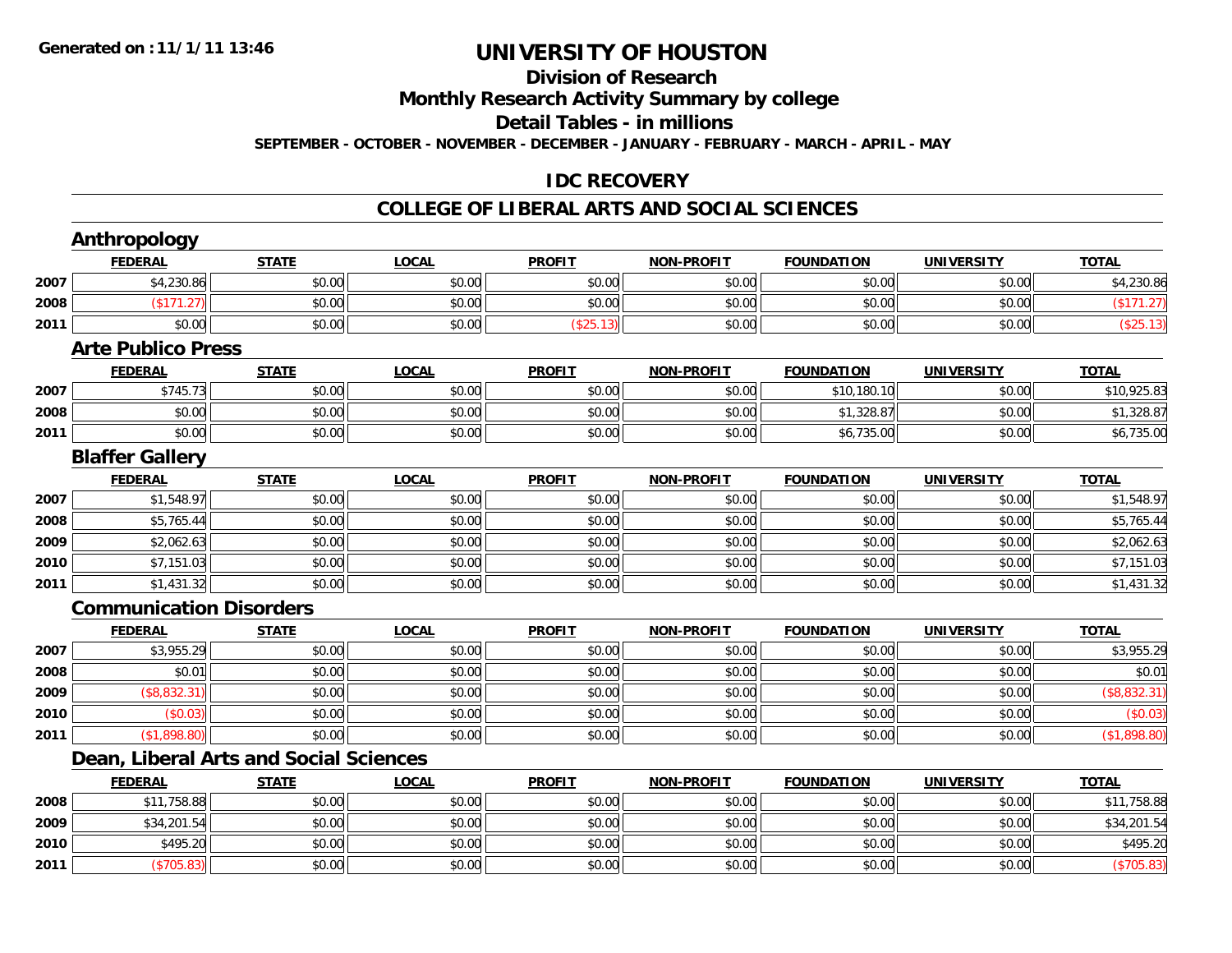### **Division of ResearchMonthly Research Activity Summary by college Detail Tables - in millions SEPTEMBER - OCTOBER - NOVEMBER - DECEMBER - JANUARY - FEBRUARY - MARCH - APRIL - MAY**

#### **IDC RECOVERY**

#### **COLLEGE OF LIBERAL ARTS AND SOCIAL SCIENCES**

|      | <b>Economics</b>                      |              |              |               |                   |                   |                   |              |
|------|---------------------------------------|--------------|--------------|---------------|-------------------|-------------------|-------------------|--------------|
|      | <b>FEDERAL</b>                        | <b>STATE</b> | <b>LOCAL</b> | <b>PROFIT</b> | <b>NON-PROFIT</b> | <b>FOUNDATION</b> | <b>UNIVERSITY</b> | <b>TOTAL</b> |
| 2007 | \$29,181.42                           | \$0.00       | \$0.00       | \$0.00        | \$0.00            | \$0.00            | \$0.00            | \$29,181.42  |
| 2008 | \$6,945.67                            | \$0.00       | \$0.00       | \$0.00        | \$0.00            | \$0.00            | \$0.00            | \$6,945.67   |
| 2009 | \$8,423.72                            | \$0.00       | \$0.00       | \$0.00        | \$0.00            | \$0.00            | \$0.00            | \$8,423.72   |
| 2010 | \$2,425.00                            | \$0.00       | \$0.00       | \$0.00        | \$0.00            | \$0.00            | \$0.00            | \$2,425.00   |
| 2011 | (\$651.51)                            | \$0.00       | \$0.00       | \$0.00        | \$0.00            | \$0.00            | \$0.00            | (\$651.51)   |
|      | <b>Health and Human Performance</b>   |              |              |               |                   |                   |                   |              |
|      | <b>FEDERAL</b>                        | <b>STATE</b> | <b>LOCAL</b> | <b>PROFIT</b> | <b>NON-PROFIT</b> | <b>FOUNDATION</b> | <b>UNIVERSITY</b> | <b>TOTAL</b> |
| 2007 | \$246,354.83                          | \$0.00       | \$0.00       | \$6,056.64    | \$0.00            | \$5,464.84        | \$0.00            | \$257,876.31 |
| 2008 | \$389,737.35                          | \$0.00       | \$0.00       | \$18,572.83   | \$3.11            | \$537.38          | \$0.00            | \$408,850.68 |
| 2009 | \$383,230.65                          | \$0.00       | \$0.00       | \$7,886.21    | \$0.00            | \$1,200.69        | \$0.00            | \$392,317.55 |
| 2010 | \$419,057.21                          | \$0.00       | \$0.00       | \$12,939.57   | \$0.00            | \$1,087.31        | \$0.00            | \$433,084.09 |
| 2011 | \$322,695.81                          | \$0.00       | \$0.00       | \$53,098.92   | \$0.00            | \$793.56          | \$0.00            | \$376,588.29 |
|      | <b>History</b>                        |              |              |               |                   |                   |                   |              |
|      | <b>FEDERAL</b>                        | <b>STATE</b> | <b>LOCAL</b> | <b>PROFIT</b> | <b>NON-PROFIT</b> | <b>FOUNDATION</b> | <b>UNIVERSITY</b> | <b>TOTAL</b> |
| 2007 | \$7,256.69                            | \$0.00       | \$0.00       | \$0.00        | \$14,514.96       | \$0.00            | \$0.00            | \$21,771.65  |
| 2008 | \$2,206.75                            | \$0.00       | \$0.00       | \$0.00        | \$2,600.44        | \$0.00            | \$0.00            | \$4,807.19   |
|      | <b>Hobby Center for Public Policy</b> |              |              |               |                   |                   |                   |              |
|      | <b>FEDERAL</b>                        | <b>STATE</b> | <b>LOCAL</b> | <b>PROFIT</b> | <b>NON-PROFIT</b> | <b>FOUNDATION</b> | <b>UNIVERSITY</b> | <b>TOTAL</b> |
| 2009 | \$2,874.08                            | \$0.00       | \$0.00       | \$0.00        | \$0.00            | \$0.00            | \$0.00            | \$2,874.08   |
| 2010 | \$4,290.73                            | \$0.00       | \$0.00       | \$0.00        | \$0.00            | \$0.00            | \$0.00            | \$4,290.73   |
| 2011 | \$4,678.73                            | \$0.00       | \$0.00       | \$0.00        | \$0.00            | \$0.00            | \$0.00            | \$4,678.73   |
|      | <b>Modern/Classical Languages</b>     |              |              |               |                   |                   |                   |              |
|      | <b>FEDERAL</b>                        | <b>STATE</b> | <b>LOCAL</b> | <b>PROFIT</b> | <b>NON-PROFIT</b> | <b>FOUNDATION</b> | <b>UNIVERSITY</b> | <b>TOTAL</b> |
| 2008 | (\$146.97)                            | \$0.00       | \$0.00       | \$0.00        | \$0.00            | \$0.00            | \$0.00            | (\$146.97)   |
| 2011 | \$48.48                               | \$0.00       | \$0.00       | \$0.00        | \$0.00            | \$0.00            | \$0.00            | \$48.48      |
|      | <b>Political Science</b>              |              |              |               |                   |                   |                   |              |
|      | <b>FEDERAL</b>                        | <b>STATE</b> | <b>LOCAL</b> | <b>PROFIT</b> | <b>NON-PROFIT</b> | <b>FOUNDATION</b> | <b>UNIVERSITY</b> | <b>TOTAL</b> |
| 2007 | \$73,676.60                           | \$0.00       | \$0.00       | (\$341.50)    | \$0.00            | \$0.00            | \$0.00            | \$73,335.10  |
| 2008 | \$1,408.20                            | \$0.00       | \$0.00       | \$0.00        | \$0.00            | \$0.00            | \$632.33          | \$2,040.53   |
| 2009 | \$12,542.40                           | \$0.00       | \$0.00       | \$0.00        | \$0.00            | \$0.00            | \$3,259.11        | \$15,801.51  |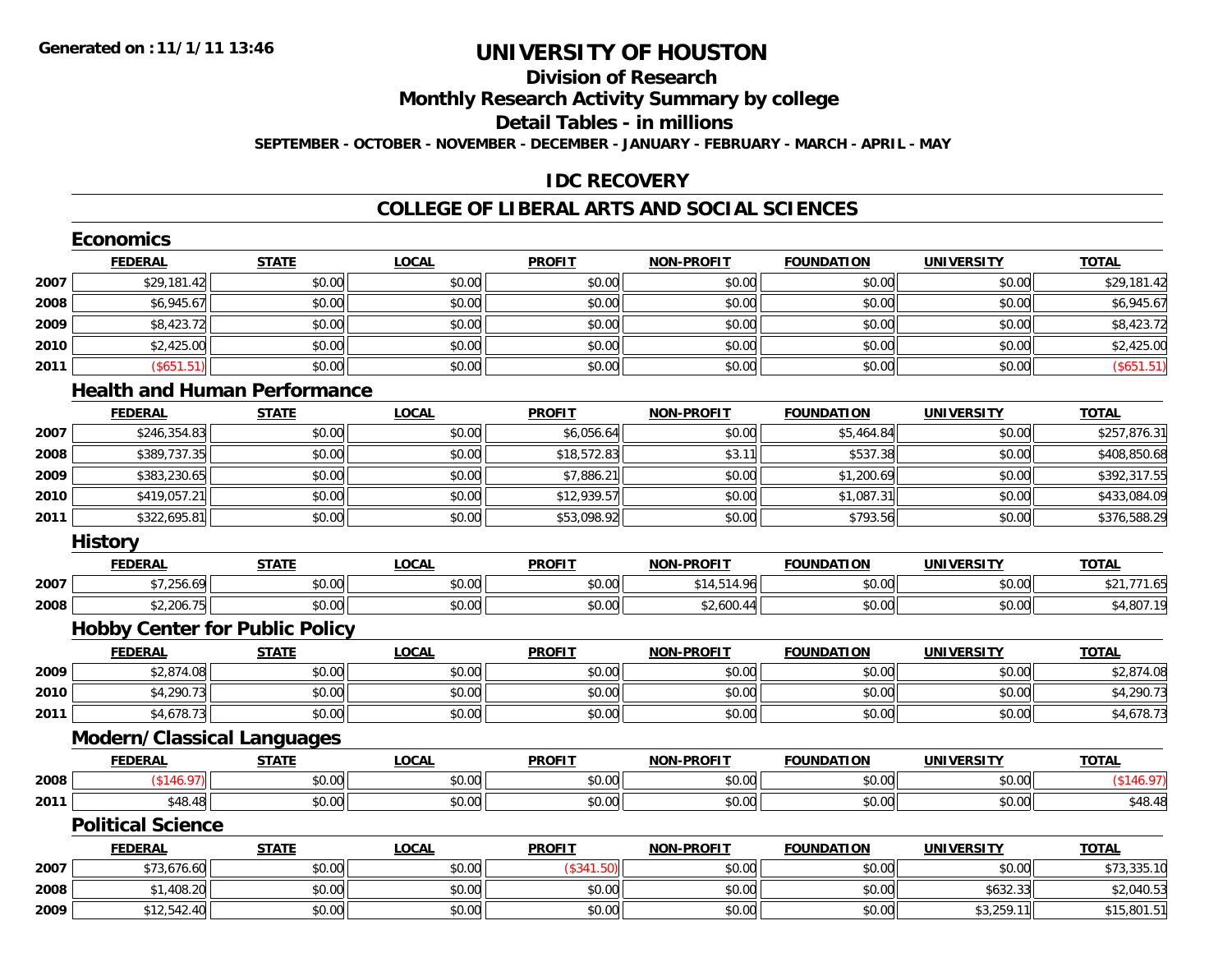#### **Division of ResearchMonthly Research Activity Summary by college Detail Tables - in millionsSEPTEMBER - OCTOBER - NOVEMBER - DECEMBER - JANUARY - FEBRUARY - MARCH - APRIL - MAY**

#### **IDC RECOVERY**

### **COLLEGE OF LIBERAL ARTS AND SOCIAL SCIENCES**

#### **Political Science**

|      | <b>FEDERAL</b> | <b>ATATI</b>      | 0.001<br>LULA.                          | <b>PROFIT</b>          | <b>NON-PROFIT</b> | <b>FOUNDATION</b> | <b>IINTVERSITY</b> | $-0$ |
|------|----------------|-------------------|-----------------------------------------|------------------------|-------------------|-------------------|--------------------|------|
| 2010 | AA<br>$\sim$   | $\sim$ 00<br>vv.v | $\sim$ $\sim$<br>vu.vu                  | $\sim$ $\sim$<br>vv.vv | 0000<br>vv.vv     | 0000<br>vu.uu     | $\sim$ 00<br>vv.vv | 100  |
| 2011 |                |                   | $\uparrow$ $\wedge$ $\uparrow$<br>vu.vu | JU.                    | 0000<br>vv.vv     | $\sim$ 00         | $\sim$ 00<br>PU.UU |      |

#### **Psychology**

|      | <b>FEDERAL</b> | <b>STATE</b> | <b>LOCAL</b> | <b>PROFIT</b> | <b>NON-PROFIT</b> | <b>FOUNDATION</b> | <b>UNIVERSITY</b> | <u>TOTAL</u>   |
|------|----------------|--------------|--------------|---------------|-------------------|-------------------|-------------------|----------------|
| 2007 | \$800,495.21   | \$258,818.77 | \$0.00       | \$3,015.76    | \$5.745.25        | \$0.00            | \$1,431.88        | \$1,069,506.87 |
| 2008 | \$1,543,713.02 | \$379,458.31 | \$0.00       | \$3,218.76    | \$207.76          | \$433.06          | (S0.07)           | \$1,927,030.84 |
| 2009 | \$463,805.39   | \$120,811.04 | \$1,690.44   | \$7,090.88    | (\$2.14)          | \$2,961.48        | \$6,363.79        | \$602,720.88   |
| 2010 | \$571,266.84   | \$126.759.47 | \$0.00       | \$9,155.13    | \$194.68          | \$193.19          | \$162.29          | \$707,731.60   |
| 2011 | \$1,015,721.37 | \$39,148.72  | \$0.00       | \$5,412.07    | \$6,783.88        | \$19,373.80       | \$0.00            | \$1,086,439.84 |

#### **Sociology**

|       | <b>FEDERAL</b> | <b>STATE</b> | <b>LOCAL</b> | <b>PROFIT</b> | <b>NON-PROFIT</b> | <b>FOUNDATION</b> | <b>UNIVERSITY</b> | <b>TOTAL</b>   |
|-------|----------------|--------------|--------------|---------------|-------------------|-------------------|-------------------|----------------|
| 2007  | \$12,215.50    | \$0.00       | \$610.65     | \$0.00        | \$0.00            | \$0.00            | \$0.00            | \$12,826.15    |
| 2008  | \$19,930.55    | \$0.00       | \$588.58     | \$0.00        | \$0.00            | \$0.00            | \$0.00            | \$20,519.13    |
| 2009  | \$28,265.95    | \$0.00       | \$2,412.10   | \$0.00        | \$0.00            | \$0.00            | \$0.00            | \$30,678.05    |
| 2010  | \$46,157.24    | \$0.00       | \$432.67     | \$0.00        | \$1,615.28        | \$0.00            | \$0.00            | \$48,205.19    |
| 2011  | \$36,480.41    | \$0.00       | \$0.00       | \$0.00        | \$0.00            | \$0.00            | \$0.00            | \$36,480.41    |
| Total | \$6,513,769.07 | \$924,905.02 | \$5,734.44   | \$126,080.14  | \$31,663.22       | \$50,289.28       | \$11,849.33       | \$7,664,290.50 |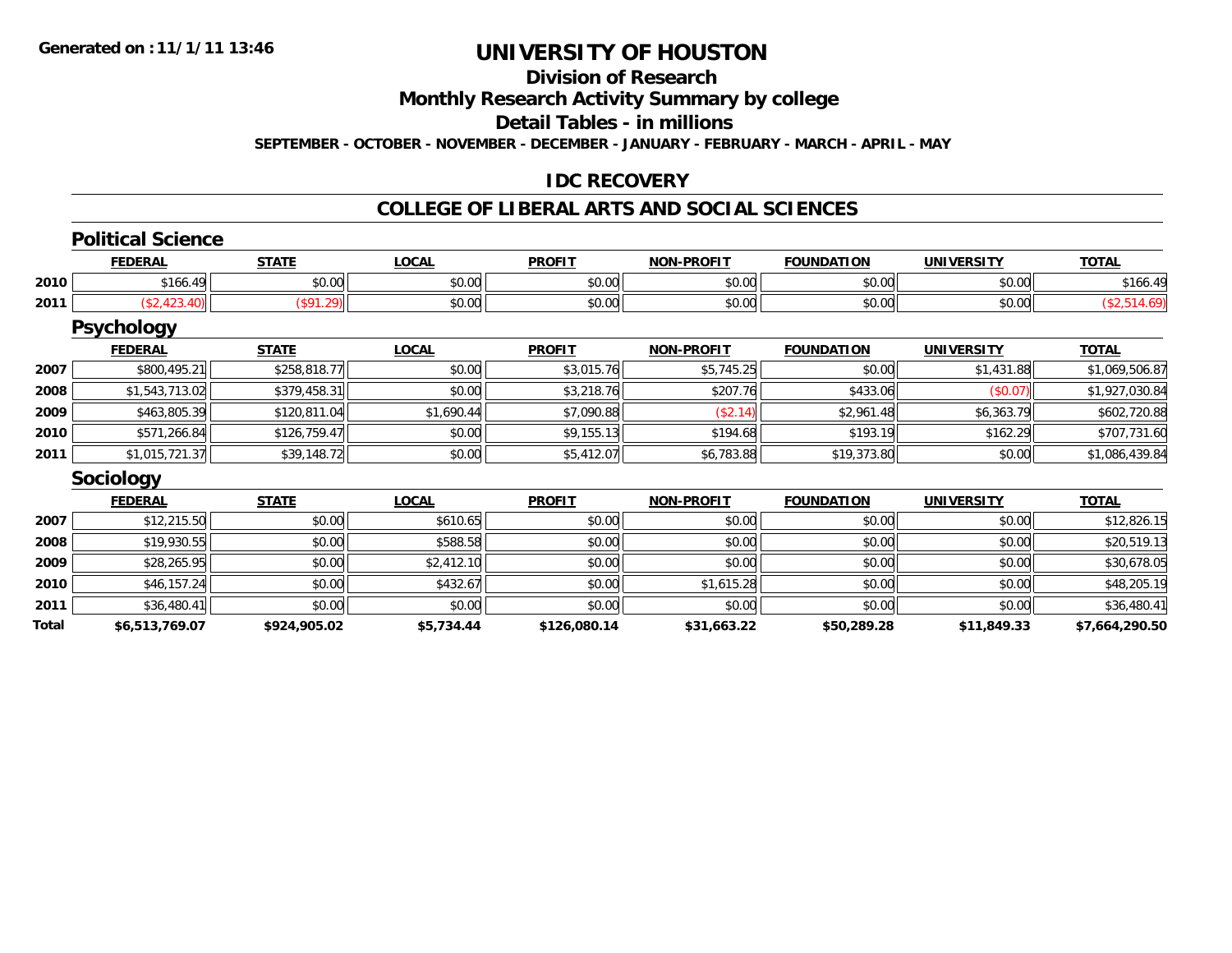# **Division of Research**

**Monthly Research Activity Summary by college**

**Detail Tables - in millions**

**SEPTEMBER - OCTOBER - NOVEMBER - DECEMBER - JANUARY - FEBRUARY - MARCH - APRIL - MAY**

### **IDC RECOVERY**

### **COLLEGE OF NATURAL SCIENCES AND MATHEMATICS**

|      | <b>FEDERAL</b>                                | <b>STATE</b> | <b>LOCAL</b>                                           | <b>PROFIT</b> | <b>NON-PROFIT</b> | <b>FOUNDATION</b> | <b>UNIVERSITY</b> | <b>TOTAL</b> |  |  |  |  |  |
|------|-----------------------------------------------|--------------|--------------------------------------------------------|---------------|-------------------|-------------------|-------------------|--------------|--|--|--|--|--|
| 2011 | \$0.00                                        | \$0.00       | \$0.00                                                 | \$4,075.23    | \$0.00            | \$0.00            | \$0.00            | \$4,075.23   |  |  |  |  |  |
|      | <b>Biology/Biochemistry</b>                   |              |                                                        |               |                   |                   |                   |              |  |  |  |  |  |
|      | <b>FEDERAL</b>                                | <b>STATE</b> | <b>LOCAL</b>                                           | <b>PROFIT</b> | <b>NON-PROFIT</b> | <b>FOUNDATION</b> | <b>UNIVERSITY</b> | <b>TOTAL</b> |  |  |  |  |  |
| 2007 | \$751,532.05                                  | \$0.00       | \$0.00                                                 | \$0.00        | \$5,778.87        | (S0.01)           | \$0.00            | \$757,310.91 |  |  |  |  |  |
| 2008 | \$561,993.86                                  | \$0.00       | \$0.00                                                 | \$0.00        | \$3,802.20        | \$1,139.80        | \$0.00            | \$566,935.86 |  |  |  |  |  |
| 2009 | \$410,481.31                                  | \$0.00       | \$0.00                                                 | \$0.00        | \$0.00            | \$1,825.33        | \$0.00            | \$412,306.64 |  |  |  |  |  |
| 2010 | \$853,720.95                                  | \$0.00       | \$0.00                                                 | \$0.00        | \$19,788.72       | \$1,346.49        | \$0.00            | \$874,856.16 |  |  |  |  |  |
| 2011 | \$906,194.63                                  | \$5,016.74   | \$0.00                                                 | \$0.00        | \$26,856.52       | \$0.00            | \$0.00            | \$938,067.89 |  |  |  |  |  |
|      |                                               |              | <b>Center for Nuclear Receptors and Cell Signaling</b> |               |                   |                   |                   |              |  |  |  |  |  |
|      | <b>FEDERAL</b>                                | <b>STATE</b> | <b>LOCAL</b>                                           | <b>PROFIT</b> | <b>NON-PROFIT</b> | <b>FOUNDATION</b> | <b>UNIVERSITY</b> | <b>TOTAL</b> |  |  |  |  |  |
| 2010 | \$59,586.00                                   | \$0.00       | \$0.00                                                 | \$0.00        | \$0.00            | \$0.00            | \$0.00            | \$59,586.00  |  |  |  |  |  |
| 2011 | \$167,820.27                                  | \$640.64     | \$0.00                                                 | \$0.00        | \$0.00            | \$0.00            | \$0.00            | \$168,460.91 |  |  |  |  |  |
|      | <b>Chemistry</b>                              |              |                                                        |               |                   |                   |                   |              |  |  |  |  |  |
|      | <b>FEDERAL</b>                                | <b>STATE</b> | <b>LOCAL</b>                                           | <b>PROFIT</b> | <b>NON-PROFIT</b> | <b>FOUNDATION</b> | <b>UNIVERSITY</b> | <b>TOTAL</b> |  |  |  |  |  |
| 2007 | \$424,449.97                                  | \$0.00       | \$0.00                                                 | \$5,864.62    | \$5,126.03        | \$0.00            | \$0.00            | \$435,440.62 |  |  |  |  |  |
| 2008 | \$484,314.07                                  | (\$0.02)     | \$0.00                                                 | \$5,324.35    | \$6,221.55        | \$0.00            | \$0.00            | \$495,859.94 |  |  |  |  |  |
| 2009 | \$346,504.02                                  | \$0.00       | \$0.00                                                 | \$17,904.15   | \$2.08            | \$0.00            | \$27,425.07       | \$391,835.32 |  |  |  |  |  |
| 2010 | \$552,317.03                                  | \$0.00       | \$0.00                                                 | \$20,998.11   | (\$11.01)         | \$0.00            | \$56,750.14       | \$630,054.27 |  |  |  |  |  |
| 2011 | \$609,877.87                                  | \$1,313.73   | \$0.00                                                 | (\$1,864.64)  | \$0.00            | \$0.00            | \$18,291.02       | \$627,617.99 |  |  |  |  |  |
|      | <b>Computer Science</b>                       |              |                                                        |               |                   |                   |                   |              |  |  |  |  |  |
|      | <b>FEDERAL</b>                                | <b>STATE</b> | <b>LOCAL</b>                                           | <b>PROFIT</b> | <b>NON-PROFIT</b> | <b>FOUNDATION</b> | <b>UNIVERSITY</b> | <b>TOTAL</b> |  |  |  |  |  |
| 2007 | \$440,222.63                                  | \$0.00       | \$0.00                                                 | \$15,685.25   | \$0.00            | \$0.00            | \$0.00            | \$455,907.88 |  |  |  |  |  |
| 2008 | \$571,836.52                                  | \$0.00       | \$0.00                                                 | \$7,549.65    | \$0.00            | \$0.00            | (\$760.00)        | \$578,626.17 |  |  |  |  |  |
| 2009 | \$642,291.08                                  | \$0.00       | \$0.00                                                 | \$33,972.47   | \$0.00            | \$0.00            | \$0.00            | \$676,263.55 |  |  |  |  |  |
| 2010 | \$662,237.84                                  | \$202.52     | \$0.00                                                 | \$13,572.32   | \$0.00            | \$0.00            | \$0.00            | \$676,012.68 |  |  |  |  |  |
| 2011 | \$916,424.21                                  | \$3,645.38   | \$0.00                                                 | \$15,186.10   | \$0.00            | \$0.00            | (\$247.76)        | \$935,007.93 |  |  |  |  |  |
|      | <b>Dean, Natural Sciences and Mathematics</b> |              |                                                        |               |                   |                   |                   |              |  |  |  |  |  |
|      | <b>FEDERAL</b>                                | <b>STATE</b> | <b>LOCAL</b>                                           | <b>PROFIT</b> | <b>NON-PROFIT</b> | <b>FOUNDATION</b> | <b>UNIVERSITY</b> | <b>TOTAL</b> |  |  |  |  |  |
| 2007 | \$0.00                                        | \$0.00       | \$0.00                                                 | \$0.00        | \$0.00            | \$0.00            | \$0.00            | \$0.00       |  |  |  |  |  |
| 2008 | \$0.00                                        | \$0.00       | \$0.00                                                 | \$0.00        | \$0.00            | \$0.00            | \$0.00            | \$0.00       |  |  |  |  |  |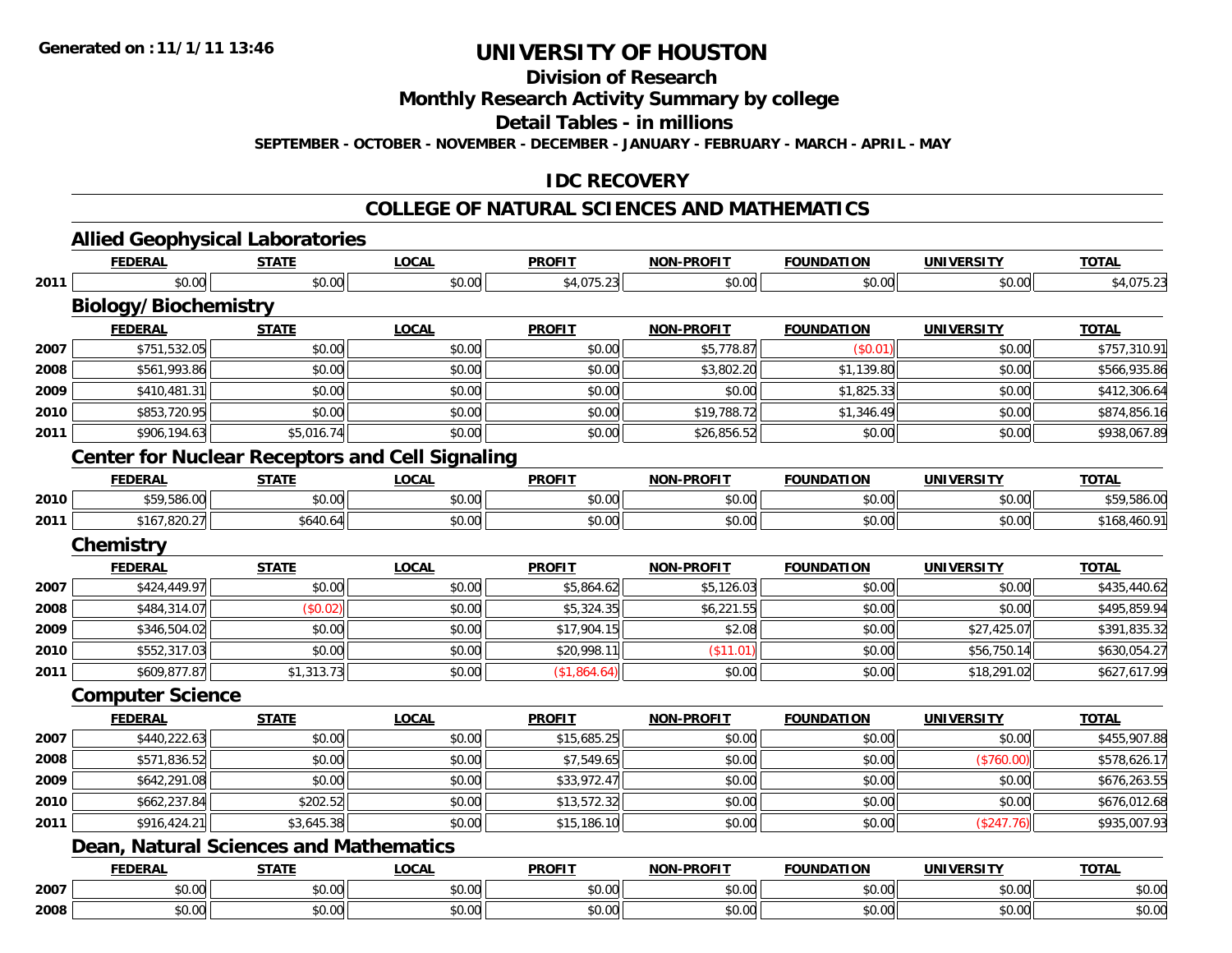**FEDERAL**

**Total**

# **UNIVERSITY OF HOUSTON**

#### **Division of ResearchMonthly Research Activity Summary by college Detail Tables - in millionsSEPTEMBER - OCTOBER - NOVEMBER - DECEMBER - JANUARY - FEBRUARY - MARCH - APRIL - MAY**

#### **IDC RECOVERY**

### **COLLEGE OF NATURAL SCIENCES AND MATHEMATICS**

#### **Dean, Natural Sciences and Mathematics**

|      | <u>FEDERAL</u>     | <b>STATE</b> | <u>LOCAL</u> | <b>PROFIT</b> | <u>NON-PROFIT</u> | <b>FOUNDATION</b> | <u>UNIVERSITY</u> | <u>TOTAL</u> |
|------|--------------------|--------------|--------------|---------------|-------------------|-------------------|-------------------|--------------|
| 2009 | \$0.00             | \$0.00       | \$0.00       | \$0.00        | \$0.00            | \$0.00            | \$0.00            | \$0.00       |
| 2010 | \$0.00             | \$0.00       | \$0.00       | \$0.00        | \$0.00            | \$0.00            | \$0.00            | \$0.00       |
| 2011 | \$0.00             | \$0.00       | \$0.00       | \$0.00        | \$0.00            | \$0.00            | \$0.00            | \$0.00       |
|      | <b>Geosciences</b> |              |              |               |                   |                   |                   |              |
|      | <b>FEDERAL</b>     | <b>STATE</b> | <b>LOCAL</b> | <b>PROFIT</b> | <b>NON-PROFIT</b> | <b>FOUNDATION</b> | <b>UNIVERSITY</b> | <b>TOTAL</b> |
| 2007 | \$241,768.32       | \$9,604.48   | \$0.00       | \$69,376.90   | \$19,255.16       | \$0.00            | \$3,808.79        | \$343,813.65 |
| 2008 | \$234,280.28       | \$23,337.38  | \$0.00       | \$72,798.77   | \$9,167.93        | \$0.00            | \$2,112.83        | \$341,697.19 |
| 2009 | \$205,604.95       | \$8,274.22   | \$0.00       | \$149,168.08  | \$55,700.53       | \$0.00            | \$0.00            | \$418,747.78 |
| 2010 | \$217,879.82       | \$27,346.23  | \$0.00       | \$266,517.69  | \$27,767.64       | \$0.00            | \$0.00            | \$539,511.38 |
| 2011 | \$280,698.22       | \$78,302.63  | \$0.00       | \$187,912.81  | \$30,046.71       | \$0.00            | \$0.00            | \$576,960.37 |
|      | <b>Mathematics</b> |              |              |               |                   |                   |                   |              |
|      | <b>FEDERAL</b>     | <b>STATE</b> | <b>LOCAL</b> | <b>PROFIT</b> | <b>NON-PROFIT</b> | <b>FOUNDATION</b> | <b>UNIVERSITY</b> | <b>TOTAL</b> |
| 2007 | \$175,670.26       | \$2,128.96   | \$0.00       | \$1,210.09    | \$0.00            | \$0.00            | \$0.00            | \$179,009.31 |
| 2008 | \$190,987.76       | \$3,115.79   | \$0.00       | \$2,140.34    | \$3,543.01        | \$0.00            | \$0.00            | \$199,786.91 |
| 2009 | \$143,910.90       | \$0.00       | \$0.00       | \$2,230.59    | \$0.00            | \$0.00            | \$0.00            | \$146,141.49 |
| 2010 | \$218,193.26       | \$0.00       | \$0.00       | \$8,775.09    | \$0.00            | \$0.00            | \$0.00            | \$226,968.35 |
| 2011 | \$165,421.67       | \$12,705.52  | \$0.00       | \$11,502.60   | \$28,357.87       | \$0.00            | \$0.00            | \$217,987.65 |
|      | <b>Physics</b>     |              |              |               |                   |                   |                   |              |
|      | <b>FEDERAL</b>     | <b>STATE</b> | <b>LOCAL</b> | <b>PROFIT</b> | <b>NON-PROFIT</b> | <b>FOUNDATION</b> | <b>UNIVERSITY</b> | <b>TOTAL</b> |
| 2007 | \$465,831.41       | \$0.00       | \$0.00       | \$141,993.40  | \$11,820.83       | \$0.00            | \$0.00            | \$619,645.64 |
| 2008 | \$303,901.92       | \$0.00       | \$0.00       | \$84,156.33   | \$25,250.07       | \$0.00            | \$0.00            | \$413,308.32 |
| 2009 | \$201,494.84       | \$0.00       | \$0.00       | \$141,617.15  | \$12,560.48       | \$0.00            | \$0.00            | \$355,672.47 |
| 2010 | \$362,689.56       | \$0.00       | \$0.00       | \$184,113.68  | \$5,265.89        | \$0.00            | \$0.00            | \$552,069.13 |
| 2011 | \$492,902.84       | \$0.00       | \$0.00       | \$147,816.68  | \$133.44          | \$0.00            | \$0.00            | \$640,852.96 |

**\$13,263,040.32 \$175,634.20 \$0.00 \$1,609,597.81 \$296,434.52 \$4,311.61 \$107,380.09 \$15,456,398.54**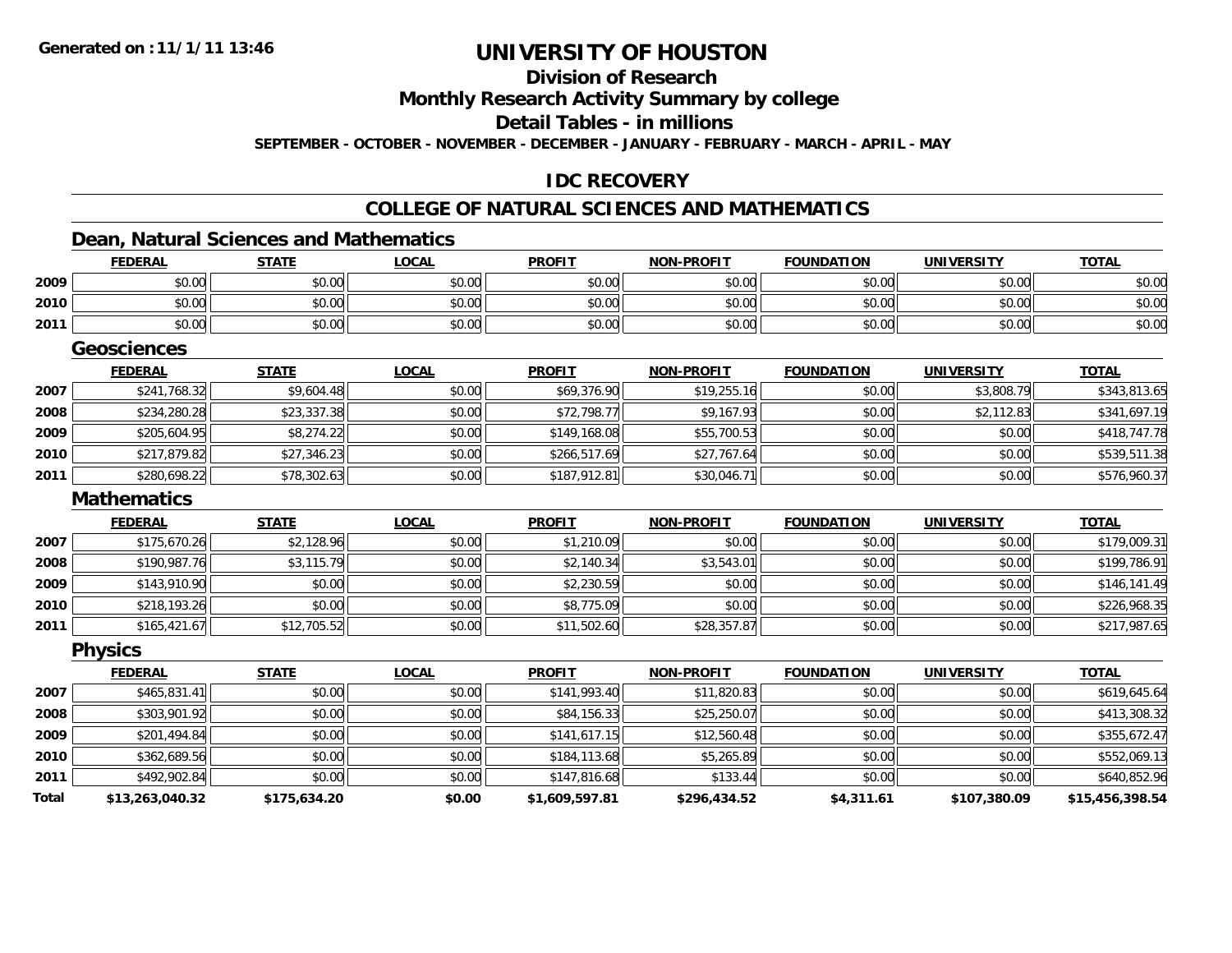#### **Division of ResearchMonthly Research Activity Summary by college Detail Tables - in millions SEPTEMBER - OCTOBER - NOVEMBER - DECEMBER - JANUARY - FEBRUARY - MARCH - APRIL - MAY**

#### **IDC RECOVERY**

#### **COLLEGE OF OPTOMETRY**

### **Optometry, Community**

|       | ---            |              |              |               |                   |                   |                   |                |
|-------|----------------|--------------|--------------|---------------|-------------------|-------------------|-------------------|----------------|
|       | <b>FEDERAL</b> | <b>STATE</b> | <b>LOCAL</b> | <b>PROFIT</b> | <b>NON-PROFIT</b> | <b>FOUNDATION</b> | <b>UNIVERSITY</b> | <b>TOTAL</b>   |
| 2007  | \$788,004.12   | (\$262.36)   | \$0.00       | \$45,304.13   | \$2,403.60        | (\$6,417.38)      | \$15,590.76       | \$844,622.87   |
| 2008  | \$721,790.54   | \$10.25      | \$0.00       | \$45,974.21   | \$351.65          | \$0.00            | \$29,663.86       | \$797,790.51   |
| 2009  | \$595,153.76   | \$1,483.22   | \$0.00       | \$28,952.29   | \$0.00            | \$0.00            | \$35,375.18       | \$660,964.45   |
| 2010  | \$848,851.73   | \$1,421.14   | \$0.00       | \$88,793.64   | \$0.00            | \$0.00            | \$16,262.23       | \$955,328.74   |
| 2011  | \$718,168.41   | \$0.00       | \$0.00       | \$41,126.21   | \$0.00            | \$0.00            | \$12,897.18       | \$772,191.80   |
| Total | \$3,671,968.57 | \$2,652.25   | \$0.00       | \$250,150.48  | \$2,755.25        | ( \$6,417.38)     | \$109,789.21      | \$4,030,898.38 |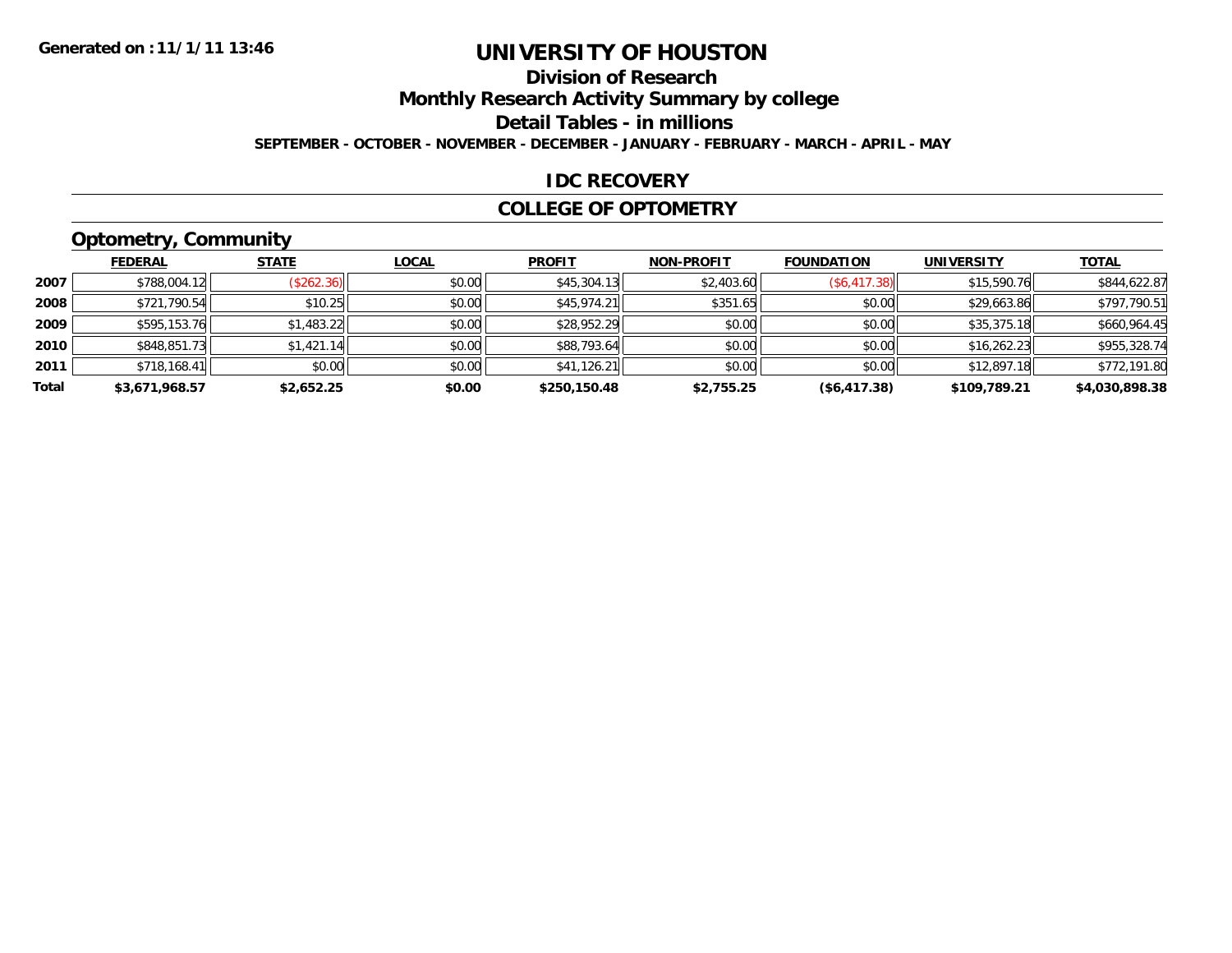#### **Division of ResearchMonthly Research Activity Summary by college Detail Tables - in millionsSEPTEMBER - OCTOBER - NOVEMBER - DECEMBER - JANUARY - FEBRUARY - MARCH - APRIL - MAY**

### **IDC RECOVERY**

#### **COLLEGE OF PHARMACY**

### **Clinical Sciences and Administration**

|      | <b>FEDERAL</b> | <b>STATE</b> | <b>LOCAL</b> | <b>PROFIT</b> | <b>NON-PROFIT</b> | <b>FOUNDATION</b> | <b>UNIVERSITY</b> | <b>TOTAL</b> |
|------|----------------|--------------|--------------|---------------|-------------------|-------------------|-------------------|--------------|
| 2007 | \$111,971.57   | \$0.00       | \$0.00       | \$30,394.50   | \$0.00            | \$119.86          | \$0.00            | \$142,485.93 |
| 2008 | \$24,687.38    | \$0.00       | \$0.00       | \$43,441.05   | \$0.00            | \$954.78          | \$0.00            | \$69,083.21  |
| 2009 | \$39,990.39    | \$0.00       | \$0.00       | \$65,355.43   | \$2,089.94        | \$105.38          | \$32.05           | \$107,573.19 |
| 2010 | \$21,299.92    | \$0.00       | \$0.00       | \$50,000.93   | \$9,465.75        | \$0.00            | \$250.31          | \$81,016.91  |
| 2011 | \$42,628.30    | \$0.00       | \$0.00       | \$54,619.54   | \$15,883.31       | \$0.00            | \$4.97            | \$113,136.12 |

### **Pharmacological and Pharmaceutical Sciences**

|       | <b>FEDERAL</b> | <b>STATE</b> | <b>LOCAL</b> | <b>PROFIT</b> | <b>NON-PROFIT</b> | <b>FOUNDATION</b> | <b>UNIVERSITY</b> | <b>TOTAL</b>   |
|-------|----------------|--------------|--------------|---------------|-------------------|-------------------|-------------------|----------------|
| 2007  | \$266,641.96   | \$0.00       | \$0.00       | \$11,787.38   | \$7,758.36        | \$0.00            | \$0.00            | \$286,187.70   |
| 2008  | \$444,136.66   | \$0.00       | \$0.00       | \$16,211.09   | \$3,190.61        | \$0.00            | \$0.00            | \$463,538.36   |
| 2009  | \$338,294.56   | \$0.00       | \$0.00       | \$8,516.33    | \$8,564.19        | \$276.21          | \$0.00            | \$355,651.29   |
| 2010  | \$584,740.95   | \$0.00       | \$0.00       | (\$422.90)    | \$9,688.39        | \$1,716.13        | \$0.00            | \$595,722.57   |
| 2011  | \$708,801.69   | \$0.00       | \$0.00       | \$0.00        | \$11,371.00       | \$0.00            | \$0.00            | \$720,172.69   |
| Total | \$2,583,193.38 | \$0.00       | \$0.00       | \$279,903.35  | \$68,011.55       | \$3,172.36        | \$287.33          | \$2,934,567.97 |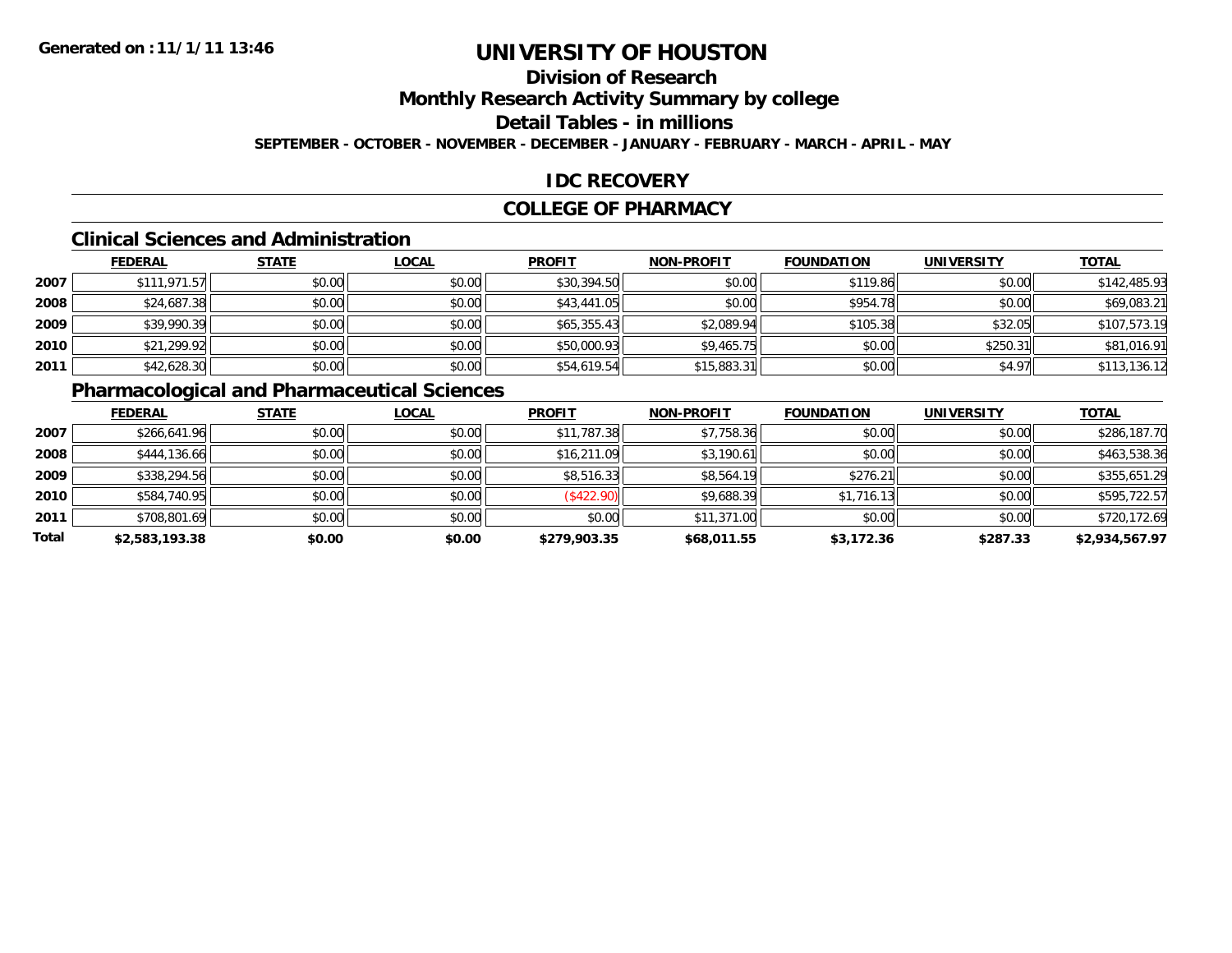# **Division of Research**

**Monthly Research Activity Summary by college**

#### **Detail Tables - in millions**

**SEPTEMBER - OCTOBER - NOVEMBER - DECEMBER - JANUARY - FEBRUARY - MARCH - APRIL - MAY**

### **IDC RECOVERY**

#### **COLLEGE OF TECHNOLOGY**

# **Center for Technology Literacy**

|      | <b>FEDERAL</b>   | <b>CTATE</b><br>-91AL | LOCAI              | <b>PROFIT</b> | <b>NON-PROFIT</b> | <b>FOUNDATION</b>       | <b>UNIVERSITY</b> | TOTA.                                        |
|------|------------------|-----------------------|--------------------|---------------|-------------------|-------------------------|-------------------|----------------------------------------------|
| 2010 | $\ddotsc$<br>.40 | <b>↑∩</b><br>JU.UU    | $\sim$ 00<br>vv.vv | 0.00<br>JU.UU | \$0.00            | \$0.00                  | 0.00<br>DU.UU     | <b>4730</b><br>$\overline{\phantom{a}}$<br>ு |
| 2011 | .                | $\sim$ 00<br>JU.UU    | 0.00<br>JU.UU      | 0.00<br>JU.UU | 0000<br>PO.OO     | $n \cap \Omega$<br>v.vv | \$0.00            |                                              |

<u> 1989 - Andrea Station Barbara, amerikan bahasa perang perang perang perang perang perang perang perang perang</u>

### **Dean, Technology**

|      | <b>FEDERAL</b> | <b>STATE</b> | <b>LOCAL</b> | <b>PROFIT</b> | <b>NON-PROFIT</b> | <b>FOUNDATION</b> | <b>UNIVERSITY</b> | <b>TOTAL</b> |
|------|----------------|--------------|--------------|---------------|-------------------|-------------------|-------------------|--------------|
| 2007 | \$53,902.50    | $(\$64.00)$  | \$0.00       | \$0.00        | \$0.00            | \$0.00            | \$0.00            | \$53,838.50  |
| 2008 | \$100,723.30   | \$0.00       | \$0.00       | \$0.00        | \$0.00            | \$0.00            | \$0.00            | \$100,723.30 |
| 2009 | \$105,244.42   | \$0.00       | \$0.00       | \$0.00        | \$0.00            | \$0.00            | \$0.00            | \$105,244.42 |
| 2010 | \$64,016.34    | \$0.00       | \$0.00       | \$0.00        | \$0.00            | \$0.00            | \$0.00            | \$64,016.34  |
| 2011 | \$45,664.31    | \$0.00       | \$0.00       | \$0.00        | \$0.00            | \$0.00            | \$0.00            | \$45,664.31  |

# **Engineering Technology**

|      | <b>FEDERAL</b> | <b>STATE</b> | <b>LOCAL</b> | <b>PROFIT</b> | <b>NON-PROFIT</b> | <b>FOUNDATION</b> | <b>UNIVERSITY</b> | <b>TOTAL</b> |
|------|----------------|--------------|--------------|---------------|-------------------|-------------------|-------------------|--------------|
| 2007 | \$102,262.26   | \$0.00       | \$0.00       | \$1,672.20    | \$0.00            | \$0.00            | \$674.36          | \$104,608.82 |
| 2008 | \$99,431.66    | \$0.00       | \$0.00       | \$726.67      | \$0.00            | \$0.00            | \$437.07          | \$100,595.40 |
| 2009 | \$18,181.72    | \$0.00       | \$0.00       | \$410.86      | \$2,361.19        | \$0.00            | \$3,026.68        | \$23,980.45  |
| 2010 | \$50,064.43    | \$0.00       | \$0.00       | \$810.82      | \$0.00            | \$13,230.48       | \$38.22           | \$64,143.95  |
| 2011 | \$83,242.56    | \$0.00       | \$0.00       | (\$0.19)      | \$0.00            | \$8,326.02        | \$0.00            | \$91,568.39  |

#### **Human Development and Consumer Science**

|      | <b>FEDERAL</b> | <b>STATE</b> | <b>LOCAL</b> | <b>PROFIT</b> | <b>NON-PROFIT</b> | <b>FOUNDATION</b> | <b>UNIVERSITY</b> | <b>TOTAL</b> |
|------|----------------|--------------|--------------|---------------|-------------------|-------------------|-------------------|--------------|
| 2007 | \$9,653.27     | \$0.00       | \$0.00       | \$382.62      | \$0.00            | \$0.00            | \$0.00            | \$10,035.89  |
| 2008 | \$3,627.64     | \$4,640.89   | \$0.00       | \$264.79      | \$0.00            | \$0.00            | \$0.00            | \$8,533.32   |
| 2009 | \$7,943.99     | \$0.00       | \$0.00       | \$350.61      | \$0.00            | \$0.00            | \$0.00            | \$8,294.60   |
| 2010 | \$1,233.76     | \$0.00       | \$0.00       | \$544.94      | \$0.00            | \$0.00            | \$0.00            | \$1,778.70   |
| 2011 | \$213.79       | \$0.00       | \$0.00       | \$150.30      | \$0.00            | \$0.00            | \$0.00            | \$364.09     |

### **Information & Logistics Technology**

|      | <b>FEDERAL</b> | <b>STATE</b> | <u>LOCAL</u> | <b>PROFIT</b> | <b>NON-PROFIT</b> | <b>FOUNDATION</b> | <b>UNIVERSITY</b> | <b>TOTAL</b> |
|------|----------------|--------------|--------------|---------------|-------------------|-------------------|-------------------|--------------|
| 2007 | \$8,996.61     | \$0.45)      | \$0.00       | \$0.00        | \$0.00            | \$0.00            | \$0.00            | \$8,996.16   |
| 2008 | \$6,847.56     | \$40.99      | \$0.00       | \$0.00        | \$0.00            | \$0.00            | \$0.00            | \$6,806.57   |
| 2009 | \$9,929.54     | \$0.00       | \$0.00       | \$0.00        | \$0.00            | \$0.00            | \$0.00            | \$9,929.54   |
| 2010 | \$1,978.67     | \$0.00       | \$0.00       | \$0.00        | \$0.00            | \$0.00            | \$0.00            | \$1,978.67   |
| 2011 | \$114.66       | \$0.00       | \$0.00       | \$0.00        | \$0.00            | \$0.00            | \$0.00            | \$114.66     |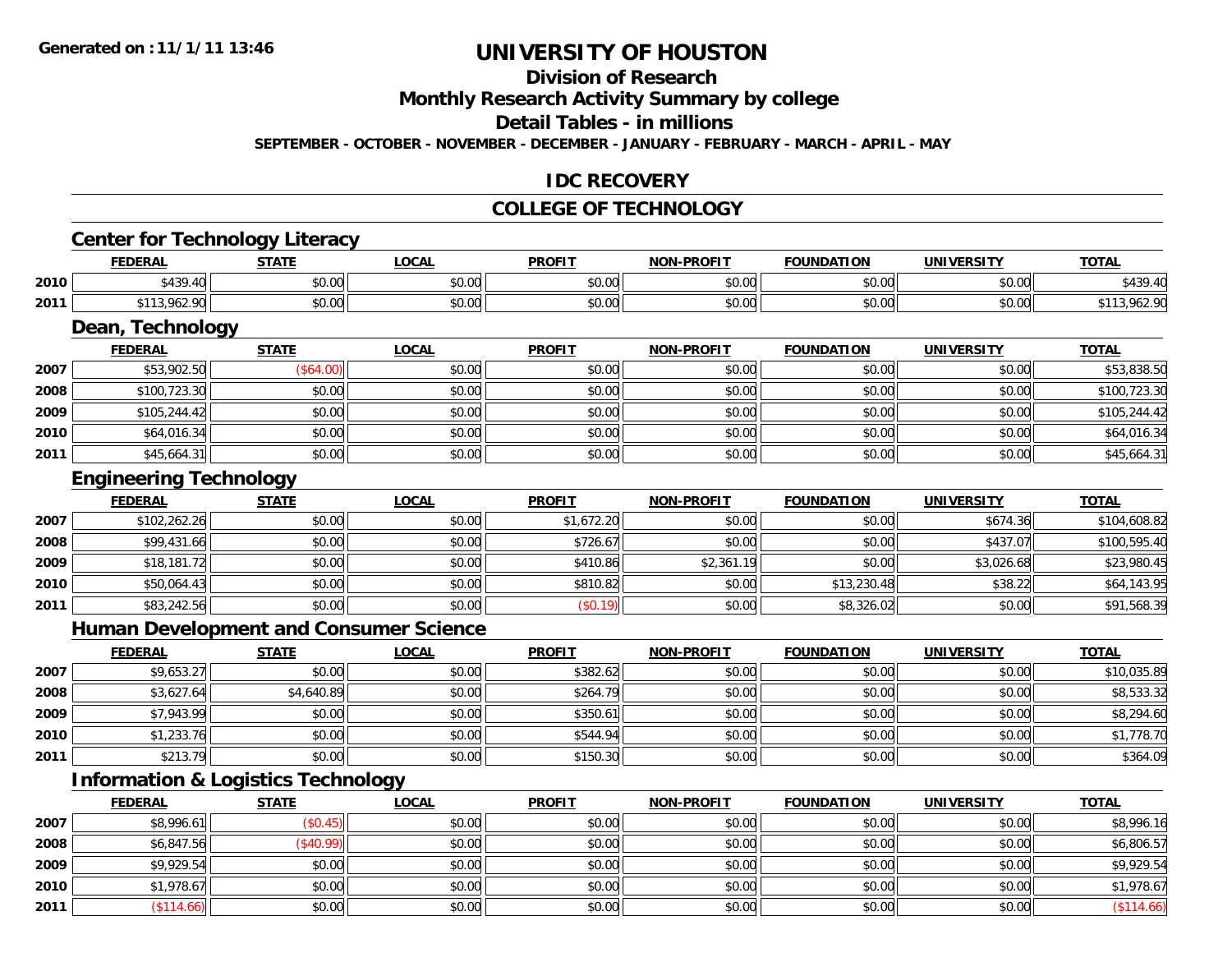### **Division of ResearchMonthly Research Activity Summary by college Detail Tables - in millionsSEPTEMBER - OCTOBER - NOVEMBER - DECEMBER - JANUARY - FEBRUARY - MARCH - APRIL - MAY**

#### **IDC RECOVERY**

#### **COLLEGE OF TECHNOLOGY**

### **Texas Manufacturing Assistance Center**

|       | <b>FEDERAL</b> | <b>STATE</b> | <b>LOCAL</b> | <b>PROFIT</b> | <b>NON-PROFIT</b> | <b>FOUNDATION</b> | <b>UNIVERSITY</b> | <b>TOTAL</b> |
|-------|----------------|--------------|--------------|---------------|-------------------|-------------------|-------------------|--------------|
| 2008  | \$0.00         | \$0.00       | \$0.00       | \$0.00        | \$0.00            | \$0.00            | \$0.00            | \$0.00       |
| 2009  | \$0.00         | \$0.00       | \$0.00       | \$0.00        | \$0.00            | \$0.00            | \$0.00            | \$0.00       |
| 2010  | \$0.00         | \$0.00       | \$0.00       | \$0.00        | \$0.00            | \$0.00            | \$0.00            | \$0.00       |
| 2011  | \$0.00         | \$0.00       | \$0.00       | \$0.00        | \$0.00            | \$0.00            | \$0.00            | \$0.00       |
| Total | \$887,445.94   | \$4,535.45   | \$0.00       | \$5,313.62    | \$2,361.19        | \$21,556.50       | \$4,176.33        | \$925,389.03 |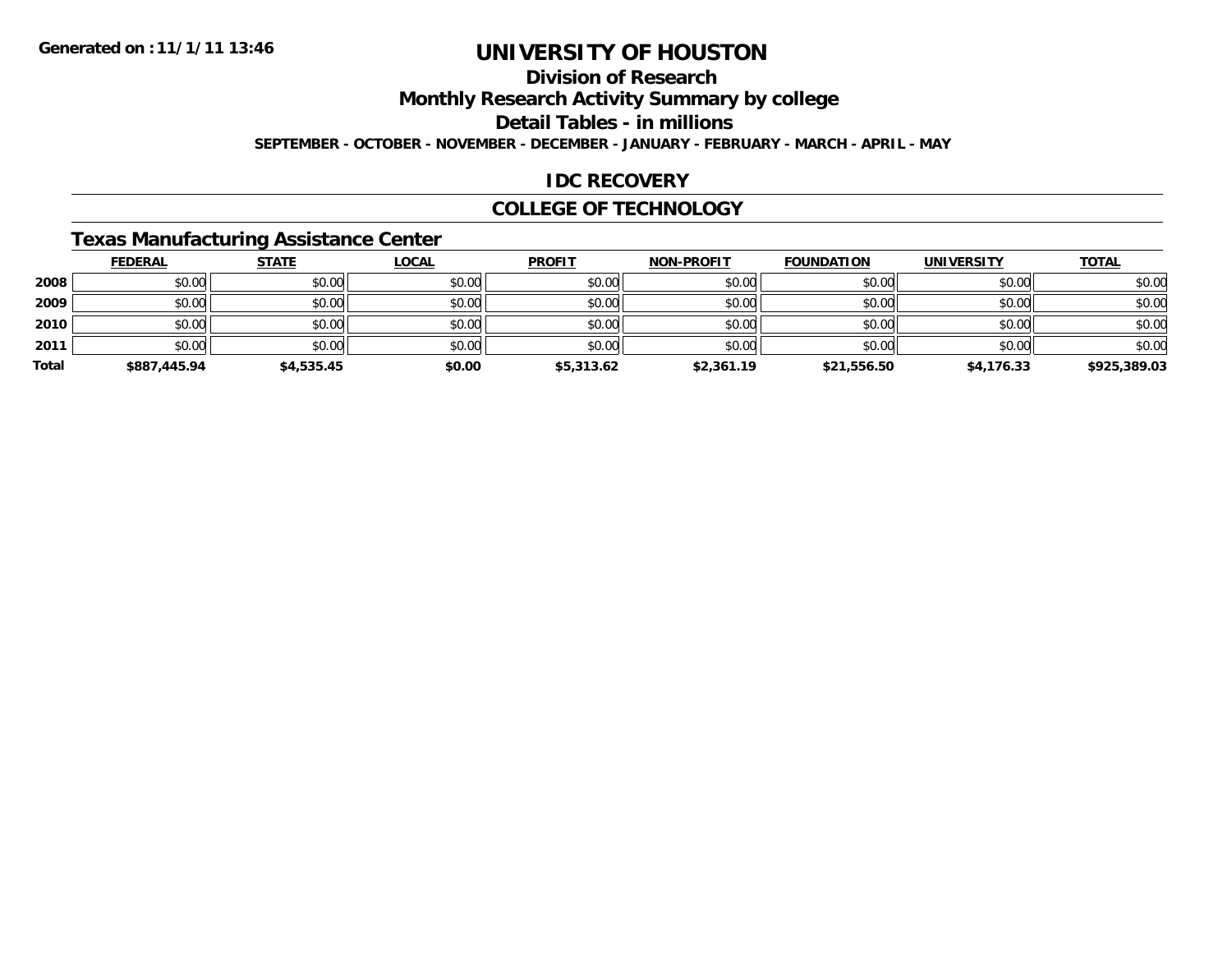#### **Division of ResearchMonthly Research Activity Summary by college Detail Tables - in millionsSEPTEMBER - OCTOBER - NOVEMBER - DECEMBER - JANUARY - FEBRUARY - MARCH - APRIL - MAY**

#### **IDC RECOVERY**

#### **CULLEN COLLEGE OF ENGINEERING**

### **Biomedical Engineering**

|      | <b>FEDERAL</b> | <b>STATE</b> | <b>LOCAL</b> | <b>PROFIT</b> | <b>NON-PROFIT</b> | <b>FOUNDATION</b> | <b>UNIVERSITY</b> | <b>TOTAL</b> |
|------|----------------|--------------|--------------|---------------|-------------------|-------------------|-------------------|--------------|
| 2007 | \$0.00         | \$0.00       | \$0.00       | \$0.00        | \$0.00            | \$5,579.52        | \$0.00            | \$5,579.52   |
| 2008 | \$18,730.80    | \$0.00       | \$0.00       | \$0.00        | \$0.00            | \$15,297.03       | \$0.00            | \$34,027.83  |
| 2009 | \$19,304.44    | \$0.00       | \$0.00       | \$0.00        | \$0.00            | \$544.78          | \$0.00            | \$19,849.22  |
| 2010 | \$60,242.40    | \$0.00       | \$0.00       | \$0.00        | \$0.00            | (\$26.35)         | \$0.00            | \$60,216.05  |
| 2011 | \$51,984.92    | \$0.00       | \$0.00       | \$0.00        | \$0.00            | \$0.00            | \$0.00            | \$51,984.92  |

### **Chemical Engineering**

|      | <b>FEDERAL</b> | <b>STATE</b>   | <b>LOCAL</b> | <b>PROFIT</b> | <b>NON-PROFIT</b> | <b>FOUNDATION</b> | <b>UNIVERSITY</b> | <b>TOTAL</b> |
|------|----------------|----------------|--------------|---------------|-------------------|-------------------|-------------------|--------------|
| 2007 | \$335,601.40   | \$60.87        | \$73,804.63  | \$7,861.20    | \$0.00            | \$6.95            | \$0.00            | \$417,335.05 |
| 2008 | \$384,049.49   | \$45,310.24    | \$14,132.28  | \$88,412.16   | \$0.00            | \$90.00           | \$0.00            | \$531,994.17 |
| 2009 | \$322,136.66   | \$332,085.63   | \$6.592.31   | \$151.630.75  | \$0.00            | \$2,144.59        | \$0.00            | \$814,589.94 |
| 2010 | \$531,862.96   | (\$22,912.38)  | \$4,438.25   | \$61,989.88   | \$0.00            | \$1,502.11        | \$28,782.14       | \$605,662.96 |
| 2011 | \$556,505.58   | (\$373,010.11) | \$1,411.18   | \$135,079.64  | \$0.00            | (\$219.31)        | \$37,374.80       | \$357,141.77 |

### **Civil Engineering**

|      | <u>FEDERAL</u> | <b>STATE</b> | <b>LOCAL</b> | <b>PROFIT</b> | <b>NON-PROFIT</b> | <b>FOUNDATION</b> | <b>UNIVERSITY</b> | <b>TOTAL</b> |
|------|----------------|--------------|--------------|---------------|-------------------|-------------------|-------------------|--------------|
| 2007 | \$97,734.82    | \$25,225.21  | \$2,606.86   | \$6,170.62    | $($ \$5,191.09)   | \$0.00            | \$0.00            | \$126,546.42 |
| 2008 | \$133,096.78   | \$15,782.16  | \$13,473.53  | \$6,638.27    | \$9,323.20        | \$0.00            | \$0.00            | \$178,313.94 |
| 2009 | \$136,831.83   | \$14,891.20  | \$13,048.51  | \$226.46      | \$7,530.10        | \$0.00            | \$0.00            | \$172,528.10 |
| 2010 | \$104,473.97   | \$22,537.10  | \$21,994.53  | \$14,378.77   | \$11,482.25       | \$0.00            | \$243.94          | \$175,110.56 |
| 2011 | \$216,650.62   | \$14,440.82  | \$0.00       | \$44,301.17   | \$15.999.75       | \$0.00            | \$5,260.31        | \$296,652.67 |

#### **Composites Engineering and Applications Center**

|      | <b>DEDA</b><br>771 IV.A. | <b>STATI</b> | LOCAI                  | <b>PROFIT</b>            | -PROFI <sup>-</sup> | <b>TABL</b><br>א חו     | UNI                | <b>TOTA</b>    |
|------|--------------------------|--------------|------------------------|--------------------------|---------------------|-------------------------|--------------------|----------------|
| 2010 | $\sim$ $\sim$<br>,,,,,,  | 0000<br>JU.U | $\sim$ $\sim$<br>vv.vv | 0.00<br><b>JU.UU</b>     | \$0.00              | 0 <sup>n</sup><br>JU.UU | nn nn<br>pu.uu     | ልስ ስስ<br>DU.UU |
| 2011 | 0.00<br>ט.טי             | 0000<br>ΨU.  | $\sim$ $\sim$<br>vv.vv | $n \cap \Omega$<br>JU.UU | \$0.00              | 0000<br>JU.UU           | $\sim$ 00<br>pu.uu | 0000<br>DU.UU  |

#### **Dean, Engineering**

|      | <b>FEBERAL</b><br>- W- | ----                   | $\sim$                 | <b>PROFTT</b><br>. .                          | <b>DDOETT</b><br><b>NION</b><br>-DF                                                    | $\sim$                | UNT          | <b>TOTA</b><br>,,,, |
|------|------------------------|------------------------|------------------------|-----------------------------------------------|----------------------------------------------------------------------------------------|-----------------------|--------------|---------------------|
| 2010 | --                     | ↑ດ ດ≀<br>,,,,          | $\sim$ $\sim$<br>וטיטי | $\triangle$ $\triangle$ $\triangle$<br>.90.00 | $\begin{array}{c} \hline \text{A} & \text{A} & \text{B} \\ \hline \end{array}$<br>יש.ש | $\cdots$<br>. U       | 0000<br>ט.טע |                     |
| 2011 |                        | $\mathbb{R}^n$<br>10.U | $\sim$ 00<br>, טע      | 0.00<br>JU.UU.                                | $\mathbf{A} \cap \mathbf{A} \cap \mathbf{A}$<br>vv.vv                                  | $\sim$ $\sim$<br>∪.∪∪ | \$0.00       |                     |

#### **Electrical & Computer Engineering**

|      | <b>FEDERAL</b>           | -----                             | <b>OCAI</b>   | <b>PROFIT</b>                | -PROFI <sup>-</sup><br><b>NON</b> | <b>FAULURATION</b> | ,,,, <del>,</del> ,,,,,,,,, | <b>TOTA</b>           |
|------|--------------------------|-----------------------------------|---------------|------------------------------|-----------------------------------|--------------------|-----------------------------|-----------------------|
| 2007 | $\Omega$<br>∡ה.<br>lo.ot | $-1$<br>$A \cap F$<br>.<br>− ∪.∪∠ | 0000<br>vv.vu | .209.3<br>$\sim$ $\sim$<br>. | <b>COCOC</b><br>õΘ<br>.           | \$0.00             | $- - - - -$<br>.            | n n<br>. הי<br>/ 00.U |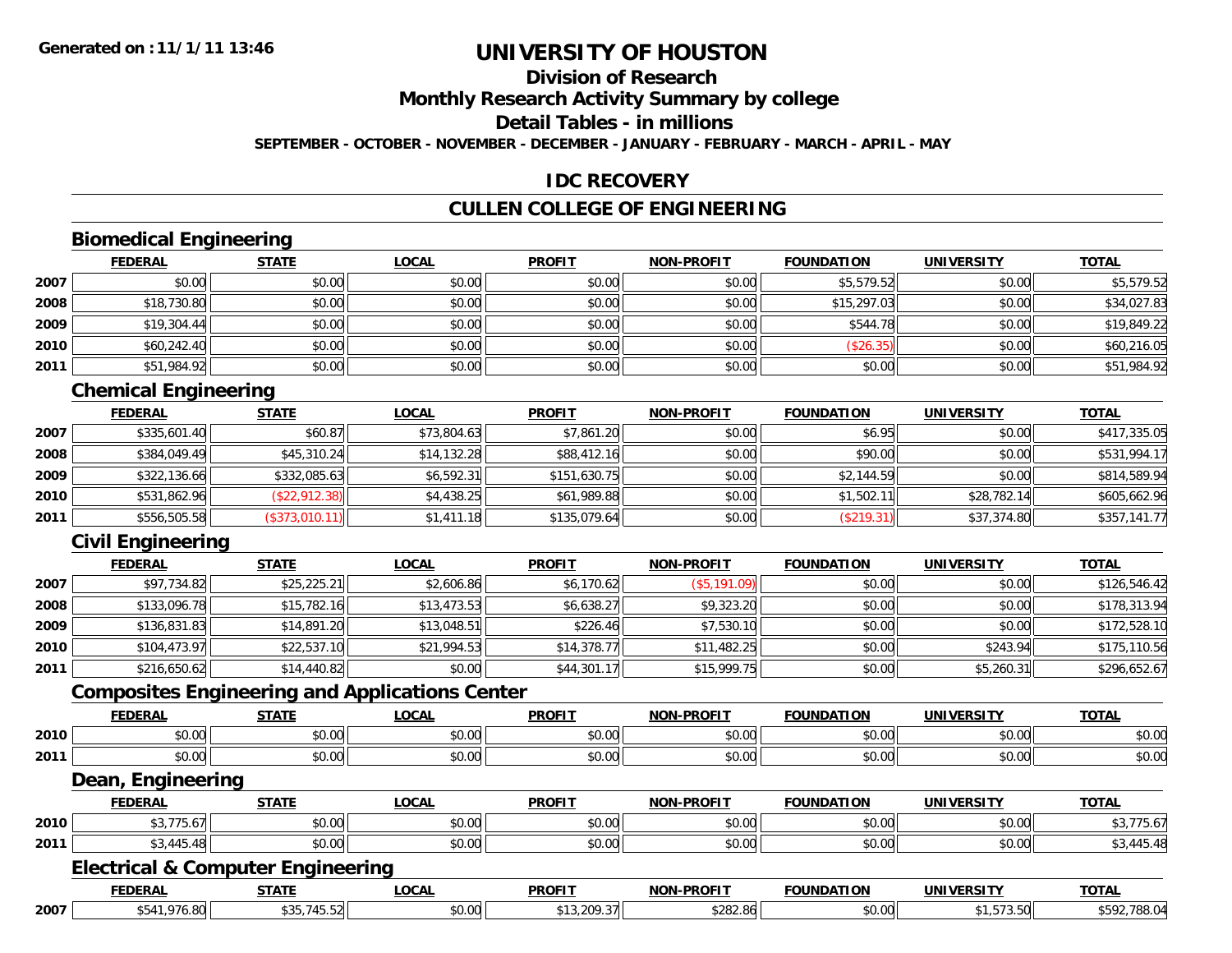# **Division of ResearchMonthly Research Activity Summary by college**

# **Detail Tables - in millions**

**SEPTEMBER - OCTOBER - NOVEMBER - DECEMBER - JANUARY - FEBRUARY - MARCH - APRIL - MAY**

#### **IDC RECOVERY**

#### **CULLEN COLLEGE OF ENGINEERING**

# **Electrical & Computer Engineering**

|      | <b>FEDERAL</b> | <b>STATE</b> | <b>LOCAL</b> | <b>PROFIT</b> | <b>NON-PROFIT</b> | <b>FOUNDATION</b> | <b>UNIVERSITY</b> | <b>TOTAL</b> |
|------|----------------|--------------|--------------|---------------|-------------------|-------------------|-------------------|--------------|
| 2008 | \$402,244.43   | \$17,221.12  | \$0.00       | \$15,158.25   | \$949.83          | \$0.00            | \$1,019.84        | \$436,593.47 |
| 2009 | \$254,259.99   | \$12,851.15  | \$0.00       | \$47,561.81   | \$22,432.38       | \$0.00            | \$7,062.25        | \$344,167.58 |
| 2010 | \$358,832.18   | \$13,233.29  | \$0.00       | \$59,738.33   | \$18,370.38       | \$0.00            | \$89.18           | \$450,263.37 |
| 2011 | \$533,853.54   | \$15,223.21  | \$0.00       | \$40,916.50   | \$5,796.40        | \$0.00            | \$2,455.44        | \$598,245.10 |

#### **Industrial Engineering**

|      | <b>FEDERAL</b> | <b>STATE</b> | <u>LOCAL</u> | <b>PROFIT</b>  | <b>NON-PROFIT</b> | <b>FOUNDATION</b> | <b>UNIVERSITY</b> | <u>TOTAL</u> |
|------|----------------|--------------|--------------|----------------|-------------------|-------------------|-------------------|--------------|
| 2007 | \$11,517.72    | \$0.00       | \$0.00       | \$341.<br>.50) | \$0.00            | \$550.09          | \$0.00            | \$11,726.31  |
| 2008 | \$9,382.45     | \$0.00       | \$0.00       | \$0.00         | \$0.00            | \$0.00            | \$0.00            | \$9,382.45   |
| 2009 | \$27,247.14    | \$23.57      | \$0.00       | \$2,158.44     | \$0.00            | \$0.00            | \$0.00            | \$29,429.15  |
| 2010 | \$24,080.94    | \$1,323.18   | \$0.00       | \$0.00         | \$0.00            | \$0.00            | \$0.00            | \$25,404.12  |
| 2011 | \$18,359.21    | \$1,517.54   | \$19,186.25  | \$0.00         | \$0.00            | \$0.00            | \$0.00            | \$39,063.00  |

### **Mechanical Engineering**

|      | <b>FEDERAL</b> | <b>STATE</b> | <b>LOCAL</b> | <b>PROFIT</b> | <b>NON-PROFIT</b> | <b>FOUNDATION</b> | <b>UNIVERSITY</b> | <u>TOTAL</u> |
|------|----------------|--------------|--------------|---------------|-------------------|-------------------|-------------------|--------------|
| 2007 | \$118,178.75   | \$0.00       | \$0.00       | \$27,746.09   | \$2,663.41        | \$0.00            | \$0.00            | \$148,588.25 |
| 2008 | \$171,219.17   | \$0.00       | \$0.00       | \$71,284.10   | \$4,014.14        | \$0.00            | \$0.00            | \$246,517.41 |
| 2009 | \$244,650.36   | \$0.00       | \$0.00       | \$93,712.21   | \$18,733.06       | \$0.00            | \$0.00            | \$357,095.63 |
| 2010 | \$451,695.31   | \$0.00       | \$0.00       | \$74,393.38   | \$26,418.91       | \$0.00            | \$0.00            | \$552,507.60 |
| 2011 | \$602,701.55   | \$0.00       | \$0.00       | \$143,808.26  | \$14,815.97       | \$8,182.27        | \$24.92           | \$769,483.13 |

#### **National Wind Energy Center**

|       | <b>FEDERAL</b> | STATE        | <u>LOCAL</u> | <b>PROFIT</b>  | <b>NON-PROFIT</b> | <b>FOUNDATION</b> | <b>UNIVERSITY</b> | <b>TOTAL</b>   |
|-------|----------------|--------------|--------------|----------------|-------------------|-------------------|-------------------|----------------|
| 2010  | \$0.00         | \$0.00       | \$0.00       | \$0.00         | \$0.00            | \$0.00            | \$0.00            | \$0.00         |
| 2011  | \$0.00         | \$0.00       | \$0.00       | \$0.00         | \$0.00            | \$0.00            | \$0.00            | \$0.00         |
| Total | \$6,746,627.36 | \$171,549.33 | \$170,688.33 | \$1,106,034.16 | \$153,621.55      | \$33,651.68       | \$83,836.47       | \$8,466,008.88 |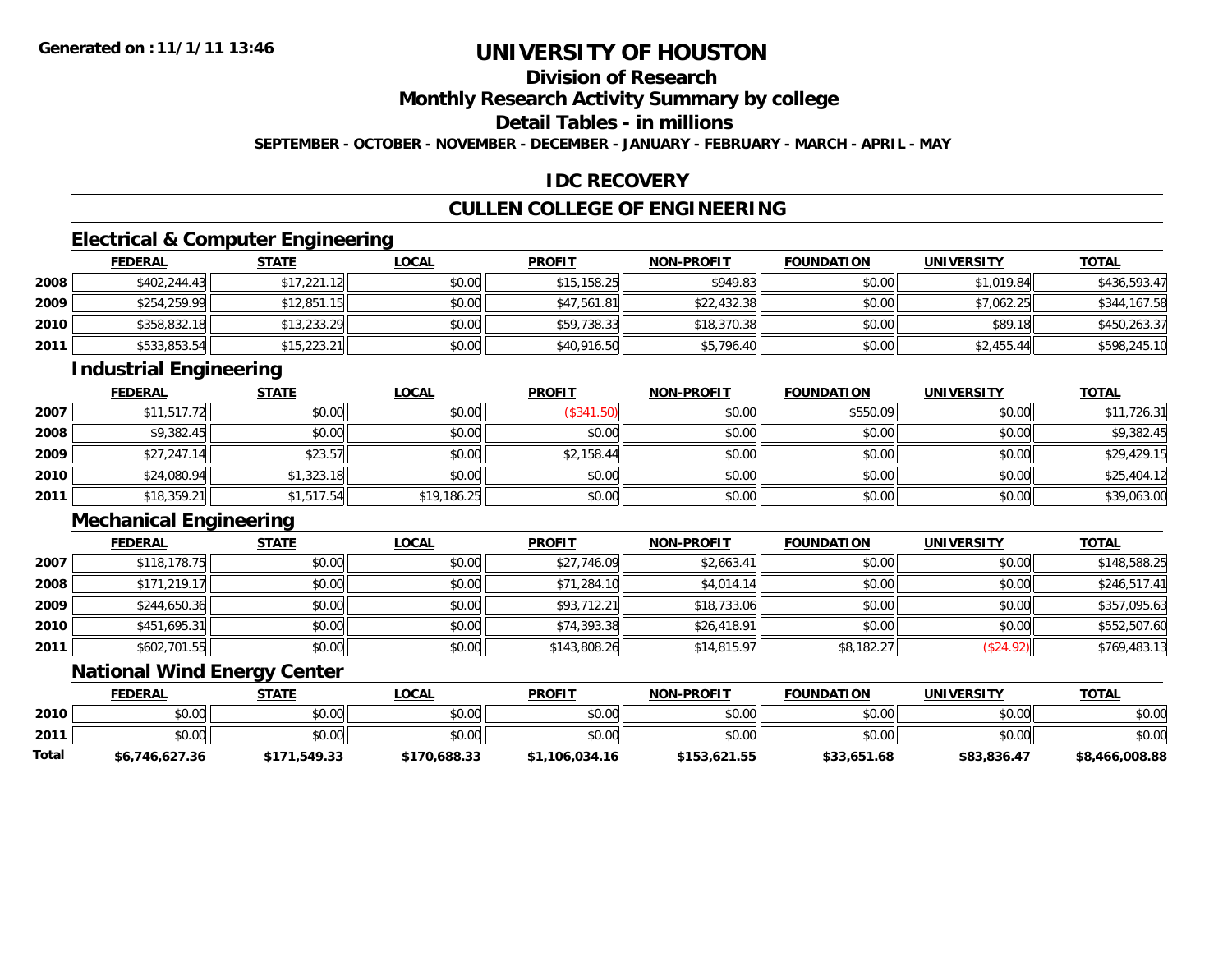#### **Division of ResearchMonthly Research Activity Summary by college Detail Tables - in millionsSEPTEMBER - OCTOBER - NOVEMBER - DECEMBER - JANUARY - FEBRUARY - MARCH - APRIL - MAY**

#### **IDC RECOVERY**

#### **DIVISION OF RESEARCH**

#### **Center for Advanced Materials**

|      | <b>FEDERAL</b> | <b>STATE</b> | <b>LOCAL</b> | <b>PROFIT</b> | <b>NON-PROFIT</b> | <b>FOUNDATION</b> | <b>UNIVERSITY</b> | <b>TOTAL</b> |
|------|----------------|--------------|--------------|---------------|-------------------|-------------------|-------------------|--------------|
| 2007 | \$0.00         | \$0.00       | \$0.00       | \$0.00        | \$0.00            | \$0.00            | \$0.00            | \$0.00       |
| 2008 | \$0.00         | \$0.00       | \$0.00       | \$0.00        | \$0.00            | \$0.00            | \$0.00            | \$0.00       |
| 2009 | \$0.00         | \$0.00       | \$0.00       | \$4,935.22    | \$0.00            | \$0.00            | \$0.00            | \$4,935.22   |
| 2010 | \$0.00         | \$0.00       | \$0.00       | \$0.00        | \$0.00            | \$0.00            | \$0.00            | \$0.00       |
| 2011 | \$0.00         | \$0.00       | \$0.00       | \$36.23       | \$0.00            | \$0.00            | \$0.00            | (\$36.23)    |

### **Center for Biomedical & Environmental Genomics**

|      | <u>FEDERAL</u> | <b>STATE</b> | <b>LOCAL</b> | <b>PROFIT</b> | <b>NON-PROFIT</b> | <b>FOUNDATION</b> | <b>UNIVERSITY</b> | <b>TOTAL</b> |
|------|----------------|--------------|--------------|---------------|-------------------|-------------------|-------------------|--------------|
| 2007 | \$0.00         | \$0.00       | \$0.00       | \$0.00        | \$0.00            | \$0.00            | \$0.00            | \$0.00       |
| 2008 | \$0.00         | \$0.00       | \$0.00       | \$0.00        | \$0.00            | \$0.00            | \$0.00            | \$0.00       |
| 2009 | \$0.00         | \$0.00       | \$0.00       | \$0.00        | \$0.00            | \$0.00            | \$0.00            | \$0.00       |
| 2010 | \$0.00         | \$0.00       | \$0.00       | \$0.00        | \$0.00            | \$0.00            | \$0.00            | \$0.00       |
| 2011 | \$0.00         | \$0.00       | \$0.00       | \$0.00        | \$0.00            | \$0.00            | \$0.00            | \$0.00       |

### **Center for Industrial Partnerships**

|      | <b>FEDERAL</b>                        | <b>STATE</b> | <b>LOCAL</b> | <b>PROFIT</b> | <b>NON-PROFIT</b> | <b>FOUNDATION</b> | <b>UNIVERSITY</b> | <b>TOTAL</b> |
|------|---------------------------------------|--------------|--------------|---------------|-------------------|-------------------|-------------------|--------------|
| 2009 | \$0.00                                | \$0.00       | \$0.00       | \$4,669.16    | \$0.00            | \$0.00            | \$0.00            | \$4,669.16   |
|      | <b>Division of Research</b>           |              |              |               |                   |                   |                   |              |
|      | <b>FEDERAL</b>                        | <b>STATE</b> | <b>LOCAL</b> | <b>PROFIT</b> | <b>NON-PROFIT</b> | <b>FOUNDATION</b> | <b>UNIVERSITY</b> | <b>TOTAL</b> |
| 2009 | \$1,027.79                            | \$0.00       | \$0.00       | \$0.00        | \$0.00            | \$0.00            | \$0.00            | \$1,027.79   |
| 2010 | \$4,078.02                            | \$0.00       | \$0.00       | \$0.00        | \$0.00            | \$0.00            | \$0.00            | \$4,078.02   |
| 2011 | (\$1,478.60)                          | \$0.00       | \$0.00       | \$0.00        | \$0.00            | \$0.00            | \$0.00            | (\$1,478.60) |
|      | <b>Energy Laboratory</b>              |              |              |               |                   |                   |                   |              |
|      | <b>FEDERAL</b>                        | <b>STATE</b> | <b>LOCAL</b> | <b>PROFIT</b> | <b>NON-PROFIT</b> | <b>FOUNDATION</b> | <b>UNIVERSITY</b> | <b>TOTAL</b> |
| 2007 | \$198.18                              | \$0.00       | \$0.00       | \$0.00        | \$0.00            | \$0.00            | \$0.00            | \$198.18     |
|      | <b>Institute for Molecular Design</b> |              |              |               |                   |                   |                   |              |
|      | <b>FEDERAL</b>                        | <b>STATE</b> | <b>LOCAL</b> | <b>PROFIT</b> | <b>NON-PROFIT</b> | <b>FOUNDATION</b> | <b>UNIVERSITY</b> | <b>TOTAL</b> |
| 2009 | \$0.00                                | \$0.00       | \$0.00       | \$0.00        | \$0.00            | \$0.00            | \$0.00            | \$0.00       |
| 2010 | \$0.00                                | \$0.00       | \$0.00       | \$0.00        | \$0.00            | \$0.00            | \$0.00            | \$0.00       |
| 2011 | \$0.00                                | \$0.00       | \$0.00       | \$0.00        | \$0.00            | \$0.00            | \$0.00            | \$0.00       |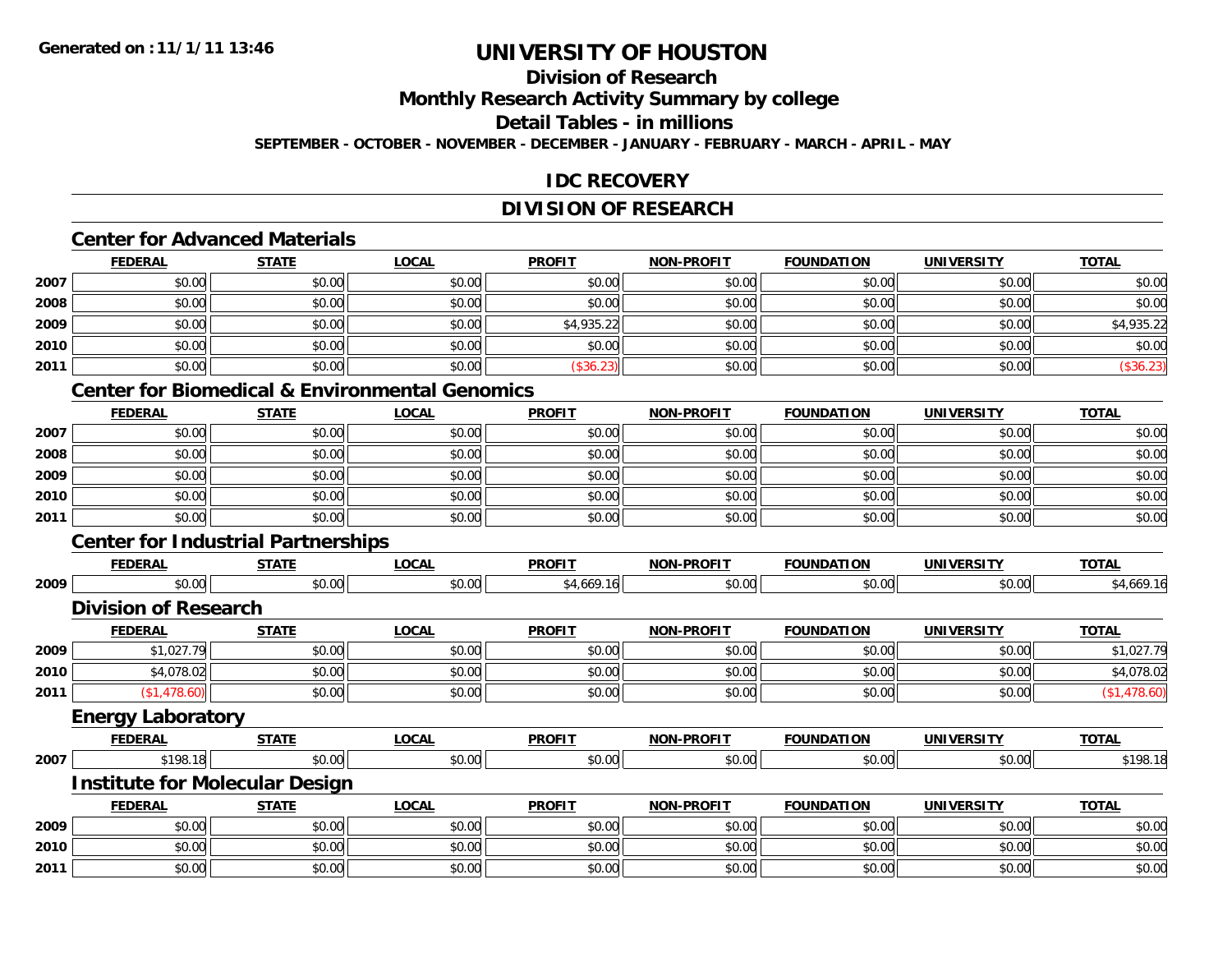### **Division of Research**

**Monthly Research Activity Summary by college**

**Detail Tables - in millions**

**SEPTEMBER - OCTOBER - NOVEMBER - DECEMBER - JANUARY - FEBRUARY - MARCH - APRIL - MAY**

#### **IDC RECOVERY**

#### **DIVISION OF RESEARCH**

# **Research Information Center**

|       | <b>FEDERAL</b> | <b>STATE</b>                             | <b>LOCAL</b> | <b>PROFIT</b> | <b>NON-PROFIT</b> | <b>FOUNDATION</b> | <b>UNIVERSITY</b> | <b>TOTAL</b> |
|-------|----------------|------------------------------------------|--------------|---------------|-------------------|-------------------|-------------------|--------------|
| 2008  | \$0.00         | \$0.00                                   | \$0.00       | \$0.00        | \$0.00            | \$0.00            | \$0.00            | \$0.00       |
|       | <b>TcSAM</b>   |                                          |              |               |                   |                   |                   |              |
|       | <b>FEDERAL</b> | <b>STATE</b>                             | <b>LOCAL</b> | <b>PROFIT</b> | <b>NON-PROFIT</b> | <b>FOUNDATION</b> | <b>UNIVERSITY</b> | <b>TOTAL</b> |
| 2007  | \$0.00         | \$0.00                                   | \$0.00       | \$0.00        | \$0.00            | \$0.00            | \$0.00            | \$0.00       |
| 2008  | \$0.00         | \$0.00                                   | \$0.00       | \$0.00        | \$0.00            | \$0.00            | \$0.00            | \$0.00       |
| 2009  | \$0.00         | \$0.00                                   | \$0.00       | \$0.00        | \$0.00            | \$0.00            | \$0.00            | \$0.00       |
| 2010  | \$0.00         | \$0.00                                   | \$0.00       | \$0.00        | \$0.00            | \$0.00            | \$0.00            | \$0.00       |
| 2011  | \$0.00         | \$0.00                                   | \$0.00       | \$0.00        | \$0.00            | \$0.00            | \$0.00            | \$0.00       |
|       | <b>TcSUH</b>   |                                          |              |               |                   |                   |                   |              |
|       | <b>FEDERAL</b> | <b>STATE</b>                             | <b>LOCAL</b> | <b>PROFIT</b> | <b>NON-PROFIT</b> | <b>FOUNDATION</b> | <b>UNIVERSITY</b> | <b>TOTAL</b> |
| 2007  | \$24,963.75    | \$0.00                                   | \$0.00       | \$0.00        | \$0.00            | \$0.00            | \$0.00            | \$24,963.75  |
| 2008  | \$17,324.01    | \$0.00                                   | \$0.00       | (\$181.08)    | \$0.00            | \$0.00            | \$0.00            | \$17,142.93  |
| 2009  | \$25,305.92    | \$0.00                                   | \$0.00       | \$123.61      | \$0.00            | \$0.00            | \$0.00            | \$25,429.53  |
| 2010  | \$17,027.08    | \$0.00                                   | \$0.00       | \$14,827.61   | \$0.00            | \$0.00            | \$0.00            | \$31,854.68  |
| 2011  | \$27,386.32    | \$259.63                                 | \$0.00       | \$20,007.53   | \$0.00            | \$0.00            | \$0.00            | \$47,653.48  |
|       |                | <b>Texas Learning/Computation Center</b> |              |               |                   |                   |                   |              |
|       | <b>FEDERAL</b> | <b>STATE</b>                             | <b>LOCAL</b> | <b>PROFIT</b> | <b>NON-PROFIT</b> | <b>FOUNDATION</b> | <b>UNIVERSITY</b> | <b>TOTAL</b> |
| 2009  | \$0.00         | \$0.00                                   | \$0.00       | \$0.00        | \$0.00            | \$0.00            | \$0.00            | \$0.00       |
| 2010  | \$0.00         | \$0.00                                   | \$0.00       | \$0.00        | \$0.00            | \$0.00            | \$0.00            | \$0.00       |
| 2011  | \$0.00         | \$0.00                                   | \$0.00       | \$0.00        | \$0.00            | \$0.00            | \$0.00            | \$0.00       |
|       | <b>TIMES</b>   |                                          |              |               |                   |                   |                   |              |
|       | <b>FEDERAL</b> | <b>STATE</b>                             | <b>LOCAL</b> | <b>PROFIT</b> | <b>NON-PROFIT</b> | <b>FOUNDATION</b> | <b>UNIVERSITY</b> | <b>TOTAL</b> |
| 2007  | \$0.00         | \$0.00                                   | \$0.00       | \$0.00        | \$0.00            | \$0.00            | \$0.00            | \$0.00       |
| 2008  | \$0.00         | \$0.00                                   | \$0.00       | \$0.00        | \$0.00            | \$0.00            | \$0.00            | \$0.00       |
| 2009  | \$0.00         | \$0.00                                   | \$0.00       | \$0.00        | \$0.00            | \$0.00            | \$0.00            | \$0.00       |
| 2010  | \$0.00         | \$0.00                                   | \$0.00       | \$0.00        | \$0.00            | \$0.00            | \$0.00            | \$0.00       |
| 2011  | \$1,501.53     | \$0.00                                   | \$0.00       | \$0.00        | \$0.00            | \$0.00            | \$0.00            | \$1,501.53   |
| Total | \$117,334.00   | \$259.63                                 | \$0.00       | \$44,345.81   | \$0.00            | \$0.00            | \$0.00            | \$161,939.44 |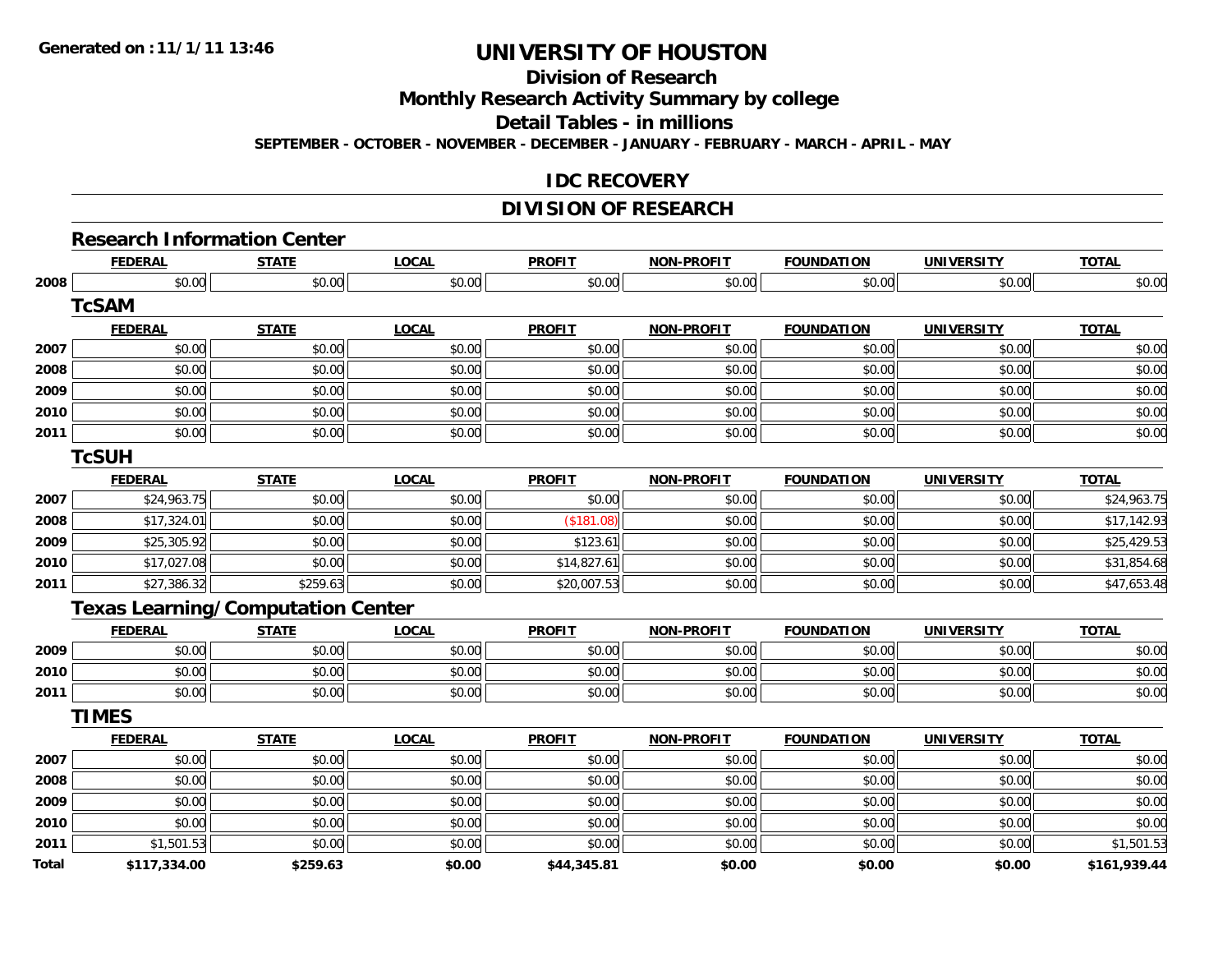# **Division of Research**

### **Monthly Research Activity Summary by college**

#### **Detail Tables - in millions**

**SEPTEMBER - OCTOBER - NOVEMBER - DECEMBER - JANUARY - FEBRUARY - MARCH - APRIL - MAY**

### **IDC RECOVERY**

### **GRADUATE COLLEGE OF SOCIAL WORK**

# **Child & Family for Innovative Research**

|      | <b>FEDERAL</b> | <b>STATE</b>   | <u>LOCAL</u> | <b>PROFIT</b> | <b>NON-PROFIT</b> | <b>FOUNDATION</b> | <b>UNIVERSITY</b> | <b>TOTAL</b> |
|------|----------------|----------------|--------------|---------------|-------------------|-------------------|-------------------|--------------|
| 2009 | \$0.00         | ≮∩ ∩∩<br>vv.vv | \$0.00       | \$0.00        | \$0.00            | \$0.00            | \$0.00            | \$0.00       |
| 2010 | \$0.00         | \$0.00         | \$0.00       | \$0.00        | \$0.00            | \$0.00            | \$0.00            | \$0.00       |
| 2011 | \$0.00         | \$0.00         | \$0.00       | \$0.00        | \$0.00            | \$0.00            | \$0.00            | \$0.00       |

### **Community Projects - Social Work**

|      | <b>FEDERAL</b> | <b>STATE</b> | <b>LOCAL</b> | <b>PROFIT</b> | <b>NON-PROFIT</b> | <b>FOUNDATION</b> | <b>UNIVERSITY</b> | <b>TOTAL</b> |
|------|----------------|--------------|--------------|---------------|-------------------|-------------------|-------------------|--------------|
| 2007 | \$9,312.75     | \$0.00       | \$0.00       | \$0.00        | \$40.04           | \$0.00            | \$0.00            | \$9,352.79   |
| 2008 | \$14,926.46    | \$0.00       | \$0.00       | \$0.00        | \$511.75          | \$0.00            | \$0.00            | \$15,438.21  |
| 2009 | \$15,776.17    | \$0.00       | \$0.00       | \$0.00        | \$48.04           | \$0.00            | \$0.00            | \$15,824.21  |
| 2010 | \$0.00         | \$0.00       | \$0.00       | \$0.00        | \$0.00            | \$0.00            | \$0.00            | \$0.00       |
| 2011 | \$0.00         | \$168.90     | \$0.00       | \$0.00        | \$0.00            | \$0.00            | \$0.00            | (\$168.90)   |

#### **Dean, Social Work**

|      | <b>FEDERAL</b> | <b>STATE</b> | <b>LOCAL</b> | <b>PROFIT</b> | <b>NON-PROFIT</b> | <b>FOUNDATION</b> | <b>UNIVERSITY</b> | <b>TOTAL</b> |
|------|----------------|--------------|--------------|---------------|-------------------|-------------------|-------------------|--------------|
| 2007 | \$184,314.34   | \$13,439.74  | \$0.00       | \$0.00        | \$1,509.86        | \$0.00            | \$0.00            | \$199,263.94 |
| 2008 | \$178,375.18   | \$40,248.57  | \$0.00       | \$0.00        | \$1,581.44        | \$0.00            | \$0.00            | \$220,205.19 |
| 2009 | \$260,710.97   | \$68,932.70  | \$0.00       | \$0.00        | \$2,464.25        | \$0.00            | \$0.00            | \$332,107.92 |
| 2010 | \$350,005.05   | \$38,019.23  | \$0.00       | \$0.00        | \$0.00            | \$129.28          | \$0.00            | \$388,153.56 |
| 2011 | \$317,872.76   | \$1,021.94   | \$0.00       | \$0.00        | \$0.00            | \$132.26          | \$0.00            | \$319,026.96 |

#### **Drug and Social Policy Research**

|       | <b>FEDERAL</b> | <b>STATE</b> | <b>LOCAL</b> | <b>PROFIT</b> | <b>NON-PROFIT</b> | <b>FOUNDATION</b> | <b>UNIVERSITY</b> | <b>TOTAL</b>   |
|-------|----------------|--------------|--------------|---------------|-------------------|-------------------|-------------------|----------------|
| 2009  | \$0.00         | \$0.00       | \$0.00       | \$0.00        | \$0.00            | \$0.00            | \$0.00            | \$0.00         |
| 2010  | \$0.00         | \$0.00       | \$0.00       | \$0.00        | \$0.00            | \$0.00            | \$0.00            | \$0.00         |
| 2011  | \$0.00         | \$0.00       | \$0.00       | \$0.00        | \$0.00            | \$0.00            | \$0.00            | \$0.00         |
| Total | \$1,331,293.67 | \$161,493.28 | \$0.00       | \$0.00        | \$6,155.38        | \$261.54          | \$0.00            | \$1,499,203.87 |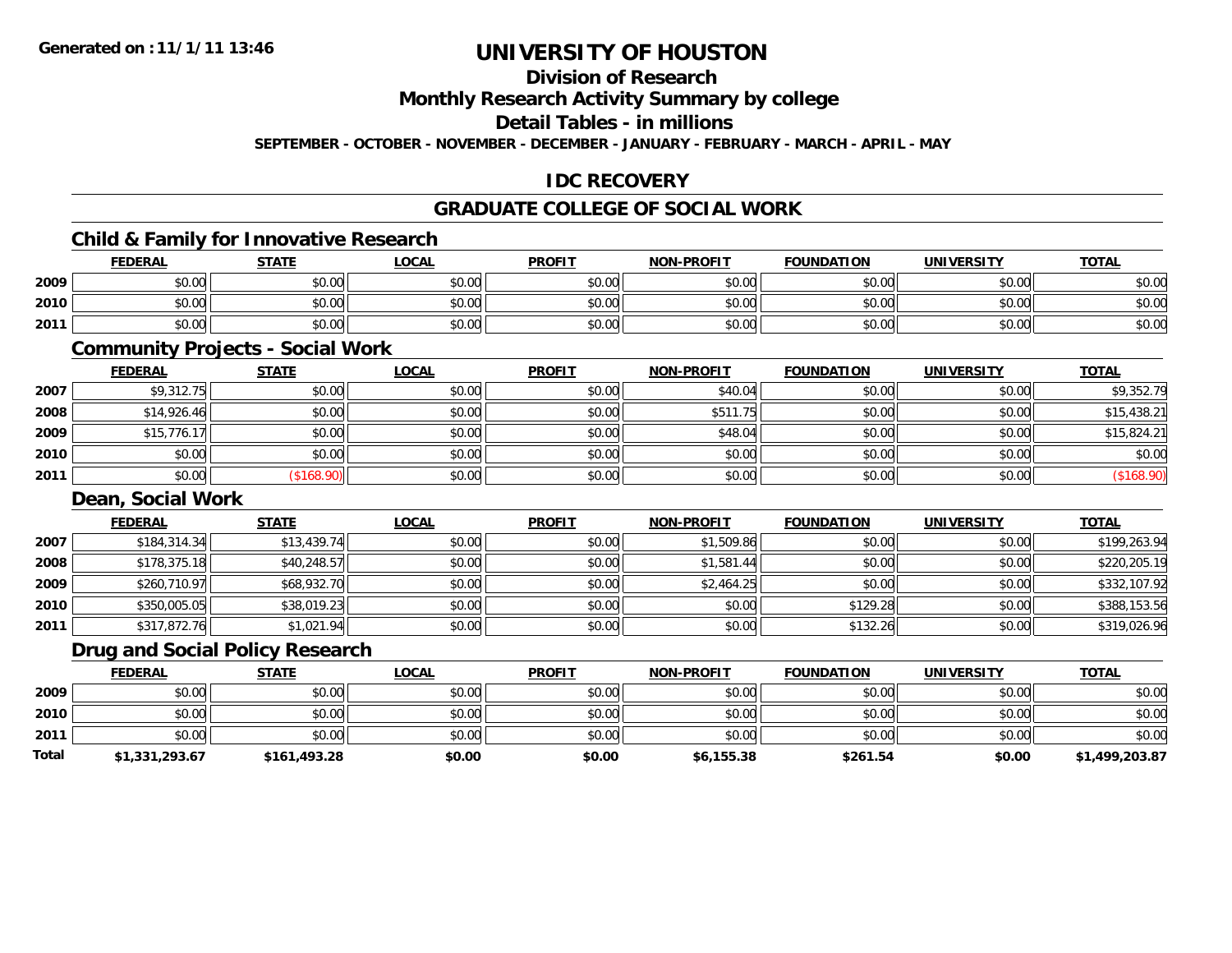## **Division of ResearchMonthly Research Activity Summary by college Detail Tables - in millions SEPTEMBER - OCTOBER - NOVEMBER - DECEMBER - JANUARY - FEBRUARY - MARCH - APRIL - MAY**

# **IDC RECOVERY**

# **HILTON COLLEGE OF HOTEL AND RESTAURANT MANAGEMENT**

# **Hotel and Restaurant Management**

|       | <b>FEDERAL</b> | <b>STATE</b> | <b>LOCAL</b> | <b>PROFIT</b> | <b>NON-PROFIT</b> | <b>FOUNDATION</b> | <b>UNIVERSITY</b> | <b>TOTAL</b> |
|-------|----------------|--------------|--------------|---------------|-------------------|-------------------|-------------------|--------------|
| 2007  | \$0.00         | \$10,275.15  | \$0.00       | \$0.00        | \$0.00            | \$0.00            | \$0.00            | \$10,275.15  |
| 2008  | \$0.00         | \$360.60     | \$0.00       | \$0.00        | \$0.00            | \$0.00            | \$0.00            | \$360.60     |
| 2009  | \$0.00         | \$0.00       | \$0.00       | \$576.76      | \$0.00            | \$0.00            | \$0.00            | \$576.76     |
| 2010  | \$0.00         | \$0.00       | \$0.00       | \$0.00        | \$3,344.86        | \$0.00            | \$0.00            | \$3,344.86   |
| 2011  | \$4,626.73     | \$0.00       | \$0.00       | \$0.00        | \$1,019.15        | \$0.00            | \$0.00            | \$5,645.88   |
| Total | \$4,626.73     | \$10,635.75  | \$0.00       | \$576.76      | \$4,364.01        | \$0.00            | \$0.00            | \$20,203.25  |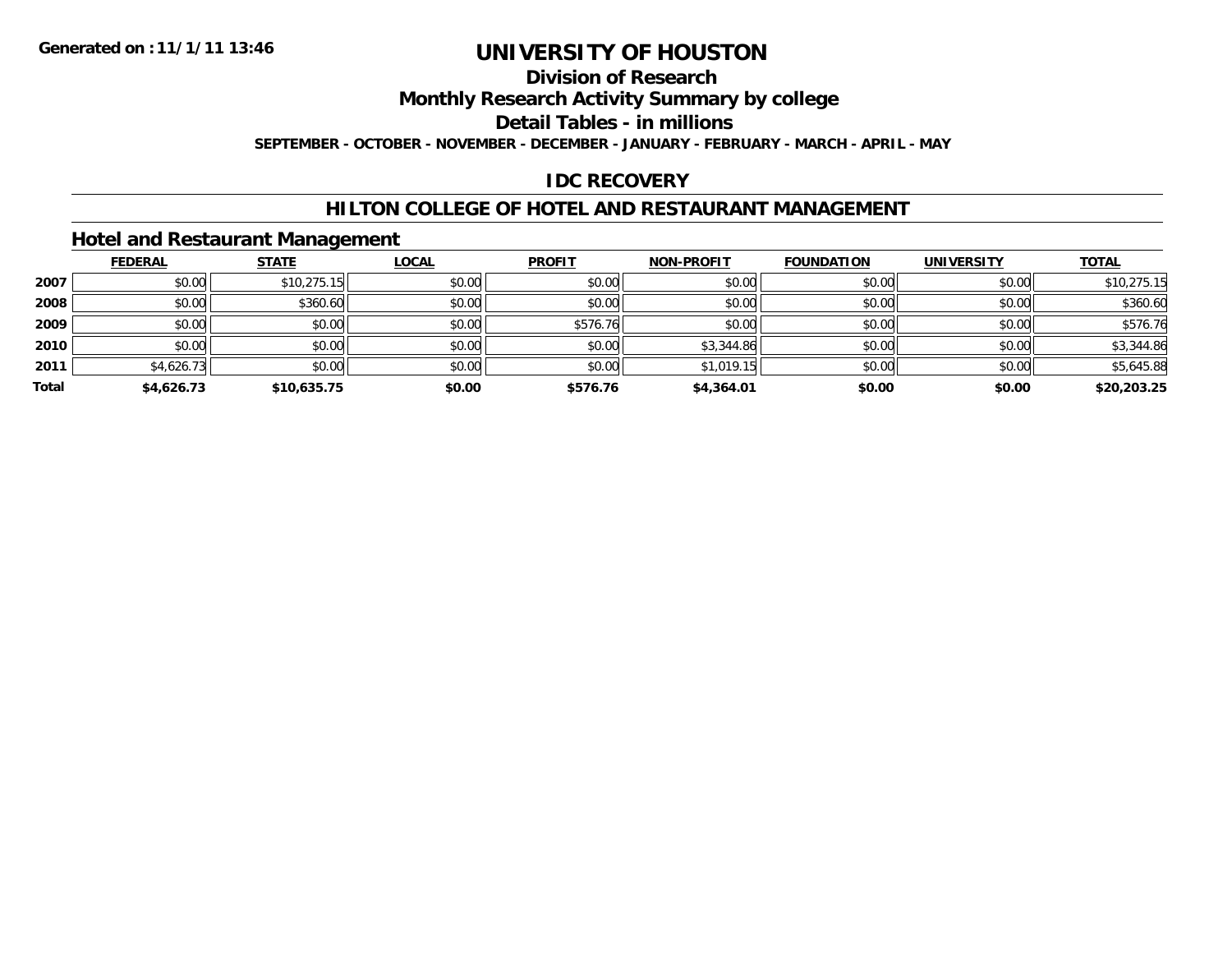## **Division of ResearchMonthly Research Activity Summary by college Detail Tables - in millions SEPTEMBER - OCTOBER - NOVEMBER - DECEMBER - JANUARY - FEBRUARY - MARCH - APRIL - MAY**

### **IDC RECOVERY**

#### **HONORS COLLEGE**

#### **Houston Teachers Institute**

|       | <b>FEDERAL</b> | <b>STATE</b> | <b>LOCAL</b> | <b>PROFIT</b> | <b>NON-PROFIT</b> | <b>FOUNDATION</b> | <b>UNIVERSITY</b> | <b>TOTAL</b> |
|-------|----------------|--------------|--------------|---------------|-------------------|-------------------|-------------------|--------------|
| 2009  | \$1,884.88     | \$0.00       | \$0.00       | \$0.00        | \$0.00            | \$0.00            | \$0.00            | \$1,884.88   |
| 2010  | 1,400.77       | \$0.00       | \$0.00       | \$0.00        | \$0.00            | \$0.00            | \$0.00            | \$11,400.77  |
| 2011  | \$4,034.66     | \$0.00       | \$0.00       | \$0.00        | \$0.00            | \$0.00            | \$0.00            | \$4,034.66   |
| Total | \$17,320.31    | \$0.00       | \$0.00       | \$0.00        | \$0.00            | \$0.00            | \$0.00            | \$17,320.31  |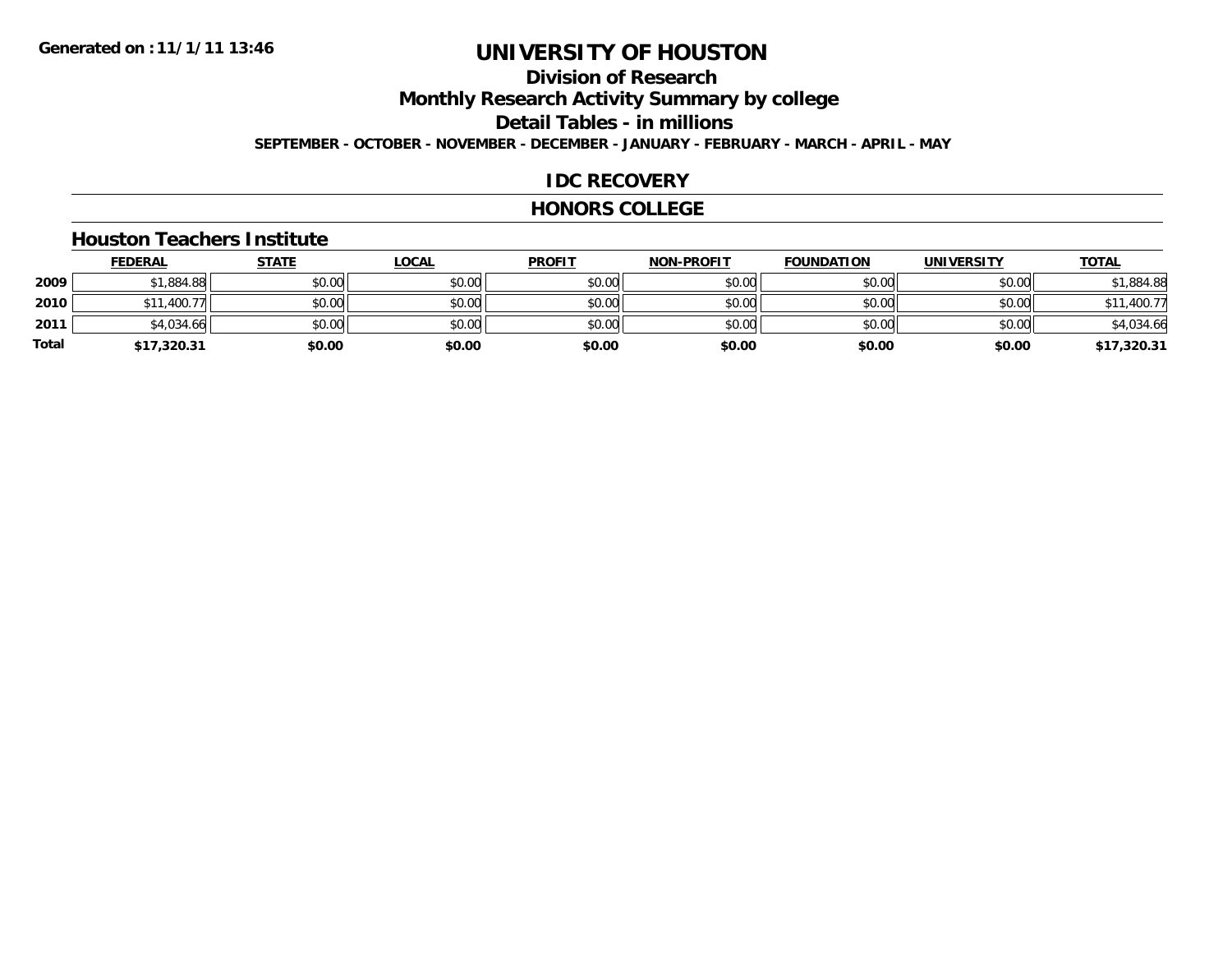# **Division of ResearchMonthly Research Activity Summary by college Detail Tables - in millions SEPTEMBER - OCTOBER - NOVEMBER - DECEMBER - JANUARY - FEBRUARY - MARCH - APRIL - MAY**

#### **IDC RECOVERY**

#### **LIBRARY**

# **Administration, Library**

|       | <b>FEDERAL</b> | <b>STATE</b> | <b>LOCAL</b> | <b>PROFIT</b> | <b>NON-PROFIT</b> | <b>FOUNDATION</b> | <b>UNIVERSITY</b> | <b>TOTAL</b> |
|-------|----------------|--------------|--------------|---------------|-------------------|-------------------|-------------------|--------------|
| 2008  | \$5,861.52     | \$0.00       | \$0.00       | \$0.00        | \$0.00            | \$0.00            | \$0.00            | \$5,861.52   |
| 2009  | \$8,382.13     | \$0.00       | \$0.00       | \$0.00        | \$0.00            | \$0.00            | \$0.00            | \$8,382.13   |
| 2010  | \$7,676.48     | \$0.00       | \$0.00       | \$0.00        | \$0.00            | \$0.00            | \$0.00            | \$7,676.48   |
| 2011  | \$718.08       | \$0.00       | \$0.00       | \$0.00        | \$0.00            | \$0.00            | \$0.00            | \$718.08     |
| Total | \$22,638.21    | \$0.00       | \$0.00       | \$0.00        | \$0.00            | \$0.00            | \$0.00            | \$22,638.21  |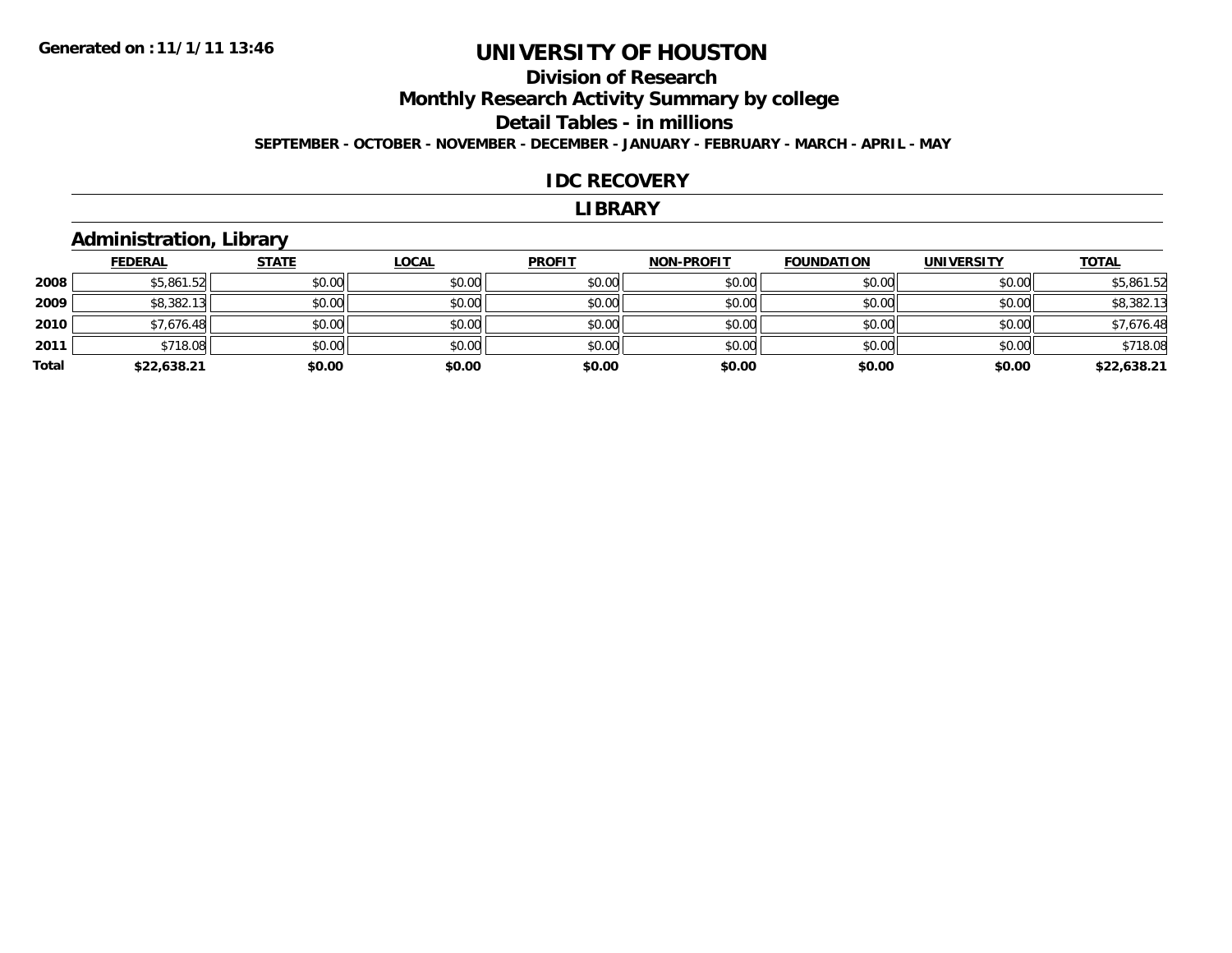# **Division of Research**

## **Monthly Research Activity Summary by college**

## **Detail Tables - in millions**

**SEPTEMBER - OCTOBER - NOVEMBER - DECEMBER - JANUARY - FEBRUARY - MARCH - APRIL - MAY**

# **IDC RECOVERY**

### **SENIOR V.P. FOR ACADEMIC AFFAIRS AND PROVOST**

# **Continuing Education**

|      | <b>FEDERAL</b>                                      | <b>STATE</b> | <b>LOCAL</b> | <b>PROFIT</b> | <b>NON-PROFIT</b> | <b>FOUNDATION</b> | <b>UNIVERSITY</b> | <b>TOTAL</b> |
|------|-----------------------------------------------------|--------------|--------------|---------------|-------------------|-------------------|-------------------|--------------|
| 2011 | \$0.00                                              | \$79.12      | \$0.00       | \$0.00        | \$0.00            | \$0.00            | \$0.00            | \$79.12      |
|      | <b>Learning and Assessment Services</b>             |              |              |               |                   |                   |                   |              |
|      | <b>FEDERAL</b>                                      | <b>STATE</b> | <b>LOCAL</b> | <b>PROFIT</b> | <b>NON-PROFIT</b> | <b>FOUNDATION</b> | <b>UNIVERSITY</b> | <b>TOTAL</b> |
| 2007 | \$15,880.96                                         | \$5,910.46   | \$0.00       | \$0.00        | \$0.00            | \$0.00            | \$0.00            | \$21,791.42  |
| 2008 | \$16,472.72                                         | \$6,515.32   | \$0.00       | \$0.00        | \$0.00            | \$0.00            | \$0.00            | \$22,988.04  |
| 2009 | \$15,880.54                                         | \$6,497.25   | \$0.00       | \$0.00        | \$0.00            | \$0.00            | \$0.00            | \$22,377.79  |
| 2010 | \$19,088.38                                         | \$6,779.28   | \$0.00       | \$0.00        | \$0.00            | \$0.00            | \$0.00            | \$25,867.66  |
| 2011 | \$17,166.13                                         | \$7,423.05   | \$0.00       | \$0.00        | (\$156.28)        | \$0.00            | \$0.00            | \$24,432.90  |
|      | <b>Learning Support Services</b>                    |              |              |               |                   |                   |                   |              |
|      | <b>FEDERAL</b>                                      | <b>STATE</b> | <b>LOCAL</b> | <b>PROFIT</b> | <b>NON-PROFIT</b> | <b>FOUNDATION</b> | <b>UNIVERSITY</b> | <b>TOTAL</b> |
| 2009 | \$7,526.18                                          | \$0.00       | \$0.00       | \$0.00        | \$0.00            | \$0.00            | \$0.00            | \$7,526.18   |
| 2010 | \$9,978.56                                          | \$0.00       | \$0.00       | \$0.00        | \$0.00            | \$0.00            | \$0.00            | \$9,978.56   |
|      | <b>Senior V.P. for Academic Affairs and Provost</b> |              |              |               |                   |                   |                   |              |
|      | <b>FEDERAL</b>                                      | <b>STATE</b> | <b>LOCAL</b> | <b>PROFIT</b> | <b>NON-PROFIT</b> | <b>FOUNDATION</b> | <b>UNIVERSITY</b> | <b>TOTAL</b> |

|       | FEDERAL      | SIAIE       | <u>LULAL</u> | <b>PRUFII</b> | NUN-PRUFII | <b>FUUNDAI LUN</b> | UNIVERSITT | <u>IUIAL</u> |
|-------|--------------|-------------|--------------|---------------|------------|--------------------|------------|--------------|
| 2008  | \$2.24       | \$0.00      | \$0.00       | \$0.00        | \$0.00     | \$0.00             | \$0.00     | \$2.24       |
| 2009  |              | \$0.00      | \$0.00       | \$0.00        | \$0.00     | \$0.00             | \$0.00     |              |
| Total | \$101,960.25 | \$33,204.48 | \$0.00       | \$0.00        | (\$156.28) | \$0.00             | \$0.00     | \$135,008.45 |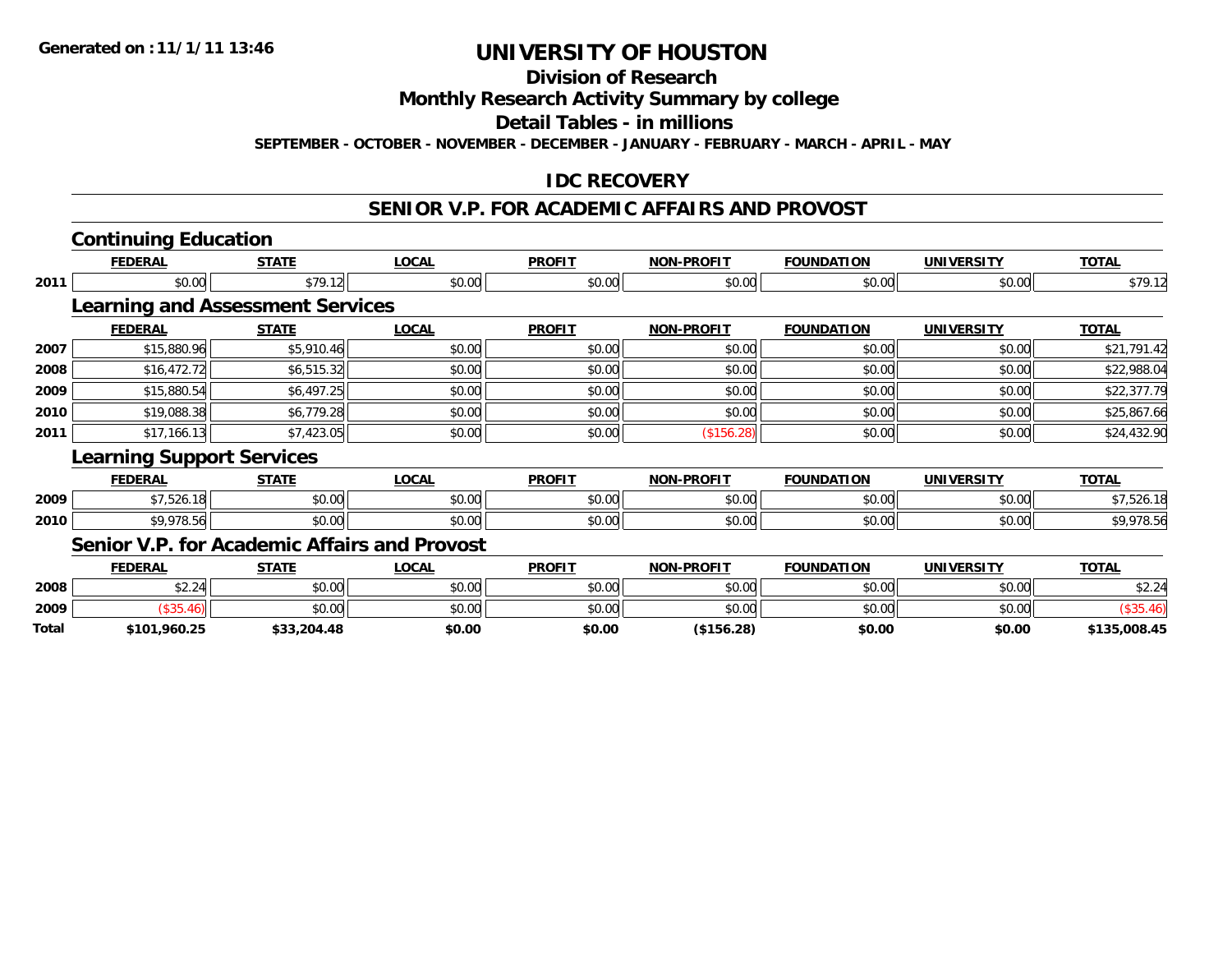## **Division of ResearchMonthly Research Activity Summary by college Detail Tables - in millionsSEPTEMBER - OCTOBER - NOVEMBER - DECEMBER - JANUARY - FEBRUARY - MARCH - APRIL - MAY**

## **IDC RECOVERY**

#### **UH LAW CENTER**

|              | Dean, Law          |              |              |               |                   |                   |                   |              |
|--------------|--------------------|--------------|--------------|---------------|-------------------|-------------------|-------------------|--------------|
|              | <b>FEDERAL</b>     | <b>STATE</b> | <b>LOCAL</b> | <b>PROFIT</b> | <b>NON-PROFIT</b> | <b>FOUNDATION</b> | <b>UNIVERSITY</b> | <b>TOTAL</b> |
| 2009         | \$7,295.75         | \$0.00       | \$0.00       | \$0.00        | \$0.00            | \$0.00            | \$0.00            | \$7,295.75   |
| 2010         | \$46,142.06        | \$0.00       | \$0.00       | \$0.00        | \$0.00            | \$0.00            | \$0.00            | \$46,142.06  |
| 2011         | \$7,754.56         | \$0.00       | \$0.00       | \$0.00        | \$0.00            | \$0.00            | \$0.00            | \$7,754.56   |
|              | <b>Law Library</b> |              |              |               |                   |                   |                   |              |
|              | <b>FEDERAL</b>     | <b>STATE</b> | <b>LOCAL</b> | <b>PROFIT</b> | <b>NON-PROFIT</b> | <b>FOUNDATION</b> | <b>UNIVERSITY</b> | <b>TOTAL</b> |
| 2009         | (\$0.29)           | \$0.00       | \$0.00       | \$0.00        | \$0.00            | \$0.00            | \$0.00            | (\$0.29)     |
|              | Law-UH             |              |              |               |                   |                   |                   |              |
|              | <b>FEDERAL</b>     | <b>STATE</b> | <b>LOCAL</b> | <b>PROFIT</b> | <b>NON-PROFIT</b> | <b>FOUNDATION</b> | <b>UNIVERSITY</b> | <b>TOTAL</b> |
| 2009         | \$19,991.11        | \$0.00       | \$0.00       | \$0.00        | \$0.00            | \$0.00            | \$0.00            | \$19,991.11  |
| 2010         | \$2,668.04         | \$0.00       | \$0.00       | \$0.00        | \$0.00            | \$0.00            | \$0.00            | \$2,668.04   |
| 2011         | \$23,770.43        | \$2,755.67   | \$0.00       | \$0.00        | \$0.00            | \$5,297.84        | \$0.00            | \$31,823.94  |
| <b>Total</b> | \$107,621.66       | \$2,755.67   | \$0.00       | \$0.00        | \$0.00            | \$5,297.84        | \$0.00            | \$115,675.17 |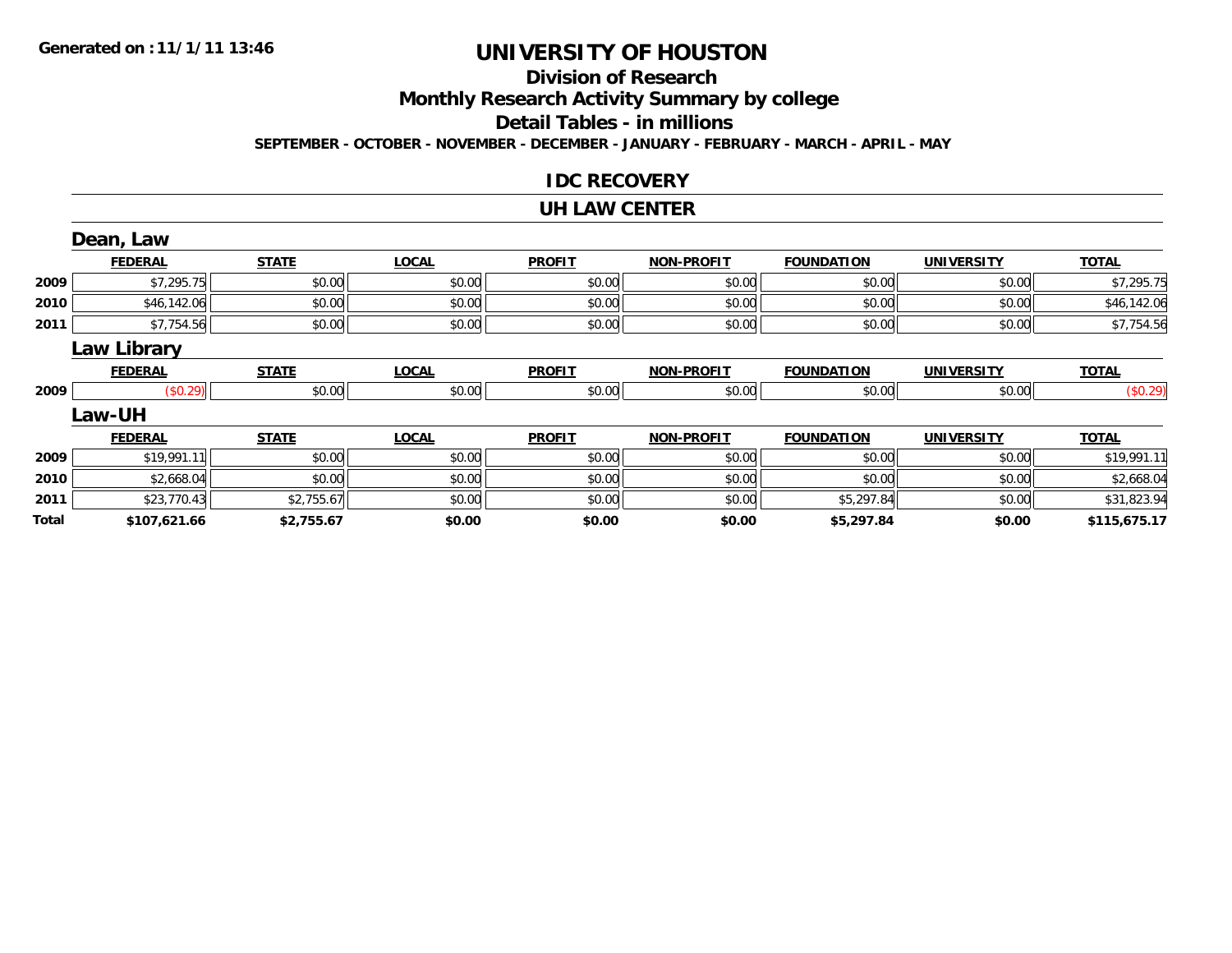## **Division of ResearchMonthly Research Activity Summary by college Detail Tables - in millions SEPTEMBER - OCTOBER - NOVEMBER - DECEMBER - JANUARY - FEBRUARY - MARCH - APRIL - MAY**

#### **IDC RECOVERY**

### **UH SYSTEM**

|              | <b>FEDERAL</b> | <b>STATE</b> | <b>LOCAL</b> | <b>PROFIT</b> | <b>NON-PROFIT</b> | <b>FOUNDATION</b> | <b>UNIVERSITY</b> | <b>TOTAL</b>    |
|--------------|----------------|--------------|--------------|---------------|-------------------|-------------------|-------------------|-----------------|
| 2009         |                | \$0.00       | \$0.00       | \$0.00        | \$0.00            | \$0.00            | \$0.00            | \$35.46         |
| 2010         | 22,503.85      | \$0.00       | \$0.00       | \$0.00        | \$0.00            | \$0.00            | \$0.00            |                 |
| 2011         |                | \$0.00       | \$0.00       | \$0.00        | \$0.00            | \$0.00            | \$0.00            |                 |
| <b>Total</b> | ( \$3,990.31)  | \$0.00       | \$0.00       | \$0.00        | \$0.00            | \$0.00            | \$0.00            | $($ \$3,990.31) |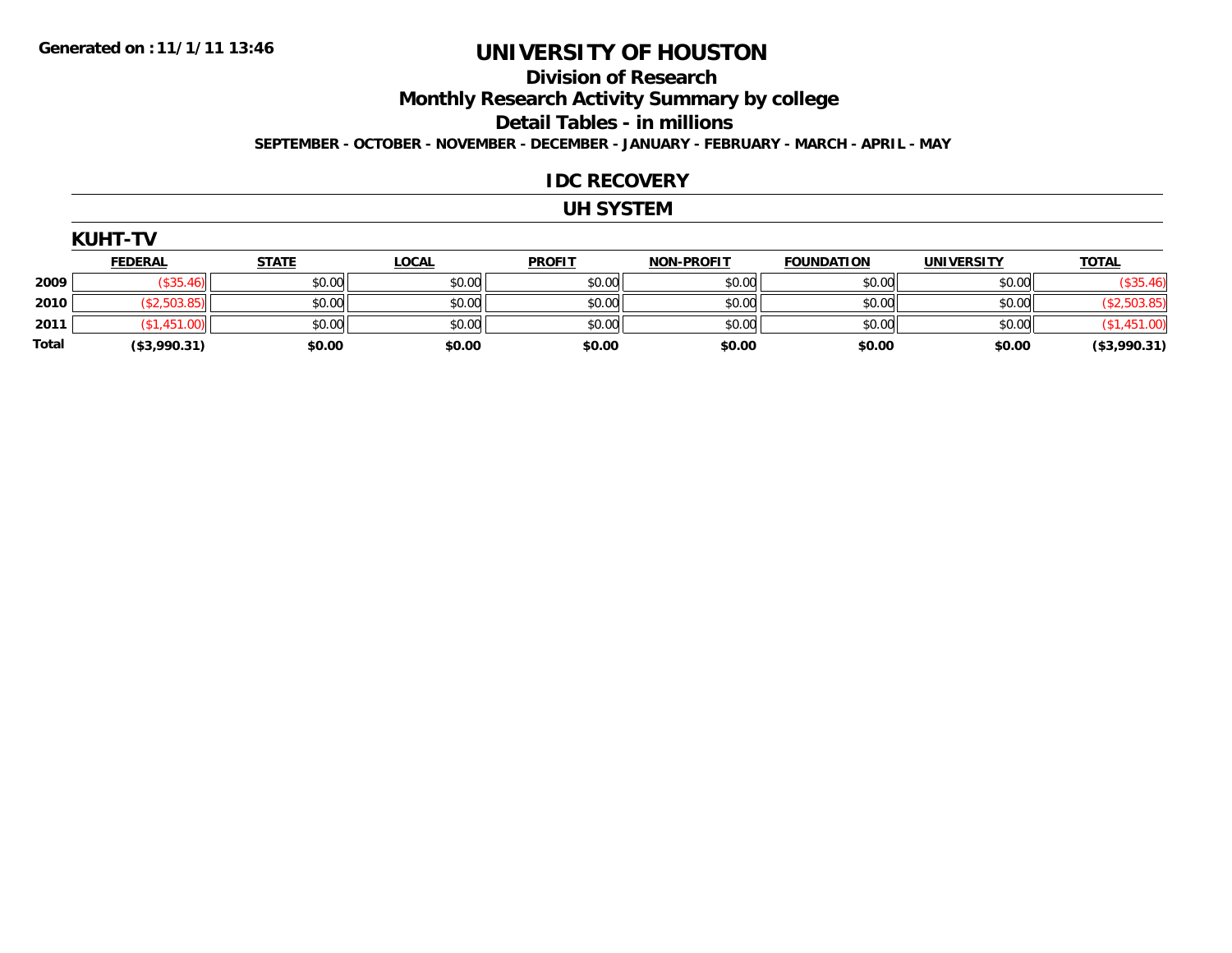## **Division of ResearchMonthly Research Activity Summary by college Detail Tables - in millions SEPTEMBER - OCTOBER - NOVEMBER - DECEMBER - JANUARY - FEBRUARY - MARCH - APRIL - MAY**

### **IDC RECOVERY**

#### **UKNOWN COLLEGE**

# **Unknown Department**

|       | <b>FEDERAL</b> | <b>STATE</b> | <b>LOCAL</b> | <b>PROFIT</b> | <b>NON-PROFIT</b> | <b>FOUNDATION</b> | <b>UNIVERSITY</b> | <b>TOTAL</b> |
|-------|----------------|--------------|--------------|---------------|-------------------|-------------------|-------------------|--------------|
| 2007  | \$26.27        | \$0.00       | \$0.00       | \$0.00        | \$0.00            | \$0.00            | \$0.00            | \$26.27      |
| 2008  | \$10,592.35    | \$0.00       | \$0.00       | \$0.00        | \$0.00            | \$0.00            | \$0.00            | \$10,592.35  |
| 2009  | \$5,546.50     | \$0.00       | \$0.00       | \$0.00        | \$0.00            | \$0.00            | \$0.00            | \$5,546.50   |
| 2010  | \$11,232.12    | \$3,362.23   | \$0.00       | \$126.95      | \$0.00            | \$0.00            | \$0.00            | \$14,721.29  |
| 2011  | \$18,966.59    | \$8,382.03   | \$0.00       | \$2,843.25    | \$0.00            | \$0.00            | \$0.00            | \$30,191.87  |
| Total | \$46,363.82    | \$11,744.26  | \$0.00       | \$2,970.20    | \$0.00            | \$0.00            | \$0.00            | \$61,078.28  |